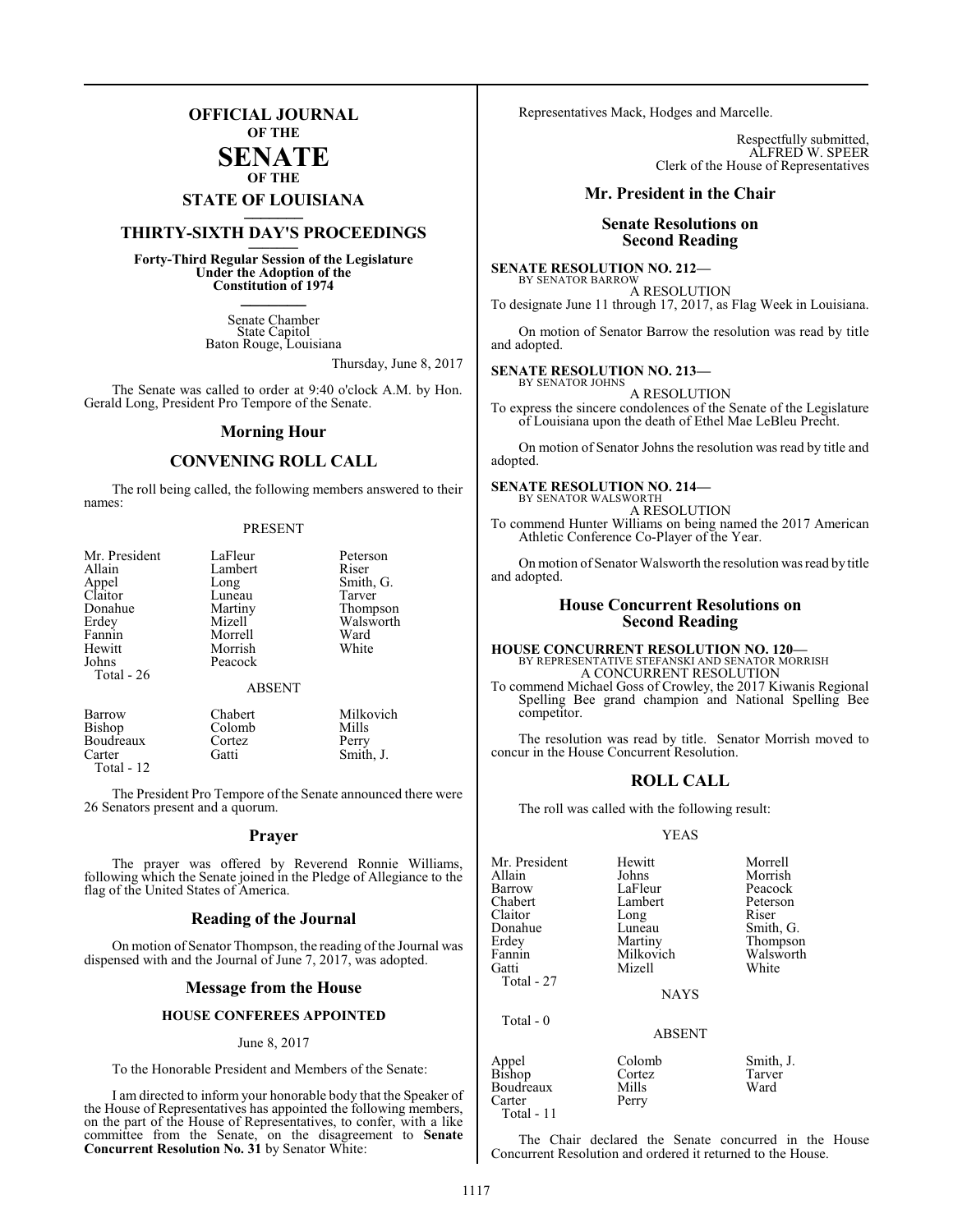## **HOUSE CONCURRENT RESOLUTION NO. 121-**<br>BY REPRESENTATIVES IVEY AND GAROFALO

A CONCURRENT RESOLUTION

To urge and request the division of administration, office of technology services, to study the current status of mission critical information technology systems in the agencies of the executive branch of state government to determine the risks posed and the costs of continued operation of outdated or ineffective information technology and to report to its findings and recommendations to the legislature by February 1, 2018.

The resolution was read by title. Senator White moved to concur in the House Concurrent Resolution.

### **ROLL CALL**

The roll was called with the following result:

### YEAS

| Mr. President<br>Allain<br>Appel<br>Barrow<br>Chabert<br>Claitor<br>Donahue<br>Erdey<br>Fannin<br>Gatti<br>Total - 28<br>Total $-0$ | Hewitt<br>Johns<br>LaFleur<br>Lambert<br>Long<br>Lunĕau<br>Martiny<br>Milkovich<br>Mizell<br>Morrell<br><b>NAYS</b><br><b>ABSENT</b> | Morrish<br>Peacock<br>Peterson<br>Riser<br>Smith, G.<br>Thompson<br>Walsworth<br>White |
|-------------------------------------------------------------------------------------------------------------------------------------|--------------------------------------------------------------------------------------------------------------------------------------|----------------------------------------------------------------------------------------|
| Bishop<br>Boudreaux<br>Carter                                                                                                       | Cortez<br>Mills<br>Perry                                                                                                             | Tarver<br>Ward                                                                         |

Carter Perry<br>Colomb Smith, J.

Colomb Total - 10

The Chair declared the Senate concurred in the House Concurrent Resolution and ordered it returned to the House.

### **Appointment of Conference Committee on House Bill No. 646**

The President of the Senate appointed to the Conference Committee on **House Bill No. 646** the following members of the Senate:

> Senators Morrell, Donahue and Fannin.

### **Recess**

On motion of Senator Thompson, the Senate took a recess at 10:00 o'clock A.M. until 11:00 o'clock A.M.

### **After Recess**

The Senate was called to order at 12:00 o'clock P.M. by the President of the Senate.

### **ROLL CALL**

The roll being called, the following members answered to their names: YEAS

Mr. President Gatti Morrish<br>Allain Hewitt Peacock Appel Johns Perry Chabert Lambert Riser Claitor Luneau Smith, G. Cortez Martiny Walsworth Erdey<br>Fannin Total - 25

Hewitt Peacock<br>
Johns Perry

Milkovich<br>Mizell Morrell

## **Page 2 SENATE 36th DAY'S PROCEEDINGS**

**NAYS** 

ABSENT

 Total - 0 Barrow LaFleur Tarver<br>Bishop Long Thomp Boudreaux<br>Carter Carter Peterson<br>Colomb Smith, J. Total - 13

Long Thompson<br>Mills White

The President of the Senate announced there were 25 Senators present and a quorum.

Smith, J.

### **Senate Business Resumed After Recess**

### **Rules Suspended**

Senator Allain asked for and obtained a suspension of the rules to take up at this time:

### **Introduction of Senate Resolutions**

Senator Cortez asked for and obtained a suspension of the rules to read Senate Resolutions a first and second time.

## **SENATE RESOLUTION NO. 215-<br><b>BY SENATOR BOUDREAUX**

A RESOLUTION

To commend Father Robert Seay, OFM, pastor of St. Paul the Apostle/Our Lady of Good Hope Catholic Church in Lafayette, Louisiana, for his pastorship and express appreciation to the Franciscan Friars for their administration of the Church parish.

On motion of Senator Cortez the resolution was read by title and adopted.

## **SENATE RESOLUTION NO. 216—**<br>BY SENATOR MIZELL

A RESOLUTION

To urge and request the Department of Children and Family Services to remove the name of an individual from the state central registry for abuse and neglect, if a risk evaluation panel has issued a written finding that the individual poses no risk to children.

On motion of Senator Mizell the resolution was read by title and adopted.

### **Rules Suspended**

Senator Long asked for and obtained a suspension of the rules to invoke 3 minute cloture.

### **Conference Committee Reports**

The following reports were received and read:

## **SENATE CONCURRENT RESOLUTION NO. 31—**<br>BY SENATOR WHITE

A CONCURRENT RESOLUTION<br>To continue and provide for the Louisiana Law Enforcement Body<br>Camera Implementation Task Force to study and make<br>recommendations regarding the requirements for<br>implementation and development of bes of body cameras and policies for access to and use of body camera recordings by law enforcement agencies in this state, and to provide for a written report of its recommendations and findings not later than sixty days prior to the 2018 Regular Session of the Louisiana Legislature.

### **CONFERENCE COMMITTEE REPORT**

June 8, 2017

To the Honorable President and Members of the Senate and to the Honorable Speaker and Members of the House of Representatives.

Ladies and Gentlemen:

We, the conferees appointed to confer over the disagreement between the two houses concerning Senate Concurrent Resolution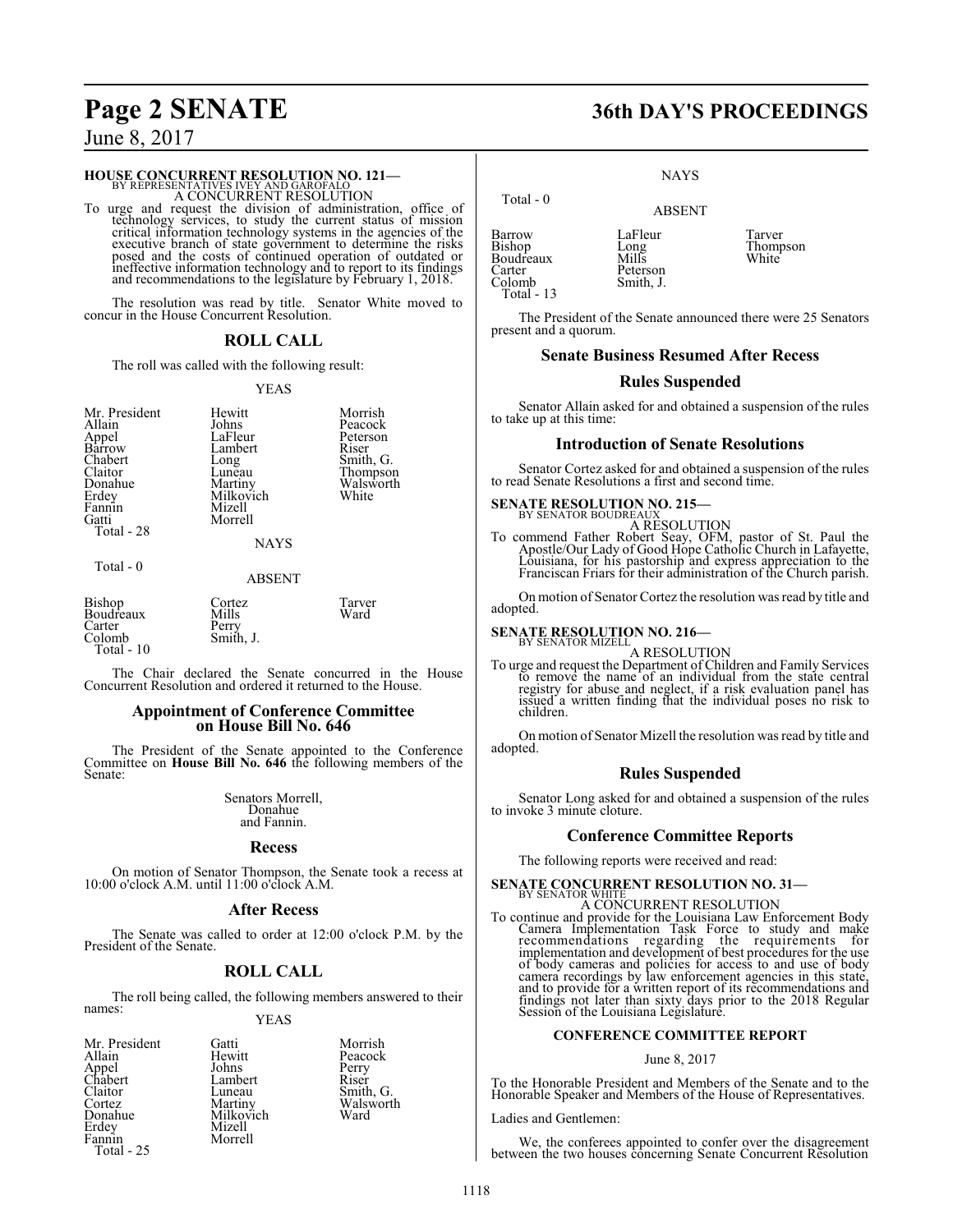## **36th DAY'S PROCEEDINGS Page 3 SENATE**

# June 8, 2017

No. 31 by Senator White recommend the following concerning the Original resolution:

- 1. That all of the House Committee Amendments proposed by the House Committee on Administration of Criminal Justice and adopted by the House of Representatives on June 1, 2017, be rejected.
- 2. That the House Floor Amendments Nos. 1, 3, 4, 5, 6, 7, 8, 9, 10, and 11 proposed byRepresentative Marcelle and adopted by the House of Representatives on June 7, 2017, be adopted.
- 3. That the House Floor Amendment No. 2 proposed by Representative Marcelle and adopted by the House of Representatives on June 7, 2017, be rejected.
- 4. That the following amendments to the original resolution be adopted:

### AMENDMENT NO. 1

On page 2, at the end of line 5, change "twenty-one" to "thirteen"

AMENDMENT NO. 2<br>
On page 2, after line 30, insert the following:<br>
"(10) The president of the Louisiana Association of<br>
Broadcasters or his designee.

(11) The president of the Louisiana Press Association or his designee."

Respectfully submitted,

| Senators:             | Representatives:   |
|-----------------------|--------------------|
| Mack "Bodi" White Jr. | Sherman Mack       |
| Dan Claitor           | Valarie Hodges     |
| Eddie Lambert         | C. Denise Marcelle |
|                       |                    |

Senator White moved that the Conference Committee Report be adopted.

### **ROLL CALL**

The roll was called with the following result:

YEAS

| Mr. President<br>Allain<br>Appel<br>Chabert<br>Claitor<br>Cortez<br>Donahue<br>Erdey<br>Fannin<br>Gatti<br>Total - 28 | Hewitt<br>Johns<br>LaFleur<br>Lambert<br>Long<br>Lunēau<br>Martiny<br>Milkovich<br>Mills<br>Mizell<br><b>NAYS</b> | Morrish<br>Peacock<br>Riser<br>Smith, G.<br>Thompson<br>Walsworth<br>Ward<br>White |
|-----------------------------------------------------------------------------------------------------------------------|-------------------------------------------------------------------------------------------------------------------|------------------------------------------------------------------------------------|
|-----------------------------------------------------------------------------------------------------------------------|-------------------------------------------------------------------------------------------------------------------|------------------------------------------------------------------------------------|

Total - 0

### ABSENT

| Barrow     | Colomb   | Smith, J. |
|------------|----------|-----------|
| Bishop     | Morrell  | Tarver    |
| Boudreaux  | Perry    |           |
| Carter     | Peterson |           |
| Total - 10 |          |           |

The Chair declared the Conference Committee Report was adopted.

### **Introduction of Senate Resolutions, Resumed**

Senator Milkovich asked for and obtained a suspension of the rules to read Senate Resolutions a first and second time.

## **SENATE RESOLUTION NO. 217-**<br>BY SENATOR MILKOVICH

A RESOLUTION To commend Jackie and Bruce Blaney on their work as advocates for seniors and those with disabilities, with a focus on in-home supports for these Louisiana citizens.

On motion of Senator Milkovich the resolution was read by title and adopted.

### **Recess**

On motion of Senator Long, the Senate took a recess at 12:25 o'clock P.M. until 1:30 o'clock P.M.

### **After Recess**

The Senate was called to order at 1:55 o'clock P.M. by the President of the Senate.

### **ROLL CALL**

The roll being called, the following members answered to their names:

PRESENT

Mr. President Gatti Gatti Morrell<br>Appel Hewitt Morrish Boudreaux Johns<br>Carter LaFleur Carter LaFleur Peterson Chabert Lambert Riser<br>Claitor Long Smith, G. Claitor Long<br>Cortez Martiny Cortez Martiny Walsworth<br>
Donahue Milkovich Ward Donahue Milkovich Ward<br>Fannin Mizell White Total - 27 Allain Erdey<br>Barrow Lunea<br>Bishop Mills

Hewitt Morrish<br>
Johns Peacock

### ABSENT

Mizell

Colomb Total - 11

Erdey Smith, J.<br>Luneau Tarver Mills Thompson<br>Perry

The President of the Senate announced there were 27 Senators present and a quorum.

### **Senate Business Resumed After Recess**

### **Appointment of Conference Committee on House Bill No. 210**

The President of the Senate appointed to the Conference Committee on **House Bill No. 210** the following members of the Senate:

> Senators Martiny, Cortez and Luneau.

### **Message from the House**

### **RECOMMIT OF CONFERENCE COMMITTEE REPORT**

June 8, 2017

To the Honorable President and Members of the Senate:

I am directed to inform your honorable body that the House of Representatives has recommited the Report of the Conference Committee on the disagreement to **House Bill No. 231**.

> Respectfully submitted, ALFRED W. SPEER Clerk of the House of Representatives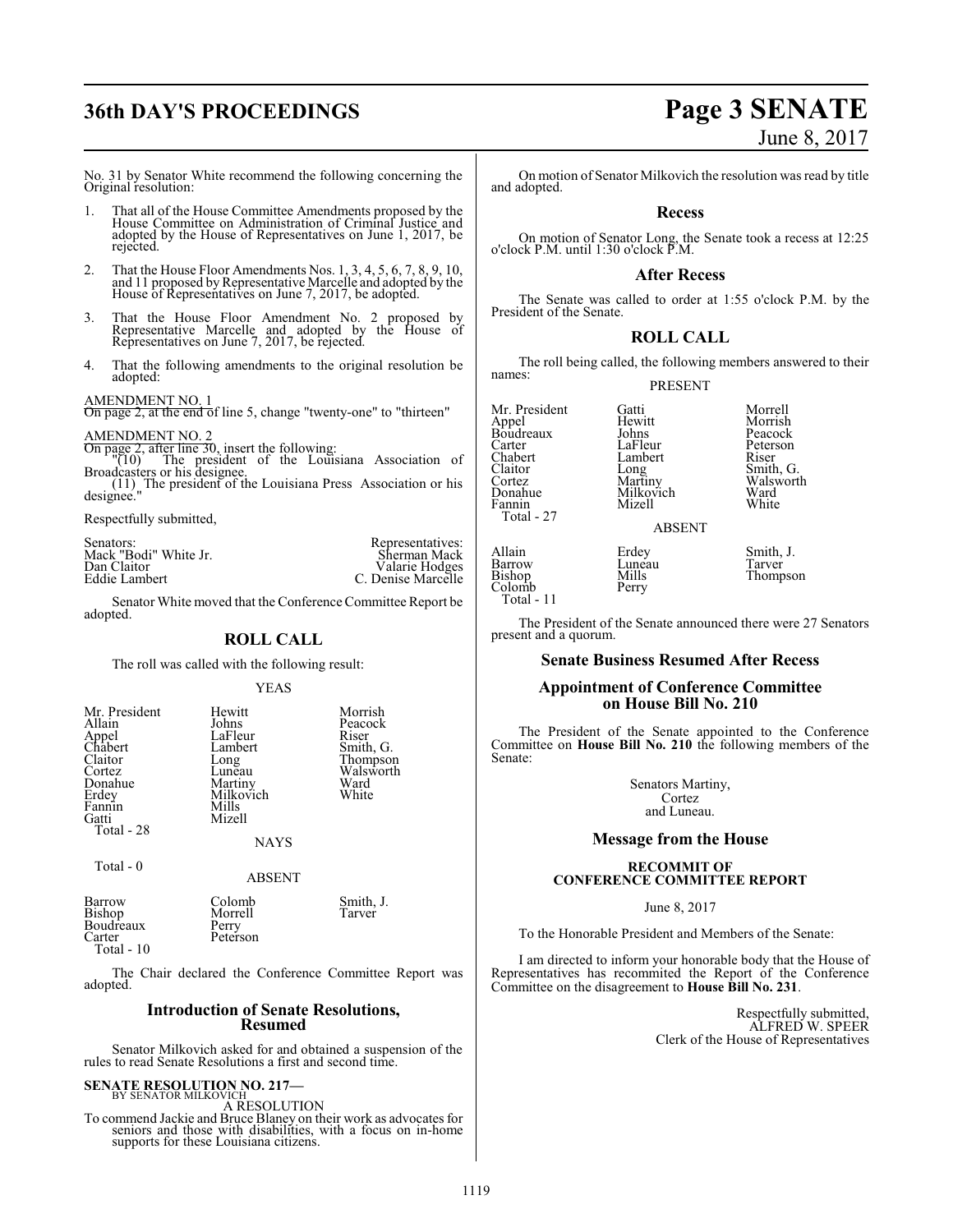### **Recommittal**

Senator Walsworth moved that House Bill No. 231 be recommitted to the Conference Committee.

## **HOUSE BILL NO. 231—** BY REPRESENTATIVE THIBAUT

AN ACT

To amend and reenact R.S. 42:1123(22), relative to an exception from ethics laws for transactions involving certain municipalities; to allow an immediate family member and related legal entities to enter into certain transactions with the municipality subject to certain conditions; and to provide for related matters.

Without objection, so ordered.

### **Message from the House**

### **DISCHARGE OF CONFERENCE COMMITTEE REPORT**

June 8, 2017

To the Honorable President and Members of the Senate:

I am directed to inform your honorable body that the House of Representatives has discharged the Report of the Conference Committee on the disagreement to **House Bill No. 646**.

> Respectfully submitted, ALFRED W. SPEER Clerk of the House of Representatives

### **Message from the House**

### **ADOPTION OF CONFERENCE COMMITTEE REPORT**

June 8, 2017

To the Honorable President and Members of the Senate:

I am directed to inform your honorable body that the House of Representatives has adopted the Report ofthe Conference Committee on the disagreement to **House Bill No. 83**.

> Respectfully submitted, ALFRED W. SPEER Clerk of the House of Representatives

### **Message from the House**

### **ADOPTION OF CONFERENCE COMMITTEE REPORT**

June 8, 2017

To the Honorable President and Members of the Senate:

I am directed to inform your honorable body that the House of Representatives has adopted the Report ofthe Conference Committee on the disagreement to **House Bill No. 162**.

> Respectfully submitted, ALFRED W. SPEER Clerk of the House of Representatives

## **Page 4 SENATE 36th DAY'S PROCEEDINGS**

### **Message from the House**

### **ADOPTION OF CONFERENCE COMMITTEE REPORT**

June 8, 2017

To the Honorable President and Members of the Senate:

I am directed to inform your honorable body that the House of Representatives has adopted the Report ofthe Conference Committee on the disagreement to **House Bill No. 293**.

> Respectfully submitted, ALFRED W. SPEER Clerk of the House of Representatives

### **Message from the House**

### **ADOPTION OF CONFERENCE COMMITTEE REPORT**

June 8, 2017

To the Honorable President and Members of the Senate:

I am directed to inform your honorable body that the House of Representatives has adopted the Report ofthe Conference Committee on the disagreement to **House Bill No. 324**.

> Respectfully submitted, ALFRED W. SPEER Clerk of the House of Representatives

### **Message from the House**

### **ADOPTION OF CONFERENCE COMMITTEE REPORT**

June 8, 2017

To the Honorable President and Members of the Senate:

I am directed to inform your honorable body that the House of Representatives has adopted the Report of the Conference Committee on the disagreement to **House Bill No. 466**.

> Respectfully submitted, ALFRED W. SPEER Clerk of the House of Representatives

### **Message from the House**

### **ADOPTION OF CONFERENCE COMMITTEE REPORT**

June 8, 2017

To the Honorable President and Members of the Senate:

I am directed to inform your honorable body that the House of Representatives has adopted the Report ofthe Conference Committee on the disagreement to **House Bill No. 473**.

> Respectfully submitted, ALFRED W. SPEER Clerk of the House of Representatives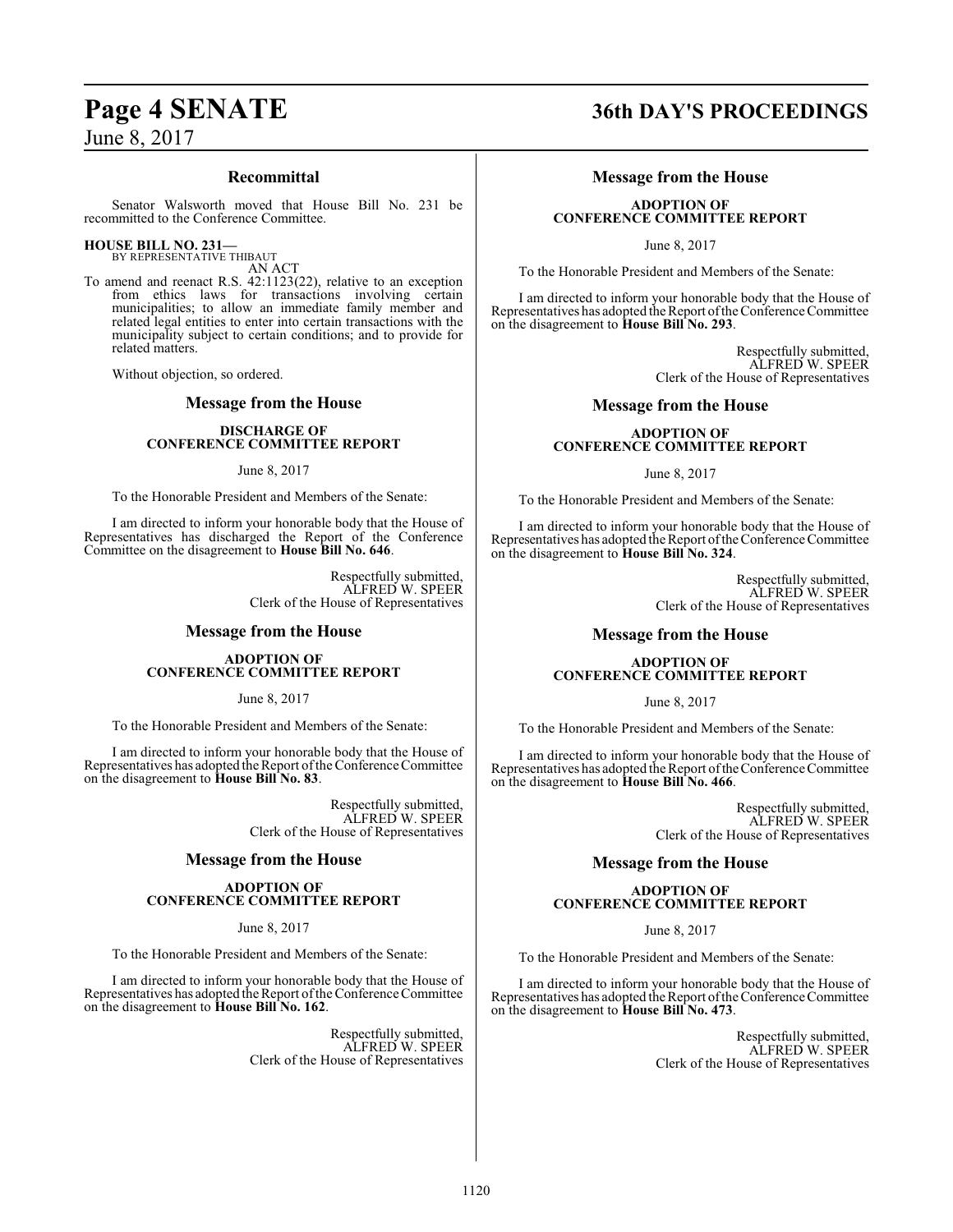## **36th DAY'S PROCEEDINGS Page 5 SENATE**

### **Message from the House**

### **ADOPTION OF CONFERENCE COMMITTEE REPORT**

June 8, 2017

To the Honorable President and Members of the Senate:

I am directed to inform your honorable body that the House of Representatives has adopted the Report ofthe Conference Committee on the disagreement to **House Bill No. 616**.

> Respectfully submitted, ALFRED W. SPEER Clerk of the House of Representatives

### **Message from the House**

## **ADOPTION OF CONFERENCE COMMITTEE REPORT**

June 8, 2017

To the Honorable President and Members of the Senate:

I am directed to inform your honorable body that the House of Representatives has adopted the Report ofthe Conference Committee on the disagreement to **House Bill No. 629**.

Respectfully submitted, ALFRED W. SPEER Clerk of the House of Representatives

### **Message from the House**

## **ADOPTION OF CONFERENCE COMMITTEE REPORT**

June 8, 2017

To the Honorable President and Members of the Senate:

I am directed to inform your honorable body that the House of Representatives has adopted the Report ofthe Conference Committee on the disagreement to **House Bill No. 689**.

> Respectfully submitted, ALFRED W. SPEER Clerk of the House of Representatives

### **Message from the House**

## **ADOPTION OF CONFERENCE COMMITTEE REPORT**

June 8, 2017

To the Honorable President and Members of the Senate:

I am directed to inform your honorable body that the House of Representatives has adopted the Report ofthe Conference Committee on the disagreement to **Senate Bill No. 60**.

> Respectfully submitted, ALFRED W. SPEER Clerk of the House of Representatives

### **Message from the House**

### **HOUSE CONFEREES APPOINTED**

### June 8, 2017

To the Honorable President and Members of the Senate:

I am directed to inform your honorable body that the Speaker of the House of Representatives has appointed the following members,<br>on the part of the House of Representatives, to confer, with a like<br>committee from the Senate, on the disagreement to **House Bill**<br>**No. 210** by Representati

# June 8, 2017

Representatives Coussan, Hoffmann and Johnson.

Respectfully submitted, ALFRED W. SPEER Clerk of the House of Representatives

### **Conference Committee Reports**

The following reports were received and read:

**SENATE BILL NO. 79-**<br>BY SENATOR LUNEAU

AN ACT<br>To amend and reenact R.S. 47:227 and Section 8 of Act No. 125 of<br>the 2015 Regular Session of the Legislature as amended by<br>Section 2 of Act No. 29 of the 2016 First Extraordinary Session<br>of the Legislature and to re income and corporation franchise tax credits; to eliminate the termination of reductions previously enacted; to restore the corporate income tax credit for state insurance premium tax paid; to provide for an effective date; and to provide for related matters.

### **CONFERENCE COMMITTEE REPORT**

### June 7, 2017

To the Honorable President and Members of the Senate and to the Honorable Speaker and Members of the House of Representatives.

Ladies and Gentlemen:

We, the conferees appointed to confer over the disagreement<br>between the two houses concerning Senate Bill No. 79 by Senator<br>Luneau recommend the following concerning the Engrossed bill:

- 1. That the House Floor Amendment Nos. 1, 2, and 3 proposed by Representative Abramson and adopted by the House of Representatives on May 23, 2017 be rejected.
- 2. That the following amendments to the reengrossed bill be adopted:

AMENDMENT NO. 1<br>On page 1, line 2, after "reenact" delete the remainder of the line,<br>delete lines 3 through 8, and insert the following: "R.S. 47:227,<br>287.759(A), 297(B) and (G)(2), 297.6(A)(1)(a), 6005(C)(1),<br>6013(A), 60 the continued effectiveness of certain previous reductions; and to provide for related matters."

### AMENDMENT NO. 2

On page 1, line 10, delete "Section 8" and insert "Sections 7 and 8"

### AMENDMENT NO. 3

On page 1, between lines 12 and 13, insert the following:<br>"Section 7.(A) Except as provided for in Subsection (B) of this<br>Section, the provisions of Sections 1, 2, and 3 of this Act shall apply<br>to a claim for a credit on

No. 62 of the 2016 First Extraordinary Session of the Legislature<br>regardless of the taxable year to which the return relates.<br>(B) The provisions of Sections 1, 2, and 3 of this Act shall not<br>apply to an amended return file 2016 First Extraordinary Session of the Legislature relating to a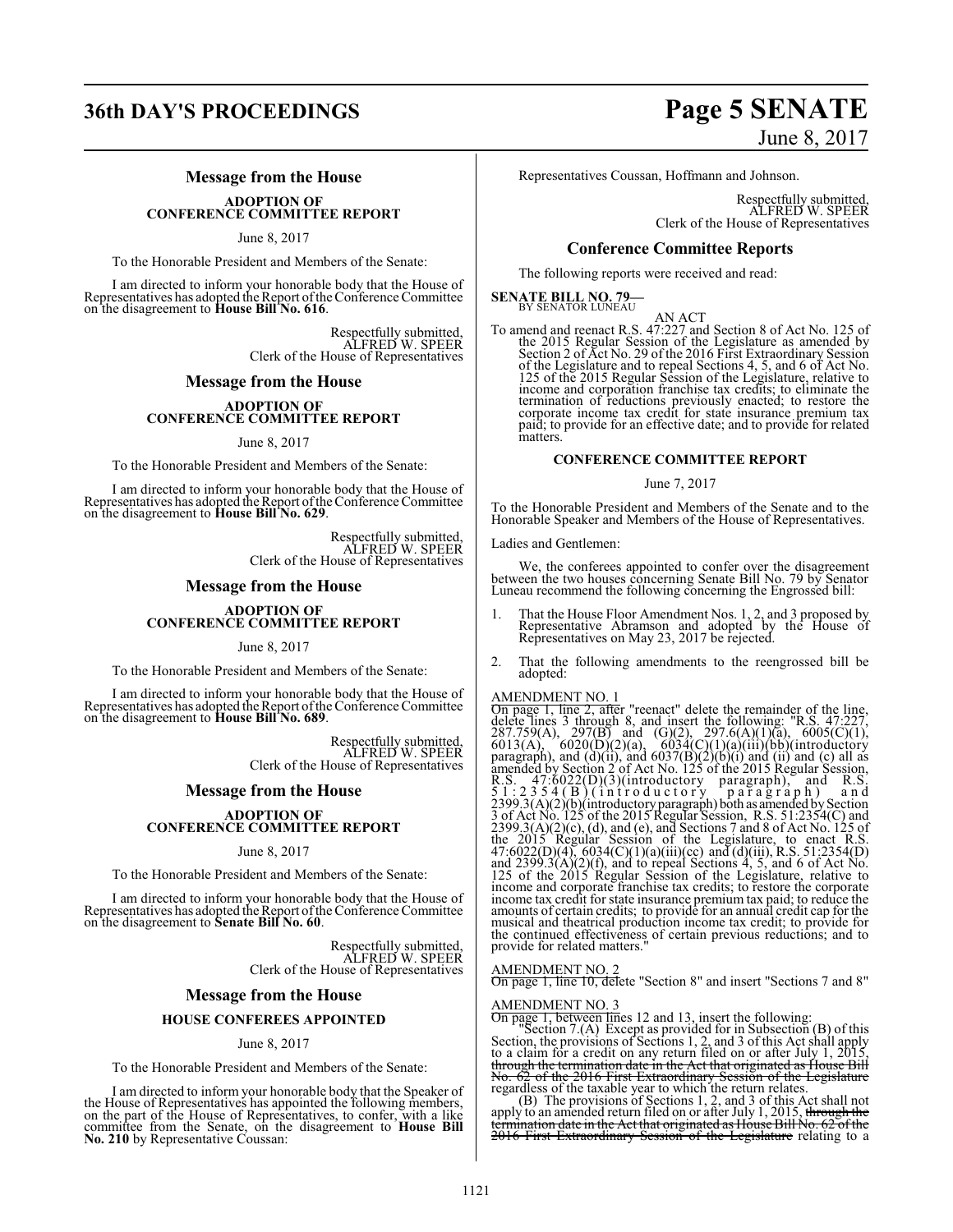credit properly claimed on an original return filed prior to July 1, 2015.

(C) If a return is filed after July 1, 2015, <del>through the termination<br>date in the Act that originated as House Bill No. 62 of the 2016 First<br>Extraordinary Session of the Legislature for which a valid filing<br>extension has </del> portion of the credit on the taxpayer's return for each of the taxable years beginning during calendar years 2017, 2018, and 2019."

AMENDMENT NO. 4<br>On page 2, line 5, after "Section 2." delete the remainder of the line,<br>and delete lines 6 through 11, and insert the following: "R.S. 47:227,<br>287.759(A), 297(B) and (G)(2), 297.6(A)(1)(a), 6005(C)(1), 601 (d)(iii) are hereby enacted to read as follows: §227. Offset against tax

Every insurance company shall be entitled to an offset against<br>any tax incurred under this Chapter, in the amount of any taxes, based<br>on premiums, paid by it during the preceding twelve months, by<br>virtue of any law of thi the offset shall be equal to seventy-two percent of the amount of any taxes, based on premiums.

## \* \* \* §287.759. Tax credit for employee and dependent

health insurance coverage. A. When any contractor or subcontractor in the letting of any contract for the construction of a public work offers health insurance<br>coverage as provided for in this Section, they he shall be eligible for<br>a three and six tenths percent income tax credit on forty percent of the<br>amount the full-time employees of each contractor are offered health insurance coverage and each such general contractor or subcontractor<br>pays seventy-five percent of the total premium for such health<br>msurance coverage for each full-time employee who chooses to<br>participate and pays not less employee who elects to participate in dependent coverage.

### §297. Reduction to tax due

\* \* \* B. The tax determined as provided in this Part shall be reduced by the following: a credit for the elderly, a credit for contributions to candidates for public office, an investment credit, a credit for foreign tax, a work incentive credit, jobs credit, and residential energy credits. dollars or seven and two tenths of one percent of the same credits<br>allowed on the federal income tax return for the same taxable period.

G. There shall be an environmental equipment purchase tax credit to be determined as follows:

(2) The tax credit shall be fourteen and four tenths percent of<br>the purchase price of the equipment if paid for in a single taxable<br>year. If the equipment purchase is financed over two or more taxable<br>years, the tax credit taxable year. For partnerships and Subchapter S Corporations, the tax credit shall proportionately pass through to each partner or shareholder in the same percentage in which other shares of income, gain, loss, deduction or credit are distributed in accordance with the partnership or shareholder agreement.

\* \* \* §297.6. Reduction to tax due; rehabilitation of residential structures A.(1) There shall be a credit against individual income tax liability due under this Title for the amount of eligible costs and expenses incurred during the rehabilitation of an owner-occupied residential or owner-occupied mixed use structure located in a National Register Historic District, a local historic district, a Main Street District, are ultural products district, or a downtown development district, or s The tax credit authorized pursuant to this Section shall be limited to one credit per structure rehabilitated. The total credit shall not

exceed eighteen thousand five hundred dollars per structure. In order to qualify for that credit, the rehabilitation costs for the structure must

exceed ten thousand dollars. (a) If the credit is for the rehabilitation of an owner-occupied residential structure, the credit shall be eighteen and one-half of one<br>twenty-five percent of the eligible costs and expenses of a<br>rehabilitation for which an application for credit has been filed for<br>the first time after expenses of a rehabilitation for which an application for credit has been filed for the first time after July 1, 2015, and on or before July 1, 2017, and the credit shall be eighteen percent of the eligible costs and expenses of a rehabilitation for which an application for credit<br>has been filed for the first time after July 1, 2017. If the residential<br>structure is owned and occupied by two or more individuals, the<br>applicable perc will be divided between the owner-occupants in proportion to their contribution to the eligible costs and expenses.

### \* \* \* §6005. Qualified new recycling manufacturing or process equipment and service contracts

C.(1) A taxpayer who purchases qualified new recycling<br>manufacturing or process equipment or qualified service contracts,<br>or both, as defined in this Section and certified by the secretary of the Department of Environmental Quality to be used or performed<br>exclusively in this state shall be entitled to a credit against any<br>income and corporation franchise taxes imposed by the state in an<br>amount equal to fourteen and of the new recycling manufacturing or process equipment or qualified service contract, or both, less the amount of any other tax credits received for the purchase of such equipment or contract, or both.

\* \* \* §6013. Tax credits for donations made to public schools A. There shall be allowed a credit against the corporate income tax and the corporation franchise tax for qualified donations made to<br>a public school. The credit shall be an amount equal to twenty-eight<br>and eight tenths percent of the appraised value of the qualified<br>donation. Any such taxable year shall not exceed the total tax liability for that taxable year.

\* \* \* §6020. Angel Investor Tax Credit Program \* \* \*

### D. Tax credit

 $(2)(a)$  An investor may apply for and, if qualified, be granted a<br>credit on any income or corporation franchise tax liability owed to<br>the state by the taxpayer seeking to claim the credit in the amount<br>approved by the sec business. Except as otherwise provided in Subparagraph (b) of this<br>Paragraph, the credit shall be allowed against the income tax for the<br>taxable period in which the credit is earned and the franchise tax for<br>the taxable p

§6022. Digital interactive media and software tax credit

D. Tax credit; specific projects.

(3) For applications for state-certified productions submitted to the office on or after July 1, 2015, and before July 1, 2017, and subsequently approved by the office and secretary, there are hereby authorized tax credit funds are expended in Louisiana on a state-certified production as follows:

\* \* \* (4) For applications for state-certified productions submitted to the office on or after July 1, 2017, and subsequently approved by the office and secretary, there are hereby authorized tax credits that shall be earned by a company at the time funds are expended in Louisiana on a state-certified production as follows:

(a) Credits shall be earned at the rate of eighteen percent of the base investment.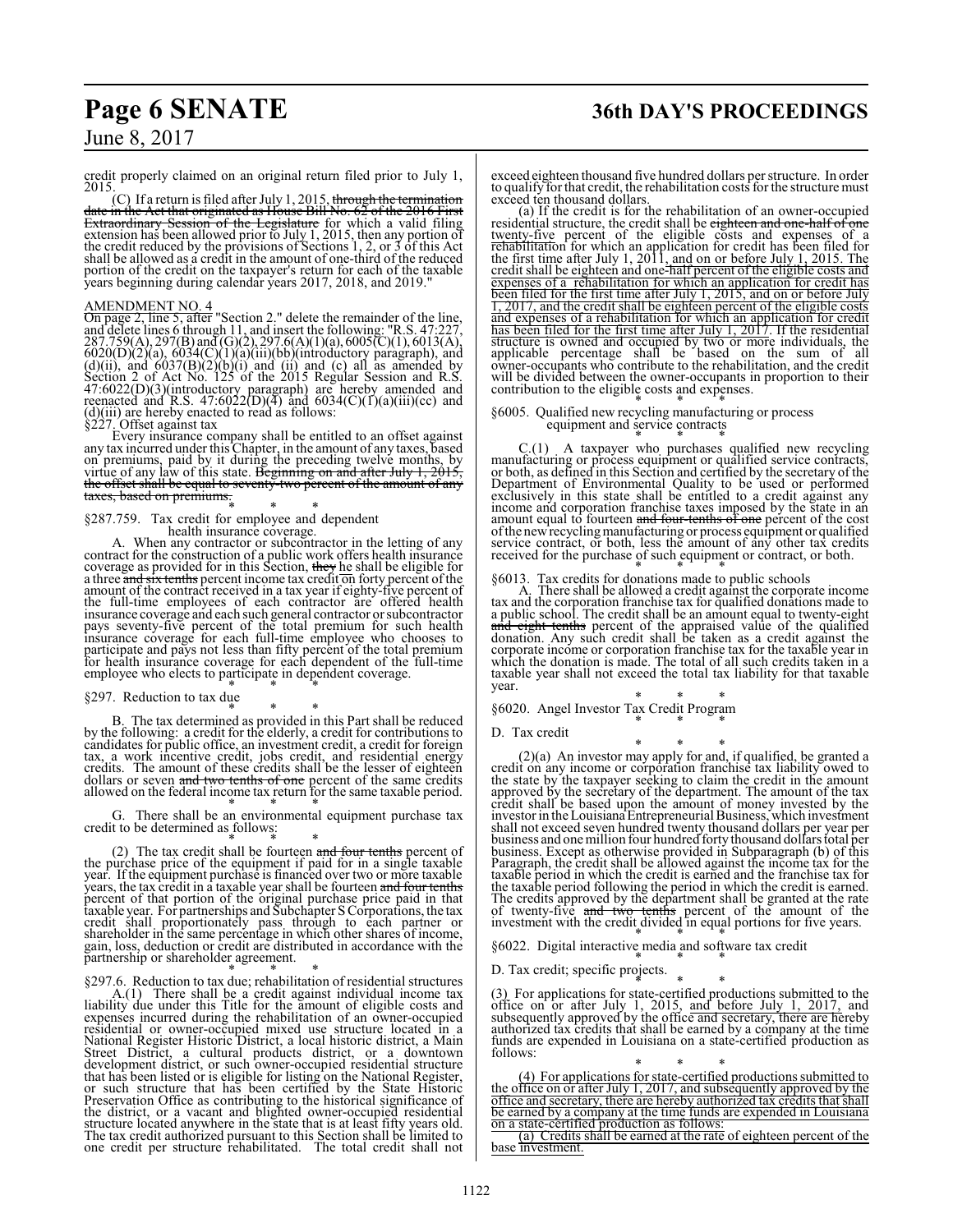## **36th DAY'S PROCEEDINGS Page 7 SENATE**

# June 8, 2017

(b) To the extent that base investment is expended on payroll for Louisiana residents employed in connection with a state-certified production, additional tax credits shall be earned at the rate of seven percent of the payroll.

\* \* \* §6034. Musical and theatrical production income tax credit

\* \* \* C. Income tax credits for state-certified productions and state-certified musical or theatrical facility infrastructure projects: (1) There is hereby authorized the following types of credits against the state income tax:

- (a) \* \* \*
	- (iii)

<sup>\*</sup> \* \* (bb) For state-certified projects that receive initial certification<br>on or after July 1, 2015, and before July 1, 2017, and except as<br>limited for state-certified infrastructure projects as provided for in this Subparagraph, the base investment credit shall be for the following amounts:

 $\text{ (cc)}$  For state-certified projects that receive initial certification on or after July 1, 2017, and except as limited for state-certified infrastructure projects as provided for in this Subparagraph, the base investment credit shall be for the following amounts

(I) If the total base investment is greater than one hundred thousand dollars and less than or equal to three hundred thousand dollars, a company shall be allowed a tax credit of seven percent of the base investment made by that company.

(II) If the total base investment is greater than three hundred thousand dollars and less than or equal to one million dollars, a company shall be allowed a tax credit of fourteen percent of the base investment made by that company. (III) If the total base investment is greater than one million

dollars, a company shall be allowed a tax credit of eighteen percent<br>of the base investment made by that company.

(d)

(ii) To the extent that base investment is expended on payroll<br>for Louisiana residents employed in connection with a state-certified<br>musical or the<br>attrical production that receives initial certification on<br>or after July infrastructure project, a company shall be allowed an additional tax credit of seven and two-tenths of one percent of such payroll; however, if the amount paid to any one person exceeds one million dollars, the additional credit shall not include any amount paid to that person that exceeds one million dollars.

(iii) To the extent that base investment is expended on payroll for Louisiana residents employed in connection with a state-certified musical or theatrical production that receives initial certification on or after July 1, 2017, except for the students provided for in Subparagraph (c) of this Paragraph, or the construction of a state-certified higher education musical or theatrical facility infrastructure project, a company shall be allowed an additional tax credit of seven percent of such payroll; however, if the amount paid to any one person exceeds one million dollars, the additional credit shall not include any amount paid to that person that exceeds one million dollars.

\* \* \* §6037. Tax credit for "green job industries"

B. Income tax credits for state-certified green projects:

(2)

\* \* \* (b) The base investment credit for state-certified green projects shall be for the following amounts:

(i) If the total base investment is greater than one hundred<br>thousand dollars and less than or equal to three hundred thousand<br>dollars, a company shall be allowed a tax credit of seven and two<br>tenths of one percent of the

one percent of the base investment made by that company.

\* \* \* (c) To the extent that base investment is expended on payroll for Louisiana residents employed in connection with the construction of a state-certified green project, a company shall be allowed an additional tax credit of seven and two tenths of one percent of the payroll; however, if the amount paid to any one person exceeds one million dollars, the additional credit shall not include any amount

paid to that person that exceeds one million dollars.<br>Section 3. R.S. 51:2354(B)(introductory paragraph) and<br>2399.3(A)(2)(b)(introductory paragraph) both as amended by Section<br>3 of Act 125 of the 2015 Regular Session,<br>R.S enacted to read as follows:

§2354. Technology commercialization credit; amount; duration; forfeit

\* \* \* B. For applications for the technology commercialization credit approved on or after July 1, 2015,  $\frac{and}{b}$  before July 1, 2017, the following shall apply:

C. For applications for the technology commercialization credit<br>approved on or after July 1, 2017, the following shall apply:

(1) Except as provided in Paragraph (2) of this Subsection, the taxpayer may earn and apply for and, if qualified, be granted a refundable tax credit which may be applied to any income or corporation franchise tax liability owed to the state by the taxpayer seeking to claim the credit, equal in value to twenty-nine percent of the amount of money invested by the taxpayer applicant in commercialization costs for one business location meeting the requirements of R.S.  $51:2353(C)(1)$  and (2) as certified by the Department of Economic Development.

(2) A tax credit granted pursuant to this Part shall expire and have no value or effect on tax liability beginning with the twenty-first tax year after the tax year in which it was originally earned, applied for, and granted. An applicant that meets the requirements of R.S. 51:2353 and is approved by the Department of Economic Development may receive a refundable tax credit based on new jobs for the period of time approved which shall be equal to four percent multiplied by the gross payroll of new direct jobs meeting the requirements of R.S. 51:2353(C)(3) and (4) as certified by the Department of Economic Development.

D. Upon approval of such an application, the Department of Economic Development shall notify the Department of Revenue and shall provide it with a copy of the certification. The Department of<br>Revenue may require the qualified employer to submit such<br>additional information as may be necessary to administer the<br>provisions of this Chapter. The ap eligibility for the refundable tax credits. The employer may be audited by the Department of Economic Development to verify such eligibility.

\* \* \* §2399.3. Modernization tax credit

- A. \* \* \*
- (2)

(b) For credits approved on and after July 1, 2015, <u>and before July 1, 2017</u>, the following shall apply:

(c) For credits approved on and after July 1, 2017, the following shall apply:

(i) The credits approved by the department shall be granted at the rate of four percent of the amount of qualified expenditures incurred by the employer for modernization with the credit divided in equal portions for five years, subject to the limitations provided for in other Paragraphs of this Subsection.

(ii) The total amount of modernization tax credits granted by the Department of Economic Development in any calendar year shall not exceed seven million two hundred thousand dollars irrespective of the year in which claimed. The department shall by rule establish the method of allocating available tax credits to applicants, including but not limited to a first-come, first-served system, reservation of tax credits for a specified time period, or other method which the department, in its discretion, may find beneficial to the program. In the event that the total amount of credits granted in any calendar year is less than seven million two hundred thousand dollars, any residual amount of unused credits shall carry forward for use in subsequent years and may be granted in addition to the seven million two hundred thousand dollar limit for each year.

(d) An employer earns the modernization tax credits in the year<br>in which the project is placed in service, but the employer may not<br>claim modernization tax credits until the department signs a project<br>completion form. No shall be eligible for the tax credit authorized pursuant to the provisions of this Section.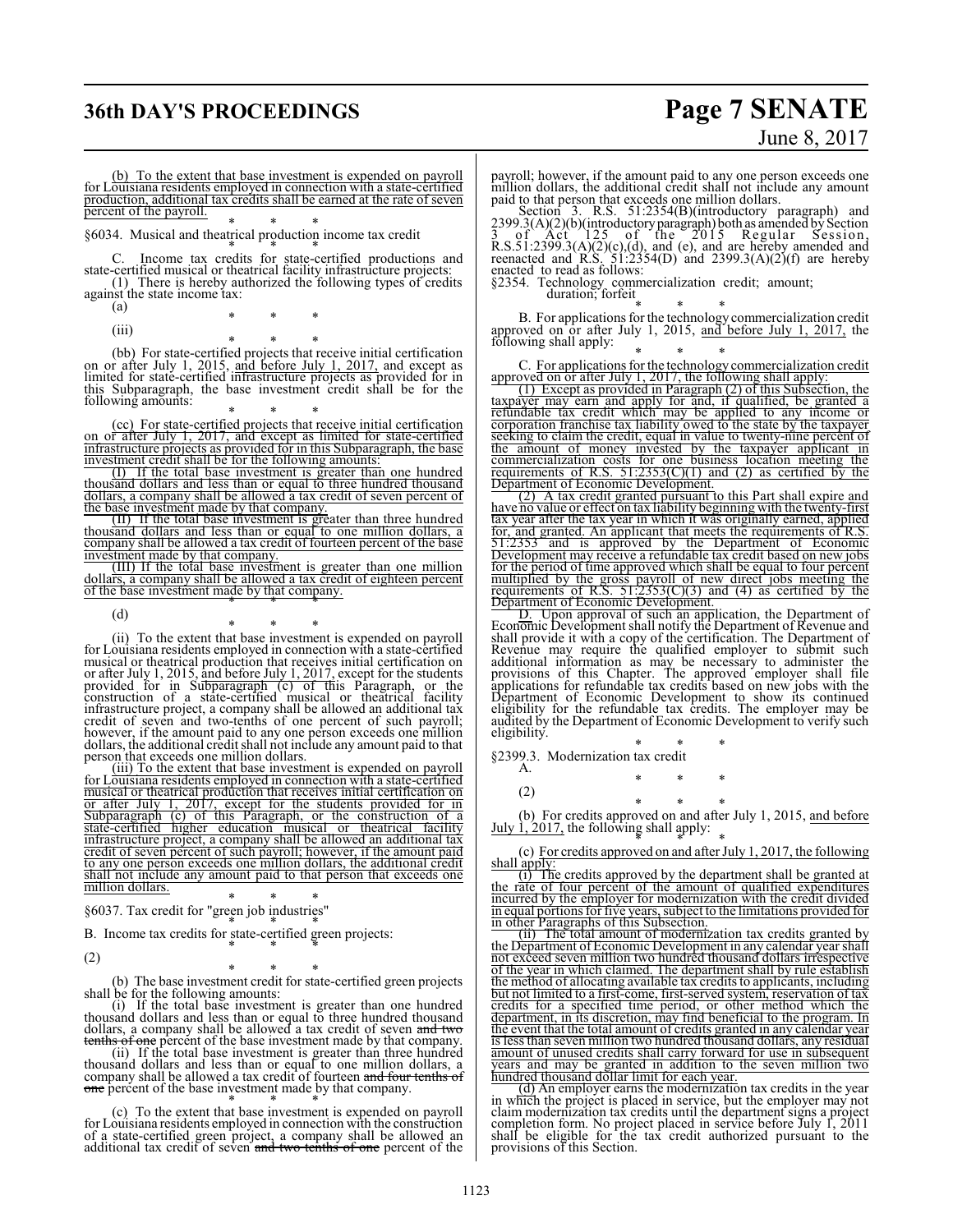## **Page 8 SENATE 36th DAY'S PROCEEDINGS**

### June 8, 2017

 $(d)(e)$  After approving modernization tax credits for an employer, the department shall issue a tax credit certificate, a copy of which is to be attached to the tax return of the employer. The tax credit certificate shall contain the employer's name, address, tax<br>identification number, the amount of credit, and other information<br>required by the Department of Revenue. The tax credit certificate,<br>unless rescinded by

a list of the tax credit certificates issued....

### AMENDMENT NO. 5

On page 2, line 12, change "Section 3." to "Section 4."

### AMENDMENT NO. 6

On page 2, between lines 13 and 14, insert the following: "Section 5. Unless otherwise provided by the statute granting the credit, the provisions of Sections 2 and 3 of this Act shall be

applicable to tax periods beginning on or after January 1, 2017. Section 6. In case of any conflict between the provisions of this Act and the Act that originated as House Bill No. 454 of this 2017 Regular Session of the Legislature, the provisions of the Act that originated as House Bill No. 454 shall supercede and control

regardless of the order of passage. Section 7. In case of any conflict between the provisions of this Act and the Act that originated as Senate Bill No. 25 of this 2017<br>Regular Session of the Legislature, the provisions of the Act that<br>originated as Senate Bill No. 25 shall supercede and control<br>regardless of the order of

### AMENDMENT NO. 7

On page 2, line 14, change "Section 4." to "Section 8."

Respectfully submitted,

| Representatives:<br>Neil C. Abramson<br>Chris Broadwater<br>James Morris |
|--------------------------------------------------------------------------|
|                                                                          |
|                                                                          |

Senator Luneau moved that the Conference Committee Report be adopted.

### **ROLL CALL**

The roll was called with the following result:

### YEAS

| Mr. President<br>Allain<br>Appel<br>Barrow<br>Bishop<br>Boudreaux<br>Carter<br>Chabert<br>Claitor<br>Cortez<br>Total - 29 | Donahue<br>Erdey<br>Fannin<br>Gatti<br>Johns<br>Lambert<br>Long<br>Lunēau<br>Martiny<br>Milkovich<br><b>NAYS</b> | Mills<br>Mizell<br>Morrell<br>Morrish<br>Smith, G.<br>Smith, J.<br>Walsworth<br>Ward<br>White |
|---------------------------------------------------------------------------------------------------------------------------|------------------------------------------------------------------------------------------------------------------|-----------------------------------------------------------------------------------------------|
| $\bf p$ icer                                                                                                              |                                                                                                                  |                                                                                               |

Riser Total - 1

### ABSENT

| Colomb<br>Hewitt<br>LaFleur<br>Total - 8 | Peacock<br>Perry<br>Peterson | Tarver<br>Thompson |
|------------------------------------------|------------------------------|--------------------|
|------------------------------------------|------------------------------|--------------------|

The Chair declared the Conference Committee Report was adopted.

### **Conference Committee Reports**

The following reports were received and read:

**SENATE BILL NO. 207—**<br>BY SENATOR ALLAIN AND REPRESENTATIVE BISHOP AN ACT

To amend and reenact R.S.  $56:10(B)(1)(g)$  and to enact R.S.<br>56:10(B)(16), relative to saltwater fishing licenses; to direct<br>dedicated monies of the Saltwater Fish Research and<br>Conservation Fund to the administration of only matters.

### **CONFERENCE COMMITTEE REPORT**

June 7, 2017

To the Honorable President and Members of the Senate and to the Honorable Speaker and Members of the House of Representatives.

Ladies and Gentlemen:

We, the conferees appointed to confer over the disagreement between the two houses concerning Senate Bill No. 207 by Senator Allain recommend the following concerning the Reengrossed bill:

1. That the House Floor Amendment No. 1 proposed by Representative Bishop and adopted by the House of Representatives on June 5, 2017, be rejected.

Respectfully submitted,

| Senators:           | Representatives: |
|---------------------|------------------|
| R.L. Bret Allain II | Stuart Bishop    |
| Eric LaFleur        | Cameron Henry    |
| Jay Luneau          | Barry Ivey       |

Senator Allain moved that the Conference Committee Report be adopted.

### **ROLL CALL**

The roll was called with the following result:

|  | v<br>٧ |
|--|--------|
|--|--------|

| Mr. President<br>Allain<br>Appel<br>Barrow<br><b>Bishop</b><br>Boudreaux<br>Carter<br>Chabert<br>Claitor<br>Cortez<br>Donahue<br>Total $-33$ | Erdey<br>Fannin<br>Gatti<br>Hewitt<br>Johns<br>Lambert<br>Long<br>Luneau<br>Martiny<br>Milkovich<br>Mills<br><b>NAYS</b> | Mizell<br>Morrell<br>Morrish<br>Peacock<br>Peterson<br>Riser<br>Smith, G.<br>Smith, J.<br>Walsworth<br>Ward<br>White |
|----------------------------------------------------------------------------------------------------------------------------------------------|--------------------------------------------------------------------------------------------------------------------------|----------------------------------------------------------------------------------------------------------------------|
| Total $-0$                                                                                                                                   | <b>ABSENT</b>                                                                                                            |                                                                                                                      |
| $\sim$ 1 1                                                                                                                                   | $\mathbf{r}$                                                                                                             | $-1$                                                                                                                 |

Colomb Perry Thompson Total - 5

The Chair declared the Conference Committee Report was adopted.

### **Introduction of Senate Resolutions, Resumed**

Senator Erdey asked for and obtained a suspension of the rules to read Senate Resolutions a first and second time.

## **SENATE RESOLUTION NO. 218–**<br>BY SENATOR ERDEY

A RESOLUTION

To commend Joshua Ballard upon earning the rank of Eagle Scout. On motion of Senator Erdey the resolution was read by title and

LaFleur

adopted.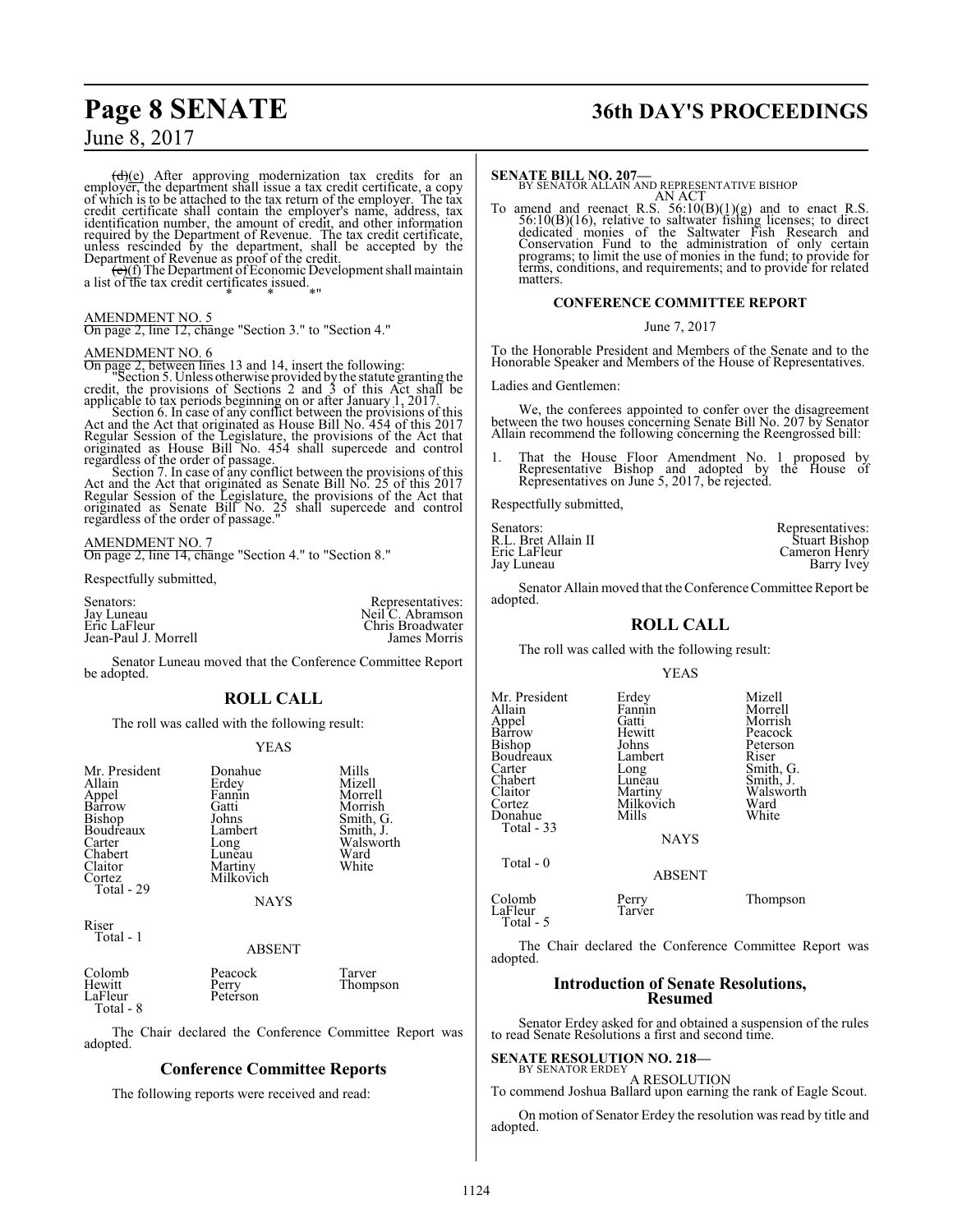## **36th DAY'S PROCEEDINGS Page 9 SENATE**

### **SENATE RESOLUTION NO. 219—**

BY SENATOR HEWITT A RESOLUTION

To create and provide for the Lower Pearl River Basin task force to study the conditions, needs, issues, and funding relative to the flood protection and preservation of the Lower Pearl River Basin and to recommend any action or legislation that the commission deems necessary or appropriate.

On motion of Senator Hewitt the resolution was read by title and adopted.

### **Introduction of Senate Concurrent Resolutions**

Senator LaFleur asked for and obtained a suspension ofthe rules to read Senate Concurrent Resolutions a first and second time.

### **SENATE CONCURRENT RESOLUTION NO. 125—** BY SENATOR ALARIO

A CONCURRENT RESOLUTION

To authorize, urge, and request the governor, acting through the commissioner of administration, to instruct all departments and agencies of the executive branch to implement deficit avoidance plans and to urge and request the legislative and judicial branches to also implement deficit avoidance plans.

The concurrent resolution was read by title. Senator LaFleur moved to adopt the Senate Concurrent Resolution.

### **ROLL CALL**

The roll was called with the following result:

### YEAS

| Mr. President<br>Allain<br>Barrow<br><b>Bishop</b><br>Boudreaux<br>Carter<br>Chabert<br>Claitor<br>Cortez<br>Erdey<br>Total - 30 | Fannin<br>Gatti<br>Johns<br>Long<br>Luneau<br>Martiny<br>Milkovich<br>Mills<br>Morrell<br>Morrish<br><b>NAYS</b> | Peacock<br>Perry<br>Peterson<br>Smith, G.<br>Smith, J.<br>Tarver<br>Thompson<br>Walsworth<br>Ward<br>White |
|----------------------------------------------------------------------------------------------------------------------------------|------------------------------------------------------------------------------------------------------------------|------------------------------------------------------------------------------------------------------------|
| Appel<br>Donahue<br>Total - 6                                                                                                    | Hewitt<br>Lambert<br><b>ABSENT</b>                                                                               | Mizell<br>Riser                                                                                            |
| Colomb<br>Total - 2                                                                                                              | LaFleur                                                                                                          |                                                                                                            |

The Chair declared the Senate adopted the Senate Concurrent Resolution and ordered it sent to the House.

### **Explanation of Vote**

Senator LaFleur stated he appeared as absent on the vote on Senate Concurrent Resolution No. 125. He intended to vote yea and asked that the Official Journal so state.

### **Message from the House**

### **ADOPTION OF CONFERENCE COMMITTEE REPORT**

### June 8, 2017

To the Honorable President and Members of the Senate:

# June 8, 2017

I am directed to inform your honorable body that the House of Representatives has adopted the Report ofthe Conference Committee on the disagreement to **House Bill No. 187**.

> Respectfully submitted, ALFRED W. SPEER Clerk of the House of Representatives

### **Motion**

Senator Morrell moved to discharge the Conference Committee on **House Bill No. 646**.

**HOUSE BILL NO. 646—** BY REPRESENTATIVES LEGER, GLOVER, AND WHITE AN ACT

To amend and reenact R.S. 47:6023(A)(introductory paragraph), (1)(b), (B), (C)(1)(introductory paragraph) and (b) and (3)(introductory paragraph), (D)(1)(introductory paragraph),  $(2)(c)$ ,  $(d)$ , and  $(e)$ , and  $(4)$ ,  $(E)$ , and  $(I)$ , to enact R.S.  $47:6023(C)(1)(c)$  and (d), (4), and (5), and to repeal R.S.  $47:6023(A)(2)$ , relative to tax credits; to provide with respect to the sound recording investor tax credit; to provide for an additional tax credit; to provide for the amount of the fee associated with certain reports; to provide for definitions; to provide for administration of the tax credit; to provide with respect to certain tax certification letters; to provide for certain requirements and limitations; to provide with respect to review of the tax credit program; to authorize the promulgation of rules and regulations; to provide for the termination of the tax credit program; and to provide for related matters.

Without objection, so ordered.

### **Motion**

Senator Peterson moved that the Senate meet in Executive Session.

Without objection, so ordered.

### **After Executive Session**

### **ROLL CALL**

The Senate was called to order by the President of the Senate with the following Senators present:

### PRESENT

Mr. President Gatti Peacock<br>Allain Hewitt Perry Allain Hewitt<br>
Appel Johns Appel Johns Peterson<br>Barrow LaFleur Riser Barrow LaFleur<br>Bishop Lambert Boudreaux Long Smith,<br>Carter Luneau Tarver Carter Luneau<br>Chabert Martiny Chabert Martiny Thompson<br>Claitor Milkovich Walsworth Cortez Mills Ward Donahue<br>Erdey Erdey Morrell<br>Fannin Morrish Total - 37

Lambert Smith, G.<br>
Long Smith, J. Milkovich Walsworth<br>
Mills Ward

ABSENT

Morrish

Colomb Total - 1

The President of the Senate announced there were 37 Senators present and a quorum.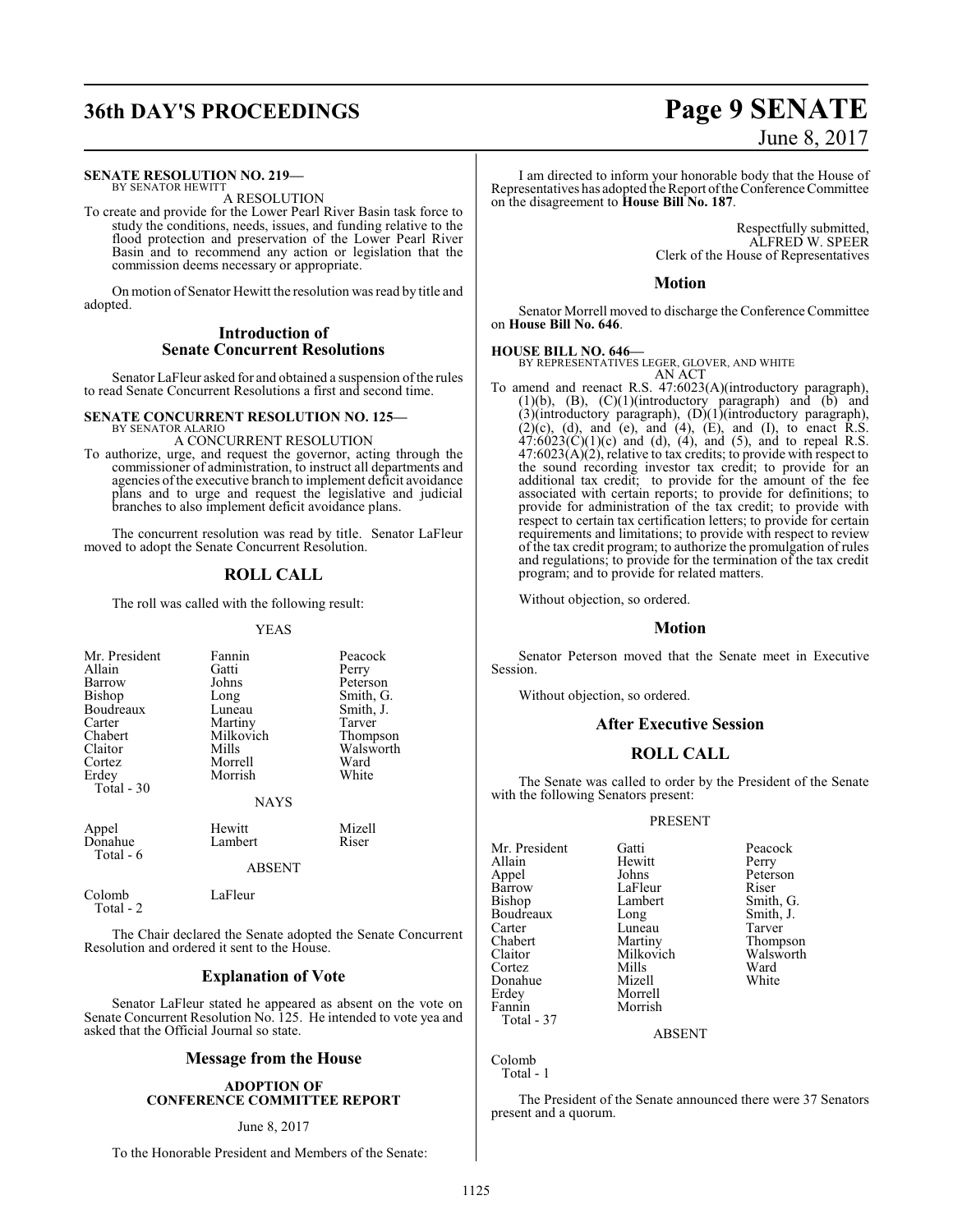## **Page 10 SENATE 36th DAY'S PROCEEDINGS**

June 8, 2017

### **Senate Business Resumed After Executive Session Report of Committees**

### **REPORT OF COMMITTEE ON**

### **SENATE AND GOVERNMENTAL AFFAIRS**

Ms. Karen Carter Peterson Chairwoman on behalf of the Committee on SENATE AND GOVERNMENTAL AFFAIRS submitted the following report:

June 7, 2017

To the President and Members of the Senate:

Gentlemen and Ladies:

I am directed by your Committee on Senate and Governmental Affairs to submit the following report:

The committee recommends that the following appointees be confirmed:

Addictive Disorder Regulatory Authority

**Bernadine J. Williams** 3148 Touchwood Drive Harvey, LA 70058

Administration, Division of

**Tommy D. Teague** 4626 Lake Lawford Court Baton Rouge, LA 70816

Aging, Louisiana Executive Board on

**Mona F. Gobert-Cravins** 9044 Hwy. 103 Washington, LA 70589

**Harold L. Ritchie** 25255 Hwy. 62 Franklinton, LA 70438

**Ricco A. Thomas** 4435 Stonewall Drive Addis, LA 70710

**Edward J. Walters Jr.** 6477 Peggy Street Baton Rouge, LA 70808

**Worlita L. Williams** 510 Rea Street Mansfield, LA 71052

Agricultural Commodities Commission, Louisiana

**Elliot Ater** 693 Hwy. 569 Ferriday, LA 71334

**Donald J. Berken** 616 South Joseph Street Welsh, LA 70591

**F. Ryan Ellington** 149 Mr. Ed Lane Winnsboro, LA 71295 **Robert A. Hanks** 1096 Roy LeBlanc Road Rayne, LA 70578

**Stephen Logan** 13116 Adger Road Gilliam, LA 71029

**Ronald W. Petree** 304 North Joseph Street Welsh, LA 70591

**Thomas Gibson Russell** 1804 Susek Drive Pineville, LA 71360

**Kevin Webb** 19260 Hwy. 101 Iowa, LA 70647

**Donald L. Zaunbrecher** 721 Bueche Road Bueche, LA 70729

Agricultural Finance Authority, Louisiana

**Kent E. Brown** 6198 Brown Road Jennings, LA 70546

**Jeanine L. Herrington** 8651 Louisiana Hwy. 15 North Clayton, LA 71326

**Richard L. Muller Sr.** 109 Maple Ridge Way Covington, LA 70433

**Harold "Marcell" Parker Jr.** 29985 Horsehoe Rd, North Independence, LA 70443

**Ronald W. Petree** 304 North Joseph Street Welsh, LA 70591

**Katie R. Sistrunk** 36140 Richland Road White Castle, LA 70788

**Calvin Paul Viator Ph.D.** 100 Longwood Drive Thibodaux, LA 70301

**Wilbert J. "Bill" Waguespack Jr.** 749 Hwy. 308 Thibodaux, LA 70301

Agriculture and Forestry, Department of

**Benjamin A. Rayburn** 33153 Beverly Drive Denham Springs, LA 70706

**Stephen O. Sessums, M.D.** 7763 Copperfield Court Baton Rouge, LA 70808

Amite River Basin Drainage and Water Conservation District

**Burrell J. Carter** 6517 Hwy. 10 Greensburg, LA 70441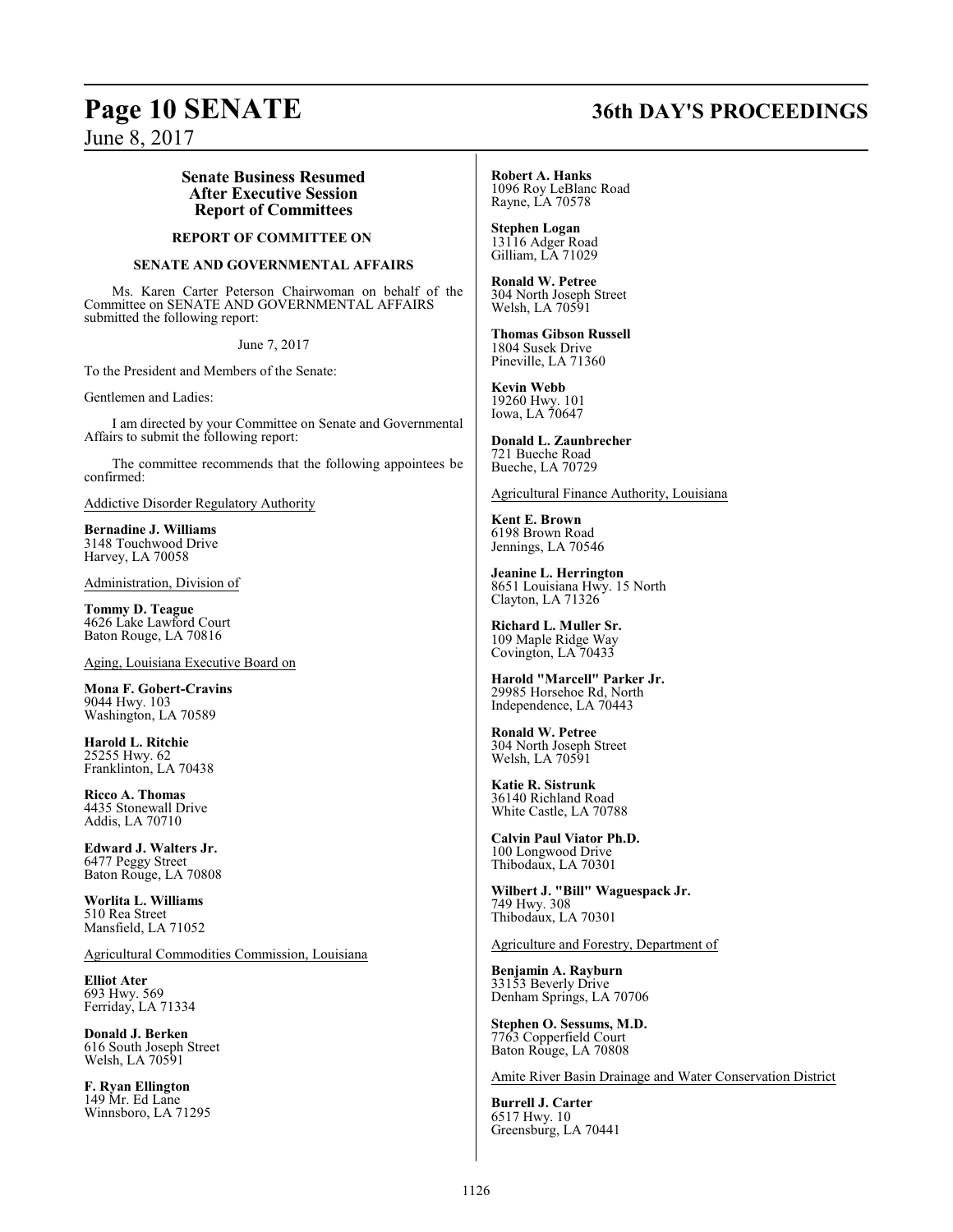## **36th DAY'S PROCEEDINGS Page 11 SENATE**

# June 8, 2017

**Willie George Lee** 176 Dennis Lee Road Denham Springs, LA 70706

**Donald E. "Don" Thompson** 10231 Magnolia Blossom Avenue Central, LA 70739

**Tamiara L. Wade** 17081 Strain Road Baton Rouge, LA 70816

**Kenneth Wade Welborn** 17058 Bradford Avenue Greenwell Springs, LA 70739

Animal Health, Louisiana Board of

**John Van Bennett** 563 Tucker Store Road Spearsville, LA 71277

**Giles Brown** 1120 Gaytine Road Ragley, LA 70657

**Cyd A. Collins** 301 Hemler Road Farmerville, LA 71241

**James C. "Clark" Cooper D.V.M.** 5257 New Natchitoches Road West Monroe, LA 71292

**Lennie L. "Tim" Crawford Jr.** 19462 Crawford Road Covington, LA 70433

**Thomas B. Early** 11225 Hwy. 1077 Folsom, LA 70437

**Craig D. Fontenot** 5245 Vidrine Road Ville Platte, LA 70586

**Gary Greene D.V.M.** 80034 Kenzie Road Covington, LA 70435

**Donna J. Heinrich** 14253 Hwy. 959 Clinton, LA 70722

**William E. "Bill" Holdman** 643 Elam Woods Road Winnsboro, LA 71295

**Maxwell Lea Jr. D.V.M.** 22911 Samuels Road Zachary, LA 70791

**Robert J. "Bob" Pitre** 1406 Talbot Road Thibodaux, LA 70301

**Joseph H. "Butch" Racca Jr.** 852 LeDoux Road Iowa, LA 70647

**James "Eugene" Robertson** 1500 Hwy. 1041 Pine Grove, LA 70453

### **Rayburn Smith**

103 Smith Thomas Road Natchitoches, LA 71457

Animal Welfare Commission, Louisiana

**Gary A. Balsamo D.V.M., T.M.** 2323 St. Charles Avenue New Orleans, LA 70130

**Donna H. Bishop D.V.M.** 9821 High Point Drive Shreveport, LA 71106

**Hilton M. Cole** 11545 Robin Hood Baton Rouge, LA 70815

**Paul W. Edmonson** 521 Louray Court Baton Rouge, LA 70808

**Shelly L. Fontenot D.V.M.** 200 Captain Rick Drive Youngsville, LA 70592

**Jessica L. Ibert** 2215 Burdette Street New Orleans, LA 70118

**Amanda L. Mars** 16289 Hwy. 5 Logansport, LA 71049

**Elizabeth "Rae" McManus** 1664 Buddy Taylor Road Atlanta, LA 71404

**Mary Lee Oliphant** 102 Affirmed Court Bush, LA 70431

**Joelle A. Rupert** 600 South St. Charles Street Abbeville, LA 70510

Aquatic Chelonian Research and Promotion Board, Louisiana

**Keith David Boudreaux** 13202 Hwy. 22 Ponchatoula, LA 70454

**Sharla Morace** 1774 Hwy. 909 Monterey, LA 71354

**Joseph Williams** 258 Hudson Lane Jonesville, LA 71343

Archaeological Survey and Antiquities Commission, LA

**Kathe E. Hambrick** 40149 Coon Trap Road Gonzales, LA 70737

**Heather Irene McKillop Ph.D.** 2642 Hundred Oaks Avenue Baton Rouge, LA 70808

**Mark A. Rees Ph.D.** 119 Amaryllis Drive Lafayette, LA 70503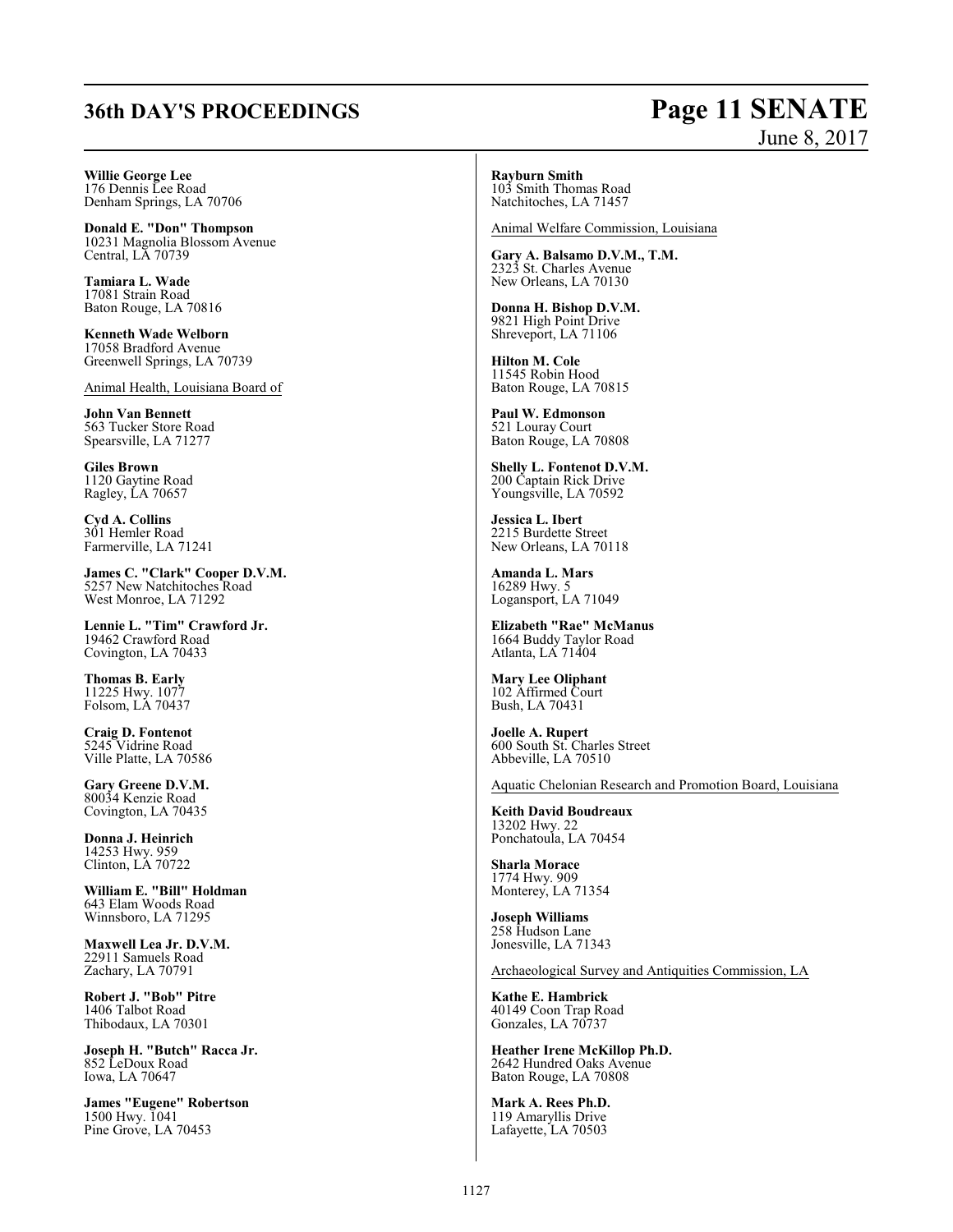## **Page 12 SENATE 36th DAY'S PROCEEDINGS**

**George M. Riser Jr. M.D.** 2 Magnolia Garden Drive Covington, LA 70435

**Cynthia A. Sutton** 115 Cypress Avenue Natchitoches, LA 71457

**Kimberly S. Walden** 3554 Chitimacha Trail Jeanerette, LA 70544

Arts Council, Louisiana State

**Jill Hackney** 540 Drehr Avenue Baton Rouge, LA 70806

**Adam T. Holland** 500 Park Avenue Oak Grove, LA 71263

**Clifford L. "Kip" Holloway** 650 Mary Jane Blvd. Haughton, LA 71037

**Eugene Y. "Gene" Meneray** 8217 Cohn Street New Orleans, LA 70118

**Olivia S. Regard** 1618 Myrtle Place Lafayette, LA 70506

Ascension-St. James Airport and Transportation Authority

**Jared P. Amato** 3708 Angelle Lane Paulina, LA 70763

**Roger D. Keese** 7562 St. John Drive Gonzales, LA 70737

**Charles D. Ketchens** 3925 Gabriel Lane Vacherie, LA 70090

**James P. Mitchell Sr.** 8207 Kingview Street St. James, LA 70086

**Cynthia M. Stafford** 38055 LA Hwy. 74 Gonzales, LA 70737

**Richard A. Webre** 13436 Saint Mark's Place Gonzales, LA 70737

Associated Branch Pilots of the Port of New Orleans

**Pierre S. Beard** 59 Eugenie Court New Orleans, LA 70131

**Kevin R. Leger Jr.** 3821 Edenborn Avenue Metairie, LA 70002

Avoyelles Parish Port Commission

**Melanie Ann Barr** 174 Geralyn Lane Hamburg, LA 71339

**Stephanie Ann Carmouche** 1438 Large Road Mansura, LA 71350

**Bruce Landry Coulon** 1247 Shirley Road Bunkie, LA 71322

**Craig Wendell Foster** 509 E. Oak Street Bunkie, LA 71322

**Barry Ray Laiche** 175 Rue Des Bois Marksville, LA 71351

**Michael Lynn Moras** 1632 Hwy. 1179 Plaucheville, LA 71362

**Tony Peter Pierite** 214 Lancelot Drive Mansura, LA 71350

**Marshall Ray Sampson** 903 Evelyn Circle Marksville, LA 71351

**Alex Scott Williams** 1374 Vick Road Effie, LA 71331

Bar Pilots for the Port of New Orleans, Board of Examiners of

**Hayes T. Booksh** 7529 18th Street N.E. St. Petersburg, FL 33702

Barber Examiners, Board of

**Gina H. Moreau** 37340 Southwood Village Avenue Prairieville, LA 70769

**Rebecca G. Villeneuve** 9043 Briarwood Place Baton Rouge, LA 70809

Bayou D'Arbonne Lake Watershed District

**Guy N. Fortenberry** 217 Green Bay Drive Farmerville, LA 71241

**Jacob D. Halley** 481 John Edwards Road Farmerville, LA 71241

Bayou Lafourche Fresh Water District

**Hugh F. Caffery** 419 Hale Drive Thibodaux, LA 70301

**Jacob A. "Jake" Giardina** 918 East First Street Thibodaux, LA 70301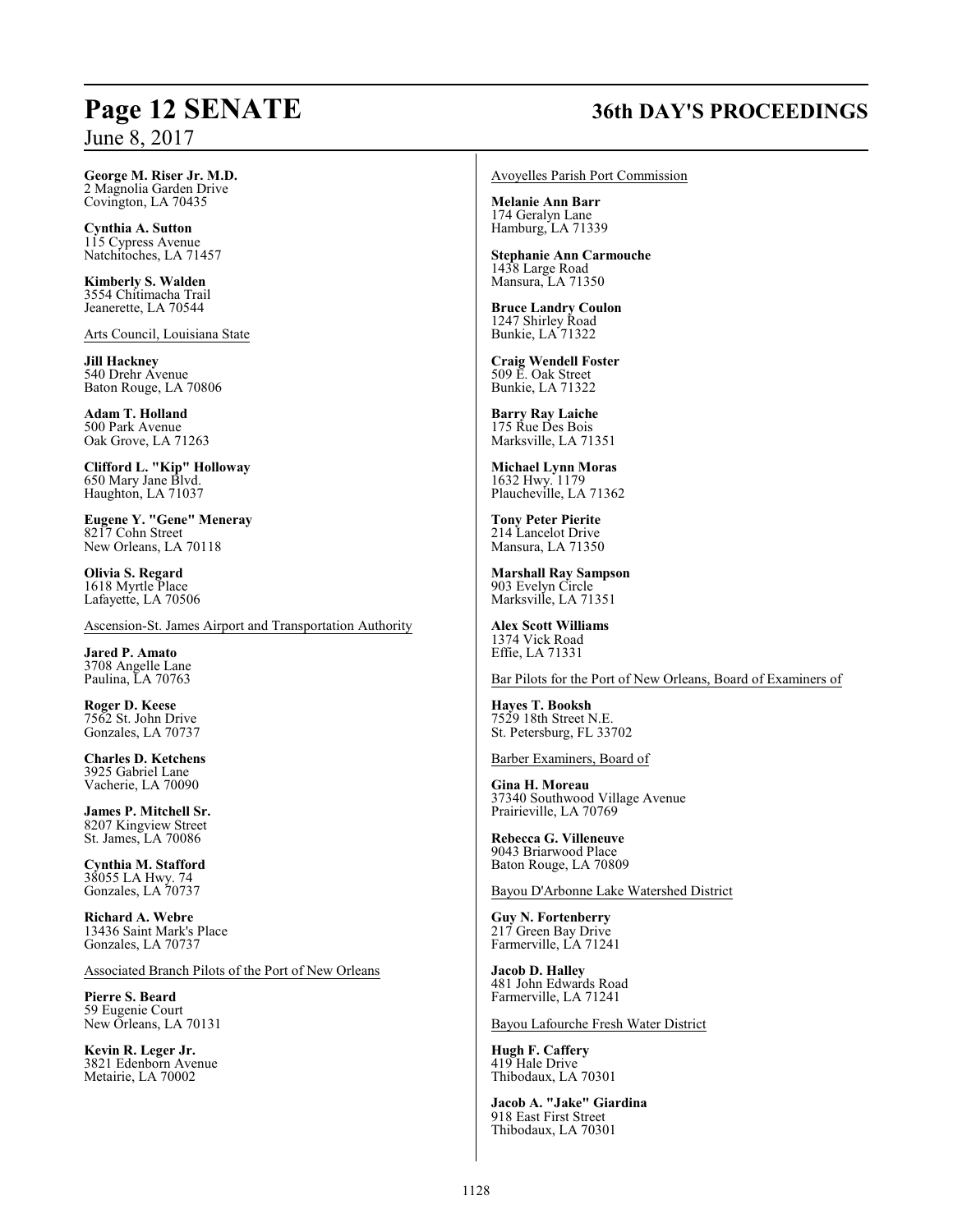## **36th DAY'S PROCEEDINGS Page 13 SENATE**

# June 8, 2017

**Scott M. LeBlanc** 209 Longwood Drive

Napoleonville, LA 70390

**Ray C. Mayet** 111 East 17th Place LaRose, LA 70373-2167

**Francis C. Richard** 1606 Hwy. 1 Thibodaux, LA 70301

Behavior Analyst Board, Louisiana

**Alfred R. Tuminello Jr.** 10325 Springrose Avenue Baton Rouge, LA 70810

**Scott A. Williamson** 1025 Michelle Drive Sulphur, LA 70663

BioDistrict New Orleans

**Alison D. Bordelon** 210 Baronne Street New Orleans, LA 70112

**Roger H. Ogden** 460 Broadway Street New Orleans, LA 70118

Boll Weevil Eradication Commission

**Thomas A. Ater** 2065 Bill Johnson Drive Vidalia, LA 71373-3031

**Jason T. Condrey** 468 N. Hood Street Lake Providence, LA 71254

**John L. "Jack" Dailey** 166 Jack Dailey Road Extension, LA 71243

**William B. "Ben" Guthrie** 1014 Hwy. 605 Newellton, LA 71357

**Heath Herring** 4125 Hwy. 605 St. Joseph, LA 71366

**Stephen Logan** 13116 Adger Road Gilliam, LA 71029

**Russell Y. "Russ" Ratcliff** 1962 Hwy. 605 Newellton, LA 71357

**Luke R. Sayes** 157 Larry Sayes Raod Effie, LA 71331

**Tim B. White** 283 Pete Davis Road Jonesville, LA 71343 Bossier Levee District

**Tydes W. "Bill" Alley Jr.** 209 Walnut Lane Bossier City, LA 71111

**Carl M. Bantle** 1522 Curtis Plantation Road Bossier City, LA 71112

**Timothy A. Larkin** 221 Evangeline Walk Bossier City, LA 71111

**Michael F. Montgomery** 1352 Sligo Road Bossier City, LA 71112

**John M. Moore** 401 Highland Drive Bossier City, LA 71111

**Summa E. Stelly** 241 Cattail Trail Benton, LA 71006

**Evis "Lindell" Webb** 1830 Venus Drive Bossier City, LA 71112

Cancer and Lung Trust Fund Board, Louisiana

**Jocelyn Renea Austin-Duffin** 19026 Epernay Court Baton Rouge, LA 70817

**Burke J. "Jay" Brooks Jr. M. D.** 4756 Elm Shadow Drive Baton Rouge, LA 70817

**Elizabeth Terrell Hobgood Fontham Dr.P.H.** 1470 Joseph Street New Orleans, LA 70115

**Stephen P. Kantrow M.D.** 321 Garden Road River Ridge, LA 70123

**Glenn M. Mills M.D.** 10003 Winding Ridge Drive Shreveport, LA 71106

**Robert Reese Newsome M.D.** 40 Turnberry Drive LaPlace, LA 70068

**Augusto C. Ochoa M.D.** 2035 Palmer Avenue New Orleans, LA 70118

**John M. Rainey M.D.** 309 Coulee Croche Road Cankton, LA 70584

**Kristi I. Rapp PharmD** 5350 Hemingway Drive Darrow, LA 70725

**Alton O. "Oliver" Sartor M.D.** 1511 Dufossat Street New Orleans, LA 70115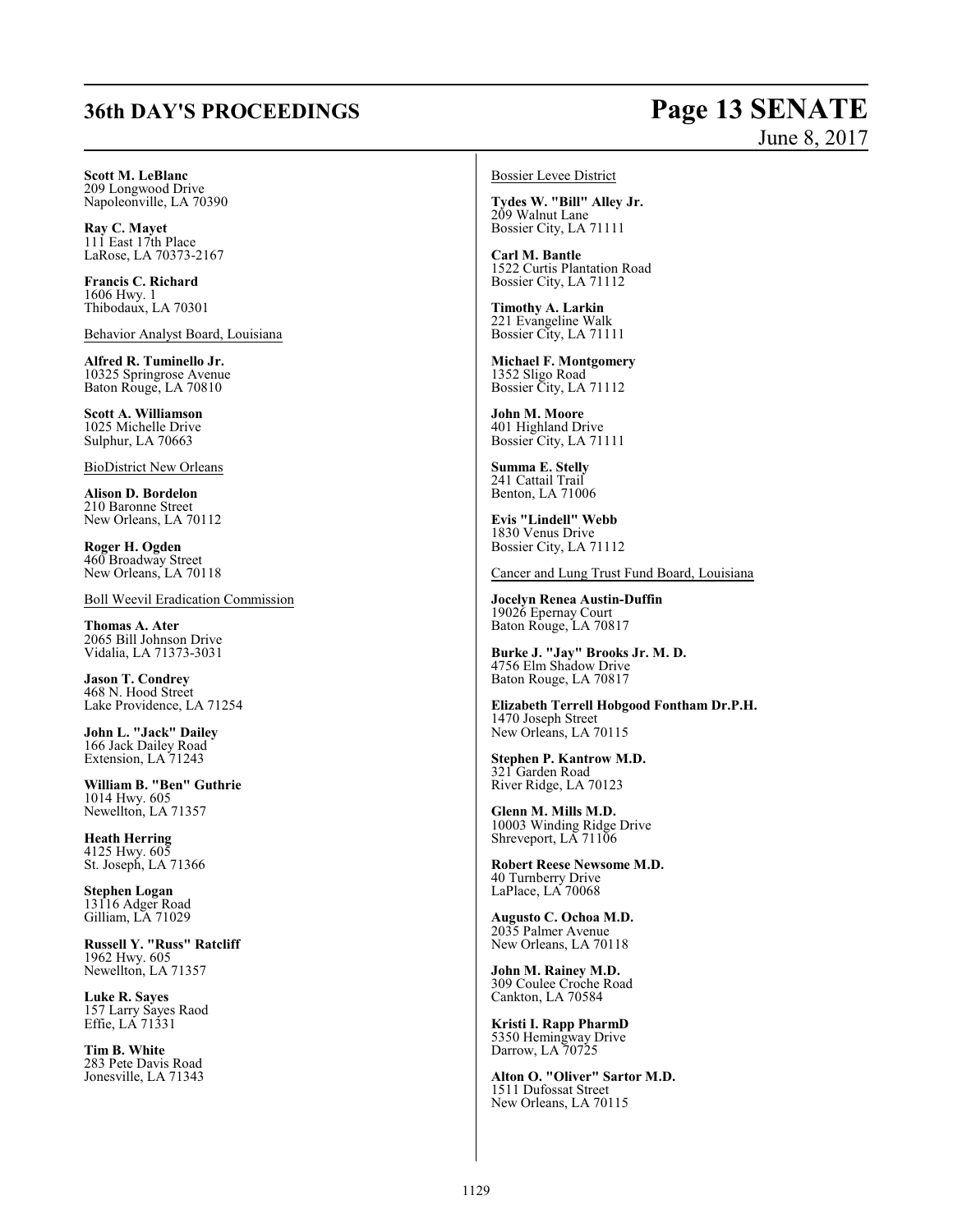## **Page 14 SENATE 36th DAY'S PROCEEDINGS**

June 8, 2017

### Capital Area Groundwater Conservation District

**Ronnie Albritton** 22142 Sutter Road Zachary, LA 70791

**William B. Daniel IV** 298 Cornell Avenue Baton Rouge, LA 70808

**Henry L. Davis** 1212 Kings View Circle Jackson, LA 70748

**John E. Jennings** 10428 Tunica Trace St. Francisville, LA 70775

**Julius C. Metz** 6191 Metz Road St. Francisville, LA 70775

**James Matthew Reonas** 18425 S. Harrells Ferry Road Baton Rouge, LA 70816

**Jens P. Rummler** 7707 False River Road Oscar, LA 70762

**Todd A. Talbot** 823 Mouton Street Baton Rouge, LA 70806

**Mark E. Walton** 5938 Gettysburg Drive Baton Rouge, LA 70817

Capital Area Human Services District

**Louis C. Askins** 57970 Belaire Street Plaquemine, LA 70764

**Dana Carpenter Ph.D.** 3245 Chamberlain Avenue Baker, LA 70714

**Gail M. Hurst** 8711 Highland Street New Roads, LA 70760

**Victoria T. King** 3151 Morning Glory Avenue Baton Rouge, LA 70808

**Virginia M. Pearson** 8138 Oakbrook Drive Baton Rouge, LA 70810

**Thomas H. Sawyer** 7954-B Wrenwood Blvd. Baton Rouge, LA 70809

Cemetery Board, Louisiana

**Shelton C. Dixon** 17603 Lake Pass Drive Greenwell Springs, LA 70739

**Marilyn P. Leufroy** 8056 Morganza Hwy. Morganza, LA 70759 **Stacey L. Patin** 105 Winthrop Place Drive Pineville, LA 71360

Central Louisiana Human Services District

**Dayna B. Davis** 218 Hamilton Drive Pineville, LA 71360

Children and Family Services, Department of

**Alfreda Tillman Bester** 4014 Salem Drive Baton Rouge, LA 70814

**Rhenda H. Hodnett** 42334 Jamie Street Prairieville, LA 70769

**Terri Porche Ricks** 1411 Charlestowne Lane Baton Rouge, LA 70808

### Children's Cabinet

**Dana R. Hunter Ph.D.** 3532 Monticello Blvd. Baton Rouge, LA 70814

Children's Cabinet Advisory Board

**Juanita Bates-Washington** 37140 Woodgate Avenue Prairieville, LA 70769

**Alfreda Tillman Bester** 4014 Salem Drive Baton Rouge, LA 70814

**Paul D. Carlsen Ph.D.** 17231 Rue Le Norde Prairieville, LA 70769

**Annette L. Frugé** 314 South Liberty Street Opelousas, LA 70570

**Glenn D. Holt** 12436 Cardeza Avenue Baton Rouge, LA 70816

**James E. Hussey M.D.** 375 Winchester Circle Mandeville, LA 70448

**Ronald C. Johnson** 3300 Abbotswood Drive Harvey, LA 70058

**Joy D. Osofsky Ph.D.** 719 Camp Street New Orleans, LA 70130

**Kelly Lynn Pepper** 334 Ingleside Drive Baton Rouge, LA 70806

**Ashley G. Politz** 1744 Rue Desiree Baton Rouge, LA 70810

### 1130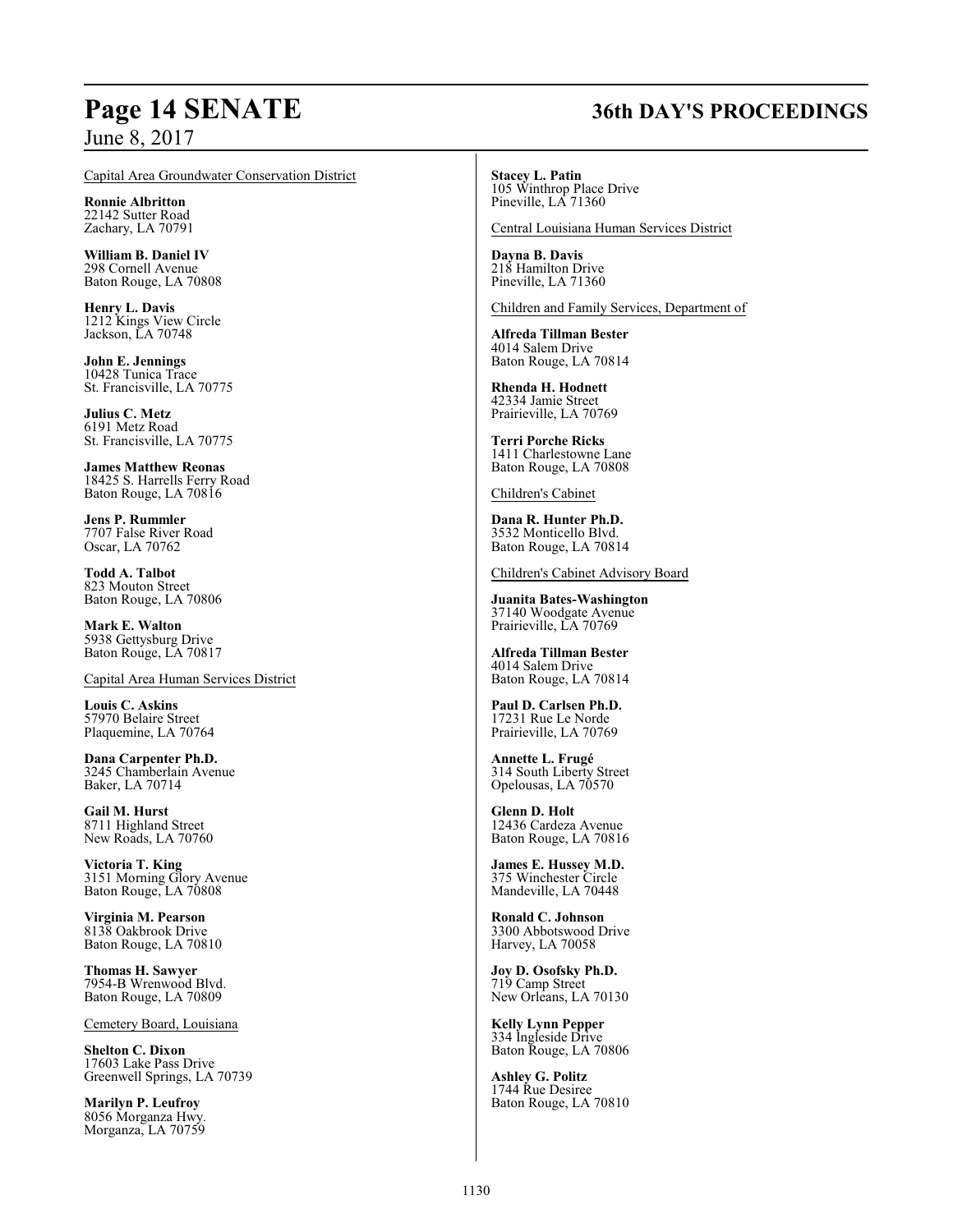## **36th DAY'S PROCEEDINGS Page 15 SENATE**

# June 8, 2017

**Reshonn A. Saul** 168 Dufresne Drive

Wallace, LA 70090

**Mary Beth Scalco** 124 Hesper Avenue Metairie, LA 70005

**Jennifer L. "Jen" Steele** 118 Cherry Street Lafayette, LA 70506

**Mark A. Thomas** 22495 Talbot Drive Plaquemine, LA 70764

Children's Trust Fund Board, Louisiana

**James K. Bueche Jr. Ph.D.** 1120 Louray Drive Baton Rouge, LA 70808

**Gloria B. Moultrie** 1832 N. Rocheblave Street New Orleans, LA 70119

**Ivy B. Starns** 1522 Outrigger Drive Baton Rouge, LA 70816

**Marie B. "M'Elise" Trahan** 1718 N. Avenue D Crowley, LA 70526-2325

**Carnell Washington** 15214 Seven Pines Avenue Baton Rouge, LA 70817

Chiropractic Examiners, Louisiana Board of

**Ned J. Martello D.C.** 25071 Denver Street Denham Springs, LA 70726

**Denise D. Rollette D.C.** 44559 South Coburn Road Hammond, LA 70403

**Jon E. Zeagler D.C.** 390 Hwy. 3191 Natchitoches, LA 71457

Citizens Property Insurance Corporation, Louisiana

**Jeff Albright** 232 Summer Ridge Drive Baton Rouge, LA 70810

**James C. Fine** 2214 Surrey Lane Bossier City, LA 71111

**Thomas C. Glasson** 10462 Lanshire Drive Dallas, TX 75238

**Craig C. LeBouef** 3335 Ashwood Drive Opelousas, LA 70570

**A. Eugene Montgomery III** 3806 Deborah Drive Monroe, LA 71201

**J. W. Starr** 4516 Academy Drive Metairie, LA 70003

**Brian D. VanDreumel** 43095 W. Harbor Court Prairieville, LA 70769

**William H. Waldrop III** 23245 Old Scenic Hwy. Zachary, LA 70791

Clinical Laboratory Personnel Committee

**Deborah S. Burris** 90 Kingston Crossing, Apt. 302 Bossier City, LA 71111

**Morteza Vaziri** 18 Rue Tatum Natchitoches, LA 71457

**Ashley F. Ware** 1121 Shady Lane Oakdale, LA 71463

Coastal Protection and Restoration Financing Corporation

**Joseph H. "Jay" Campbell Jr.** 3915 Berkley Hill Avenue Baton Rouge, LA 70809

**Chett C. Chiasson** 252 West 86th Street Cut Off, LA 70345

**Russell P. Conger** 607 Toni Drive Amite, LA 70422

**Michael L. Hecht** 917 Leontine Street New Orleans, LA 70115

**Roswell King Milling** 1625 Palmer Avenue New Orleans, LA 70118

**Helen Godfrey Smith** 12899 Gilliam Scott Slough Road Gilliam, LA 71029

Coastal Protection, Restoration and Conservation, Governor's Advisory Commission on

**Stephen P. Adams** 104 Sunflower Road Belle Chasse, LA 70037

**Ralph O. Brennan** 600 Port of New Orleans Place, Apt. 9-E New Orleans, LA 70130

**Richard W. Egle'** 6555 Wuerpel Street New Orleans, LA 70124

**Karen K. Gautreaux** 1321 Normandy Drive Baton Rouge, LA 70806

**Channing F. Hayden Jr.** 2350 N. Kingswood Street Lake Charles, LA 70605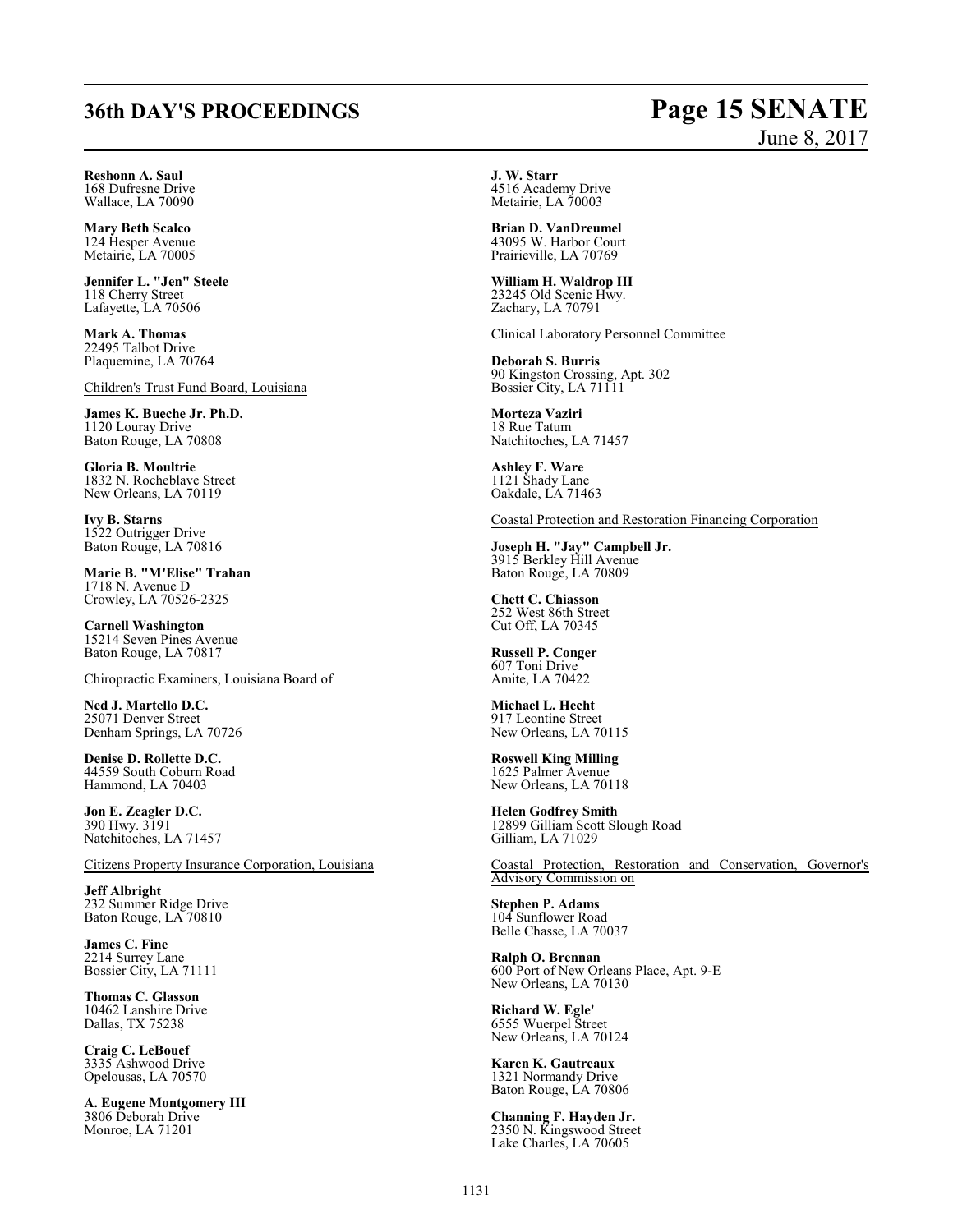## **Page 16 SENATE 36th DAY'S PROCEEDINGS**

**Nelson A. "Andy" Dupuy Jr.** 21217 Rabbit Run Drive Baton Rouge, LA 70817

**August Raymond Gallo Jr.** 19 Gull Street New Orleans, LA 70124

**Jaclyn S. Hotard** 122 Oak Knoll Court LaPlace, LA 70068

**Kenneth Wayne Jones** 10220 Old Field Road St. Francisville, LA 70775

Coordinated System of Care Governance Board

**Steven Spires** 1810 Cherokee Street Baton Rouge, LA 70802

Correctional Facilities Corporation

**Thomas Carrol Bickham III** 10437 Fernbrook Avenue Baton Rouge, LA 708091

**Rhett Covington** 10437 Shoe Creek Drive Baton Rouge, LA 70818

**Larkin T. Riser Jr.** 102 Tom Crichton Road Sibley, LA 71073

Cosmetology, Louisiana State Board of

**Deidre D. Delpit** 9330 Bimini Drive Baton Rouge, LA 70810

Cotton Museum, Louisiana State

**Grady W. Brown Sr** 3644 Hwy. 65 North Lake Providence, LA 71254

**Mark N. Brown** 988 Oswalt Road Lake Providence, LA 71254

**Bobbie M. Facen** 1515 Charles D. Jones Blvd. Lake Providence, LA 71254

**Patricia W. Fairchild** 628 Stamboul Road Transylvania, LA 71286

**Cydnie Harris** 1868 Hwy. 596 Lake Providence, LA 71254

**Reynold S. Minsky** 506 Island Point Drive Lake Providence, LA 71254

**Jean C. Oswalt** 784 Island Point Drive Lake Providence, LA 71254

**Jeffrey P. Hebert** 76 Versailles Blvd. New Orleans, LA 70125

**Tanner A. Johnson** 15217 Campanile Court Baton Rouge, LA 70810

**Christopher M. Macaluso** 12442 Schlayer Avenue Baton Rouge, LA 70816

**Simone T. Maloz** 355 Homestead Avenue Metairie, LA 70005

**Earl J. Melancon Jr. Ph.D.** 110 Juniper Street Thibodaux, LA 70301

**Mark F. Piazza** 1300 St. Dominic Drive Abbeville, LA 70510-2191

**Rudy C. Sparks** 122 Riverbend Drive Patterson, LA 70392

CODOFIL-Council for the Development of French in Louisiana

**Aaron Flegeance** 2532 Catahoula Hwy. St. Martinville, LA 70582

**Philippe J. Gustin** 103 Adonis Drive Lafayette, LA 70506

**Janie Luster** 2247 Brady Road Theriot, LA 70397

Commerce and Industry, State Board of

**Darrel J. Saizan Jr.** 2321 Killdeer Street New Orleans, LA 70122

Community Advisory Committee, LSU Health Care Services Division Hospitals

**Jessica Ledet** 12883 Hwy. 37 Greenburg, LA 70441

**Catherine A. Martin** 15447 Tracey Lane Independence, LA 70443

Community and Technical Colleges, Board of Supervisors of

**Mark D. Spears Jr.** 7413 Hess Drive Marrero, LA 70072

Contractors, State Licensing Board for

**Lloyd J. "Chip" Badeaux** 917 Jackson Street Thibodaux, LA 70301

**Noah "N.R." Broussard Jr.** 1711 Jacquelyn Street Abbeville, LA 70510-7723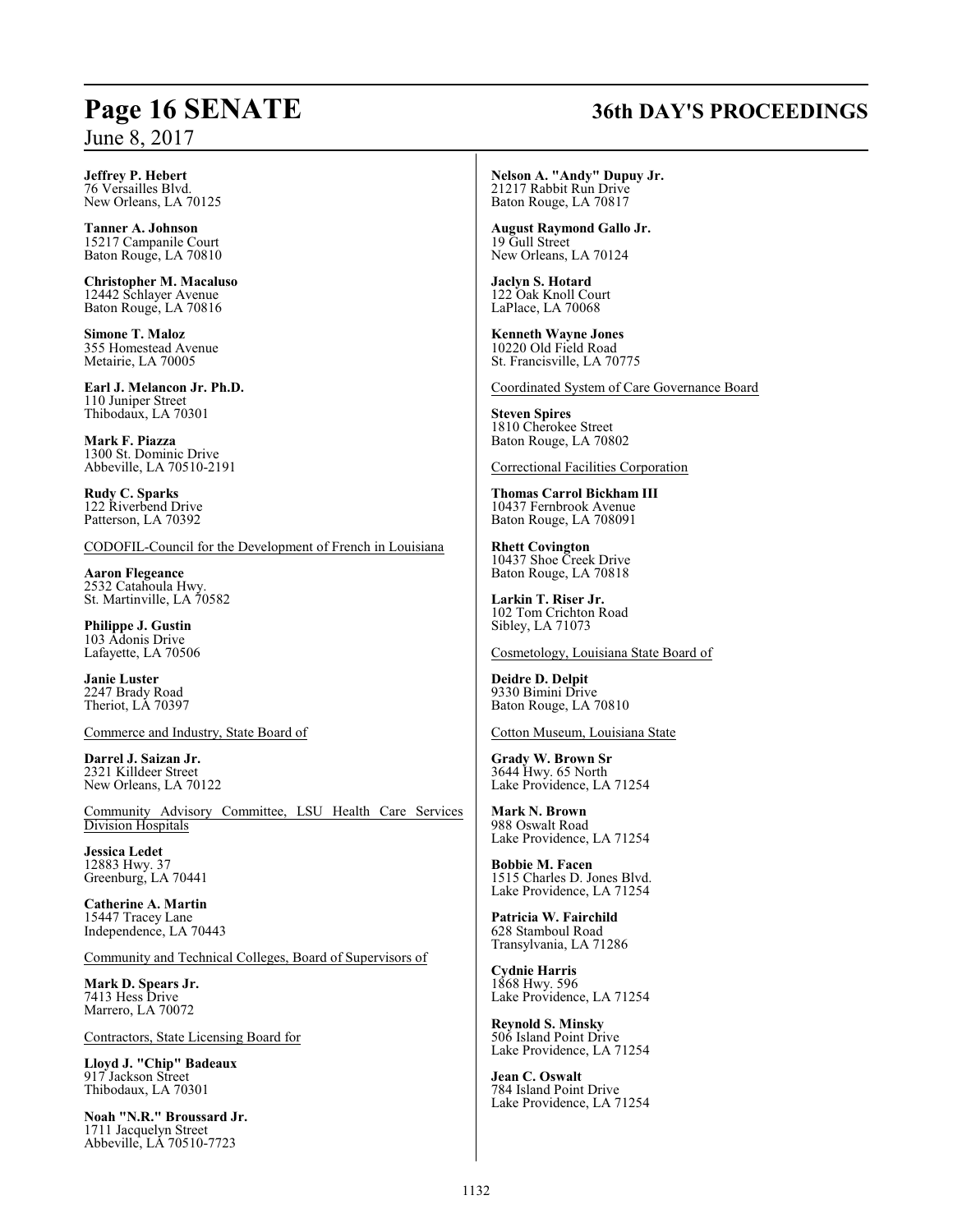## **36th DAY'S PROCEEDINGS Page 17 SENATE**

# June 8, 2017

**Joshua S. Payne** 130 Schneider Lane Lake Providence, LA 71254

**Flora H. Watson** 716 Second Street Lake Providence, LA 71254

**Donna B. Winters** 3560 Hwy. 134 Lake Providence, LA 71254

Crime Victims Reparations Board

**Lisa K. Kiper** 225 Ellington Road Winnsboro, LA 71295

**Carla M. Shorty** 4 Monplaiser Place New Orleans, LA 70114

Culture, Recreation and Tourism, Department of

**Steven Maklansky** 4444 South Galvez New Orleans, LA 70125

**Kristin Sanders** 13493 Green Franklin Road Pride, LA 70770

D.A.R.E. Advisory Board, Louisiana

**Barry G. Bonner** 304 Davis Avenue Sterlington, LA 71280

**Carl R. Dabadie Jr.** 14103 Gerry Kramer Road Gonzales, LA 70737

**J. Austin Daniel** 6666 Joe Daniel Road St. Francisville, LA 70775

**LaTienda P. Davis** 9002 Melody Lane Shreveport, LA 71118

**Bobby J. Guidroz** 1552 Hwy. 743 Opelousas, LA 70570

**Gary G. "Stitch" Guillory** 2604 Amen Corner Westlake, LA 70669

**Allison B. Hull** 9354 Rue De Benoit Denham Springs, LA 70706

**Sandy M. Huval** 311 Elmwood Drive Lafayette, LA 70503

**Victor E. Jones Jr.** 3698 Hwy. 484 Natchez, LA 71456

**Michael R. "Mike" Knaps** 21614 Machost Road Zachary, LA 70791

**Chaunda Allen Mitchell Ph. D.** 2844 Magazine Drive

Baton Rouge, LA 70816 **Stanley "Mike" Stone**

1124 Wedgewood Drive Ruston, LA 71270

**Julian C. Whittington** 360 Stinson Road Benton, LA 71006

Dairy Industry Promotion Board

**Mack Brown** 27367 Brown Farm Road Mt. Hermon, LA 70450

**Harvey M. Burford** 6968 Hwy. 5 Gloster, LA 71030

**Donald B. "Donnie" Fisher** 10110 Hwy. 5 Keatchie, LA 71046

**Kenneth Ray Gill** 33425 Hwy. 1056 Kentwood, LA 70444

**John G. Ingraffia** 56762 Hwy. 445 Husser, LA 70442

**Taylor E. Miller III** 6255 Hwy. 132 Baskin, LA 71219

**Daryl E. Robertson** 205 Hwy. 1041 Pine Grove, LA 70453

**Robert M. Sharkey Jr.** 1199 Hwy. 10 Greensburg, LA 70441

**Susie S. Sharkey** 70342 Kennedy Road Kentwood, LA 70444

**Jerry L. Simpson** 596 Nicholson Road Arcadia, LA 71001

**Matt Travis** 70169 Milburn Grace Road Kentwood, LA 70444

**Joy Dupuy Womack** 21833 Noble Reames Road Zachary, LA 70791

Dairy Stabilization Board

**Ford "Kennon" Davis** 107 Blue Heron Drive Mandeville, LA 70471

**Ronald R. "Ronnie" Harrell** 17370 Hwy. 43 North Greensburg, LA 70441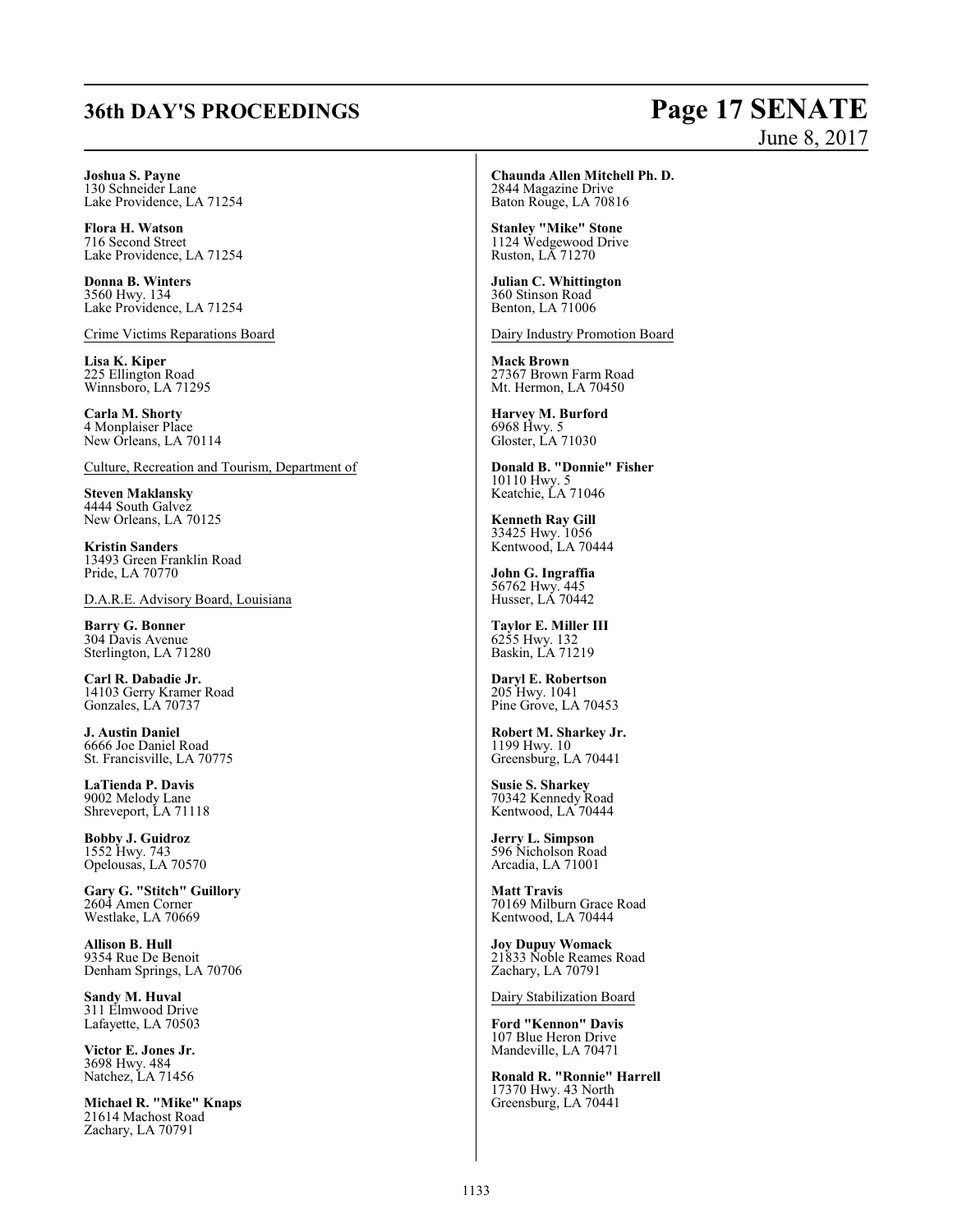## **Page 18 SENATE 36th DAY'S PROCEEDINGS**

**Gregory W. Kleinpeter** 354 Fulwar Skipwith Road Baton Rouge, LA 70810

**Eric R. Lane** 7757 Dove Haven Court Baton Rouge, LA 70809

**Daryl E. Robertson** 205 Hwy. 1041 Pine Grove, LA 70453

**Joy Dupuy Womack** 21833 Noble Reames Road Zachary, LA 70791

Delta Music Museum, Louisiana

**Nancy R. Anders** 1499 Indian Village Road Clayton, LA 71326

**Lena R. Bateman** 199 Weecama Road Ferriday, LA 71334

**Fred T. Butcher** 230 Martin Luther King Blvd. Ferriday, LA 71334

**Debbie P. Guillory DVM** 8714 Jonesville Hwy. Ferriday, LA 71334

**Dorothy C. Oliver** 8939 Hwy. 15 Clayton, LA 71326

**Rena K. Pitts** 836 Fisherman Drive Ferriday, LA 71334

**Michael M. "Mike" Rabb** 183 Pecania Drive Ferriday, LA 71334

**Edna Jean Smith** 141 Aimee Road Ferriday, LA 71334

**Lynette A. Tanner** 11656 Hwy. 84 Ferriday, LA 71334

**John Michael Taylor** 211 Hwy. 3232 Ferriday, LA 71334

Dentistry, Louisiana State Board of

**Donald P. Bennett D.D.S.** 19 Cypress Point Lane New Orleans, LA 70131

**Jay C. Dumas D.D.S.** 46 West Park Place New Orleans, LA 70124

**Isaac A. "Ike" House D.D.S.** 1151 Hwy. 614 Haughton, LA 71037

Developmental Disabilities Council, Louisiana

**Hilary C. Bordelon** 126 White Stork Drive Slidell, LA 70461

**Randall W. Brown Jr.** 112 N. Hazel Street Haughton, LA 71037

**Sharon B. Buchert** 14931 Point Chenier Avenue Baton Rouge, LA 70817

**W. Alan Coulter Ph.D.** 1505 Royal Palm Drive Slidell, LA 70458

**Jill E. Egle'** 6555 Wuerpel Street New Orleans, LA 70124

**Kim Y. Jones** 2116 Burdette Street New Orleans, LA 70118

**Tara A. LeBlanc** 10253 Lake Ridge Avenue Gonzales, LA 70737

Dietetics and Nutrition, Louisiana State Board of Examiners in

**Martina M. Salles** 48 Dunleith Drive Destrehan, LA 70047

**Howard C. Wetsman M.D.** 4032 Constance Street New Orleans, LA 70115

Disability Affairs, Governor's Advisory Council on

**Laura L. Brackin** 18692 Oakgrove Pkwy. Prairieville, LA 70769

**Mary F. Breaud Ed.D.** 111 Springfield Drive Thibodaux, LA 70301

Domestic Violence Prevention Commission

**Twahna P. Harris** 23677 Plank Road Zachary, LA 70791

**Lila T. Hogan** 309 East Church Street Hammond, LA 70401

Drug Control and Violent Crime Policy Board, Louisiana

**Michael C. Cassidy** 603 Lucy Street Jennings, LA 70546

**Todd A. D'Albor** 7704 Main Hwy. #26 St. Martinville, LA 70582

**Paul W. Edmonson** 521 Louray Court Baton Rouge, LA 70808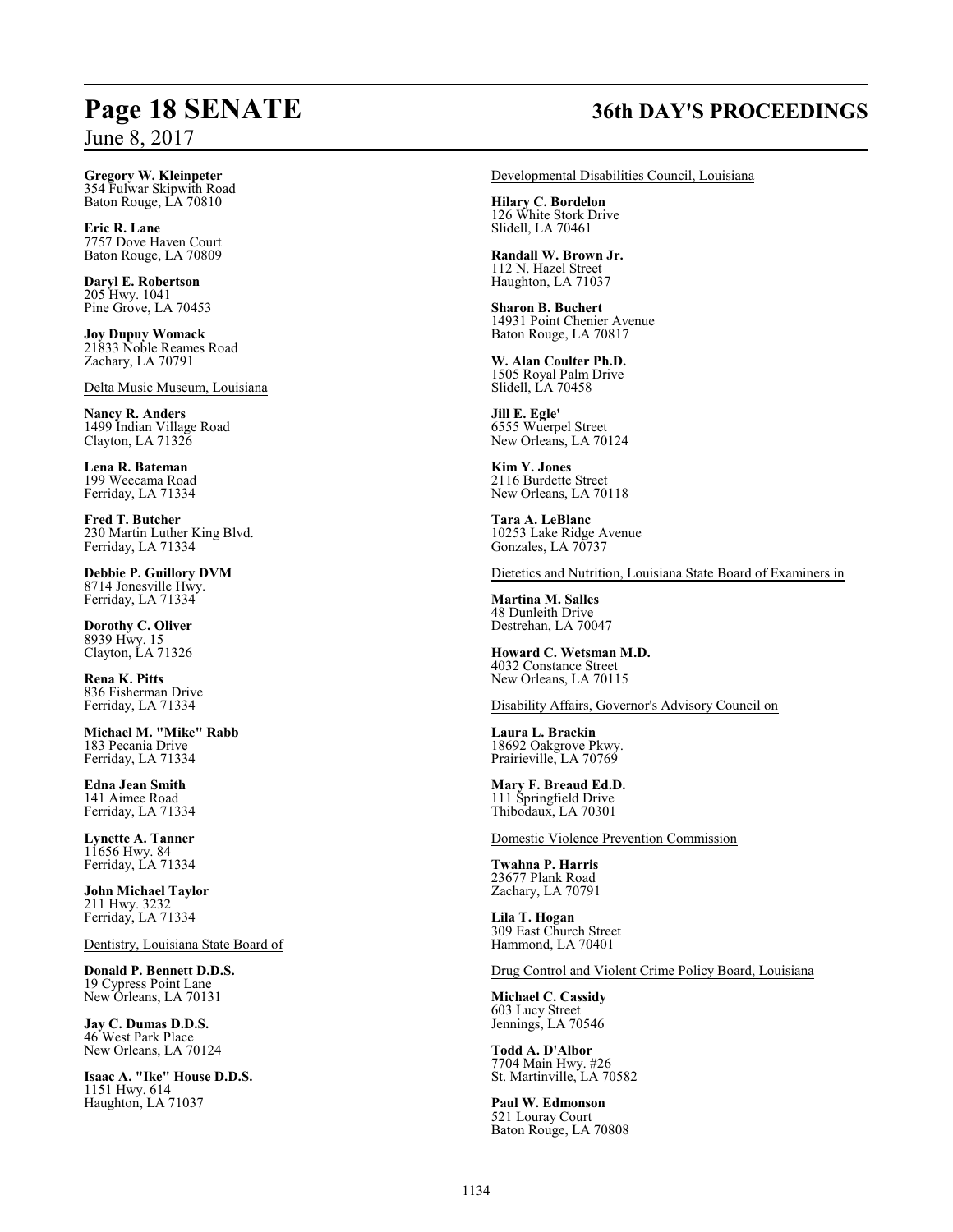## **36th DAY'S PROCEEDINGS Page 19 SENATE**

# June 8, 2017

**Glenn S. "Scott" Ford** 10091 Havard Street St. Francisville, LA 70775

**Hillar C. Moore III** 405 Brookhaven Drive Baton Rouge, LA 70808

**Carlos James Stout** 207 Melanie Lane Lafayette, LA 70507

**Jeffery E. Travis** 5215 Hwy. 19 Jackson, LA 70748

**Zane M. "Mike" Tubbs** 10841 Whitestar Drive Bastrop, LA 71220

Drug Policy Board

**Joseph M. Kanter** 3124 Ursulines Avenue New Orleans, LA 70119

**Charles H. Schilling II** 122 Western Lane Lafayette, LA 70507

Early Identification of Hearing Impaired Infants Advisory Council

**Susannah F. Boudreaux** 12218 Sundown Drive Denham Springs, LA 70726

**Amy C. D'Alfonso** 4101 Saint James Drive Kenner, LA 70065

**Sohit P. Kanotra M.D.** 6236 General Diaz New Orleans, LA 70124

**Leigh A. Norman** 2720 Long Branch Lane Shreveport, LA 71118

Economic Development Corporation, Louisiana

**Kimberly R. Johnson** 6027 Paris Avenue New Orleans, LA 70122

**Nitin Kamath** 16149 Highland Bluff Court Baton Rouge, LA 70810

Economic Development, Department of

**Brad Lambert** 6232 Morgan Bend Drive Baton Rouge, LA 70820

Educational Commission of the States

**Richard A. Lipsey** 1 Lakewood Point Drive Baton Rouge, LA 70810

**Donald A. Songy** 37617 Seven Oaks Avenue Prairieville, LA 70769

**Phyllis M. Taylor** 2100 St. Charles Avenue, PH #K New Orleans, LA 70130

**John C. White** 2164 Ferndale Avenue Baton Rouge, LA 70808

Educational Television Authority, Louisiana (LETA)

**Doreen O. Brasseaux** 2274 Eliza Beaumont Lane Baton Rouge, LA 70808

**Gwendolyn C. "Gigi" Carter** 4521 Baronne Street New Orleans, LA 70115

**Julie T. Cherry** 455 E. Riveroaks Drive Baton Rouge, LA 70815

**Eartha C. Cross** 2 Silman Drive Hammond, LA 70401

**Nathalie N. Godfrey** 6328 Riverbend Blvd. Baton Rouge, LA 70820

**Nancy S. Harrelson** 10456 Tuminaro Lane Amite, LA 70422

**Kathy Hawkins Kliebert** 168 Northlake Drive Thibodaux, LA 70301

**Lee B. "Tee" Wheeler** 18165 Highland Trace Independence, LA 70443

Egg Commission, Louisiana

**Jerry D. Barnum Sr.** 7070 Shiloh Baptist Church Road Pine Grove, LA 70453

**Benjamin J. "Benji" Campbell** 758 Calmaine Road Pine Grove, LA 70453

**Corey Clayton Davis** 263 Cal-Maine Road Pine Grove, LA 70453

**Jeanette Eisworth** 13554 Lovett Road Baton Rouge, LA 70818

**Dennis R. Ingram Ph.D.** 1928 Michael Delving Road Baton Rouge, LA 70810

**John Lalla** 50 Finch Street New Orleans, LA 70124

**Theresia Lavergne Ph.D.** 39350 Germany Road Prairieville, LA 70769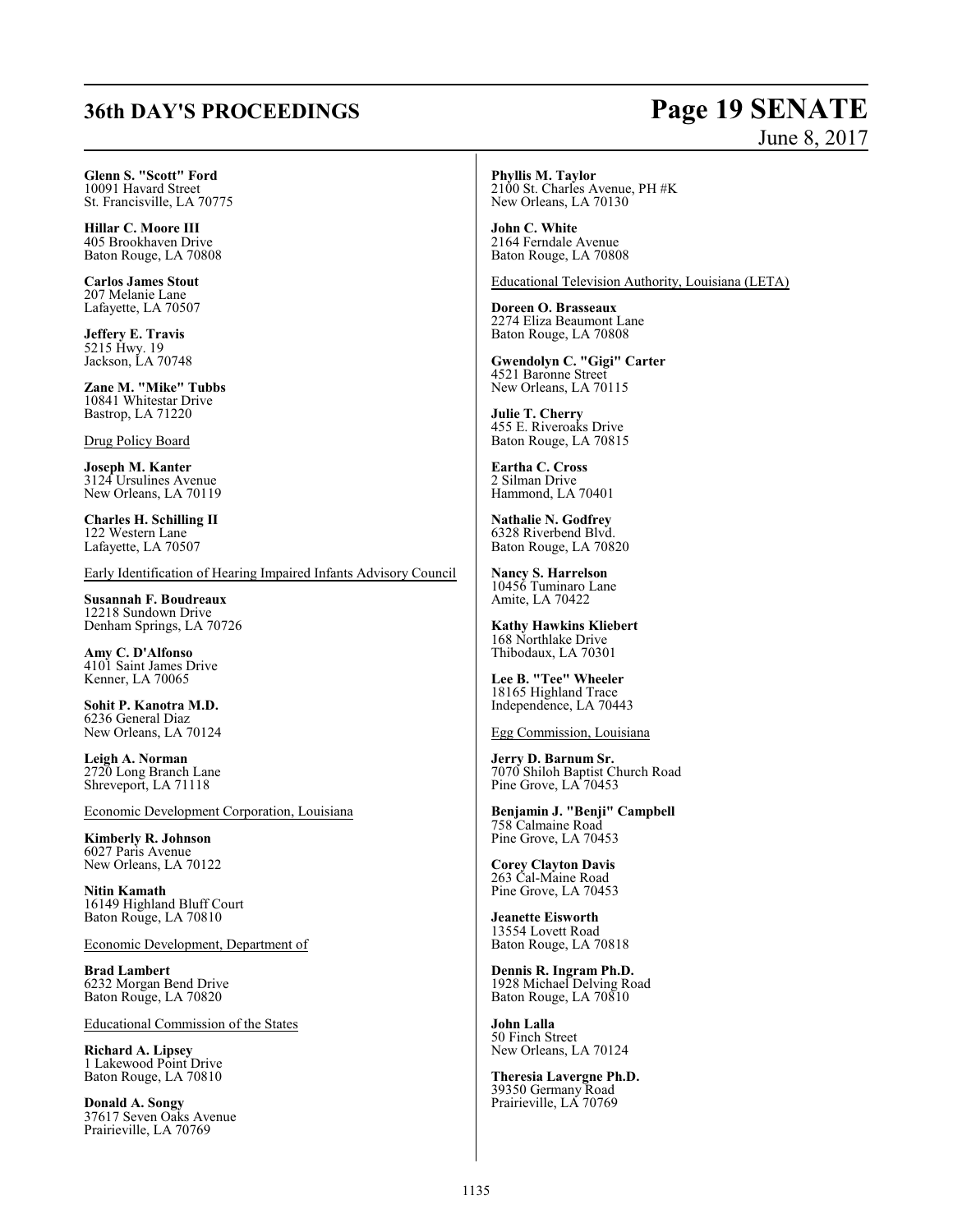## **Page 20 SENATE 36th DAY'S PROCEEDINGS**

**Mark Mains**

6240 Mourning Dove Drive Baton Rouge, LA 70817

**Christopher D. "Chris" Trahan** 6742 Silver Springs Greenwell Springs, LA 70739

**Mark Westmoland** 18013 Manchac Place Prairieville, LA 70769

**Joshua P. "Josh" Yarborough** 3130 Lexington Lakes Avenue Baton Rouge, LA 70810

**Patrick Yarborough** 5809 Kellywood Oaks Drive Baton Rouge, LA 70817

Embalmers and Funeral Directors, Louisiana State Board of

**Mallery Callahan** 72133 Bogue Falaya Avenue Covington, LA 70433

**Rodney McFarland Sr.** 1017 Ouachita Avenue Monroe, LA 71201

**Edward L. Muhleisen** 310 Lac Cypriere Drive Luling, LA 70070

**Duplain W. Rhodes III** 35 Fairway Oaks Drive New Orleans, LA 70131

Emergency Medical Services Certification Commission, Louisiana

**Ryan T. Brown** 301 Gregory Drive Luling, LA 70070

Emergency Response Commission, Louisiana (LERC)

**Cecil K. "Keith" Bennett** 34699 Oak Place Drive Denham Springs, LA 70706

**Robert L. "Bobby" Black** 206 Broadway Drive Gretna, LA 70053

**Chuck Carr Brown Ph.D.** 1337 Chariot Drive Baton Rouge, LA 70816

**Obed C. Cambre Jr.** 28419 Greenwell Springs Road Greenwell Springs, LA 70739

**Marty J. Chabert** 4657 Hwy. 56 Chauvin, LA 70344

**Joel M. Dugas** 118 Elmfield Drive Napoleonville, LA 70390

**Edward J. Flynn** 856 Moore Street Baton Rouge, LA 70806 **Chris J. Guilbeaux** 1574 Anse Broussard Hwy.

Breaux Bridge, LA 70517

**Allen T. "Taylor" Moss** 16529 Keystone Blvd. Prairieville, LA 70769

**Travis B. Perrilloux** 589 Welham Loop LaPlace, LA 70068

**James K. "Jim" Polk** 317 Post Drive Luling, LA 70070

**William T. Rachal** 1016 Oaklake Drive Breaux Bridge, LA 70517

**Jennifer A. Reynolds** 1012 Coussons Road Dubberly, LA 71024

**Brent D. Robbins D.V.M.** 14440 Hwy. 1077 Folsom, LA 70437

**Glenn David Staton** 30931 S. Summerfield Drive Denham Springs, LA 70726

Emergency Response Network Board, Louisiana (LERN)

**Cynthia W. Baker O.D.** 18625 Tranquility Court Baton Rouge, LA 70817

**Gerald A. Cvitanovich M.D.** 1107 Falcon Road Metairie, LA 70005

**Craig C. Greene M.D.** 17171 Highland Road Baton Rouge, LA 70810

**Tomas H. Jacome M.D.** 1618 Campden Drive Baton Rouge, LA 70810

**Danita A. LeBlanc** 5461 N. College Hill Drive Baton Rouge, LA 70808

**William W. Lunn M.D.** 18 Rosa Park New Orleans, LA 70115

**Dawn D. McKeown** 4737 Rebouche Road Bossier City, LA 71111

**John P. Reilly M.D.** 651 Arabella Street New Orleans, LA 70115

**Carl "Jack" Varnado Jr.** 20225 Gum Swamp Road Livingston, LA 70754

**Richard M. Zweifler M.D.** 1404 Valmont Street New Orleans, LA, LA 70115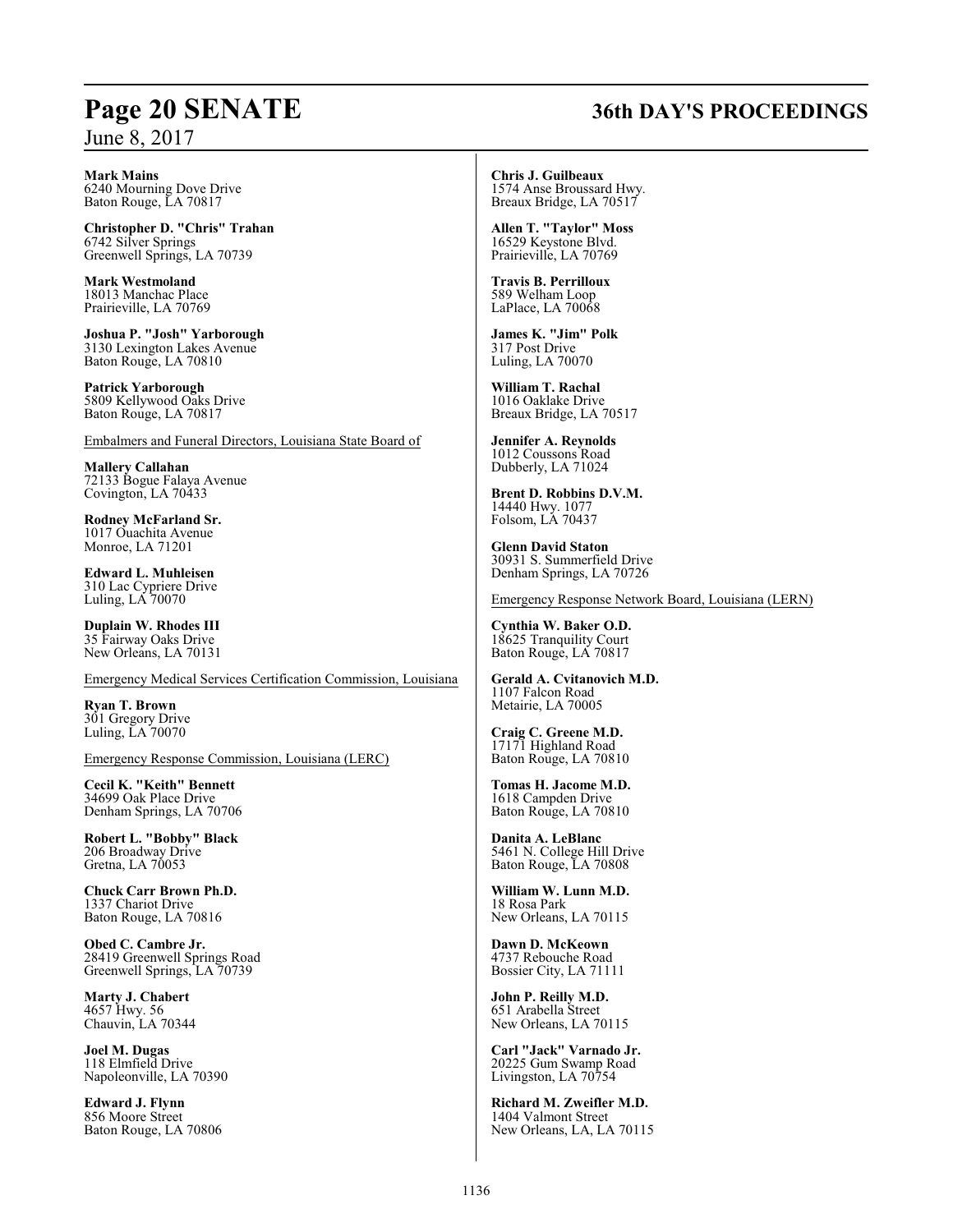## **36th DAY'S PROCEEDINGS Page 21 SENATE** June 8, 2017

### Employment Security Board of Review

**Sitman S. Loupe Jr.** 217 E. Freddie Street Gonzales, LA 70737

**Tara G. Sevario** 15278 Hwy. 431 Prairieville, LA 70769

**Garland W. Webb** 13235 Virgil Jackson Avenue Baton Rouge, LA 70818

Encore Louisiana Commission

**Stuart Barash** 3532 Ridgeway Drive Metairie, LA 70002

**Gerald P. Breaux** 107 Bon Ami Drive Lafayette, LA 70506

**Linda Curtis-Sparks** 269 Sparks Lane Many, LA 71449

**Marian H. Dehan** 644 Slattery Blvd. Shreveport, LA 71104

**Stephen H. Jones** 402 Arbor Court Baton Rouge, LA 70810

Endowment for the Humanities, Louisiana

**Deborah D. Harkins JD** 828 St. Charles Avenue, Unit 6 New Orleans, LA 70130

**Elizabeth M. Mangham** 3871 S. Ramsey Drive Baton Rouge, LA 70808

**Willie L. Mount** 205 Shell Beach Drive Lake Charles, LA 70601

**Sharonda R. Williams** 3614 Jena Street New Orleans, LA 70125

Environmental Education Commission, Louisiana

**Billy D. Blackett Sr.** 6901 Westlake Road Sterlington, LA 71280

**Melanie F. Dupre** 6707 Longleaf Trace Ball, LA 71405

**Heather L. Egger** 1312 Frankel Avenue Metairie, LA 70003

**Craig R. McClain Ph.D.** 407 Carthage Drive Houma, LA 70360

### **Jennifer C. Roberts** 5119 Clara Street

New Orleans, LA 70115

**Cole B. Ruckstuhl** 310 Miramar Blvd. Lafayette, LA 70508

**Brian A. Salvatore** 9106 Red Wing Court Shreveport, LA 71115

**Kea A. Sherman** 1544 Washington Avenue New Orleans, LA 70130

**Brenda L. Walkenhorst** 4235 Vincennes Place New Orleans, LA 70125

Ethics, Board of

**Edward B. Dittmer** 127 Longwood Drive Mandeville, LA 70471

**John M. Meinert Ph.D.** 12413 Parkrill Avenue Baton Rouge, LA 70816

**Dianne M. Mouton-Allen** 105 Arbor Drive Lafayette, LA 70507

Every Student Succeeds Act, Governor's Advisory Council on the

**Walter E. Brown Sr.** 2665 Crosswood Lane Shreveport, LA 71118

**Larry J. Carter Jr.** 3621 Rue Mignon New Orleans, LA 70131

**Scott A. Champagne** 5151 Hwy. 358 Opelousas, LA 70570

**Michael W. Faulk** 9412 Sagefield Drive Central, LA 70818

**Shawn P. Fleming** 4276 Sandbar Drive Addis, LA 70710

**Cynthia A. Lindsly-Ourso** 14607 Memorial Tower Drive Baton Rouge, LA 70810

**Tammie A. McDaniel** 385 CM Ashley Loop Delhi, LA 71232

**Deborah J. Meaux** 10717 Beverly Drive Kaplan, LA 70548

**James B. Melohn** 2 Weinning Drive Luling, LA 70070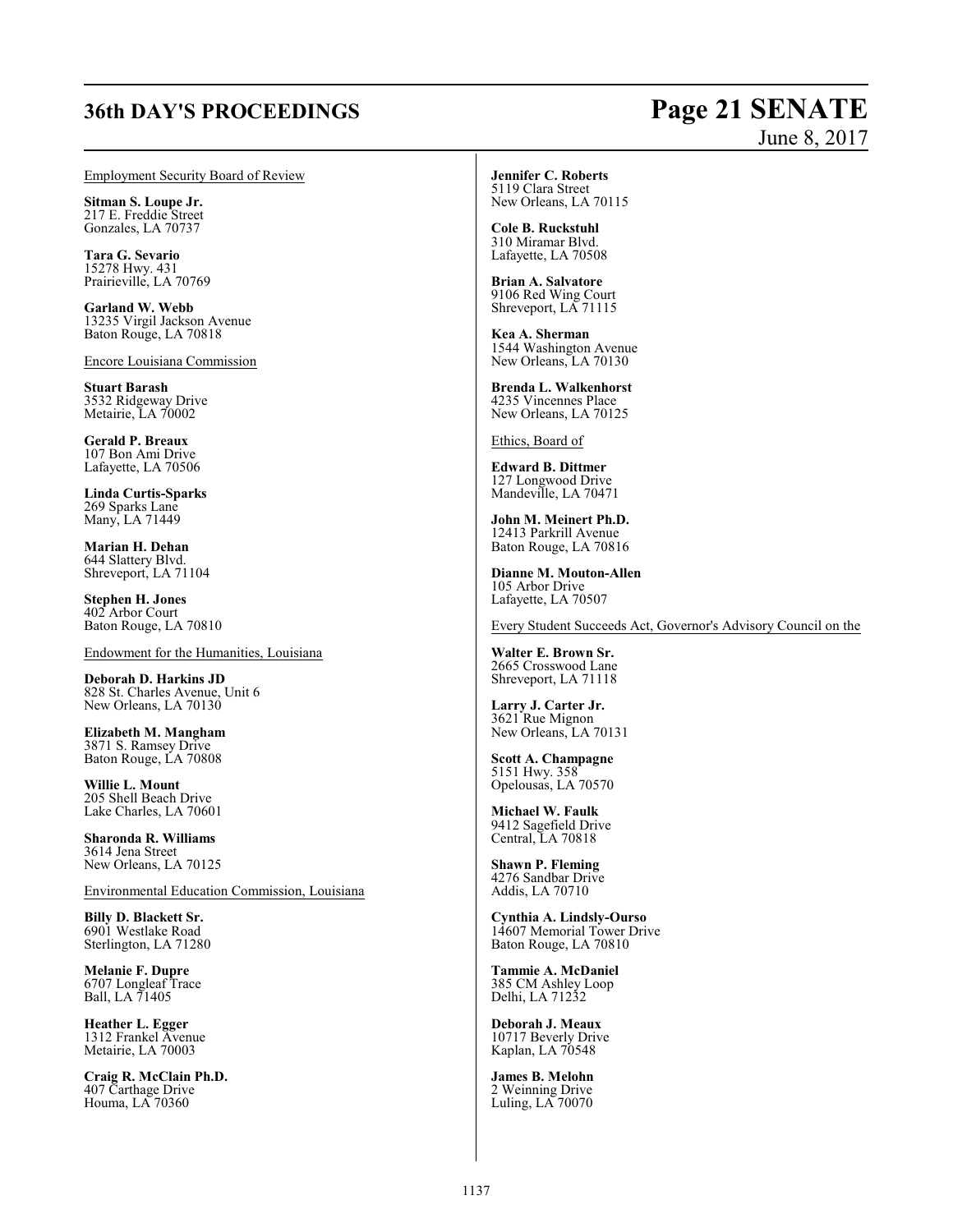## **Page 22 SENATE 36th DAY'S PROCEEDINGS**

**Lee A. Meyer Sr.** 111 Elmfield Drive Napoleonville, LA 70390

**Scott M. Richard** 140 Stanyan Street Sunset, LA 70584

**Debra H. Schum** 2329 Country Club Drive LaPlace, LA 70068

**Thomas E. Spencer** 401 Louveteau Road Carencro, LA 70520

**Jordan R. Thomas** 127 Bypass Road Grand Cane, LA 71032

Finfish Task Force, Louisiana

**Acy J. Cooper III** 42941 Hwy. 23 Venice, LA 70091

**Benjamin N. Graham** 425 Leeward Drive Baton Rouge, LA 70808

**Adam B. Guillory** 3049 Mountain Court Mandeville, LA 70448

**Houston E. Hoover** 5444 Hwy. 44 Gonzales, LA 70737

**George A. Huye** 11604 Villa Avenue Baton Rouge, LA 70810

**James C. Pelas** 41086 Hwy. 23 Buras, LA 70041

**Steven C. Rockweiler** 1011 Gassen Sreet Luling, LA 70070

Fireman's Supplemental Pay Board

**Frank J. Cusimano Jr.** 4708 Park Drive South Metairie, LA 70001

**Richard A. Parker** 1644 Hampton Drive Harvey, LA 70058

**Brien C. Ruiz** 14368 Riverlake Drive Covington, LA 70435

**Ronald J. "Ronnie" Schillace** 15484 West Club Deluxe Road Hammond, LA 70403

**Dwayne J. Thevis** 2003 Atteberry Road Eunice, LA 70535

### Fluoridation Advisory Board

**Richard W. Ballard D.D.S.** 1703 Lakeshore Drive Mandeville, LA 70448

**Richard R. Brasher Jr. D.D.S.** 2020 Biltmore Blvd. Alexandria, LA 71301

**Jeremy D. Brown D.D.S.** 1030 Towhee Drive Shreveport, LA 71106

**Tahisa P. Colbert D.D.S.** 113 Derby Lane Lafayette, LA 70508

**Patrick "Pat" Credeur Jr.** 400 Trappey Road Carencro, LA 70520

**Suzanne K. Farrar R.D.H.** 3745 Lake Kristin Drive Gretna, LA 70056

**Henry A. Gremillion D.D.S.** 226 Rue St. Peter Metairie, LA 70005

**Roger G. Grimball Jr. D.D.S.** 1583 Carl Lyons Road Sulphur, LA 70665

**John T. Little D.D.S.** 8629 Hwy. 17 Winnsboro, LA 71295

**Kenneth M. Luminais Jr. D.D.S.** 193 East Lakeshore Drive Thibodaux, LA 70301

**Cyril James "CJ" Richard Jr. D.D.S.** 9514 Country Lake Drive Baton Rouge, LA 70817

Folklife Commission, Louisiana

**Raymond O. Berthelot Jr.** 3415 Myrtle Grove Drive Baton Rouge, LA 70810

**Cynthia D. Bryant** 8825 Airline Hwy. Baton Rouge, LA 70815

**Cheryl L. Castille** 5964 Hwy. 31 Opelousas, LA 70570

**Debra C. Credeur** 1123 Chevelle Drive Baton Rouge, LA 70806

**Brian M. Davis** 315 Charlie McCain Road West Monroe, LA 71292

**Teresa Parker Farris** 1013 Hagan Avenue New Orleans, LA 70119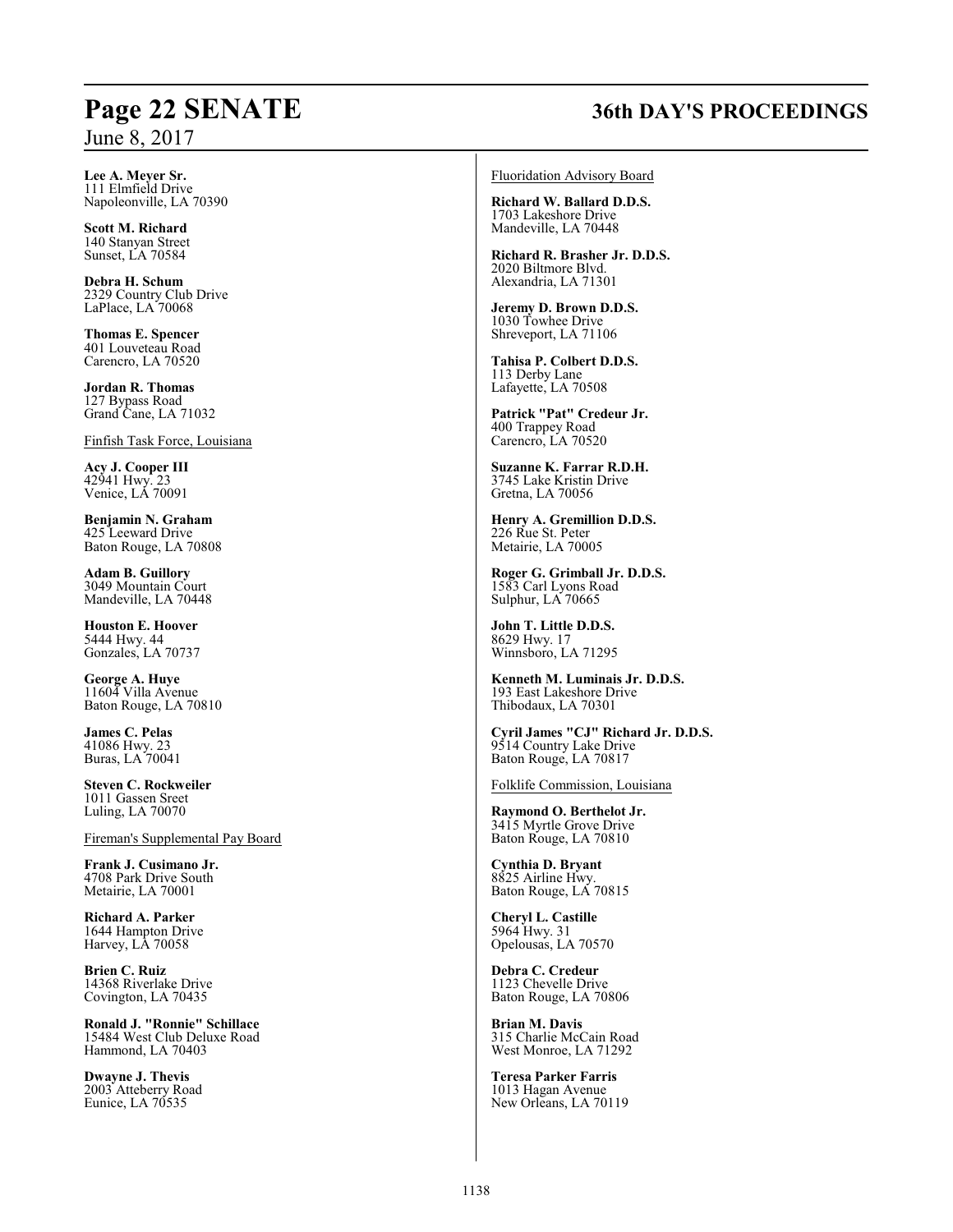## **36th DAY'S PROCEEDINGS Page 23 SENATE**

# June 8, 2017

**Herman J. Fuselier Jr.** 226 W. Tennis Street Opelousas, LA 70570

**Tommy I. Hailey Ph. D.** 23156 Will Richardson Road Ponchatoula, LA 70454

**James R. "Jim" Hogg** 18547 Oak Grove Parkway Prairieville, LA 70769

**Erik S. Kreusch** 3100 Tulane Avenue #286 New Orleans, LA 70119

**Karen T. Leathem** 2215 Dauphine Street New Orleans, LA 70117

**Charles R. "Chip" McGimsey Ph.D.** 1078 Melancon Drive Breaux Bridge, LA 70517

**Jessica G. Richardson** 251 Linda Avenue Baton Rouge, LA 70806

**Margaret "Susan" Roach** 303 East Texas Avenue Ruston, LA 71270

**John T. Sharp II** 118 Teche Drive Lafayette, LA 70503

**Kimberly S. Walden** 3554 Chitimacha Trail Jeanerette, LA 70544

**Melissa Ann Yarborough** 4409 Hyacinth Avenue Baton Rouge, LA 70808

Gaming Control Board, Louisiana

**Richard E. Patrick** 1808 Pinehurst Drive Bastrop, LA 71220

Geographic Information Systems Council, Louisiana

**James A. Laurent Jr.** 9638 False River Road New Roads, LA 70760

Geoscientists, Louisiana Board of Professional

**William R. Finley** 200 S. Mall Street Lafayette, LA 70503

**Lloyd G. Hoover** 8713 Glenmora Drive Shreveport, LA 71106

**Arthur H. "Art" Johnson** 612 Petit Berdot Drive Kenner, LA 70065

**John E. Johnston III** 812 Delgado Drive Baton Rouge, LA 70808 **Thomas C. Klekamp** 106 Chasse Place Mandeville, LA 70471

**William R. Meaney** 2844 Tuscany Circle Shreveport, LA 71106

**Daisy B. Pate** 2514 Cambronne New Orleans, LA 70118

**L. Todd Perry** 702 Hodge Watson Road Calhoun, LA 71225

Germantown Colony Museum

**John Agan** 811 Cline Street Minden, LA 71055

**Bruce Hock** 1528 Hwy. 531 Minden, LA 71055

**Charlotte A. Jones** 1300 Broadway Street Minden, LA 71055

**J. Robert Kemmerly M.D.** 215 Fernwood Lane Minden, LA 71055

**Francis Otto Krouse III** 1314 Dogwood Trail Minden, LA 71055

**Vernon Krouse** 905 Airport Loop Homer, LA 71040

**Susie M. Lester** 700 Buchanan Street Minden, LA 71055

**Pam Lowe** 804 Claiborne Street Minden, LA 71055

**George W. Rolfe** 120 West Kelly Lane Sibley, LA 71073

**John Sanders** 903 Maddry Road Homer, LA 71040

Governor, Office of the

**Mark A. Cooper** 7576 Bocage Court Baton Rouge, LA 70809

**John P. Ducrest** 922 South Morgan Avenue Broussard, LA 70518

Greater Baton Rouge Port Commission

**Scotty E. Chabert Jr.** 6043 Covington Drive Baton Rouge, LA 70820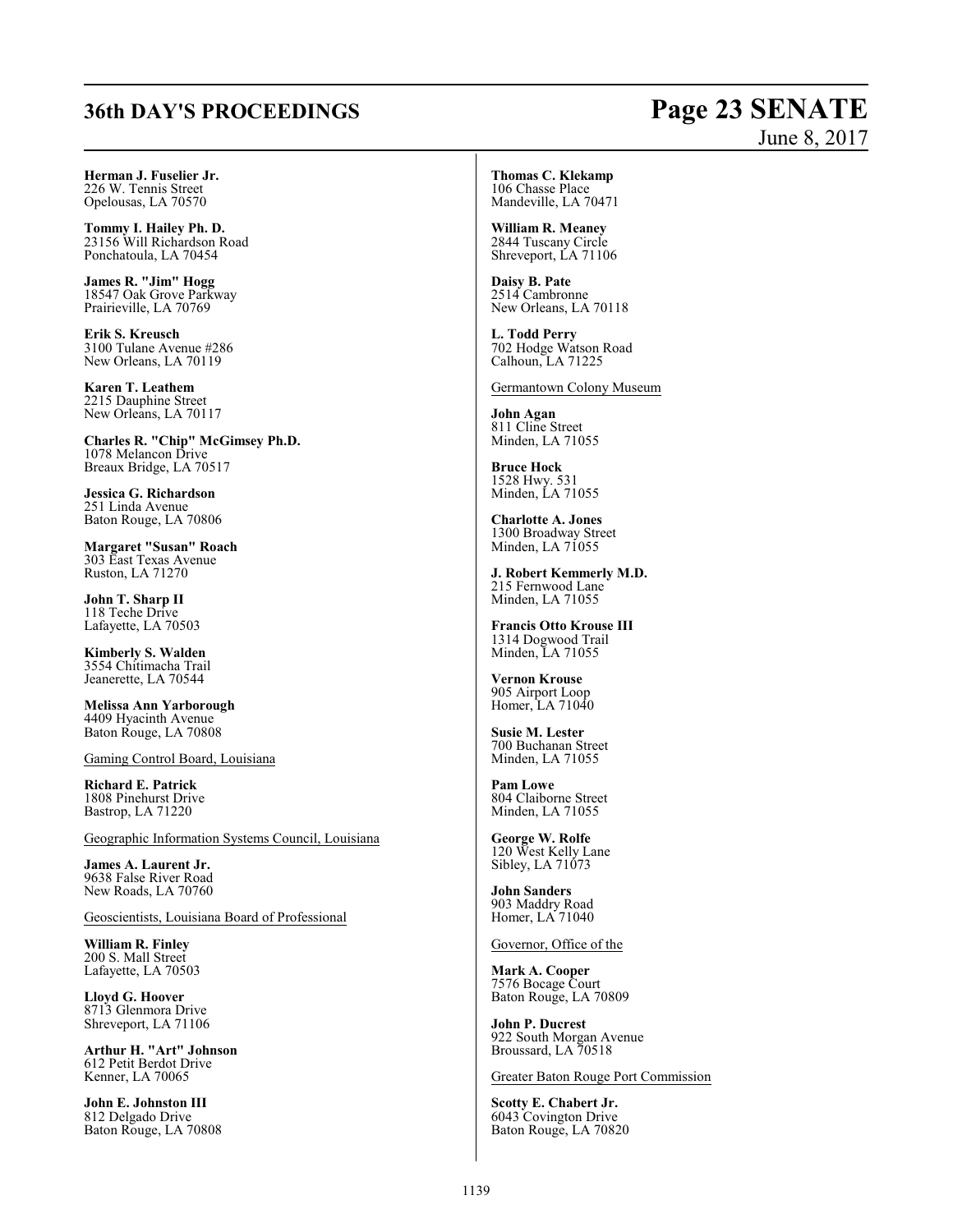## **Page 24 SENATE 36th DAY'S PROCEEDINGS**

June 8, 2017

**Michael D. DeLaune** 13509 Joe Gautreau Road Gonzales, LA 70737

**Robert M. "Bob" Kelly** 12260 Milldale Road Zachary, LA 70791

**Troy S. LeBoeuf** 236 Reynaud Drive Donaldsonville, LA 70346

**Angela R. Machen** 1723 Texas Avenue Baker, LA 70714

Greater New Orleans Expressway Commission

**Patrick W. Fitzmorris** 513 Serenity Lane Madisonville, LA 70447

**Patrick Lindsey Williams** 131 Lake Avenue Metairie, LA 70005

Greater Ouachita Port Commission

**Susan G. Nicholson** 2907 Bramble Drive Monroe, LA 71201

Gulf States Marine Fisheries Commission

**Robert "Bret" Allain II** 5250 Chitimacha Trail Jeanerette, LA 70544

Health and Social Services Estimating Conference

**Steven Spires** 1810 Cherokee Street Baton Rouge, LA 70802

Health Care Commission, Louisiana

**Katie R. Brittain PT, DPT** 1131 Benvue Lane Lake Charles, LA 70605

**Randal Johnson** 927 Cyril Avenue Baton Rouge, LA 70806

**Anthony Recasner Ph.D.** 1929 Upperline Street New Orleans, LA 70115

**LaCosta Wix** 910 Manila Street TN 37206

Health Works Commission, Louisiana

**Steven Spires** 1810 Cherokee Street Baton Rouge, LA 70802

Hearing Aid Dealers, Louisiana Board for

**Cherry T. Collum** 3249 Deborah Drive Monroe, LA 71201

**Jerri Jenelle Sharp** 508 Tradewind Drive Alexandria, LA 71303

Highway Safety Commission, Louisiana

**Rodney G. Arbuckle** 429 Rambin Road Stonewall, LA 71078

**Cheri M. Ausberry** 5144 Riverbend Blvd. Baton Rouge, LA 70820

**Fabian P. Blache' Jr.** 8442 E. Thurman Drive Baton Rouge, LA 70806

**Andy N. Brown** 560 Mt. Olive Road Quitman, LA 71268

**Roland J. Chevalier** 2480 Main Hwy. Breaux Bridge, LA 70517

**James P. "Jim" Craft** 205 Wood Duck Drive Lafayette, LA 70507

**James T. Dickerson** 22890 Jade Drive Plaquemine, LA 70764

**Karleen J. Green** 9069 Spring Grove Drive Baton Rouge, LA 70809

**Russell C. Haman** 331 Gateway Drive Lake Charles, LA 70611

**Jason M. Hughes** 8310 Aberdeen Road New Orleans, LA 70126

**Jeffrey D. McKneely** 605 Julia Street Amite, LA 70422

**Charles W. "Wally" McMakin** 2052 Estates Road Baton Rouge, LA 70808

**Mark S. Oxley** 20798 Walker South Road Denham Springs, LA 70726

**James C. "Carl" Pendley** 10055 Chenier Point Shreveport, LA 71106

**Dennis C. Pevey** 18034 Mary Drive Ponchatoula, LA

**James J. "Jimmy" Pohlmann** 2232 Landry Court Meraux, LA 70075

**Dustin W. Reynolds** 1012 Coussons Road Dubberly, LA 71024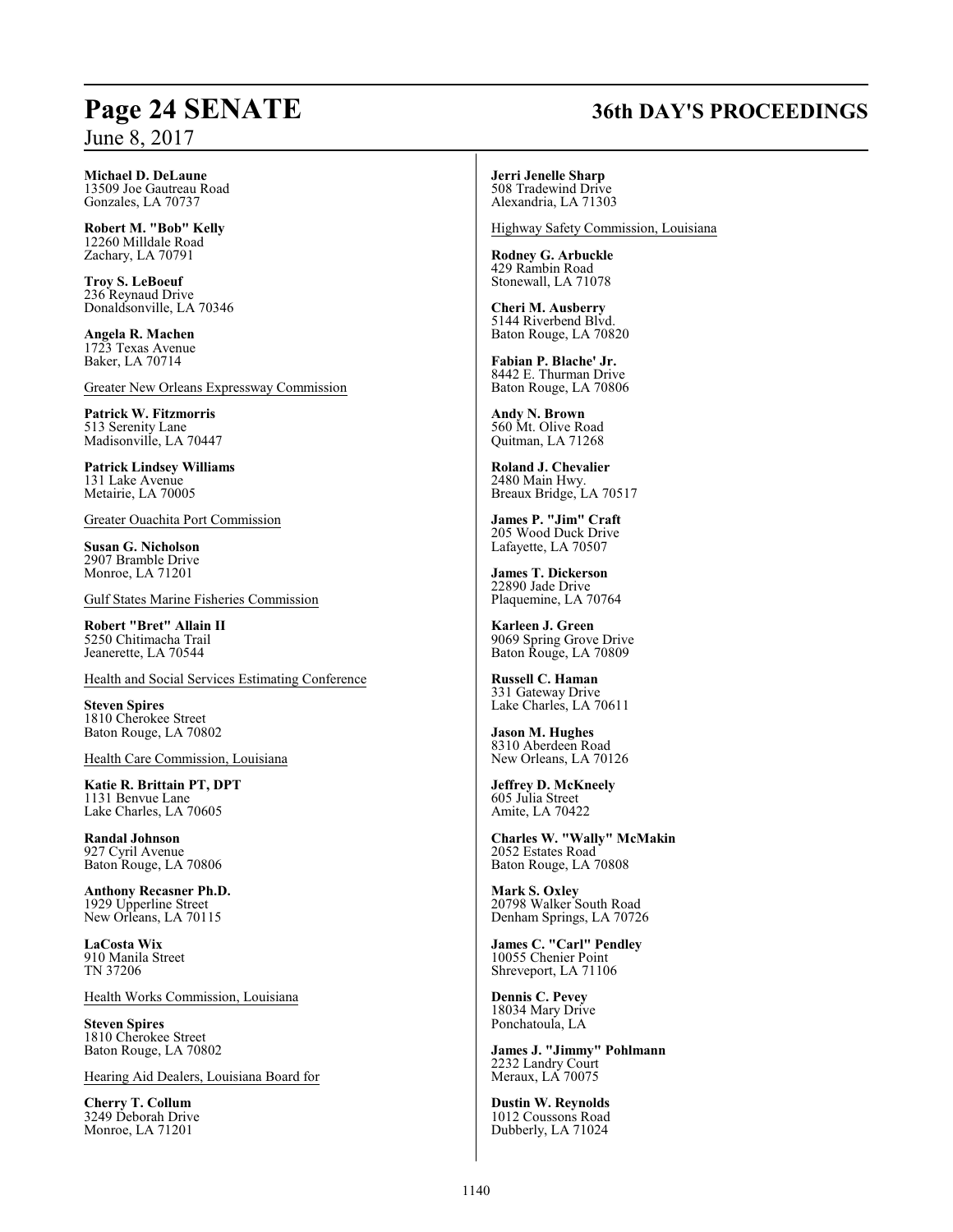## **36th DAY'S PROCEEDINGS Page 25 SENATE**

# June 8, 2017

**Reggie G. Skains** 4651 Hwy. 151 Downsville, LA 71234

**John C. Snow** 1525 Parker Street Baton Rouge, LA 70808

**Christopher J. Tyson** 1317 Southern Hills Avenue Baton Rouge, LA 70809

**Katara A. Williams Ph.D.** 22637 Fairway View Drive Zachary, LA 70791

HIV, AIDS, and Hepatitis C, Louisiana Commission on

**De Ann Marie Gruber Ph.D.** 167 Kimberly Drive Mandeville, LA 70448

**SreyRam Kuy M.D., M.H.S.** 2350 Summerleaf Circle Baton Rouge, LA 70816

**Jacqueline Porter** 1340 Monterrey Blvd. Baton Rouge, LA 70802

**Mary Beth Scalco** 124 Hesper Avenue Metairie, LA 70005

Home Inspectors, Louisiana State Board of

**Michael C. Roberts** 712 Rochelle Avenue Monroe, LA 71201

Homelessness, Governor's Council on

**Leslie T. Grover** 9936 E. Carmel Court Baton Rouge, LA 70818

**Martha J. Kegel** 4639 De Montluzin Street New Orleans, LA 70122

**Nicole E. Sweazy** 7372-A N. Jefferson Place Circle Baton Rouge, LA 70809

**Dylan Waguespack** 3510 Oak Street St. Gabriel, LA 70776

Horticulture Commission of Louisiana

**Joseph R. "Rob" Barry III** 255 Napoleon Avenue Sunset, LA 70584

**Gary E. Bullock** 611 7th Street Morgan City, LA 70380

**Richard H. Hill** 4906 McHugh Drive Zachary, LA 70791

**Steven W. Hoover** 525 Esplanade Street LaPlace, LA 70068

**Jack T. Hopper** 28498 Persimmon Lane Abita Springs, LA 70420

**Mitch A. Mayes** 18046 Shadow Creek Avenue Baton Rouge, LA 70816

Housing Corporation, Louisiana

**Edselle Keith Cunningham Jr.** 15430 Woodlore Drive Baton Rouge, LA 70816

Human Rights, Louisiana Commission on

**Angela K. Faulk** 9504 LA Hwy. 696 Abbeville, LA 70510

**Roxanna F. Foret** 387 Sugarwood Blvd. Houma, LA 70360

**Courtney L. Hunt** 7712 Bronco Avenue Baton Rouge, LA 70818

**Terry L. Jackson** 4922 General Ashley Drive Bossier City, LA 71112

**Tamara K. Jacobson** 176 English Turn Drive New Orleans, LA 70131

**F. Clayton Latimer** 3435 Roger Williams Street New Orleans, LA 70119

**Julia Mendez** 1201 W. Esplanade Avenue #1801 Kenner, LA 70065

**Richard G. Perque** 1724 Peniston Street New Orleans, LA 70115

Iberia Parish Levee, Hurricane, and Conservation District

**Edwin L. LeBlanc** 302 W. LeBlanc Delcambre, LA 70528

**Scott E. Ransonet** 8010 Sugar Oaks Road New Iberia, LA 70563

Imperial Calcasieu Human Services Authority

**Diana Handy-Hamilton** 4220 Maidstone Drive Lake Charles, LA 70605

Integrated Criminal Justice Information System Policy Board

**Matthew F. Block** 800 Edgewood Drive Thibodaux, LA 70301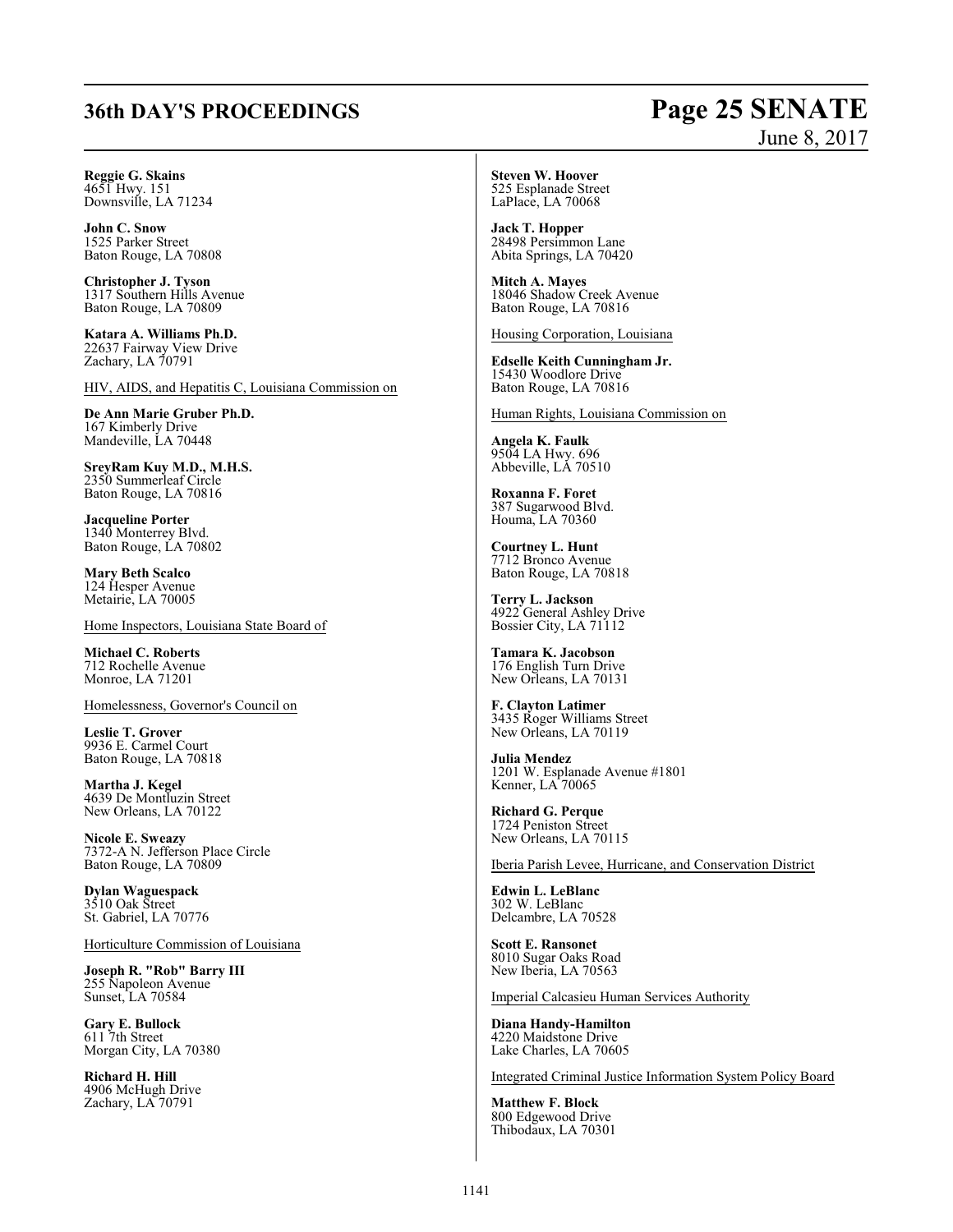### Interior Designers, State Board of Examiners of

**Karen F. Hazel** 5930 Adrian Drive Ball, LA 71405

**Carolyn Snow Sawyer** 2522 Military Hwy. #B Pineville, LÁ 71360

**Deborah S. Steinmetz** 1507 Robert E. Lee Blvd. New Orleans, LA 70122

International Commerce, Louisiana Board of

**Paul G. Aucoin** 104 Longwood Drive Thibodaux, LA 70301

**James R. Bourgeois** 108 Freeport Circle Lafayette, LA 70508

**Keith R. Guidroz Sr.** 7416 Barataria Blvd. Crownpoint, LA 70072

**Michael J. Olivier** 7346 Sasanqua Court Baton Rouge, LA 70808

**Richert L. Self** 4810 Kingspoint Drive Lake Charles, LA 70605

International Deep Water Gulf Transfer Terminal Authority, Louisiana

**Ronald W. Branch** 77 Yellowstone Drive New Orleans, LA 70131

**Mark T. Cognevich** 36120 Hwy. 11 Buras, LA 70041

**Dennis C. Crawford** 232 Lake Marina Avenue, #10A New Orleans, LA 70124

**A. G. Crowe Jr.** 201 Crowe's Landing Road Pearl River, LA 70452

**Sharon Hewitt** 105 Ayshire Court Slidell, LA 70461

**John T. Hyatt** 11283 Fernley Drive New Orleans, LA 70128

**Michael T. Miller** 51 Mistletoe Drive Covington, LA 70433

**Christian Ryan "Chris" Westbrook** 601 Napoleon Avenue New Orleans, LA 70115

## **Page 26 SENATE 36th DAY'S PROCEEDINGS**

Interstate Adult Offender Supervision, State Council for

**Curtis P. "Pete" Fremin Jr.** 481 Crochet Street Morganza, LA 70759

**Carlton J. Miller** 3468 Ontario Street Baton Rouge, LA 70805

Jefferson Parish Human Services Authority

**R. Bruce Galbraith** 800 Darlene Avenue Metairie, LA 70003

**Salvador S. Scalia** 10136 Walden Drive River Ridge, LA

**Michael J. Spinato** 9238 4th Street River Ridge, LA 70123

John K. Kelly Grand Bayou Reservoir District

**Faerie L. Sledge** 5099 Hwy. 784 Coushatta, LA 71019

**Antony D. Thomas** 4007 4th Street Hall Summit, LA 71034

Judicial Compensation Commission

**Donald R. Abaunza** 1699 Robert Street New Orleans, LA 70115

**Ty Edward Carlos** 10222 Sagefield Drive Baton Rouge, LA 70818

**Dan A. Claitor** 1302 Applewood Road Baton Rouge, LA 70808

**Cameron Henry** 226 Phosphor Metairie, LA 70005

**Emily C. Jeffcott** 3322 Annunciation Street New Orleans, LA 70115

**Tanner D. Magee** 312 Central Avenue Houma, LA 70364

**Daniel R. Martiny** 622 Carmenere Drive Kenner, LA 70065

Juvenile Justice and Delinquency Prevention, Governor's Advisory Board

**Amanda L. Calogero** 209 Penfold Place Harahan, LA 70123

**Homer "Ted" Cox III** 260 Symphony Lane Shreveport, LA 71105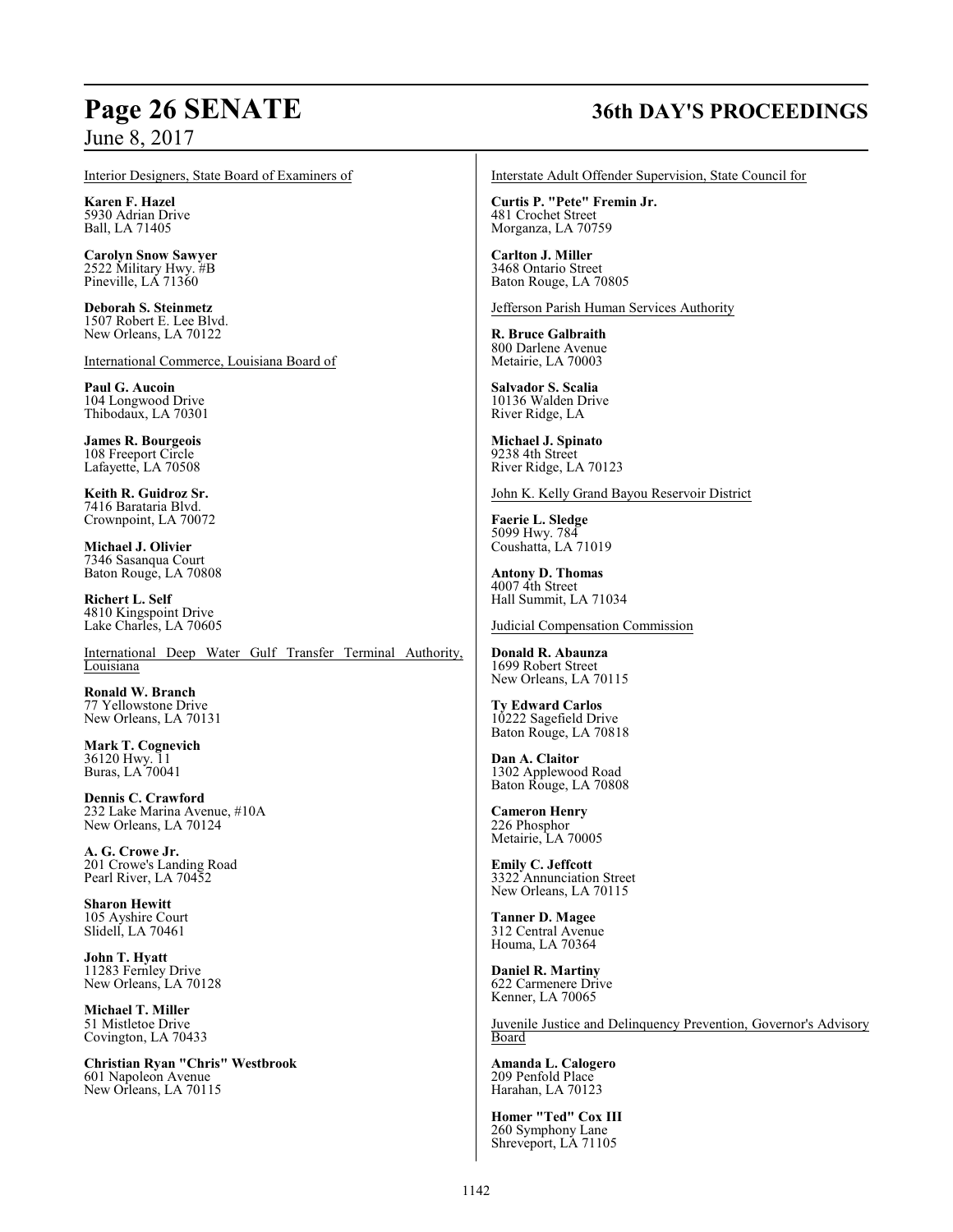## **36th DAY'S PROCEEDINGS Page 27 SENATE**

# June 8, 2017

**Claire T. Daly** 5 Westwood Drive New Iberia, LA 70563

**Julio R. Galan** 4608 Sheryl Lane Lake Charles, LA 70605

**Billie M. Giroir** 7480 Old Tunica Road St. Francisville, LA 70775

**Curtis L. Hooks** 3309 Sun Valley Circle Shreveport, LA 71109

**Vi Eve M. Martin-Kohrs** 917 Aberdeen Drive Lake Charles, LA 70605

**Dana A. Menard** 130 Courville Road Scott, LA 70583

**Joshua B. Muller** 1310 W. Esplanade Avenue, Apt. K Kenner, LA 70065

**Marc A. Napoleon** 3221 Joliet Street New Orleans, LA 70118

**Stephen W. Phillippi Jr. Ph.D.** 20526 George Wheat Road Covington, LA 70433

**John S. Ryals Jr. Ph.D.** 42436 Forest Lane Hammond, LA 70403

**Andrell L. Ward** 14442 Acacia Street Baton Rouge, LA 70819

**Tiffany R. Wilkerson-Franklin Ph.D.** 1446 Old Barnwood Avenue Zachary, LA 70791

Kenner Naval Museum Commission

**Fredrick H. Miller Jr.** 4005 Delaware Avenue Kenner, LA 70065

**David J. Vicknair** 519 E. Louisiana State Drive Kenner, LA 70065

Lafitte Area Independent Levee District

**Dena C. Frickey** 5696 Jean Lafitte Blvd. Lafitte, LA 70067

**Timothy P. Kerner** 1156 Jean Lafitte Blvd. Lafitte, LA 70067

Lake Charles Harbor and Terminal District, Board of Commissioners of the

**Daryl V. Burckel** 3287 Gleneagle Drive Lake Charles, LA 70605 **Davidson J. Darbone** 1818 Plantation Drive Lake Charles, LA 70605

**Elcie J. Guillory** 509 St. Mary Street Lake Charles, LA 70615

Law Enforcement and Administration of Criminal Justice, Louisiana Commission on

**Hal Van Hutchinson** 711 Lucerne Drive New Iberia, LA 70563

**Willy J. Martin Jr.** 32077 Longview Street Paulina, LA 70763

Law Enforcement Executive Management Institute

**David C. Butler II** 767 Robinson Bridge Road Woodworth, LA 71485

**Glenn S. "Scott" Ford** 10091 Havard Street St. Francisville, LA 70775

**Quentin D. Holmes Sr.** 81 Quail Ridge Drive Monroe, LA 71203

**James W. Stewart** 125 Rue de la Paix Slidell, LA 70461

Licensed Professional Counselors Board of Examiners, Louisiana

**Earnest E. Airhia Ph.D.** 1105 Trudeau Drive Metairie, LA 70003

**Claude A. Guillotte** 47142 Oak Creek Trace Hammond, LA 70401

**Donna M. Mayeux** 1555 Knollwood Drive Baton Rouge, LA 70808

**Nakeisha L. Pierce** 1314 Dulles Drive, Apt. J Lafayette, LA 70506

Life Safety and Property Protection Advisory Board

**Richard W. Booth** 1228 Kingsview Circle Jackson, LA 70748

**Bradley C. Boudreaux** 4500 Barataria Blvd. Marrero, LA 70072

**Mace H. Bourgeois** 100 S. Vermont Street Covington, LA 70433

**Kevin P. Chauvin** 12131 Erwin Avenue Port Allen, LA 70767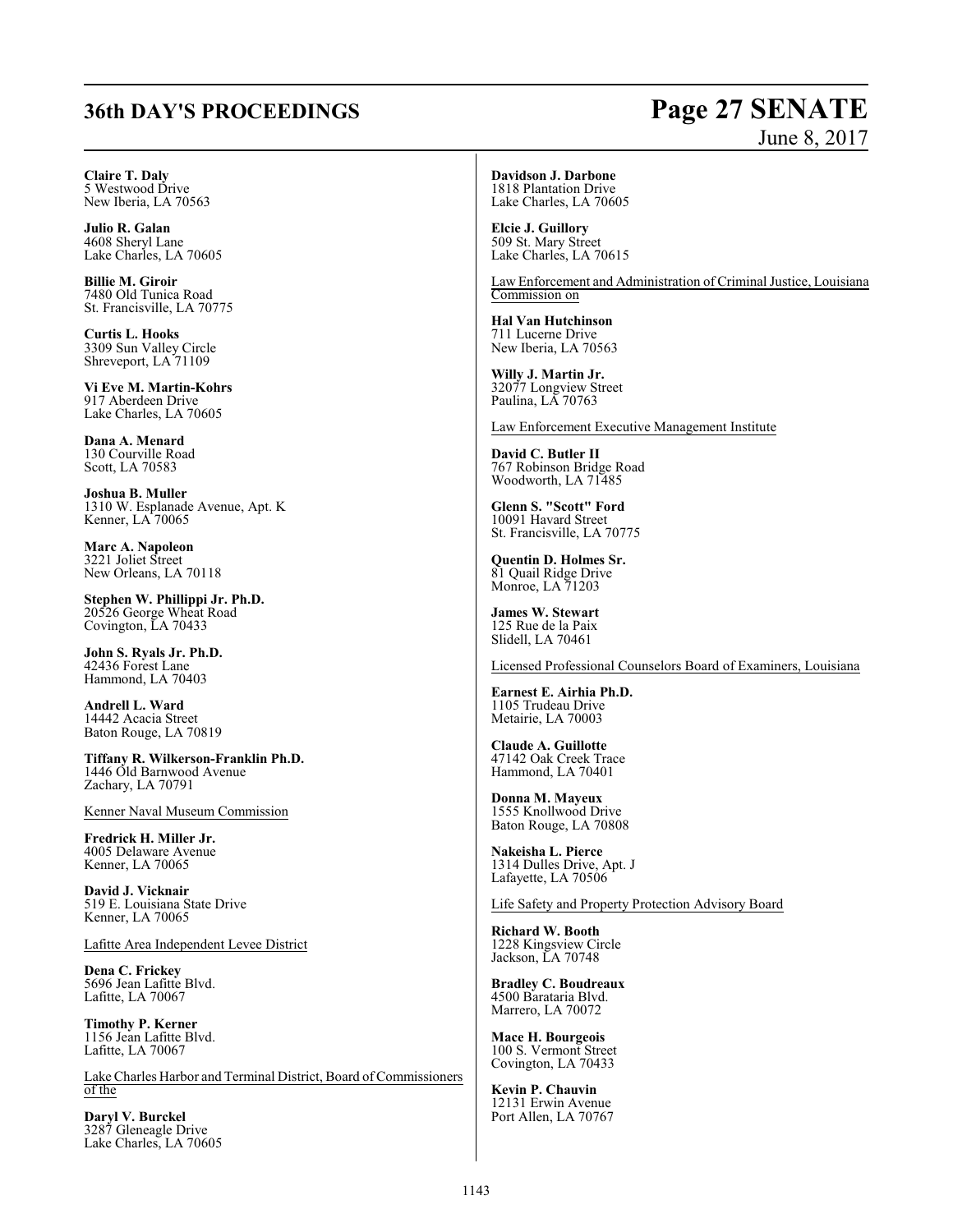## **Page 28 SENATE 36th DAY'S PROCEEDINGS**

**Joseph F. Dupre** 1169 Mcmillan Avenue Iota, LA 70543

**William "Frank" Gardner** 1856 Sparrow Ridge Haughton, LA 71037

**Russell J. Guidry** 1060 E. Friesen Road` Lake Charles, LA 70607

**Dera DeRoche Jolet** 40 Rosedown Drive Destrehan, LA 70047

**Jeffrey L. Okun** 508 N. Olympia Street New Orleans, LA 70119

**Paul D. Robinson** 2509 False River Drive New Roads, LA 70760

**Paul H. Sewall IV** 9110 LA Hwy. 82 Abbeville, LA 70510

**Donald J. Wilkins Jr.** 41182 Bush Lane Hammond, LA 70403

Liquefied Petroleum Gas Commission, Louisiana

**Ira E. Cleveland Jr.** 61131 Hwy. 445 Amite, LA 70422

**James A. Hopson** 150 Macon Drive Delhi, LA 71232

**Henry D. "Darty" Smith** 872 Hwy. 8 Lena, LA 71447

Livestock Brand Commission

**John F. Belton** 138 Griffin Road Ruston, LA 71270

**Victor J. Blanchard IV** 24345 Kirtley Drive Plaquemine, LA 70764

**Henry A. Capdeboscq** 58451 Hwy. 445 Husser, LA 70442

**J. Austin Daniel** 6666 Joe Daniel Road St. Francisville, LA 70775

**Hugh "Brandon" Dubois** 409 Porter Field Road Winnfield, LA 71483

**Charles D. "Chuck" Garrett** 1006 Gansville Road Jonesboro, LA 71251

**Calvin A. LeBouef** 13610 South LA Hwy. 335 Abbeville, LA 70510

**James R. LeLeux** 12704 West LA Hwy. 693 Abbeville, LA 70510

**Todd Nesom** 13840 Hwy. 112 Elizabeth, LA 70638

**Robert J. "Bob" Pitre** 1406 Talbot Road Thibodaux, LA 70301

**Stephen W. Prator** 6365 Dixie Shreveport Road Shreveport, LA 71107

**Beauregard "Bud" Torres** 768 Maringouin Road, East Maringouin, LA 70757

**John J. Vogt III** 28934 Hwy. 23 Port Sulphur, LA 7008

**Ivy James Woods** 6101 Hwy. 26 Jennings, LA 70546

Lottery Corporation, Louisiana

**Larry C. Cager** 4600 Chantilly Drive New Orleans, LA 70126

Louisiana State Universityand Agricultural and Mechanical College, Board of Supervisors of

**Valencia S. Jones** 1741 Hwy. 495 Cloutierville, LA 71416

Mansfield Female College Museum

**Ellen Abington** 662 Petty Road Many, LA 71449

**Beverly A. Bedsole** 3014 Hwy. 513 Mansfield, LA 71052

**Riemer Calhoun Jr.** 11763 Hwy. 171 Mansfield, LA 71052

**Candie L. Cox** 300 High School Street Mansfield, LA 71052

**Glenda C. Erwin** 1708 Harbor Drive Shreveport, LA 71119

**Carolyn C. Huckabay** 330 Pierremont Shreveport, LA 71106

**Raymond E. Powell** 1320 McArthur Drive Mansfield, LA 71052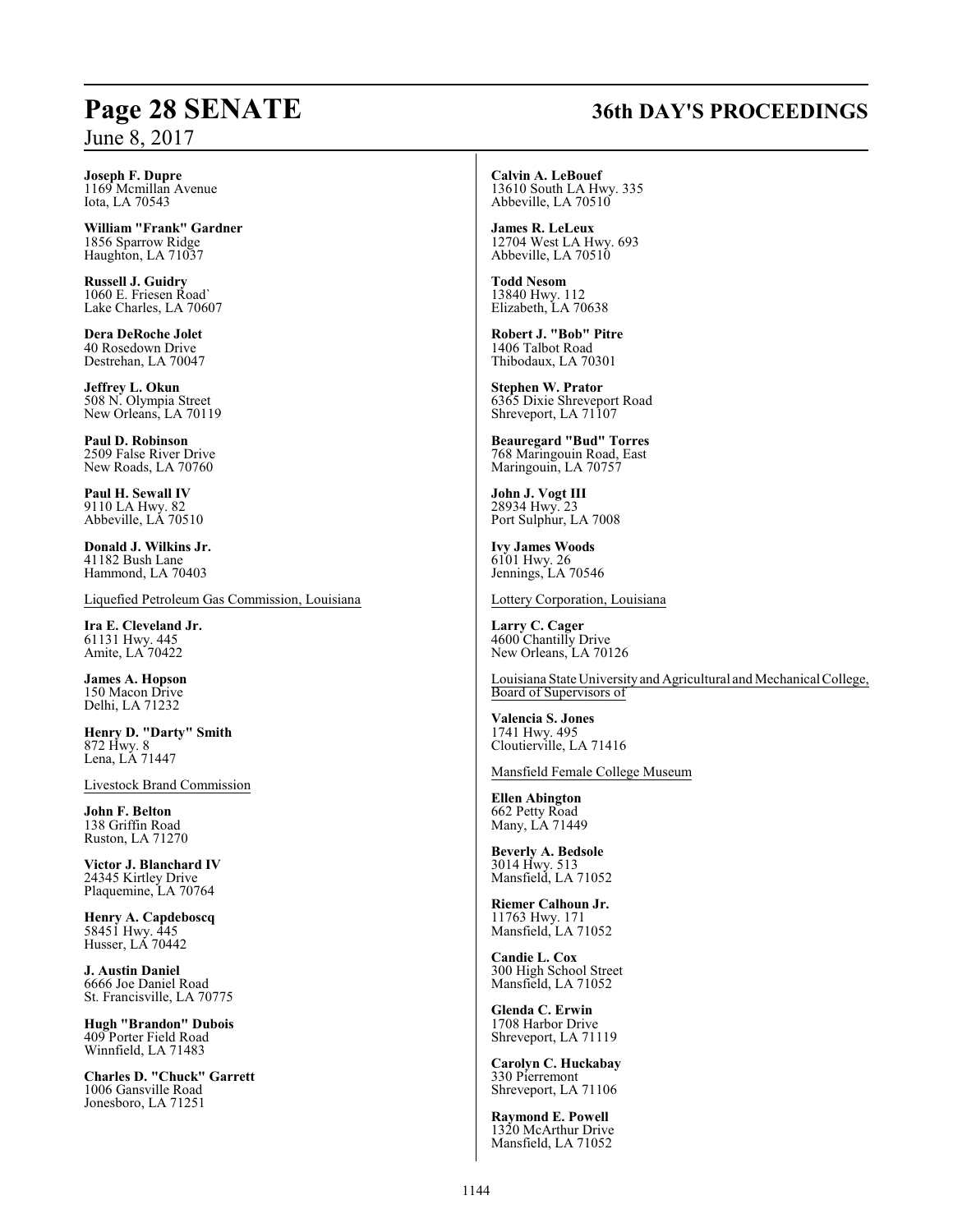## **36th DAY'S PROCEEDINGS Page 29 SENATE**

# June 8, 2017

### **Judson C. Rives**

1556 Hwy. 513 Mansfield, LA 71052

**Jeannie Rogers** 1055 Rogers Road Grand Cane, LA 71032

**Jackson "Jack" C. Sibley** 714 Edgermont Street Shreveport, LA 71106

**Sandra J. Spalding** 9230 Hwy. 5 Keatchie, LA 71046

Manufactured Housing Commission, Louisiana

**Timothy P. Duplantis** 4171 Hwy. 311 Houma, LA 70360

**Rose Hilliard** 5347 Hwy. 562 Wisner, LA 71378

**Donna T. Inhern** 393 Fort Hamilton Drive Opelousas, LA 70570

**Gary P. Millet Sr.** 7457 Lillie Valley Drive Gonzales, LA 70737

**John E. Mouton Sr.** 7198 Mark LeBleu Road Iowa, LA 70647

**Phillip David Ridder Jr.** 12295 Hwy. 1064 Tickfaw, LA 70466

**Christy Ann Smith** 28490 Wagner Road Albany, LA 70711

Marriage and Family Therapy Advisory Committee

**Claude A. Guillotte** 47142 Oak Creek Trace Hammond, LA 70401

Massage Therapy, Louisiana Board of

**Jeanne I. Angers** 103 Meadow Lane Lafayette, LA 70506

**Mary G. Bel** 64263 I-55 Frontage Road Roseland, LA 70456

**Lisa H. Coker** 57963 McDaniel Street Plaquemine, LA 70764

**Antoinette V. Joseph** 1327 W. Willow Street, #D-4 Lafayette, LA 70506

**Dixon W. McMakin** 5621 Moorstone Drive Baton Rouge, LA 70820 **James E. Steele** 4020 Cypress Park Drive Zachary, LA 70791

Math, Science, and the Arts, Louisiana School of

**Hollis Conway** 110 Seville Circle Monroe, LA 71203

**Paul W. Rainwater** 2309 Fiero Street Baton Rouge, LA 70808

Medicaid Pharmaceutical and Therapeutics Committee

**J. Rogers Pope** 7290 Enterprise Drive Denham Springs, LA 70726

Medical Disclosure Panel, Louisiana

**Nelson P. Daly D.D.S.** 15318 Campanile Court Baton Rouge, LA 70810

**Benjamin P. Mouton** 336 Highland Oaks Drive Baton Rouge, LA 70810

**Reinhold Munker M.D.** 3730 Fairfield Avenue Shreveport, LA 71104

**Scott D. Webre** 4 Flossmore Drive Lafayette, LA 70508

Medical Examiners, Louisiana State Board of

**J. Kerry Howell M.D.** 7112 Moniteau Court Baton Rouge, LA 70809

**Daniel K. Winstead M.D.** 5348 Bellaire Drive New Orleans, LA 70124

Military Advisory Council, Louisiana

**Willie Banks Jr.** 3177 Hwy. 489 LaCamp, LA 71438

**Sherri McConnell** 1555 St. Rose Avenue Baton Rouge, LA 70808

**Donald M. "Don" Pierson Jr.** 3030 Grand Way Avenue Baton Rouge, LA 70810

**Deborah Randolph** 1808 White Street Alexandria, LA 71301

**Ronald G. Richard** 567 LSU Avenue Baton Rouge, LA 70808

**Joey Strickland** 35157 Weiss Road Walker, LA 70785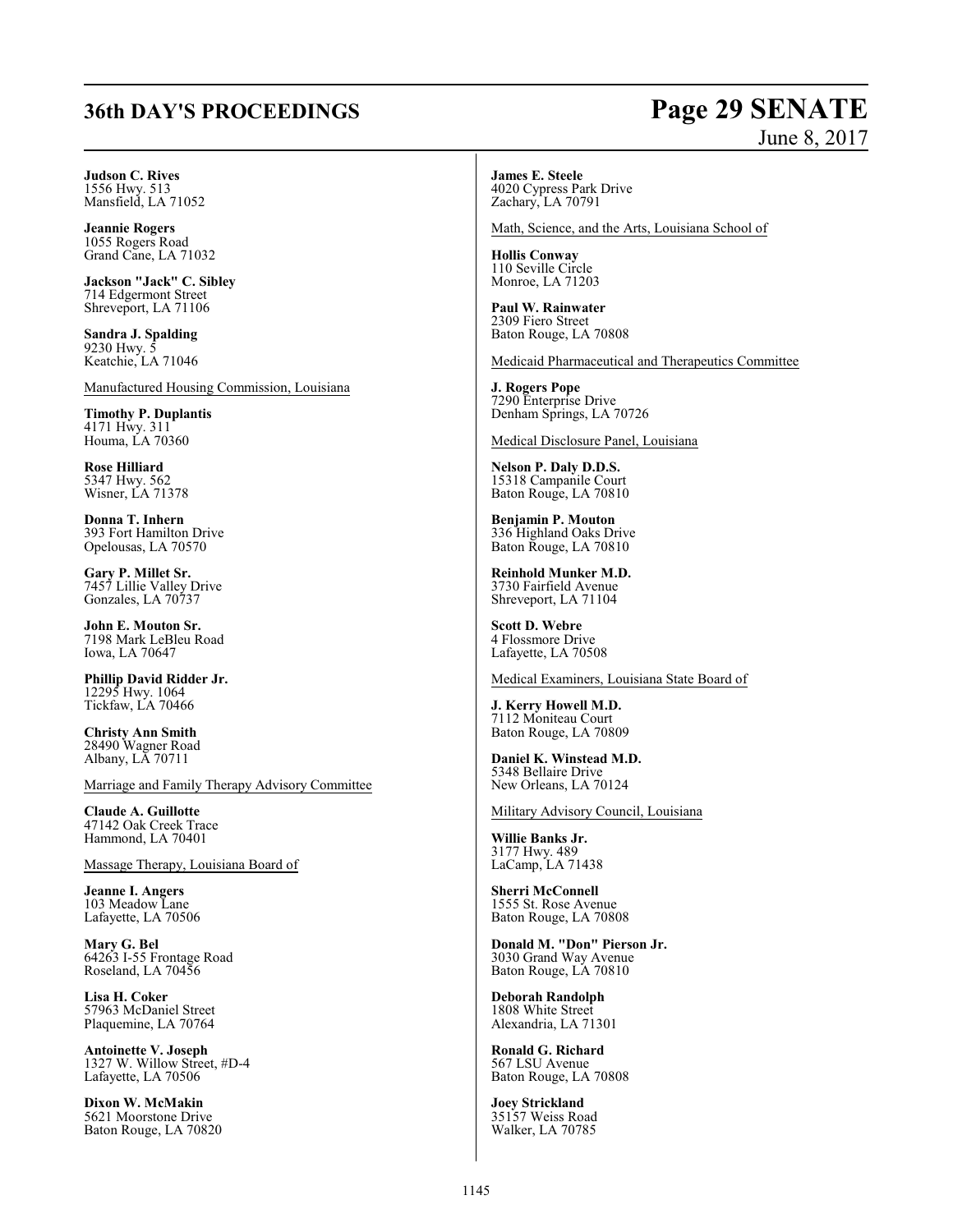## **Page 30 SENATE 36th DAY'S PROCEEDINGS**

**Dylan J. Tete**

7506 Zimpel Street New Orleans, LA 70118

Military Family Assistance Board, Louisiana

**Matthew C. Farlow** 12626 Frankfurt Avenue Baton Rouge, LA 70816

**Elizabeth A. "Alex" Juan** 29204 Red Willow Drive Denham Springs, LA 70726

**Billy G. Robbins** 13457 W. Angelle Court Gonzales, LA 70737

Military Hall of Fame and Museum, Louisiana

**John Wayne Arceneaux** 504 Brothers Road Lafayette, LA 70507

**Douglas Bernard M.D.** 19 N. Hopkins Street New Iberia, LA 70560

**Alfred "Al" Leger** 123 West Thayer Street Rayne, LA 70578

**Joseph G. "Joey" LeRouge** 540 Robert Lee Circle Lafayette, LA 70506

**Darrell Minix** 133 Austin Road Opelousas, LA 70570

**Jacob Colby Perry** 303 E. Nichols Street #A Welsh, LA 70591

**Francis Plaisance** 2333 Camella Street Abbeville, LA 70510

**Donald Richard Sands** 800 Robert Lee Circle Lafayette, LA 70506

**Christopher Sullivan** 101 Allegro Avenue Duson, LA 70529

**Robert D. Viator** 1287 Duchamp Road Broussard, LA 70518

**John R. "Randy" Vidrine** 2424 Pierre Matte Road Branch, LA 70516

Mineral and Energy Board, State

**Rochelle A. Michaud-Dugas** 500 Torrenova Circle Lafayette, LA 70508

Morgan City Harbor and Terminal District

**Lee A. Dragna** 1200 S. Prescott Drive Morgan City, LA 70380

**Adam Mayon** 912 Sycamore Street Morgan City, LA 70380

Motor Vehicle Commission, Louisiana

**Thomas E. Brumfield** 1715 N. Duncan Avenue Amite, LA 70422

**Kenneth L. Roche Jr.** 775 Libby Lane Mandeville, LA 70471

**Wesley R. Scoggin** 3909 Creswell Avenue Shreveport, LA 71106

Natchitoches Levee and Drainage District

**William H. Giddens** 8048 Hwy. 71 Natchitoches, LA 71457

**Janet K. Jones** 2633 Hwy. 119 Melrose, LA 71452

**Lewis C. "Casey" Messenger** 1045 Hwy. 485 Natchitoches, LA 71457

**Kenneth K. "Karlton" Methvin** 505 Saint Clair Avenue Natchitoches, LA 71457

**Doris D. Roge** 1543 Hwy. 495 Cloutierville, LA 71416

**Terry G. Sklar** 168 Bayou Pierre Cutoff Road Natchitoches, LA 71457

**Rayburn Smith** 103 Smith Thomas Road Natchitoches, LA 71457

**Mark C. Swafford Sr.** 2220 Hwy. 1226 Natchitoches, LA 71457

National Register Review Committee, Louisiana

**Tarah Arcuri** 6346 Milne Blvd. New Orleans, LA 70124

**Turry M. Flucker** 6338 Music Street New Orleans, LA 70122

**Peggy Bordelon Lowe** 5056 Whitehaven Street Baton Rouge, LA 70808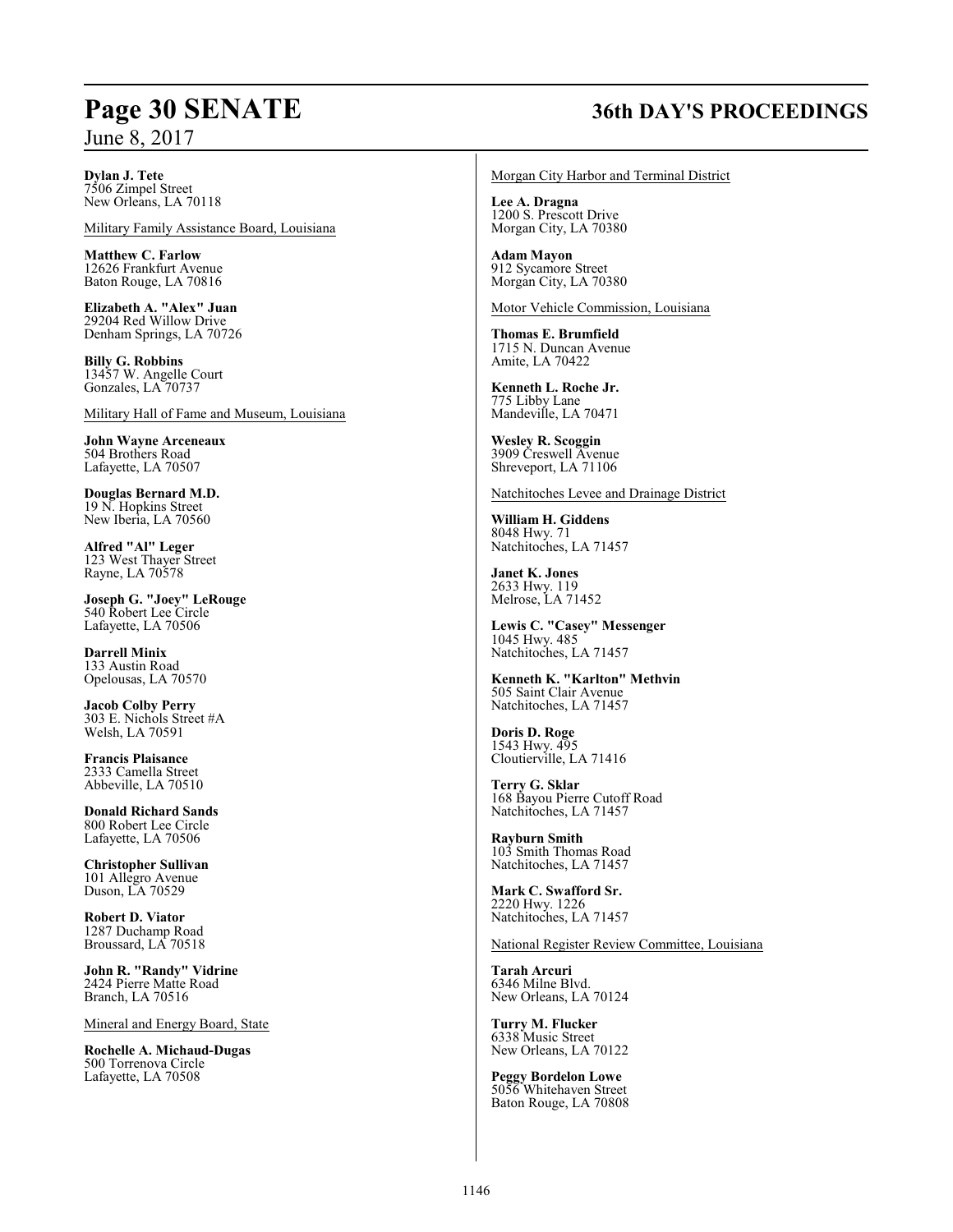## **36th DAY'S PROCEEDINGS Page 31 SENATE**

# June 8, 2017

**Martha M. Salomon**

1000 Drehr Avenue Baton Rouge, LA 70806

**Matthew G. Savage Ph.D.** 740 N. Fifth Street Baton Rouge, LA 70802

**John Collins Sykes III** 635 Bungalow Lane Baton Rouge, LA 70802

Naval War Memorial Commission, Louisiana

**Lane E. Drake** 13205 Galloway Garden Road Walker, LA 70785

**Joe Nathan Jenkins** 13606 Hico Drive Baker, LA 70714

**Christian J. Krueger** 3782 Cypress Park Drive Zachary, LA 70791

**Bobbie J. Pugh** 1863 Stonegate Court Baton Rouge, LA 70815

**Robert L. Schilling** 1642 Lucas Place Baton Rouge, LA 70816

**Karen K. St. Cyr** 5616 Crimson Glory Drive St. Francisville, LA 70775

**Michael D. Vicari** 32115 Holm Road Walker, LA 70785

**John B. Wells** 2144 Hampshire Drive Slidell, LA 70461

**Roderick A. Wells** 10717 Foster Road Baton Rouge, LA 70811

New Orleans Center for Creative Arts

**Anne H. Candies** 194 Schaubhut Lane Des Allemands, LA 70030

**Christian J. Rhodes** 5639 Charlotte Drive New Orleans, LA 70122

**Raquel G. Richmond** 7160 Thornley Drive New Orleans, LA 70126

Nineteenth Louisiana Levee District

**William B. Dean** 1224 River Road Colfax, LA 71417 Non-Flood Protection Asset Management Authority

**Sean Bruno** 5850 Kensington Blvd. New Orleans, LA 70127

**Cedric S. Grant** 1371 Burbank Drive New Orleans, LA 70122

**Charles Henry** 7828 Breakwater Drive New Orleans, LA 70124

**Carla Major** 4477 Franklin Avenue New Orleans, LA 70122

North Lafourche Conservation, Levee and Drainage District

**Kenney P. Matherne** 407 Lafourche Street Lockport, LA 70374

**Joni B. Tuck** 215 Winder Road Thibodaux, LA 70301

Northwest Louisiana Human Services District

**Gilliam R. "Reece" Middleton** 573 Unadilla Street Shreveport, LA 71106

Nursing Facility Administrators, Board of Examiners for

**William H. Ledbetter Jr.** 114 Carondelet Court Bossier City, LA 71111

**Jack H. Sanders** 411 WPA Road Pleasant Hill, LA 71065

**Earl J. Thibodaux** 116 Acadia Lane Thibodaux, LA 70301

Nursing, Louisiana State Board of

**Laura S. Bonanno** 217 Morningside Drive Mandeville, LA 70448

**Jacqueline J. Hill Ph.D.** 4346 Rose Circle Garden Zachary, LA 70791

**Tavell L. Kindall** 115 Luke Drive Monroe, LA 71203

Occupational Forecasting Conference

**Camille P. Conaway** 1578 Avondale Drive Baton Rouge, LA 70808

**Louis S. Reine** 25681 LA Hwy. 442 Holden, LA 70744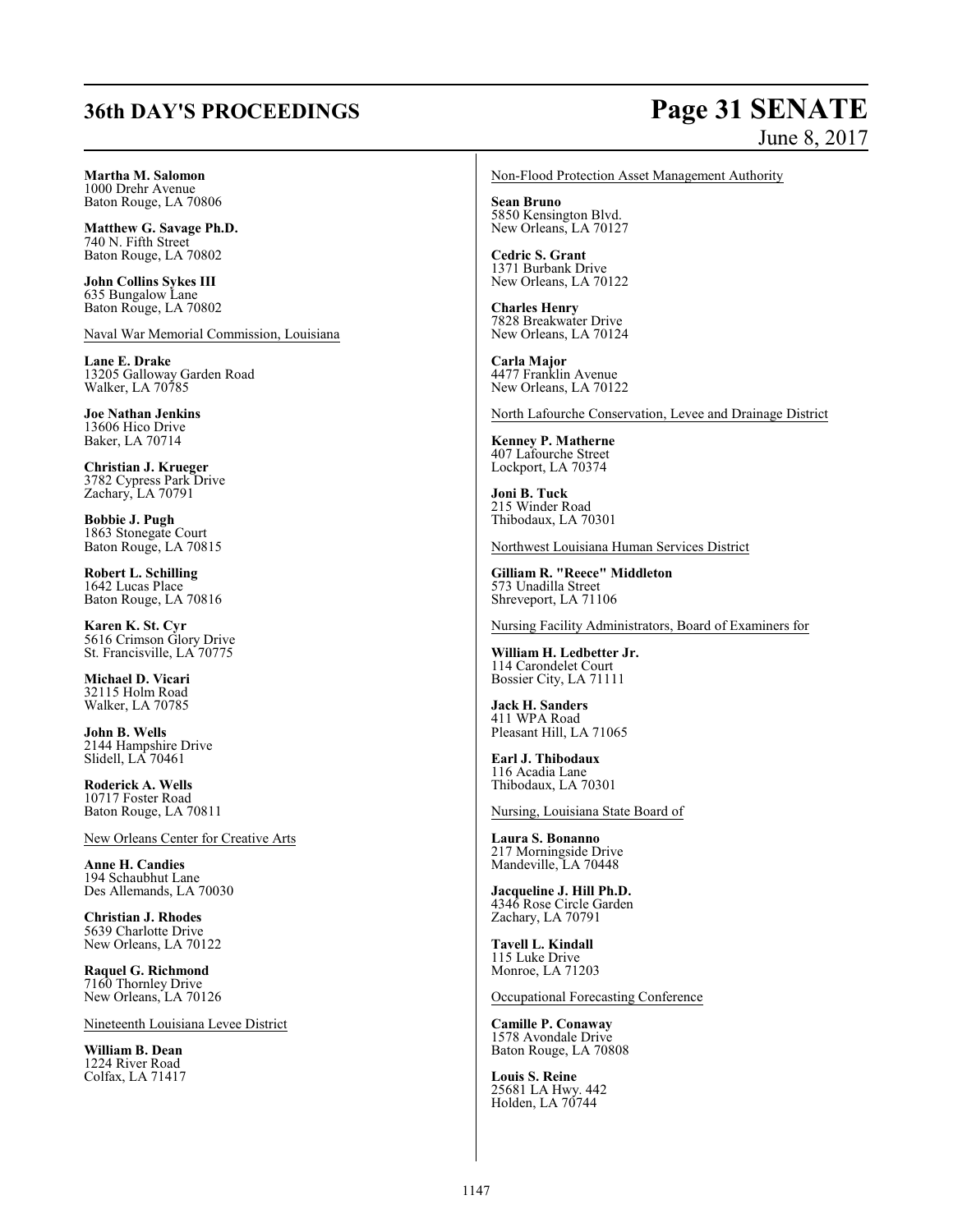### Office Facilities Corporation

**Taylor F. Barras** 705 Oak Manor Drive New Iberia, LA 70563

**John L. "Jay" Dardenne Jr.** 8855 Brookwood Drive Baton Rouge, LA 70809

**John L. "Jack" Donahue Jr.** 123 Maple Ridge Way Covington, LA 70433

**Mark A. Moses** 2847 Grand Way Avenue Baton Rouge, LA 70810

**William J. Wilson** 13362 Quail Grove Avenue Baton Rouge, LA 70809

Oil and Gas Museum, Louisiana State

**Diana M. Chance** 1707 Spencer Circle Benton, LA 71006

**Leone Fitzgerald-Brown** 1265 Capilano Drive Shreveport, LA 71106

**Todd A. Hopkins** 7958 Sunset Lane Mooringsport, LA 71060

**Jane Fitzgerald Maddox** 18876 Alabama Street Ida, LA 71044

**Paul Anthony Pratt** 2930 North Pointe Shreveport, LA 71106

**Joseph T. Sepulvado** 8709 Glenmora Drive Shreveport, LA 71106

**Andrew M. Shehee** 1818 Marshall Street Shreveport, LA 71101

**John M. Shuey Jr.** 941 Thora Blvd. Shreveport, LA 71106

**Judith L. "Judy" Sneed** 121 Lucky Lane Bossier City, LA 71112

Oilfield Site Restoration Commission

**Grant E. Black** 3418 Hardwick Place Harvey, LA 70058

**Gifford A. Briggs** 103 Huttingtower Lane Lafayette, LA 70508

**Elisabeth A. Creasman** 2116 Ferndale Avenue Baton Rouge, LA 70808

### **Steven R. Maley** 810 W. 12th Avenue

Covington, LA 70433

Old State Capitol, Advisory Board of the

**Paul J. Arrigo** 1550 Ridgeland Drive Baton Rouge, LA 70810

**Nancy D. Broadhurst** 524 E. Fourth Street Crowley, LA 70526

**Antonio M. "Bruce" Clayton** 2386 Oak Alley Port Allen, 70767

**Yvonne Colomb** 3105 Pen Street Baton Rouge, LA 70802

**Courtney Dampf** 4896 Pine Valley Way Lake Charles, LA 70605

**Marianne Freeman** 23515 Church Street Plaquemine, LA 70764

**Elizabeth K. "Liz" Harris** 2969 Myrtle Avenue Baton Rouge, LA 70806

**Leslie Hurst** 4104 Maryland Avenue Shreveport, LA 71106

**James E. "Jimmy" Kuhn** 253 W. Oak Street Ponchatoula, LA 70454

**R. Katherine "Kay" Long** 6536 Millstone Avenue Baton Rouge, LA 70808

**Pamela P. Love** 2806 Lovers Lane Ruston, LA 71270

**Elizabeth "Betsy" Magee** 108 Cedar Tree Drive Thibodaux, LA 70301

**Deborah Randolph** 1808 White Street Alexandria, LA 71301

**Frank S. Ransburg** 23294 General Gardner Lane Zachary, LA 70791

**Lacey Raymond Toledano** 18061 Three Rivers Road Covington, LA 70433

Optometry Examiners, Louisiana State Board of

**Christopher W. Wroten O.D.** 25833 Royal Birkdale Denham Springs, LA 70726

## **Page 32 SENATE 36th DAY'S PROCEEDINGS**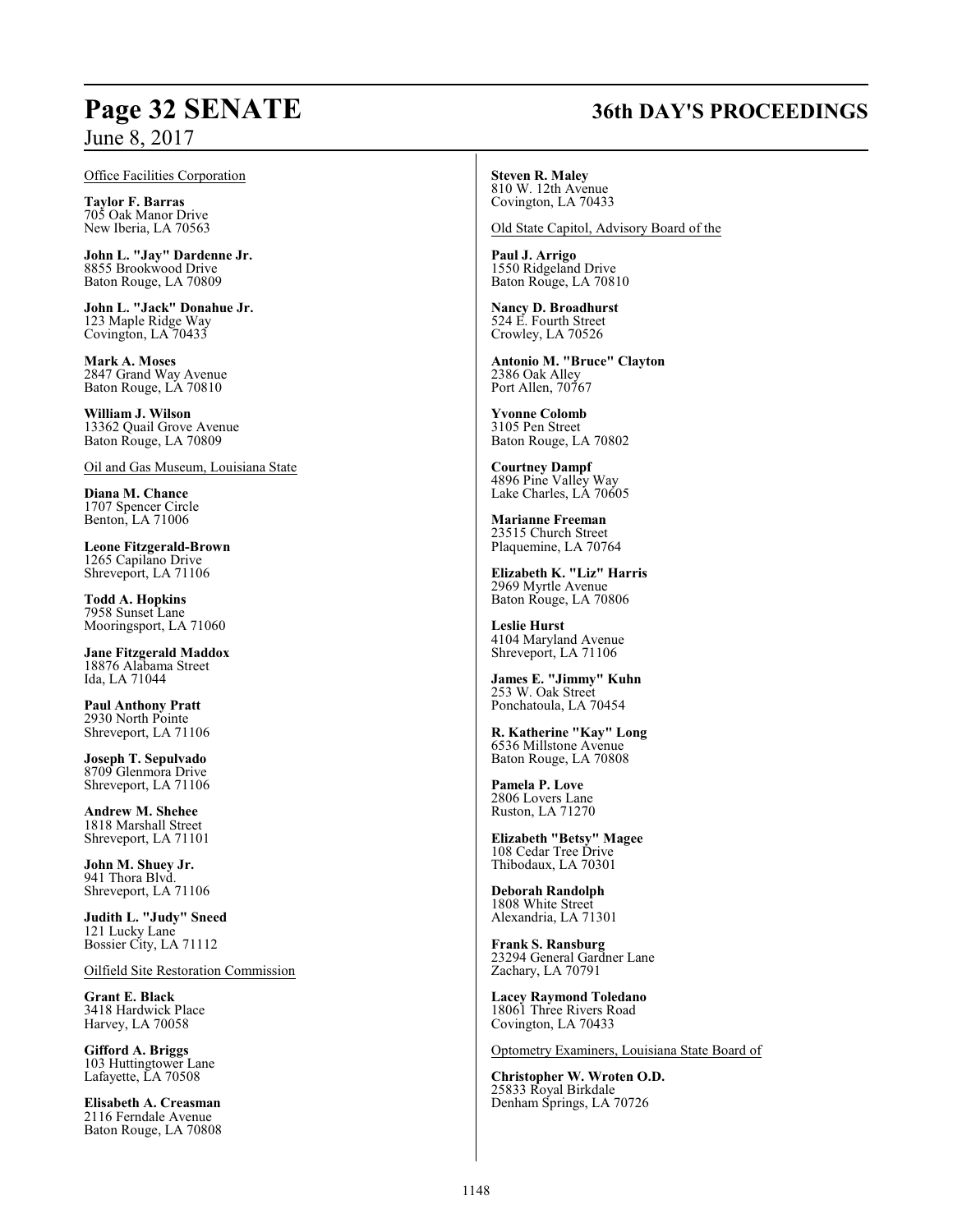## **36th DAY'S PROCEEDINGS Page 33 SENATE**

# June 8, 2017

### Parish Boards of Election Supervisors

**Janice K. Ackley** 4510 Maplewood Drive Sulphur, LA 70663

**Louis C. Bernard** 191 Kayla Drive Natchitoches, LA 71457

**Carlton Campbell** 1100 Maude Avenue Abbeville, LA 70510

**Sidney H. Cates V** 4955 Venus Street New Orleans, LA 70122

**Rachel L. Converse** 701 Saint Mary Street Napoleonville, LA 70390

**Margie D. Cruse** 209 Spring Creek Road Jena, LA 71342

**Michael M. Davis** 1530 Carrollton Avenue #12 Metairie, LA 70005

**Jackson W. Dean** 543 Guice Road Winnsboro, LA 71295

**Louie E. Dunn** 164 Pond Ridge Lane Grayson, LA 71435

**Leonard C. "LC" Irvin Sr.** 4445 Jenkins Street Darrow, LA 70725

**Louria Dell Jefferson** 3056 Johnson Street Arcadia, LA 71001

**Lisa R. McCrell** 14944 Hwy. 15 Downsville, LA 71234

**Paul J. "Joey" Murray III** 13880 River Road Destrehan, LA 70047

**Darren R. Redmond** 222 Willowdale Drive Gray, LA 70359

**Brenda B. Traylor** 309 Wildoak Drive Shreveport, LA 71106

**Kathrine A. Tubbs** 10871 Whitestar Drive Bastrop, LA 71220

**Mildred P. Worrell** 12537 Saint Helena Street Clinton, LA 70722

Parks and Recreation Commission, State

**Marieanne G. Arata** 9555 River Road Waggaman, LA 70094

**Forrest L. Bethay III** 720 Jefferson Avenue Metairie, LA 70001

**David J. Camardelle** 132 Camardelle Lane Grand Isle, LA 70358

**Kevin R. Clement** 205 St. Michael Street Thibodaux, LA 70301

**Elisabeth A. Creasman** 2116 Ferndale Avenue Baton Rouge, LA 70808

**Brian Patrick Egana** 11436 S. Easterlyn Circle New Orleans, LA 70128

**Norman C. Ferachi** 11670 Silo Drive Baton Rouge, LA 70810

**Theresa Gray-Jacobs** 118 Cove View Road Grambling, LA 71245

**Raymond L. May** 13777 Joor Road Central, LA 70818

**Lisa T. Nelson** 401 Nelson Drive St. Martinville, LA 70582

**Joseph N. "Joey" Odom** 4275 Persimmon Way Lake Charles, LA 70605

**Jason H. Walker** 714 Carol Marie Drive Baton Rouge, LA 70806

Patient's Compensation Fund Oversight Board

**Marcus C. Naquin** 1702 South Elm Street Hammond, LA 70403

Peace Officer Standards and Training, Council on

**John F. DeRosier** 3600 Lake Street Lake Charles, LA 70605

**Hal Van Hutchinson** 711 Lucerne Drive New Iberia, LA 70563

Perinatal Care and Prevention of Infant Mortality, Commission on

**Amarjit S. Nijjar M.D.** 3106 Georges Lane Alexandria, LA 71301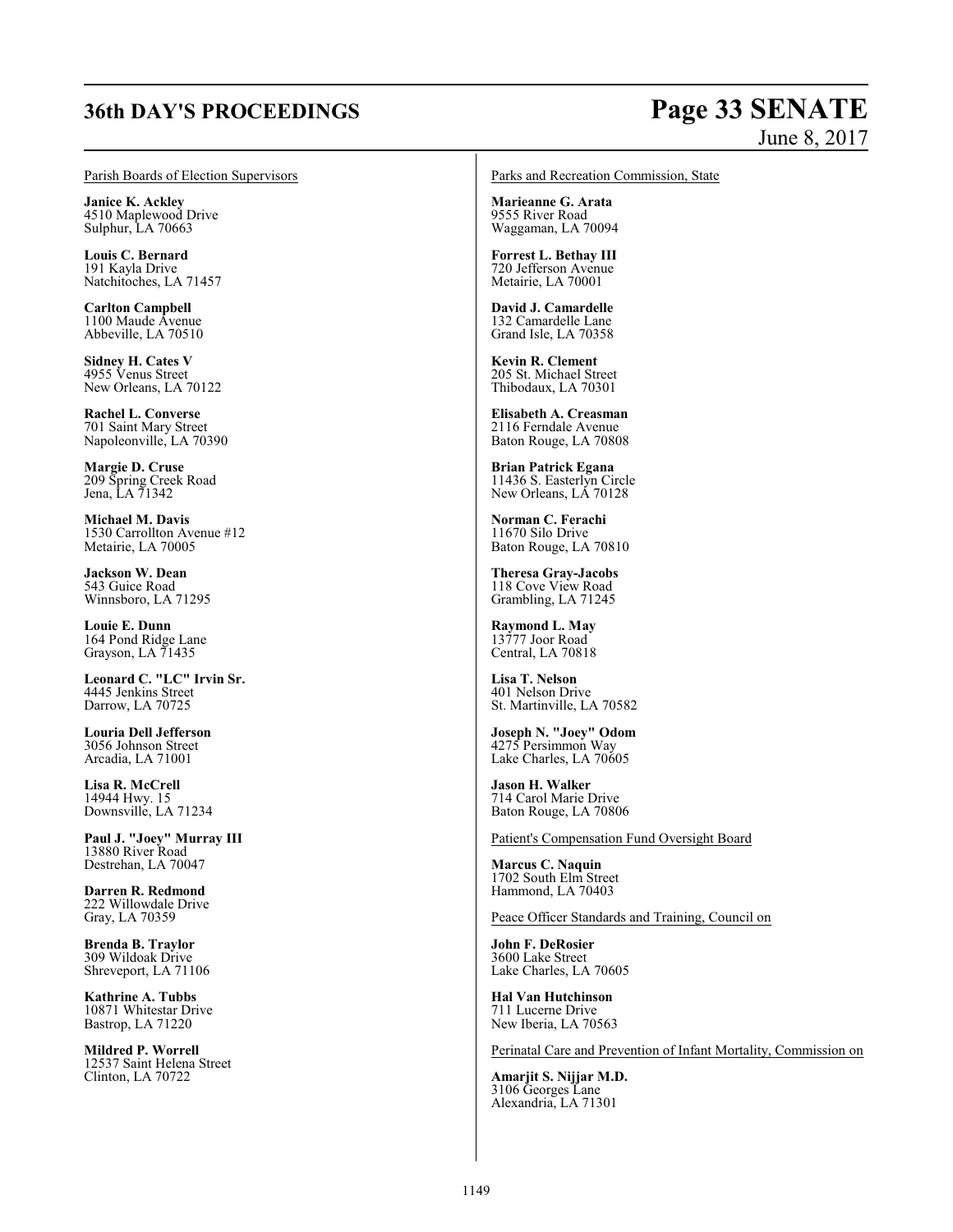## **Page 34 SENATE 36th DAY'S PROCEEDINGS**

**Emily A. Stevens** 10865 Sweet Water Drive Baton Rouge, LA 70810

Pesticides, Louisiana Advisory Commission on

**George A. Bragg** 2235 Riverside Drive Port Allen, LA 70767

**Virginia M. "Jenny" Buller** 930 Cotton Patch Road Bunkie, LA 71322

**Grady E. Coburn Ph.D.** 807 Hwy. 470 Lecompte, LA 71346

**Martin David Floyd** 2044 Bayou Road Cheneyville, LA 71325

**William A. "Billy" Guthrie Jr.** 144 Peacock Lane St. Joseph, LA 71366

**John C. Landry Jr.** 6951 Hwy. 1 Belle Rose, LA 70341

**John K. "Keith" Majure** 241 Windlake Lane West Monroe, LA 71291

**Herman Scott Meador** 405 South 22nd Street Mer Rouge, LA 71261

**Sharon A. Meyer Ph.D.** 209 Forest Hill Road West Monroe, LA 71291

**Gary N. Ross Ph.D.** 6095 Stratford Avenue Baton Rouge, LA 70808

**Charles Roby Shields** 14 Hidden Oak Lane Baton Rouge, LA 70810

Pharmacy, Louisiana Board of

**Allen W. Cassidy Jr.** 414 East Plaquemine Jennings, LA 70546

**Richard M. Indovina Jr.** 1001 Moss Lane River Ridge, LA 70123

**Richard Mannino** 46573 Morris Road Hammond, LA 70401

**Don L. Resweber** 1379 Burton Plantation Hwy. St. Martinville, LA 70582

**Douglas E. Robichaux** 277 Pennsylvania Avenue Shreveport, LA 71105

**Raymond J. Strong PharmD** 4631 Elysian Fields Avenue New Orleans, LA 70122

Physical Therapy Board, Louisiana

**Elizabeth A. Austin** 250 Wilderness Trail Minden, LA 71055

**Julie Ann D. Harris** 8253 Myrtlewood Road Greenwood, LA 71033

**Craig A. Prejean** 204 Ulinor Road Scott, LA 70583

Pilotage Fee Commission

**Kristiann E. App** 304 French Street New Orleans, LA 70124

**Courtney L. Baker** 17429 Beckfield Avenue Baton Rouge, LA 70817

**Edward "Michael" Bopp** 309 W. 15th Street Covington, LA 70433

**Gregory M. Bowser** 5948 Riverbend Blvd. Baton Rouge, LA 70820

**Noel P. Cassanova** 4744 Bienville Avenue New Orleans, LA 70119

**Tyler P. Gray** 10049 Kinglet Drive Baton Rouge, LA 70809

**Stephen H. Hathorn** 4221 Beaujolais Drive Kenner, LA 70065

**John T. Hyatt** 11283 Fernley Drive New Orleans, LA 70128

**Kevin P. Levine** 101 Black Oak Lane Madisonville, LA 70447

**Scott A. Loga** 18 Castle Pines Drive New Orleans, LA 70131

**Timothy R. Long** 2727 Varden Avenue Metairie, LA 70001

**Michael G. Miller** 3925 Indian Bay Drive Lake Charles, LA 70605

**Michael T. Miller** 51 Mistletoe Drive Covington, LA 70433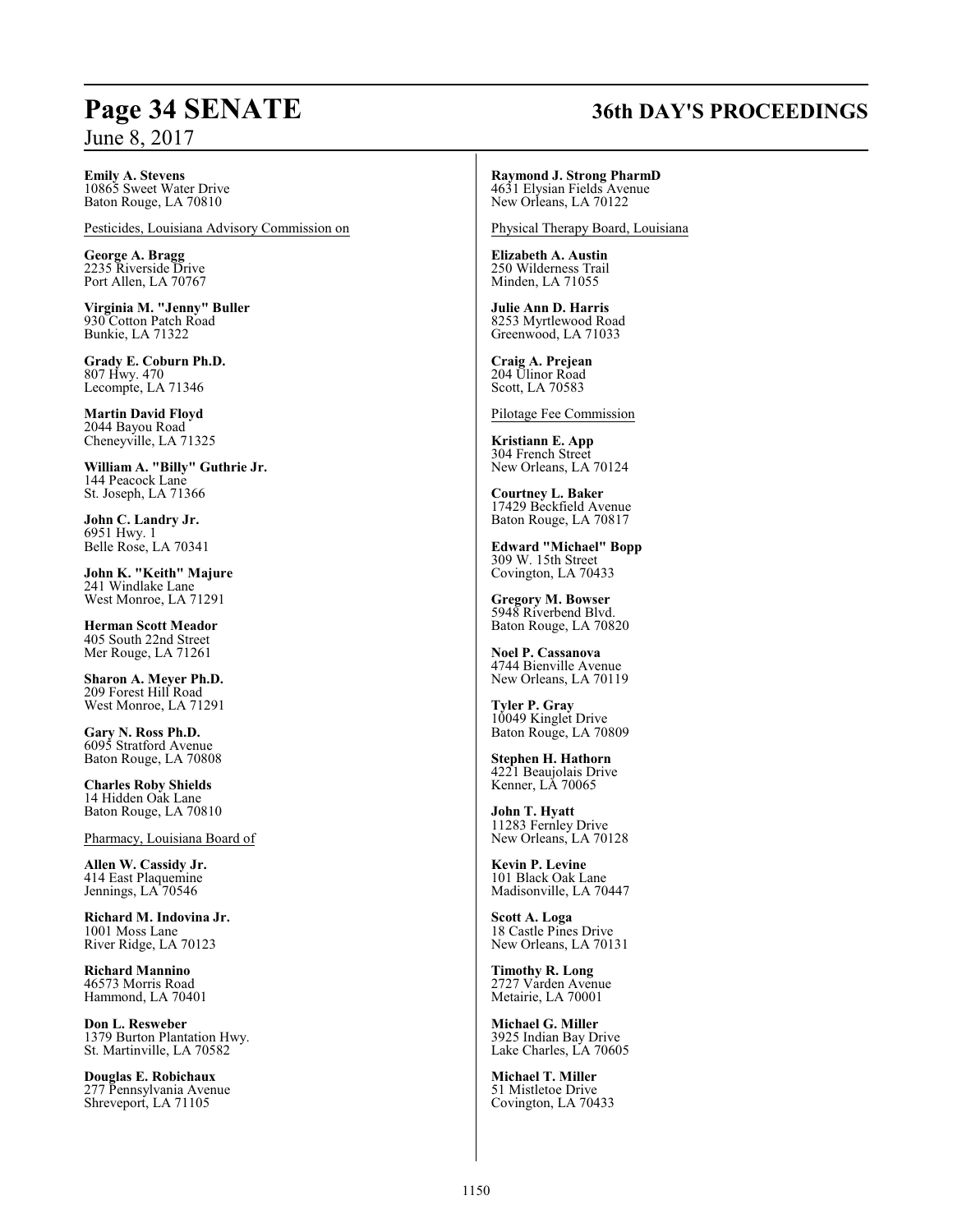## **36th DAY'S PROCEEDINGS Page 35 SENATE**

# June 8, 2017

**Brett A. Palmer** 3141 Miller Lane Lake Charles, LA 70605

**Robert D. Schromm** 438 Main Street #206 Baton Rouge, LA 70801

**Louie M. Wattigney Jr.** 164 Primrose Drive Belle Chasse, LA 70037

Plumbing Board, State

**Kelly G. Craft** 285 Sophie Craft Lane Ragley, LA 70657

**James C. Finley Sr.** 274 Dunleith Drive Destrehan, LA 70047

**Gerald S. LaCour** 1045 Hwy. 495 Cloutierville, LA 71416

**Larry M. Reiling Sr.** 78054 Hwy. 1081 Covington, LA 70435

**Terry J. Smith** 18600 Red Oak Avenue Prairieville, LA 70769

Pontchartrain Levee District

**Senecca D. Boudreaux** 212 S. Fir Street Gramercy, LA 70052

**Blaine J. Sheets** 6207 Tezcuco Court Gonzales, LA 70737

**Leonard J. Wilson** 820 E. Lawson Street New Sarpy, LA 70078

Port of South Louisiana Commission

**Whitney Hickerson** 2127 Franklin Street Vacherie, LA 70090

**Judy B. Songy** 8 Windsor Street LaPlace, LA 70068

Practical Nurse Examiners, Louisiana State Board of

**M. Kaleem Arshad M.D.** 2137 Hyde Park Avenue E Harvey, LA 70058

**Roberta P. Connelley** 42265 Brown Road Ponchatoula, LA 70454

**Janie A. Cypret** 406 Mike Street Houma, LA 70360

### **Candace M. Melancon** 44345 Braud Street

Sorrento, LA 70778

**A. Kenison Roy III M.D.** 4824 Cleary Avenue Metairie, LA 70002

**Mohammad Suleman M.D.** 14 Guadalupe Street Kenner, LA 70065

Prison Enterprises Board

**Joseph M. Ardoin Jr.** 6894 Ouida-Irondale Road Weyanoke, LA 70787

**Eric R. Lane** 7757 Dove Haven Court Baton Rouge, LA 70809

**Richard W. Oliveaux** 1315 Colonial Drive Jackson, LA 70748

**Paul J. Spalitta** 806 Rue Chalet Hammond, LA 70403

**Timothy B. Travis** 7299 Panache Lane Ethel, LA 70730

**Chris A. Wisecarver** 39726 River Oaks Drive Ponchatoula, LA 70454

Private Investigator Examiners, Louisiana State Board of

**Walter T. "Tim" Asmussen** 1661 Meadow Lake Drive Zachary, LA 70791

**Annette V. Kovac** 6333 Kovac Lane Mer Rouge, LA 71261

**Kennith J. Landry** 28326 Vinson Road Lacombe, LA 70445

**John R. Morse Jr.** 402 Carthage Drive Houma, LA 70360

**Marcal R. Poullard** 1244 Mermentau Cove Road Morse, LA 70559

**Lance S. Wallace** 4934 Westridge Park East Lake Charles, LA 70605

Private Security Examiners, Louisiana State Board of

**Hector B. Echegoyen** 1970 Palmetto Road Benton, LA 71006

**Misty R. Finchum** 401 Pine Street Lake Charles, LA 70601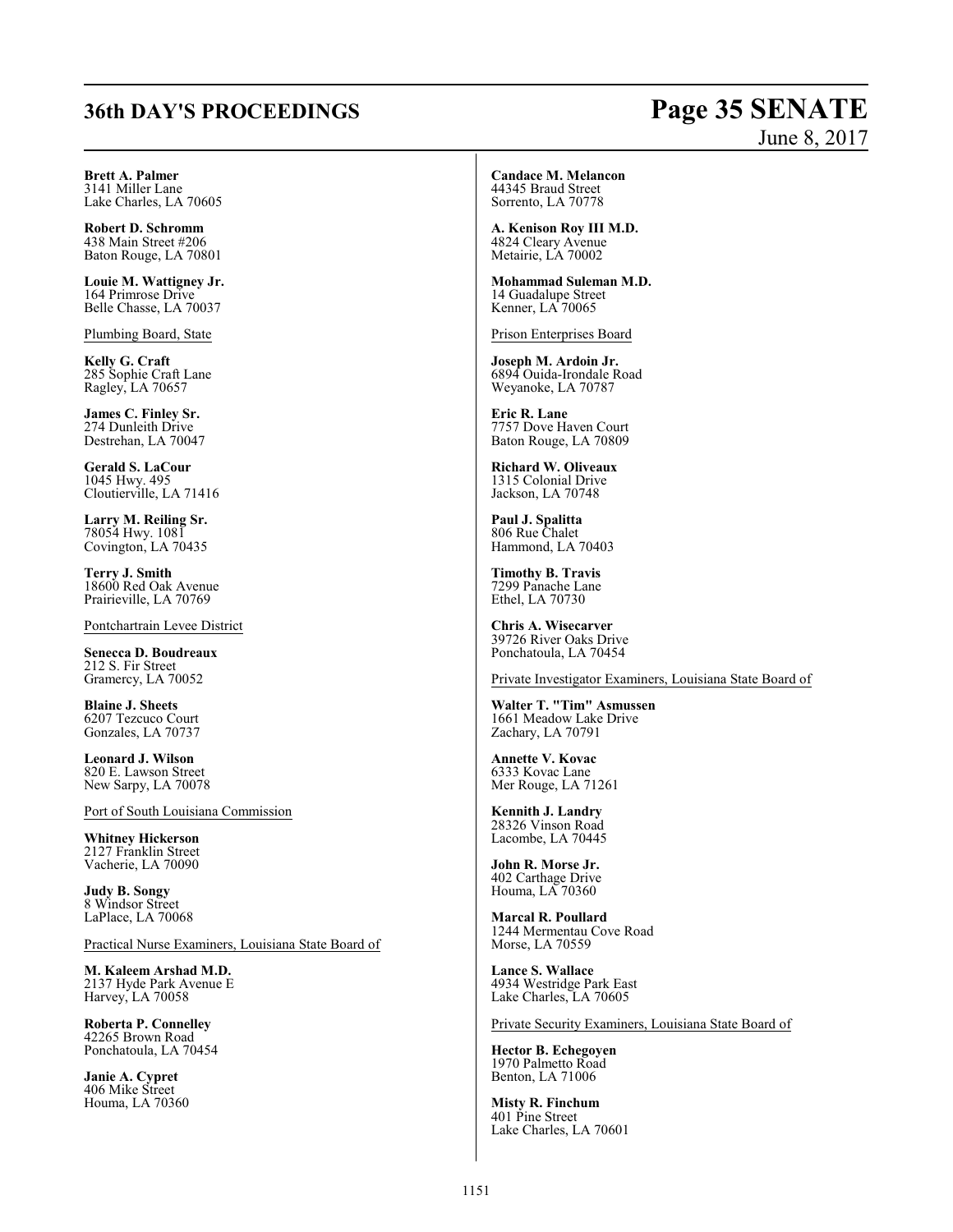## **Page 36 SENATE 36th DAY'S PROCEEDINGS**

## **Maria V. Landry**

28326 Vinson Road Lacombe, LA 70445

**Durell P. Pellegrin** 240 Laura Drive South Mandeville, LA 70448

Professional Engineering and Land Surveying Board, Louisiana

**Charles G. "Charlie Coyle III** 9379 Stonebriar Circle Shreveport, LA 71115

**Jeffrey A. Pike** 464 Arizona Road Homer, LA 71040

**Christopher K. Richard** 317 Brentwood Blvd. Lafayette, LA 70503

Property Insurance Association of Louisiana

**Thomas Michael Russo CIC** 683 Barbara Place Mandeville, LA

Psychologists, Louisiana State Board of Examiners of

**Amy M. Henke Psy.D.** 833 Louisiana Avenue, Apt. B New Orleans, LA 70115

Public Defender Board, Louisiana

**Zita Andrus Esq.** 4322 Crossington Street Lake Charles, LA 70605

**Chris L. Bowman** 2600 Hwy. 148 Ruston, LA 71270

**Patrick J. Fanning** 920 Emerald Street New Orleans, LA 70124

**W. Ross Foote** 3420 Calumet Drive Shreveport, LA 71107

**Katherine E. Gilmer** 168 Atlantic Avenue Shreveport, LA 71105

**Michael C. Ginart Jr.** 2104 Olivia Street Meraux, LA 70075

**C. Frank Holthaus** 210 Sunset Blvd. Baton Rouge, LA 70808

**Donald W. North** 4395 Cherokee Roads Drive Zachary, LA 70791

**Moses Williams Esq.** 200 W. Craig Street Tallulah, LA 71282

Public Facilities Authority, Louisiana

**Ronald H. Bordelon Ph.D.** 210 Baronne Street New Orleans, LA 70112

**Craig A. Cheramie** 521 Melody Drive Metairie, LA 70001

**Michael C. Darnell** 5811 Kensington Blvd. New Orleans, LA 70127

Public Safety and Corrections, Department of

**Marty J. Chabert** 4657 Hwy. 56 Chauvin, LA 70344

**Eugene P. Cicardo Jr.** 4812 Collinsburg Drive Alexandria, LA 71303

**Glenn D. Holt** 12436 Cardeza Avenue Baton Rouge, LA 70816

**Kevin W. Reeves** 392 Rome Road Jonesboro, LA 70251

**Katara A. Williams Ph.D.** 22637 Fairway View Drive Zachary, LA 70791

Racing Commission, Louisiana State

**Patrick R. Bernard D.V.M.** 6704 N. University Drive Carencro, LA 70520

**Michael A. Shelton** 6709 Tennyson Oaks Lane Alexandria, LA 71301

Radiologic Technology Board of Examiners

**Naveed M. Awan** 47 Madera Court Kenner, LA 70065

**Brett H. Bennett** 597 Purdy Road Calhoun, LA 71225

**Gregory L. "Greg" Bradley** 1027 S. Tamela Drive Lake Charles, LA 70605

**James P. "Butch" Frazier III** 500 Renwick Blvd. Berwick, LA 70342

**Susan C. Hammonds-Guarisco** 8702 Carriage Court Drive Baton Rouge, LA 70817

**Damian Kirk Soileau** 211 Orchard Run Natchitoches, LA 71457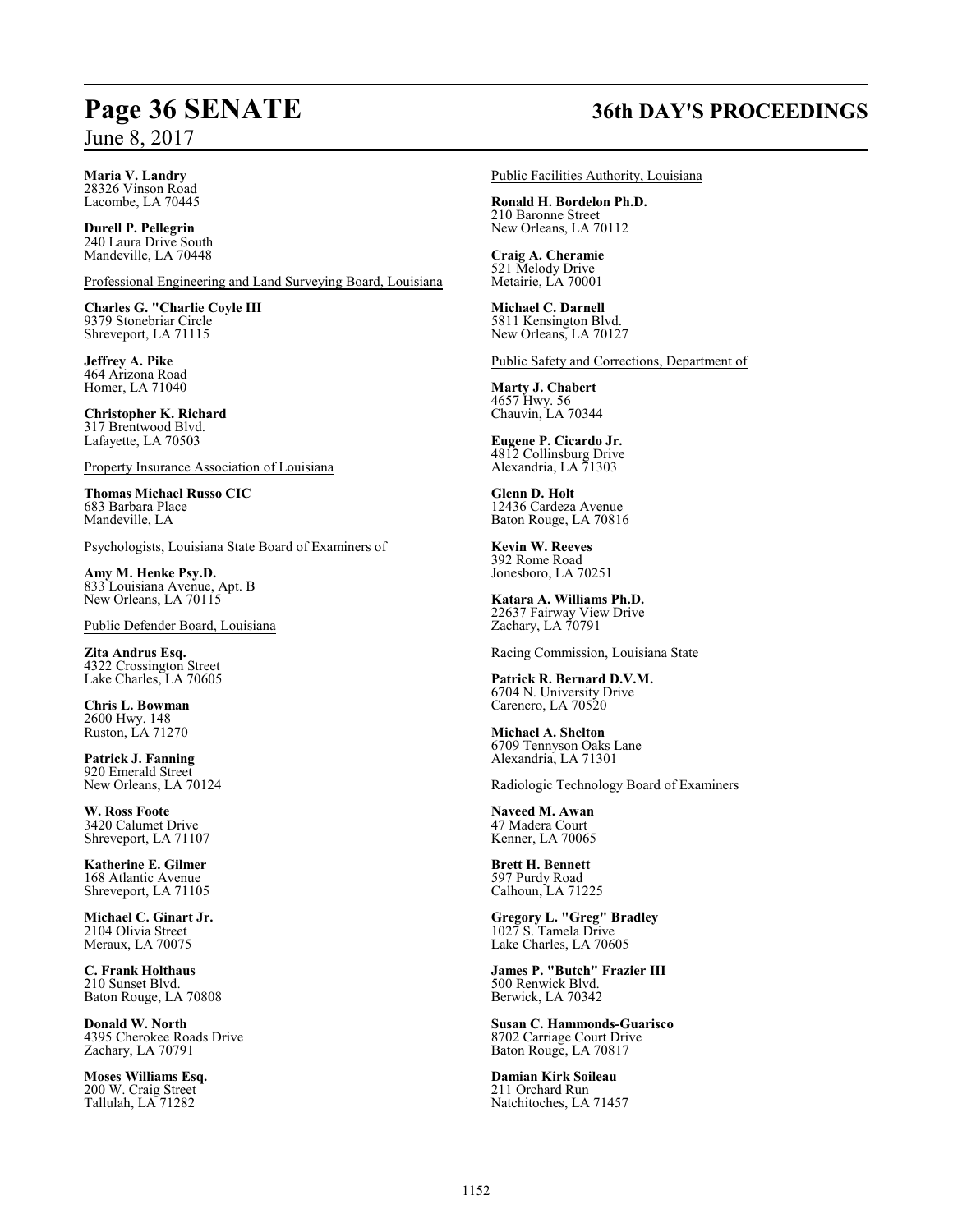# **36th DAY'S PROCEEDINGS Page 37 SENATE**

# June 8, 2017

**Shelley R. Wells**

502 Half Moon Lane Bossier City, LA 71111

Real Estate Appraisers Board, Louisiana

**Seymon S. "Windy" Hartzog** 507 N. Columbia Street Covington, LA 70433

**Robert E. Mckinnon Jr.** 617 Oak Hill Drive

**Terry L. Myers** 13403 Hwy. 101 Iowa, LA 70647

**Kara A. Platt** 401 K Street Monroe, LA 71201

**Rebecca A. Rothschild** 11189 Old Laurel Hill Road St. Francisville, LA 70775

**Margaret K. Young** 1780 N. Broad Street New Orleans, LA 70119

Real Estate Commission, Louisiana

**Jeffrey A. Free** 507 Hunters Run Bossier City, LA 71111

Red River Levee and Drainage District

**Marlan W. Anderson** 2840 Hwy 485 Robeline, LA 71469

**Daniel E. Cason** 1680 Hwy. 515 Coushatta, LA 71019

**Milton R. Forrest** 7168 Hwy. 371 Coushatta, LA 71019

**William F. Waltman Sr.** 554 Yearwood Road Shreveport, LA 71115

Red River Parish Port Commission

**Troy Dwayne Murray** 630 Benjamin Lane Coushatta, LA 71019

Red River Waterway Commission

**James Douglas Brown** 213 Welham Trace Bossier City, LA 71112

**Charles R. Greer** 1839 Good Hope Road Natchitoches, LA 71457

Red River, Atchafalaya, and Bayou Boeuf Levee District

**Keith W. Lacombe** 610 Woodside Avenue Marksville, LA 71351

**Andrew C. Leon** 612 First Street Melville, LA 71353

**Christopher J. Roy Jr.** 504 Walden Drive Alexandria, LA 71303

Reentry Advisory Council

**Joseph M. Ardoin Jr.** 6894 Ouida-Irondale Road Weyanoke, LA 70787

**Courtney L. Baker** 17429 Beckfield Avenue Baton Rouge, LA 70817

**Bridget A. Dinvaut** 136 Riverlands Drive LaPlace, LA 70068

**James T. "Jay" Dixon Jr.** 217 Irene Circle Lafayette, LA 70503

**Jules D. Edwards III** 215 Failla Road Lafayette, LA 70508

**Robert D. Hanser** 122 Western Avenue West Monroe, LA 71291

**Paul R. Murray** 15009 S. Oakleigh Lane Prairieville, LA 70769

**Joseph A. Prejean** 1101 Vatican Road Church Point, LA 70525

**Sheryl M. Ranatza** 12458 Graham Road St. Francisville, LA 70775

**Louis S. Reine** 25681 LA Hwy. 442 Holden, LA 70744

Regents, Board of

**Blake R. David** 157 Twin Oaks Blvd. Lafayette, LA 70503

**Charles Richard McDonald Ed.D.** 626 E. Jefferson Street Bastrop, LA 71220

**Darren G. Mire** 1750 St. Charles Avenue, #337 New Orleans, LA 70130

**Thomas Jay Seale III** 44015 Parker Blvd. Hammond, LA 70403

**Jacqueline Vines Wyatt** 18713 St. Andrews Court, West Prairieville, LA 70769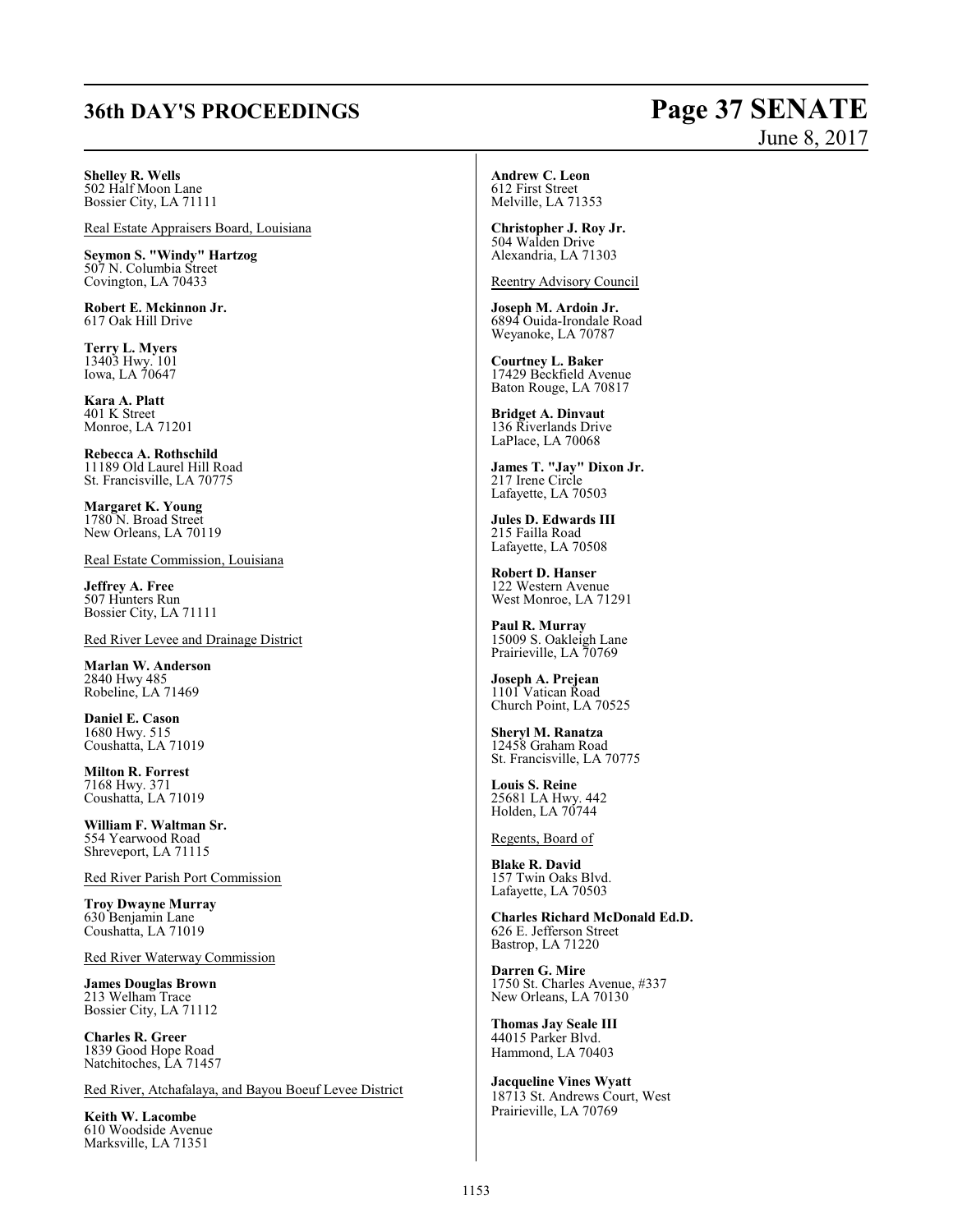## **Page 38 SENATE 36th DAY'S PROCEEDINGS**

Regional Museum Governing Board of the Louisiana State Exhibit Museum

**Betty B. Black** 415 Albany Avenue Shreveport, LA 71105

**Tari Bradford** 3634 Crestview Drive Shreveport, LA 71119

**William Cawthorne** 724 Coachlight Road Shreveport, LA 71106

**Chris Giordano** 1514 Garland Place Shreveport, LA 71105

**Margaret Green** 7235 Gilbert Drive Shreveport, LA 71106

**Gayle Hamilton** 649 Elmwood Street Shreveport, LA 71104

**Kenneth L. Hickman** 603 Wilder Place Shreveport, LA 71104

**Richard J. LeBlanc** 737 Longleaf Road Shreveport, LA 71106

**Geoffrey Perego** 10123 Pippen Drive Shreveport, LA 71115

**Markey Pierre** 5926 Quail Ridge Drive Shreveport, LA 71129

**David R. "Rocky" Rockett Jr.** 425 Ontario Street Shreveport, LA 71106

**Maxine E. Sarpy** 325 Holcomb Drive Shreveport, LA 71103

**Nell Shehee** 2502 Crestwood Drive Shreveport, LA 71118

**Jackson "Jack" C. Sibley** 714 Edgermont Street Shreveport, LA 71106

**Andrew Taylor** 8211 G. W. Sentell Drive Shreveport, LA 71115

**Evelyn Valore** 125 Fondren Circle Shreveport, LA 71103 Rehabilitation Council, Louisiana

**Thomas E. Carnline** 1104 Royce Drive Alexandria, LA 71303

**Paul C. Genco** 108 E. Mulberry Street Amite, LA 70422

**Jessica Lewis** 4949 Stumberg Lane, Apt. 146 Baton Rouge, LA 70816

**Robert J. "Bob" Lobos** 10110 North Magna Carta Place Baton Rouge, LA 70815

**Shawn E. "Libby" Murphy** 442 Twin Oaks Road Stonewall, LA 71078

**Krista L. Scurria** 36461 Hidden Oaks Court Prairieville, LA 70769

Residential Building Contractors Subcommittee

**James C. Fine** 2214 Surrey Lane Bossier City, LA 71111

**Jody S. Guidry** 7057 W. Savanna Lane Lake Charles, LA 70605

**Robert J. Hamilton** 104 Norwich Lane Houma, LA 70360

**Frank W. Morse Jr.** 30 Forest Oaks Drive New Orleans, LA 70131

**Wesley L. "Wes" Wyman Jr.** 113 Jarrell Drive Belle Chasse, LA 70037

Respiratory Care Advisory Committee

**Kenneth E. Alexander** 12650 Lazy K Avenue Baton Rouge, LA 70810

**Sheila M. Guidry** 108 E. Ellendale Estate Drive Houma, LA 70360

**Elizabeth M. Hamilton** 200 Joe Hinton Road Ringgold, LA 71068

**Diana T. Merendino** 8211 Southdowns Drive Shreveport, LA 71107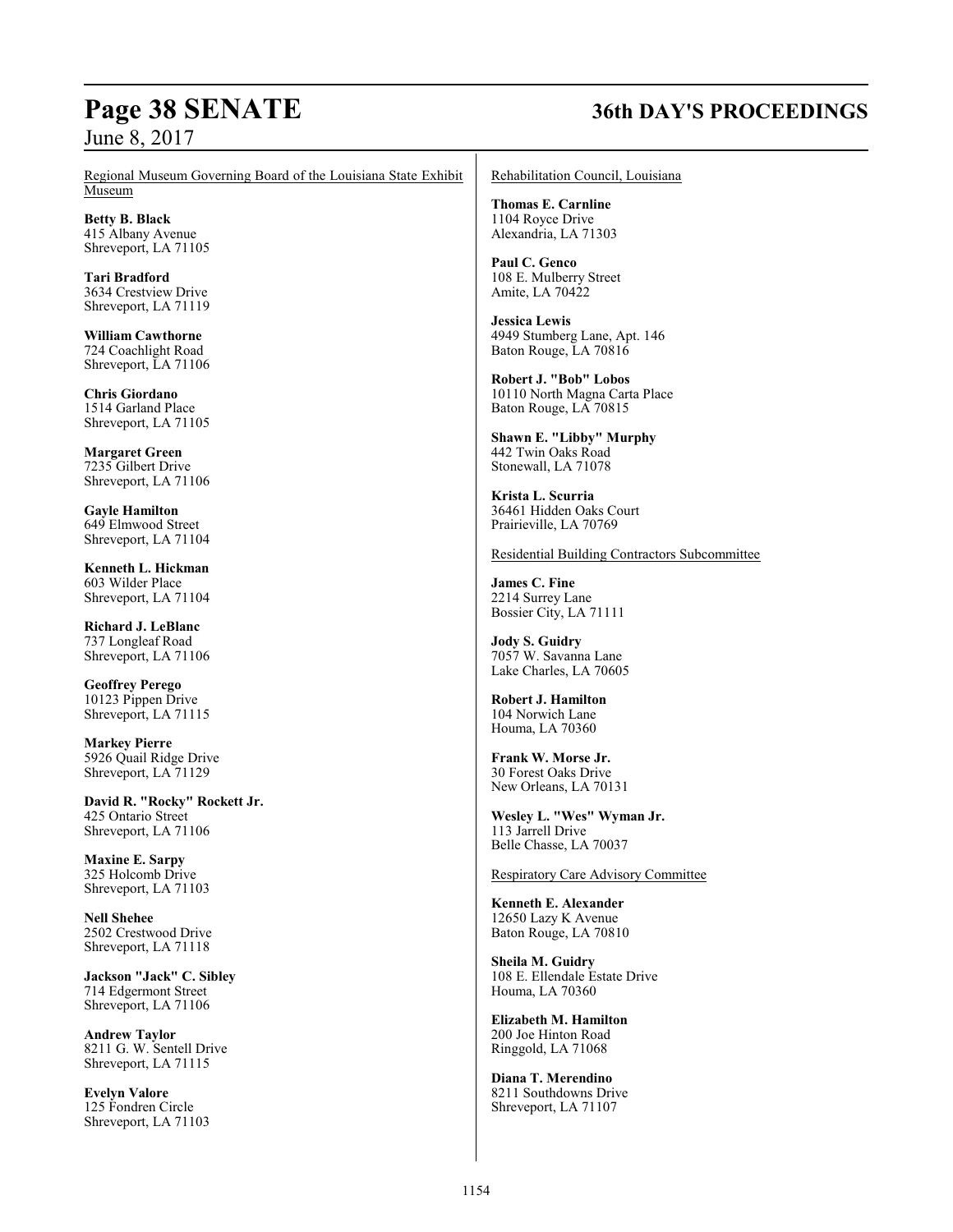## **36th DAY'S PROCEEDINGS Page 39 SENATE**

# June 8, 2017

**Michael J. Nolan** 1045 Briarhurst Drive Baton Rouge, LA 70810

**Raymond A. Pisani Jr.** 204 Tournament Blvd. Berwick, LA 70342

**Brett W. Stafford** 13119 Hwy. 25 Franklinton, LA 70438

Restore Louisiana Task Force

**Johnny B. Bradberry** 18041 N. Mission Hills Avenue Baton Rouge, LA 70810

**Randy T. Clouatre Sr.** 12038 Arthur Clouatre Road St. Amant, LA 70774

**Roland Dartez** 713 E. Hutchinson Avenue Crowley, LA 70526

**James E. Durbin** 417 Centerville Street, NE Denham Springs, LA 70726

**Michael W. Faulk** 9412 Sagefield Drive Central, LA 70818

**John Gallagher** 355 South Fairfax Drive Baton Rouge, LA 70806

**Edward C. "Ted" James II** 3433 E. Forest Drive Baton Rouge, LA 70814

**Raymond A. Jetson** 838 Woodstone Drive Baton Rouge, LA 70808

**Adam Knapp** 2030 Kleinert Avenue Baton Rouge, LA 70806

**Dan "Blade" W. Morrish** 7735 McCindy Street Lake Charles, LA 70607

**Dave N. Norris** 1514 Woodland Street West Monroe, LA 71291

**Michael J. Olivier** 7346 Sasanqua Court Baton Rouge, LA 70808

**Donald M. "Don" Pierson Jr.** 3030 Grand Way Avenue Baton Rouge, LA 70810

**J. Rogers Pope** 7290 Enterprise Drive Denham Springs, LA 70726

**Sean Eugene Reilly** 2987 Reymond Avenue Baton Rouge, LA 70808

**James A. Richardson Ph.D.** 3165 Kleinert Avenue Baton Rouge, LA 70806

**Joel C. Robideaux** 101 Ruth Drive Lafayette, LA 70506

**Robert E. Shadoin** 1007 Hunt Lane Ruston, LA 71270

**Mike Strain D.V.M.** 19607 Hwy. 36 Covington, LA 70433

**Ollie S. Tyler** 9907 Burgundy Oaks Drive Shreveport, LA 71118

**Shawn D. Wilson Ph.D.** 202 W. Gilman Road Lafayette, LA 70501

**Jacqueline Vines Wyatt** 18713 St. Andrews Court, West Prairieville, LA 70769

Revenue, Department of

**Clarence J. Lymon** 14212 Oregon Trail Prairieville, LA 70769

**Lucius L. "Luke" Morris II** 6424 Cameron Oaks Drive Baton Rouge, LA 70817

River Parishes Convention,Tourist, and Visitors Commission

**Peggy M. Joseph** 613 Jamestown Court LaPlace, LA 70068

**Angela M. Matherne** 202 Lac Lafreniere Court Luling, LA 70070

River Pilot Review and Oversight, Board of Louisiana

**Paul G. Aucoin** 104 Longwood Drive Thibodaux, LA 70301

**Robert D. Schromm** 438 Main Street #206 Baton Rouge, LA 70801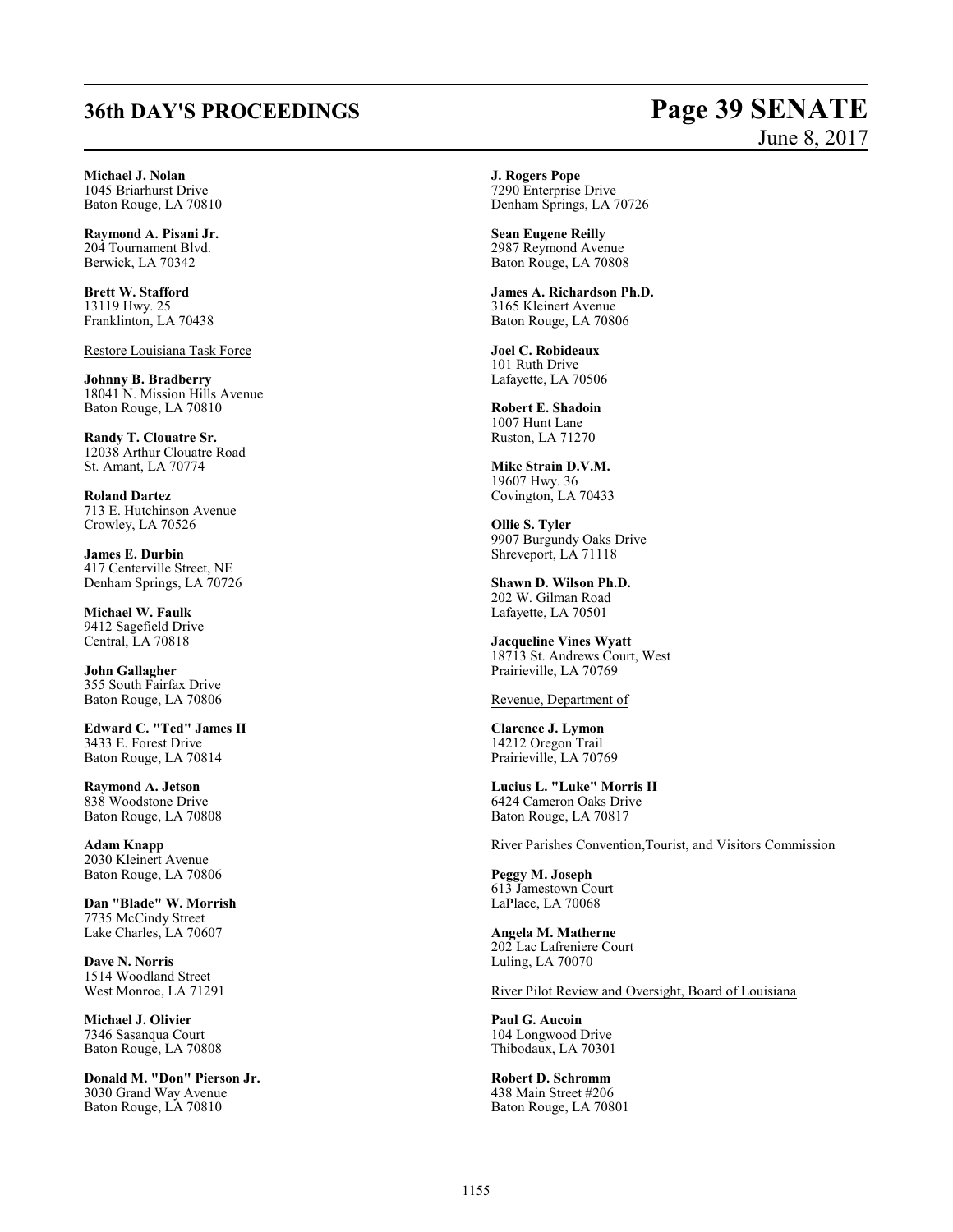## **Page 40 SENATE 36th DAY'S PROCEEDINGS**

River Port Pilots for the Intracoastal Canal,Calcasieu and Sabine Rivers, Bars and Passes

**Jonathan R. Gagne** 337 Oxford Court Lake Charles, LA 70605

River Port Pilots for the Port of New Orleans

**Casey L. Crawford** 317 Marina Blvd. Mandeville, LA 70471

**Marshall W. Delesdernier** 4325 Iowa Avenue Kenner, LA 70065

**Cameron D. Plaisance** 122 Tau Street Belle Chasse, LA 70037

**Strother L. Sacra Jr.** 805 Waltham Street Metairie, LA 70001

**Wesley E. Vogt** 601 Woodburne Loop Covington, LA 70433

**Paul B. Wagner** 339 Fairfield Avenue Gretna, LA 70056

Riverboat Economic Development and Gaming Task Force

**Wade D. Duty** 22520 Sutter Lane Zachary, LA 70791

Sanitarians, Louisiana State Board of Examiners for

**Tenney G. Sibley** 8020 Pennth Avenue #D Baton Rouge, LA 70809

Seafood Promotion and Marketing Board, Louisiana

**Kristen Michael Baumer** 399 Broadway Street New Orleans, LA 70118

Sentencing Commission, Louisiana

**Charles J. Ballay** One Park Riverwoods Drive Belle Chasse, LA 70037

**Michael R. Barnett** 19416 S. Trent Jones Drive Baton Rouge, LA 70810

**Louis R. Daniel** 8925 Brookwood Drive Baton Rouge, LA 70809

**David Dart** 7930 Pipes Lane Ethel, LA 70730

**James T. "Jay" Dixon Jr.** 217 Irene Circle Lafayette, LA 70503

**Victor E. Jones Jr.** 3698 Hwy. 484 Natchez, LA 71456

**Jay B. McCallum** 411 Baughman Lake Drive Farmerville, LA 71241

**Laurie A. White** 732 Governor Nicholls Stret New Orleans, LA 70116

**Fredericka H. Wicker** 2600 Labarre Lane Metairie, LA 70001

Sheriff's Executive Management Institute, Louisiana

**Gregory C. Champagne** 308 Beaupre Drive Luling, LA 70070

**Newell D. Normand** 321 Homestead Avenue Metairie, LA 700056

**Stephen W. Prator** 6365 Dixie Shreveport Road Shreveport, LA 71107

Shrimp Task Force, Louisiana

**George A. Barisich** 2812 Meraux Lane Violet, LA 70092

**Kristen Michael Baumer** 399 Broadway Street New Orleans, LA 70118

**Andrew J. Blanchard** 175 Gage Court Houma, LA 70364

**Acy J. Cooper Jr.** 42941 Hwy. 23 Venice, LA 70091

**Rodney P. Olander** 10693 Hwy. 182 Franklin, LA 70538

Social Work Examiners, Louisiana State Board of

**Carla H. Moore** 12137 E. Banofax Avenue Baton Rouge, LA 70814

**Robert D. Showers** 52530 Cypress Street Independence, LA 70443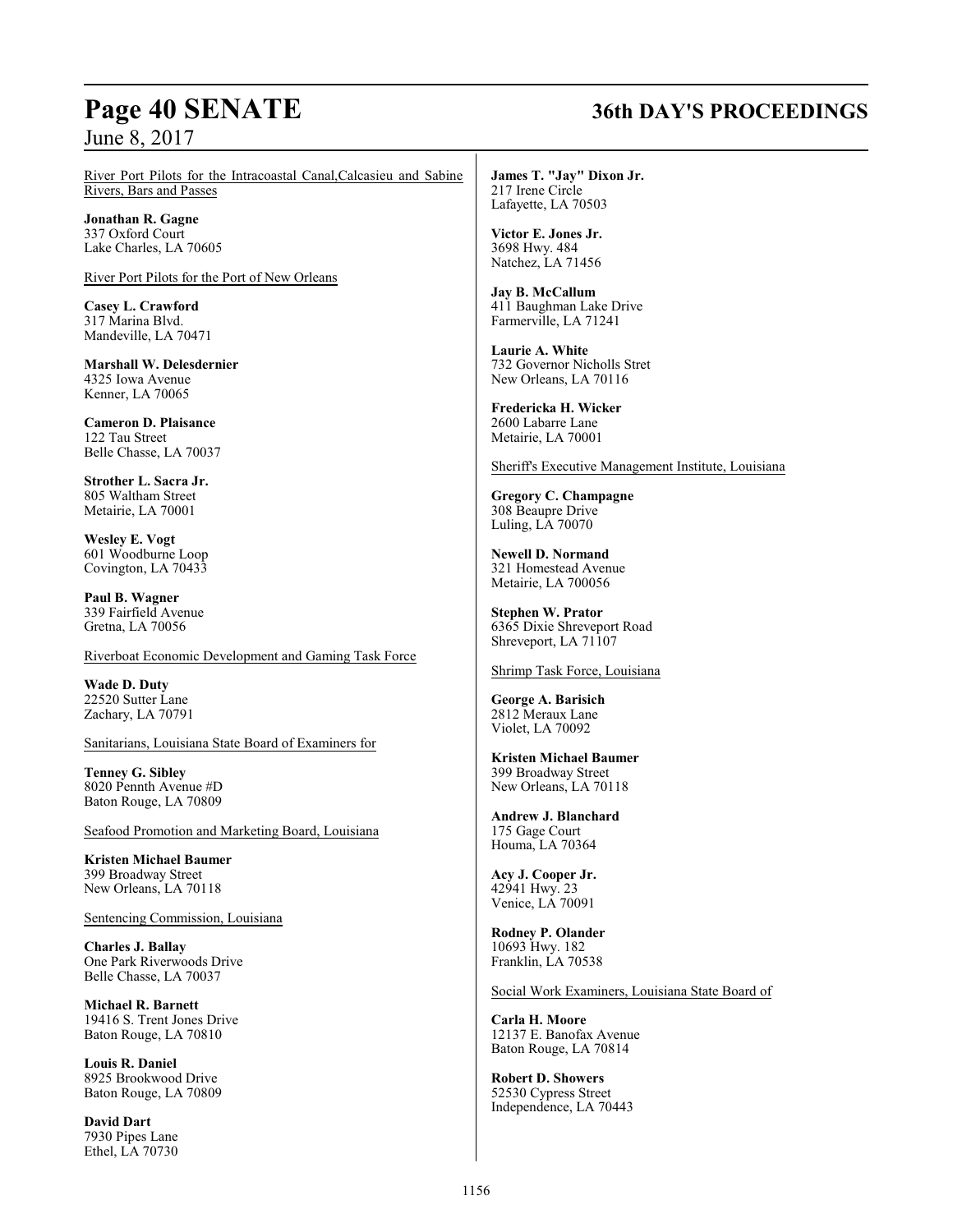# **36th DAY'S PROCEEDINGS Page 41 SENATE**

# June 8, 2017

#### **Brent A. Villemarette** 205 Normandie Drive

Opelousas, LA 70570

**Ruth T. Weinzettle** 2111 White Street Alexandria, LA 71301

Southeast Louisiana Flood Protection Authority-East

**Clay A. Cosse'** 6619 N. Peters Arabi, LA 70032

**Quentin D. Dastugue** 1002 S. Jahncke Avenue Covington, LA 70433

**Andrew J. Englande Jr. Ph.D.** 173 Brewster Road Madisonville, LA 70447

**Lambert J. "Joe" Hassinger Jr.** 1615 Jay Street New Orleans, LA 70122

**Jason P. Latiolais** 40296 Chandler Drive Ponchatoula, LA 70454

**Herbert I Miller** 5216 Purdue Drive Metairie, LA 70003

Southeast Louisiana Flood Protection Authority-West

**Scott M. Burke** 4535 Leo Street Marrero, LA 70072

**Kendall A. Gaddy** 1216 Clipper Drive Slidell, LA 70458

**Philip J. Valent Ph.D.** 85 Wyndham Court Slidell, LA 70458

Southern Regional Education, Board of Control for

**Cynthia Hedge-Morrell** 4925 Moore Drive New Orleans, LA 70122

**Monty Sullivan Ed.D.** 13104 Moss Pointe Drive Geismar, LA 70734

Southern States Energy Board

**Robert R. Adley** 611 Jessie Jones Drive Benton, LA 71006

Southern University and Agricultural and Mechanical College, Board of Supervisors of

**John L. Barthelemy** 15425 Hwy. 15 Braithwaite, LA 70040

**Leroy Davis Ph.D.** 4312 Azie Avenue Baker, LA 70714

**Richard T. Hilliard** 9109 Sorrento Drive Shreveport, LA 71115

**Domoine D. Rutledge** 2944 Twelve Oaks Avenue Baton Rouge, LA 70820

**Ann A. Smith** 1352 Ninth Street Kentwood, LA 70444

**Samuel C. Tolbert Jr.** 421 North First Avenue Lake Charles, LA 70601

Soybean and Grain Research and Promotion Board, Louisiana

**Thomas A. Ater** 2065 Bill Johnson Drive Vidalia, LA 71373

**Jules K. "J.K." Bordelon** 2528 Hwy. 451 Moreauville, LA 71355

**Glen R. Brown** 750 Island Point Drive Lake Providence, LA 71254

**Charles J. Cannatella** 13803 Hwy. 105 Melville, LA 71353

**Thomas K. "Kim" Frey** 2846 Frey Cove Road Eunice, LA 70535

**Charles D. Glaser** 8300 Bennett Drive Ventress, LA 70783

**Matthew G. "Garrett" Marsh** 313 E. Bear Lake Road Tallulah, LA 71282

**Dustin K. Morris** 277 White Island Drive Rayville, LA 71269

**Carlos D. Polotzola** 421 Atkin Bayou Road Melville, LA 71353

**Bernie Dan Turner** 703 Davenport Avenue Mer Rouge, LA 71261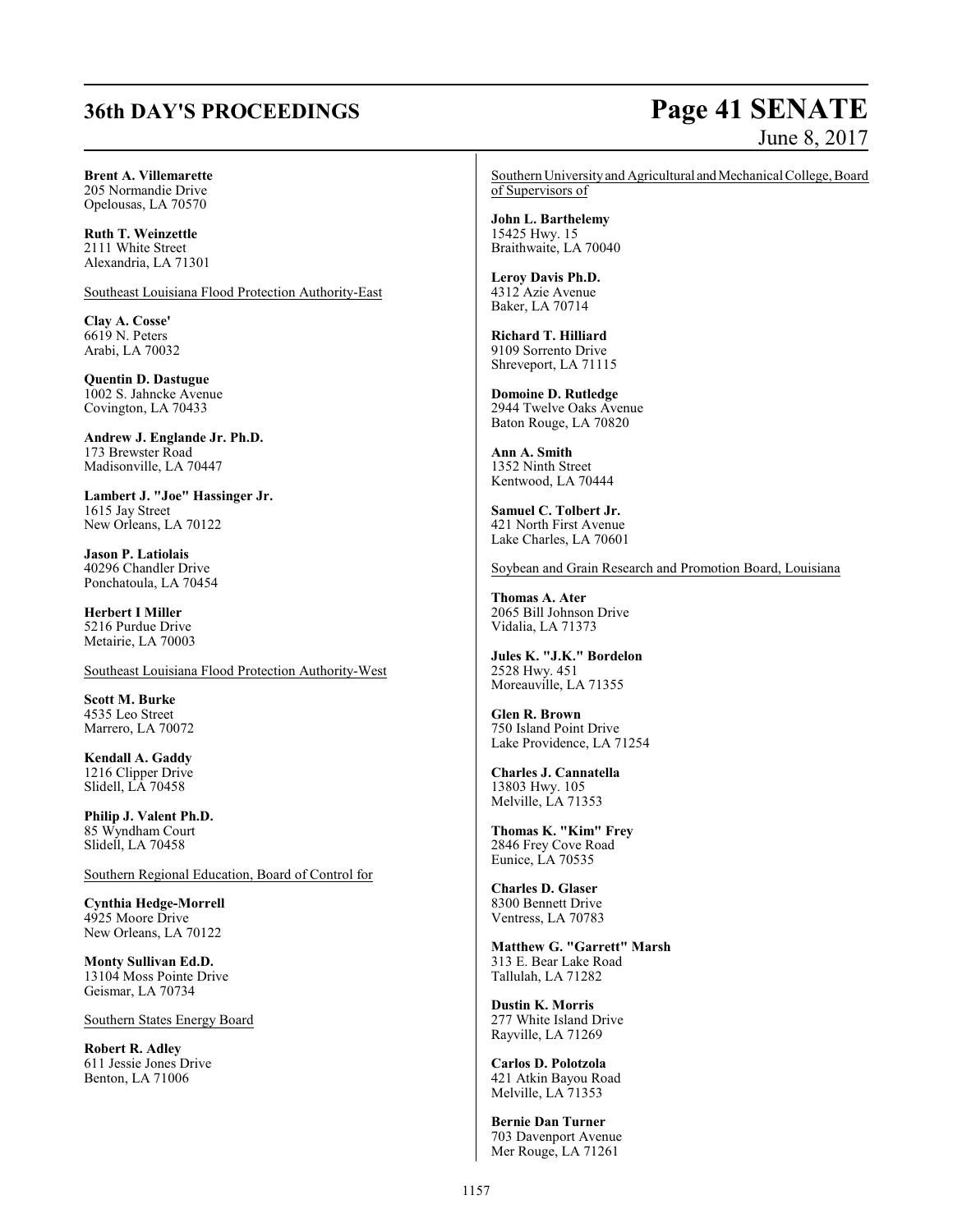## **Page 42 SENATE 36th DAY'S PROCEEDINGS**

**Darrell J. VandeVen** 119 Osceola Road St. Joseph, LA 71366

**Scott M. Wiggers Jr.** 332 New Zion Road Winnsboro, LA 71295

Sparta Groundwater Conservation District

**Jack W. Clampit** 202 Ervin Cotton Road West Monroe, LA 71292

**Nicholas A. Cox** 705 Claiborne Street Minden, LA 71055

**Terry L. Emory** 1154 Century Loop Road Eros, LA 71238

**Jackie R. Perritt** 111 Bay Drive Farmerville, LA 71241

**Jerry W. Taylor** 148 Scenic Drive Farmerville, LA 71241

Speech-Language Pathology and Audiology, Louisiana Board of Examiners for

**Deanna Hardy** 119 Cedar Brook Lane Haughton, LA 71037

**Stephen J. Harris** 134 Carolyn Drive Lafayette, LA 70508

**Alexander B. Sevy M.D.** 1639 Cloverdale Avenue Baton Rouge, LA 70808

**Daphne Y. Washington** 316 Orchard Valley Circle Ruston, LA 71270

St. Mary Levee District

**Kenneth P. Arceneaux Jr.** 524 Hilda Street Morgan City, LA 70380

**Alton L. Broussard Jr.** 7095 Hwy. 182 Franklin, LA 70538

**Norris Joseph Crappell** 1983 ½ River Road, Lot #1 Berwick, LA 70342

**William H. "Bill" Hidalgo Sr.** 188 Main Street Patterson, LA 70392

St. Tammany Levee, Drainage, and Conservation District

**Katelyn Costanza** 1311 Vesper Lane Covington, 70433

**Tara I. Hunter** 313 Eden Isles Slidell, LA 70458

**Kelly J. McHugh** 42 Audubon Lane Madisonville, LA 70447

State Interagency Coordinating Council for EarlySteps, Louisiana

**Tasha Pulley Anthony** 4358 Hillmont Drive Baton Rouge, LA 70814

**Sandra P. "Sam" Beech** 6336 Chippewa Trail Shreveport, LA 71107

**Rebecca P. DeLaSalle** 5513 Bluewater Drive Baton Rouge, LA 70817

**Anna K. "Kaye" Eichler** 7756 Cook's Landing Ventress, LA 70783

**Marc F. Garnier** 57938 Belaire Street Plaquemine, LA 70764

**Gwendolyn M. Gene** 3115 Myrtle Grove Drive Baton Rouge, LA 70810

**Darrin L. Harris** 4630 Papnia Drive New Orleans, LA 70127

**Soundra T. Johnson** 13719 Bayswater Drive Baton Rouge, LA 70810

**Colleen Klein-Ezell Ph.D.** 43375 Klein Road Hammond, LA 70403

**Danita A. LeBlanc** 5461 N. College Hill Drive Baton Rouge, LA 70808

**Antoinette M. Ledet** 308 Cathy Avenue Metairie, LA 70003

**Angela G. Lorio** 11850 Wentling Avenue #A8 Baton Rouge, LA 70816

**Charmaine Jarvis Magee** 14451 Summerset Drive Gonzales, LA 70737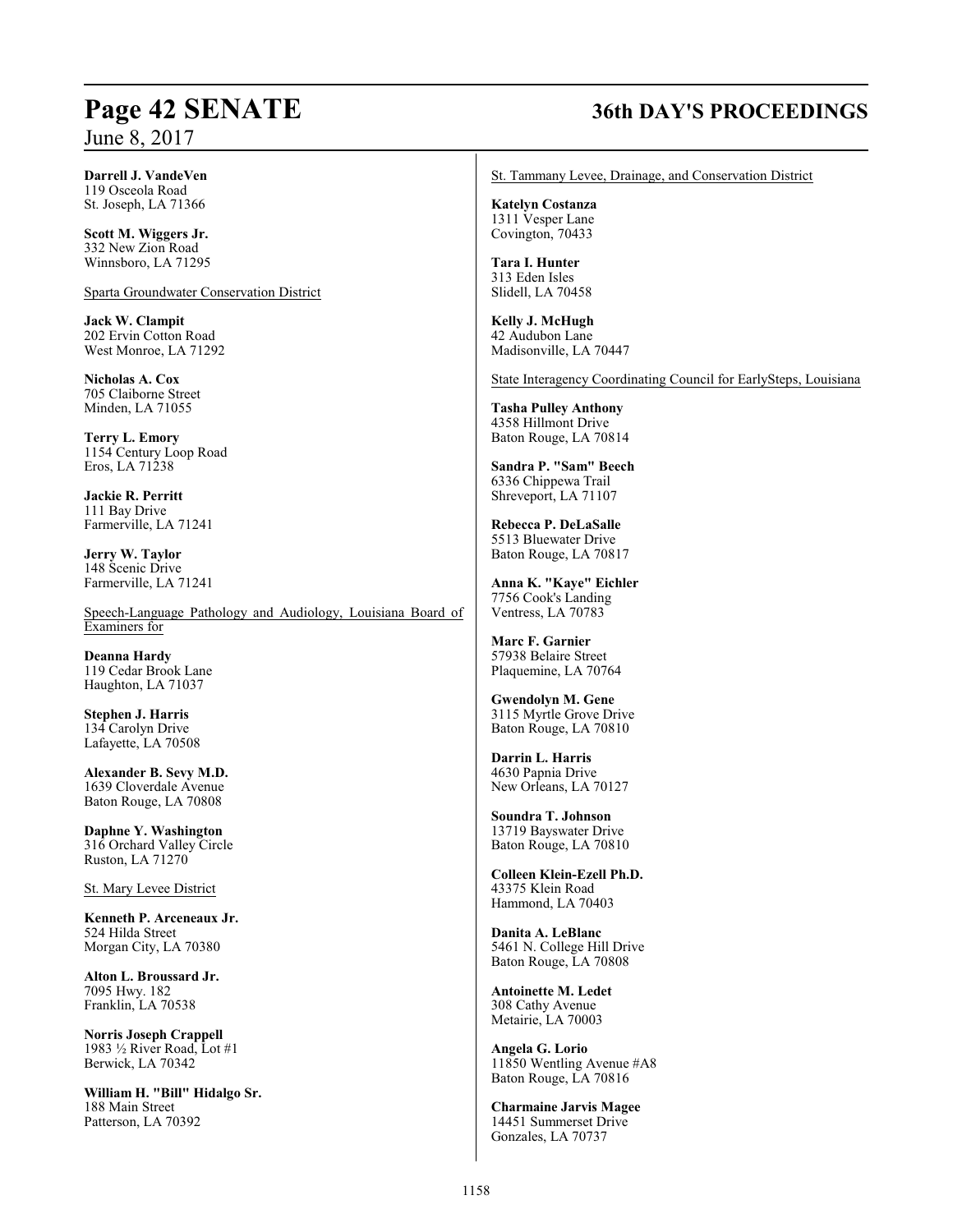# **36th DAY'S PROCEEDINGS Page 43 SENATE**

# June 8, 2017

**Shanida J. Mathieu** 3021 Robert Street New Orleans, LA 70125

**Joy J. Pennington** 6658 Millstone Avenue Baton Rouge, LA 70808

**Dionka C. Pierce** 831 Lacey Lane Gretna, LA 70056

**Bambi D. Polotzola** 175 Hwy. 743 Opelousas, LA 70570

**Michelle Renee'** 8626 Bella Court Baton Rouge, LA 70809

**Nina S. Seneca** 17380 Hwy. 77 Grosse Tete, LA 70740

**Brenda Barron Sharp** 1138 Ashland Drive Baton Rouge, LA 70806

**Patricia Haynes Smith** 5515 Riverbend Blvd. Baton Rouge, LA 70820

**Kahree A. Wahid** 1608 Weems Avenue LeCompte, LA 71346

**Sandra B. Winchell** 15246 Woodmoss Drive Baton Rouge, LA 70816

**Allison J. Young** 15222 Alma Mater Court Baton Rouge, LA 70810

Statewide Independent Living Council, Louisiana

**Keiara T. Beverly** 640 W. Chalfont Drive Baton Rouge, LA 70819

**William "Jay" Cochran** 9111 Bridgewood Road Shreveport, LA 71118

**Sharon K. Geddes** 173 Kayla Street Shreveport, LA 71105

**Antoinette D. Harrell** 708 Avenue J Kentwood, LA 70444

Strawberry Marketing Board, Louisiana

**David W. Atkins** 41198 Yokum Road Ponchatoula, LA 70454 **Edward C. Faust** 12519 Liuzza Lane Amite, LA 70422

**William E. Fletcher** 22119 Mayhaw Lane Ponchatoula, LA 70454

**Kevin Liuzza** 14342 New Genessee Road Tickfaw, LA 70466

**Mark Liuzza** 181 Ragusa Road Independence, LA 70443

**Eric Morrow** 22602 Fletcher Road Ponchatoula, LA 70454

**Heather E. Robertson** 22061 Robertson Lane Ponchatoula, LA 70454

Structural Pest Control Commission

**Joseph "Joe" Arceneaux** 532 S. River Road Denham Springs, LA 70726

**Robert L. "Bob" Kunst** 136 Crape Myrtle Circle Covington, LA 70433

**James A. Ottea Ph.D.** 2519 Rhododendron Avenue Baton Rouge, LA 70808

Tax Commission, Louisiana

**Paul T. West** 2525 -27 Orleans Avenue New Orleans, LA 70119

Tensas Basin Levee District

**Michael A. Calloway** 4065 Hwy. 165-South Monroe, LA 71202

**Michelle R. Collum** 762 Dawson Road Oak Grove, LA 71263

**Ramona N. Haire** 90 Buckles Road Rayville, LA 71269

**Robert N. Harwell** 702 Horace Street Mangham, LA 71259

**James R. "Rodney" Hutchins** 286 Rex Road Harrisonburg, LA 71340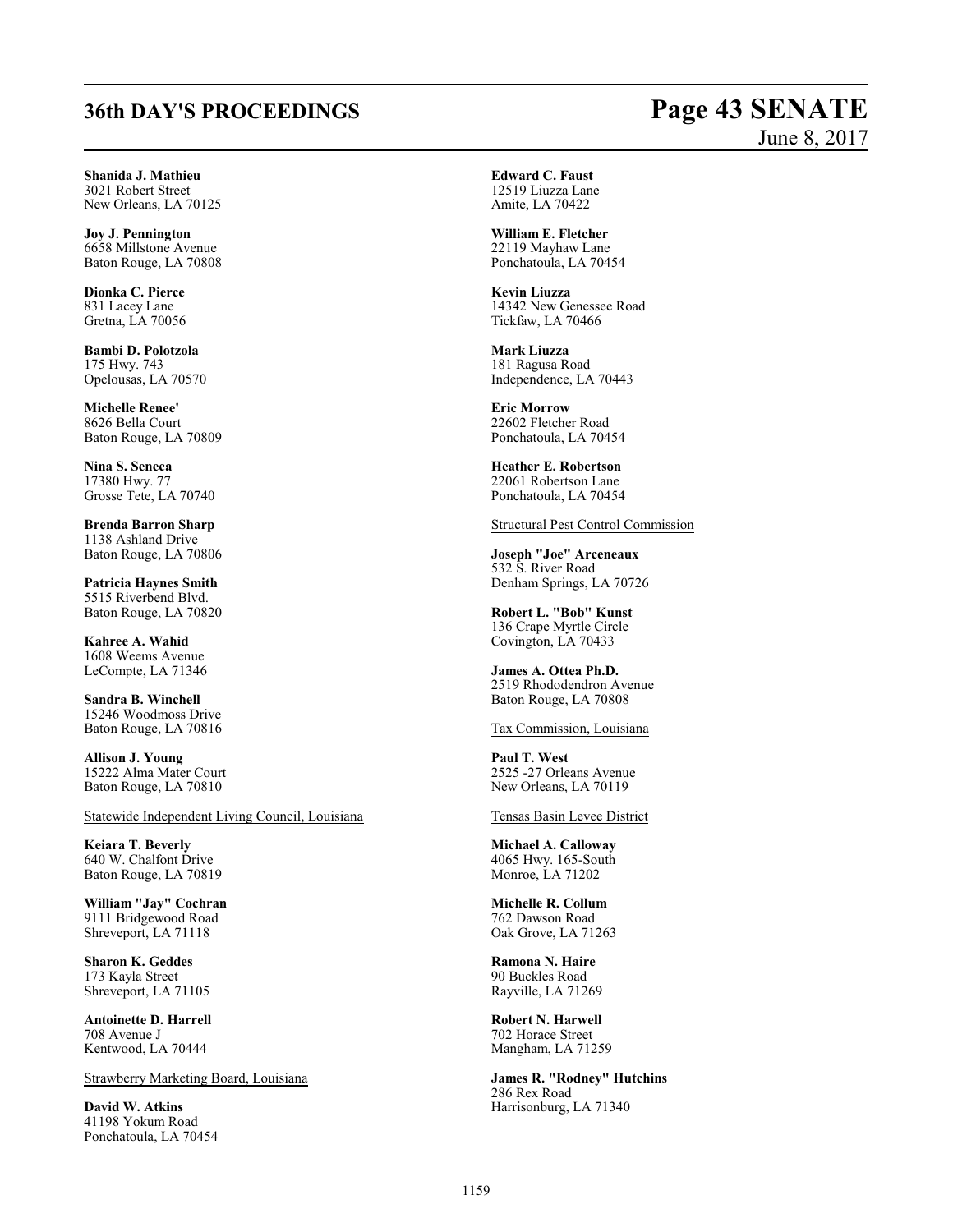## **Page 44 SENATE 36th DAY'S PROCEEDINGS**

**Hamilton Drew Keahey** 155 Wallace Drive Columbia, LA 71418

**Julian Venoy Kinnaird** 10790 Whitestar Drive Bastrop, LA 71220

**Edward Ashley Peters** 1335 Ward III School Road Winnsboro, LA 71295

**Charles R. Venable** 122 Bayou Bend Road Monroe, LA 71203

Thrive Academy Board of Directors

**Donald A. Songy** 37617 Seven Oaks Avenue Prairieville, LA 70769

Tourism Development Commission, Louisiana

**Paul J. Arrigo** 1550 Ridgeland Drive Baton Rouge, LA 70810

**Mark L. Bernard** 1060 Lynn Romero Drive Breaux Bridge, LA 70517

**Benjamin J. "Ben" Berthelot** 515 E. Demanade Drive Lafayette, LA 70503

**Alana Cooper** 5257 New Natchitoches Road West Monroe, LA 71292

**Linda Curtis-Sparks** 269 Sparks Lane Many, LA 71449

**Diane C. D'Amico** 4407 Heyman Lane #147 Alexandria, LA 71303

**Janice M. DeLerno** 8860 Highland Road Baton Rouge, LA 70808

**Brandy N. Evans** 112 Haymarket Court Bossier City, LA 71111

**David Floyd** 12383 TunicaTrace Weyanoke, LA

**Celeste Gomez** 431 S. Third Street Eunice, LA 70535

**Shelley G. Johnson** 4301 Oaklawn Street Lake Charles, LA 70605

**William Langkopp** 2301 Corinne Drive Chalmette, LA 70043

**Maurice J. LeBlanc Jr.** 20073 River Crest Drive Hammond, LA 70403

**Mary Ann Nowlin** 1005 Williams Avenue Natchitoches, LA 71457

**Gregory M. Reggio Sr.** 3000 48th Street Metairie, LA 70001

**Alice V. Scarborough** 1120 McKay Circle Montgomery, LA 71454

**Anna Koch Tusa** 600 Port of New Orleans Place #8E New Orleans, LA 70130

Transportation and Development, Department of

**Thomas M. Clark** 3116 Veranda View Avenue Baton Rouge, LA 70810

Transportation Authority, Louisiana

**Christopher Matthew Johns** 1009 Edgewood Drive Pineville, LA 71360

Transportation Infrastructure Investment, Governor's Task Force on

**John Basilica Jr.** 111 Businea e TV<br>527 Memoire Drive Baton Rouge, LA 70810

**Gregory A. Morrison** 846 Erie Street Shreveport, LA 71106

**Kenneth E. "Ken" Naquin** 10602 Cal Road Baton Rouge, LA 70809

Traumatic Head and Spinal Cord Injury Trust Fund Advisory Board

**John Fanning Ph.D.** 715 Pecan Grove Lane Jefferson, LA 70121

**Andrew O. Kuyoro** 9720 East Pomona Drive Baton Rouge, LA 70815

**Gary J. Matherne** 9705 Grenwich Avenue Baton Rouge, LA 70809

**Hazel P. Odom** 13841 Felicity Drive Baker, LA 70714

Treasury, State Department of

**Thomas L. Enright Jr.** 1547 Moreland Avenue Baton Rouge, LA 70804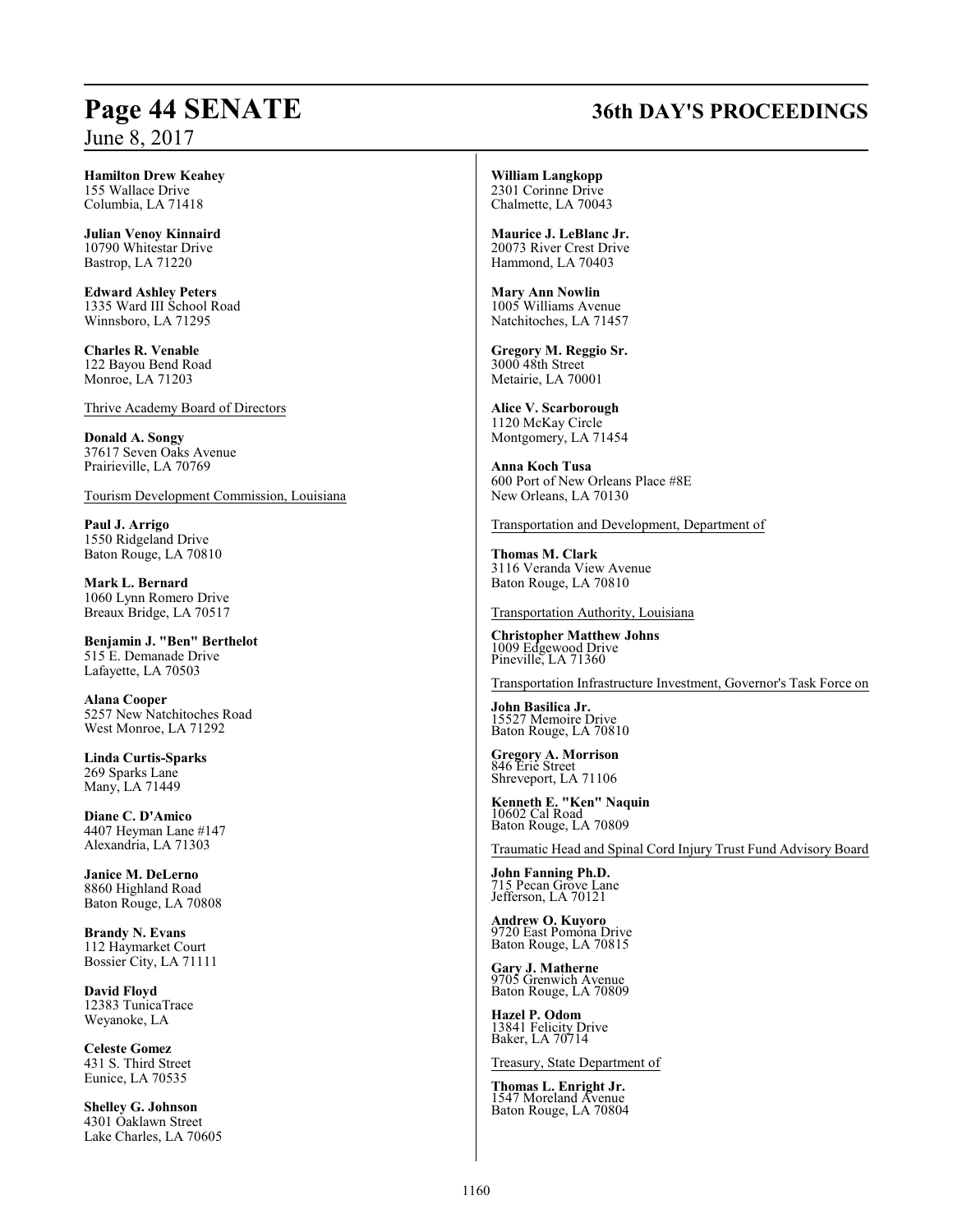## **36th DAY'S PROCEEDINGS Page 45 SENATE**

# June 8, 2017

Uniform Construction Code Council, Louisiana State

**Chester A. Cabirac** 36101 Cemetary Road Slidell, LA 70460

**Martin W. Campbell** 925 Hwy. 1204 Ball, LA 71405

**Jonathan K. "Jake" Causey P.E.**<br>35406 Berthelot Road<br>Walker, LA 70785

**Jacquelyn M. Dadakis** 2017 Dauphine Street, Apt. 3 New Orleans, LA 70116

**Bholanath V. Dhume** 150 Spencer Avenue New Orleans, LA 70124

**Benjamin P. "Ben" Gootee** 6835 Wuerpel Street New Orleans, LA 70124

**Gerald D. "Jerry" Hebert II** 2949 Grand Way Avenue Baton Rouge, LA 70810

**Henry G. Heier** 4306 Iberville Street New Orleans, LA 70119

**Dennis A. Miller** 1816 Duels Street New Orleans, LA 70119

**Jamie T. Peers** 7895 Robin Drive Ventress, LA 70783

**Linden J. Raimer** 21316 Pat O'Brien Road Covington, LA 70435

Uniform Electronic Local Return and Remittance Advisory **Committee** 

**Donna J. Andries** 500 Belgard Bend Boyce, LA 71409

**Roy L. Austin** 2300 Edenborn Avenue, Apt. 2-152 Metairie, LA 70001

**Dannie P. Garrett III** 3333 Twelve Oaks Avenue Baton Rouge, LA 70820

**Andrew C. Kolb** 3027 Belle Cherie Avenue Baton Rouge, LA 70820

University of Louisiana System, Board of Supervisors for the

**Lola W. Dunahoe** 120 Rue Amulet Street Natchitoches, LA 71457

**Thomas M. Kitchen** 109 Mulberry Drive Metairie, LA 70005

**Johnny C. McFerren** 361 Linwood Avenue Stonewall, LA 71078

### **Alejandro R. Perkins**

18055 Charolais Drive Prairieville, LA 70769

**Elizabeth G. Pierre** 115 Dera Drive Monroe, LA 71202

**Virgil Robinson Jr.** 4671 Lennox Blvd. New Orleans, LA 70131

Used Motor Vehicle Commission, Louisiana

**Anthony N. "Tony" Cormier** 2021 George Drive Opelousas, LA 70570

**George R. Floyd** 2645 77th Ave Baton Rouge, LA 70807

**John R. Poteet** 837 Royal Street New Orleans, LA 70116

**Henry D. "Darty" Smith** 872 Hwy. 8 Lena, LA 71447

Utilities Restoration Corporation, Louisiana

**John E. Carroll** 4712 Collinsburg Drive Alexandria, LA 71303

**Thomas L. Enright Jr.** 1547 Moreland Avenue Baton Rouge, LA 70804

**Eve K. Gonzalez** 6765 Corporate Blvd., #11212 Baton Rouge, LA 70809

Veterans Affairs Commission

**Edward L. "Ed" Gary** 5807 Evangeline Hwy. Basile, LA 70515

**Mary A. Mills** 504 Beale Street Oak Grove, LA 71263

**Richard A. O'Brien** 31830 Myers Road Denham Springs, LA 70726

Veterinary Medicine, Louisiana Board of

**Keri A. Cataldo-Rogers** 111 Wilhite Street West Monroe, LA 71291

**James R. Corley D.V.M.** 348 Choctaw Road Sunset, LA 70584

Volunteer Louisiana Commission

**Jeremy C. L. Babers** 3919 Elmer Lane Shreveport, LA 71109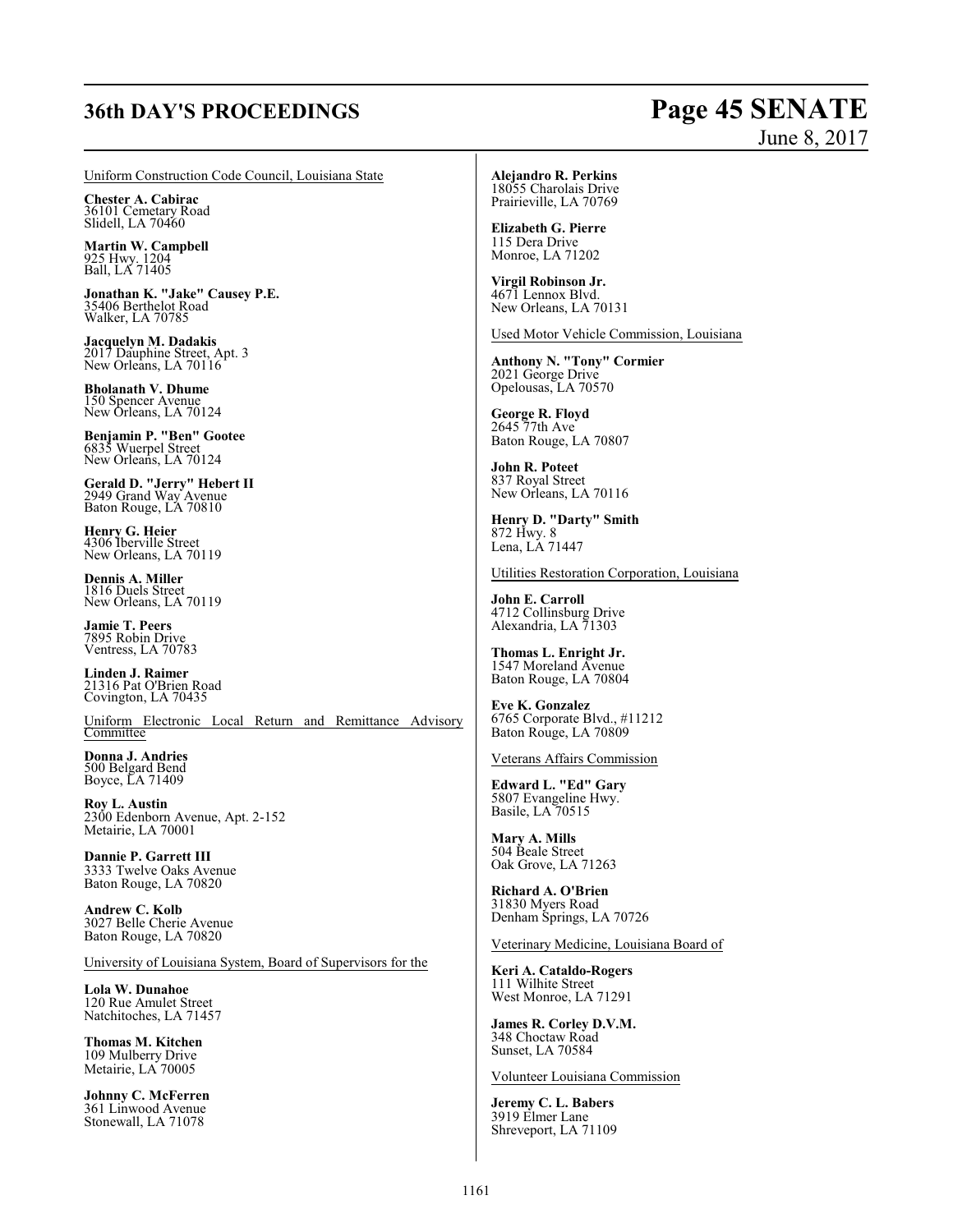## **Page 46 SENATE 36th DAY'S PROCEEDINGS**

**Karen Moss Barnes** 621 Hoover Drive Shreveport, LA 71106

**Carissa J. Graves** 2805 Kleinert Avenue Baton Rouge, LA 70806

**Mitzi Hail** 218 E. Greens Drive Baton Rouge, LA 70810

**Leslie J. Hill** 2811 Broussard Street Baton Rouge, LA 70808

**Gwendolyn W. Hilliard** 39232 West Lane Prairieville, LA 70769

**Angela S. Jouett** 121 Fontenot Lake Lake Charles, LA 70607

**Patrick C. Lawler** 4786 Fleet Drive Baton Rouge, LA 70809

**William O. Stoudt** 3716 Banks Street New Orleans, LA 70119

Washington Parish Reservoir District

**Bob D. Bateman** 1406 Heyward Street Franklinton, LA 70438

**James F. Beatty** 29121 Archie Simmons Road Mount Hermon, LA 70450

**Jason M. Creel** 26308 Buford Creel Road Franklinton, LA 70438

**William A. "Bill" Jenkins** 54516 Monroe Knight Road Angie, LA 70426

**Michael L. Melancon** 60306 Greentree Drive Bogalusa, LA 70427

**John E. Nichols** 53319 Hwy. 60 Bogalusa, LA 70427

**Clifton E. Roberts** 26510 Mondy Road Angie, LA 70426

**D. Beryl Schilling** 38115 Sunny Hill Road Mt. Hermon, LA 70450

**Jerry A. Thomas M.D.** 31212 Hwy. 424 Franklinton, LA 70438

Water Resources Commission

**Lindsey K. Gouedy** 8774 Hwy. 146 Choudrant, LA 71227

**Tyler P. Gray** 10049 Kinglet Drive Baton Rouge, LA 70809

Weights and Measures, Louisiana Commission of

**Justin B. Alford** 1132 East Lakeside Oaks Drive Baton Rouge, LA 70810

**Bobby Hugh Fletcher Ph.D.** 9534 Corinth Street Baton Rouge, LA 70809

**John David "Dave" George** 202 Oakwater Drive Lafayette, LA 70503

**Brian Girardot** 26361 Fairgrounds Blvd. Bush, LA 70431

**Michael K. Hensgens** 315 Carmen Drive Arnaudville, LA 70512

**Marcy J. LeBlanc Sr.** 1531 East Eva Street Gonzales, LA 70737

**Alvin Joseph "Al" Moreaux** 124 Belle Helene Street Thibodaux, LA 70301

**Nolan C. Percy** 5811 Highland Road St. Francisville, LA 70775

**Thomas B. "Brad" Terral** 70 Cypress Cove Drive Delhi, LA 71232

**Larry D. Terrell** 14405 S. Lakeshore Drive Covington, LA 70435

Wildlife and Fisheries Commission, Louisiana

**William D. "Bill" Hogan** 2317 Soyars Circle Ruston, LA 71270

**Robert J. "Bobby" Samanie III** 4420 Tracy Street Meraux, LA 70075

**Jerri G. Smitko** 3313 Bayou Black Drive Houma, LA 70360

**Alfred R. "Al" Sunseri** 1039 Toulouse Street New Orleans, LA 70112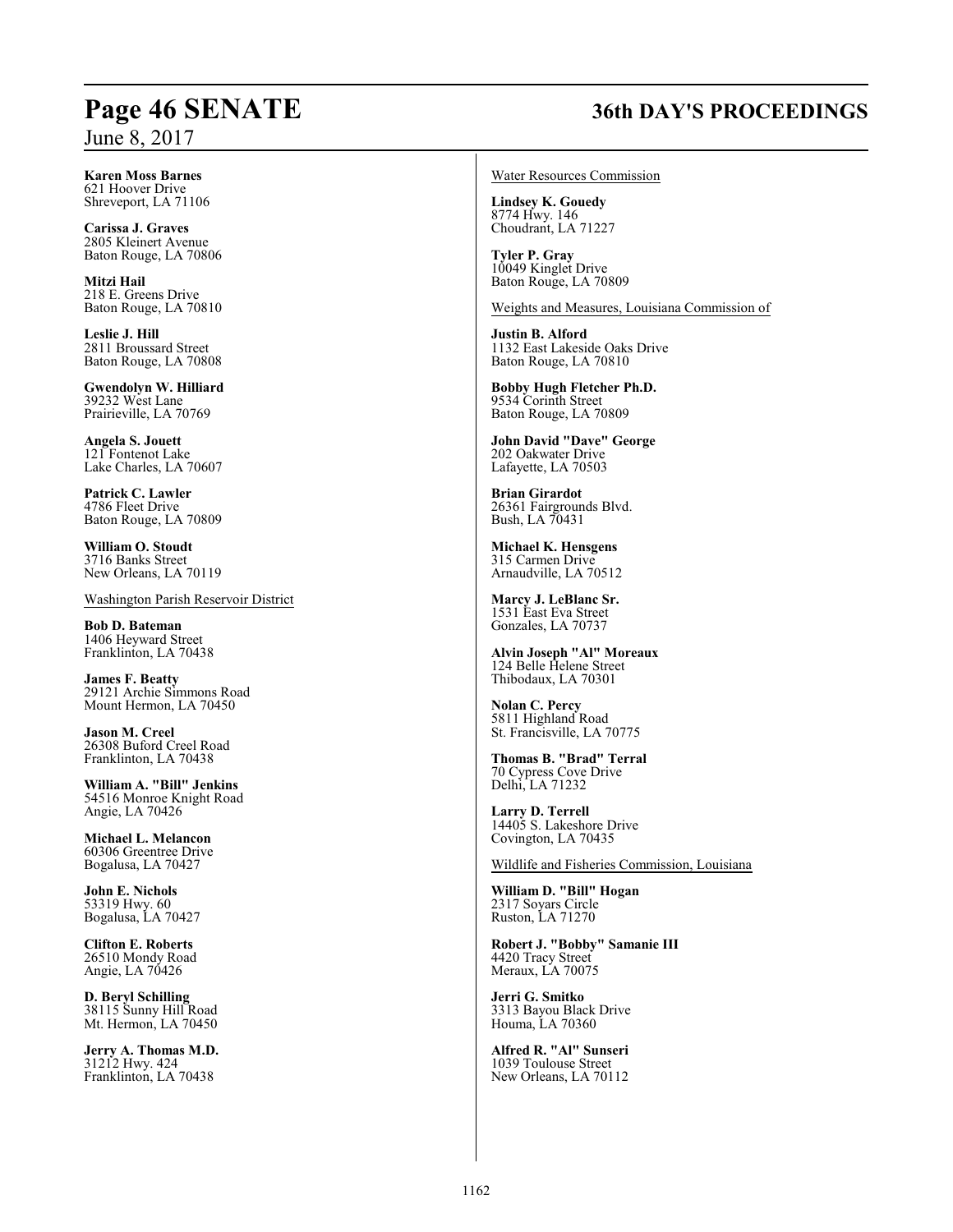# **36th DAY'S PROCEEDINGS Page 47 SENATE**

# June 8, 2017

#### Wildlife and Fisheries, Department of

**Jack Montoucet** 123 Credeur Road Scott, LA 70583

Women's Policy and Research Commission, Louisiana

**Tonya Bolden-Ball** 300 East Glenhill Blvd. Lafayette, LA 70501

**Charmaine D. Caccioppi** 4728 Haring Court Metairie, LA 70006

**Trina T. Chu** 111 Diana Drive Shreveport, LA 71115

**Susanne B. Dietzel** 823 France Street New Orleans, LA 70117

**Berkley E. Durbin** 6936 Moniteau Court Baton Rouge, LA 70809

**Julie Schwam Harris** 1208 Pine Street New Orleans, LA 70118

**Revathi Hines** 1529 Ridgeland Drive Baton Rouge, LA 70810

**Catherine O. Jacquet** 346 East Drive Baton Rouge, LA 70806

**Frances E. Kelley** 935 Linden Street Shreveport, LA 71104

**Sandra R. Lollie** 8447 Old Monroe Road Bastrop, LA 71220

**Anna M. Mahoney** 1031 Brockenbraugh Court Metairie, LA 70005

**Amanda M. Vincent** 6232 Windrush Hollow Baton Rouge, LA 70808

**Lynda D. Woolard** 1233 Fern Street New Orleans, LA 70118

Workers' Compensation Advisory Council

**Julie T. Cherry** 455 E. Riveroaks Drive Baton Rouge, LA 70815

**Shannon S. Dartez** 411 Copperfield Way Youngsville, LA 70592

**Charles R. Davoli** 14428 Eastridge Avenue Baton Rouge, LA 70817

**Shannon C. Lindsey** 100 Torrey Pines Court Slidell, LA 70460

**Maria A. Losavio** 5826 Navaho Trail Alexandria, LA 71301

**Edwin R. Murray** 1200 Park Island Drive New Orleans, LA 70122

**Pierce D. Nunley Ph.D.** 8045 Captain Dillon Court #200 Shreveport, LA 71115

**Alejandro R. Perkins** 18055 Charolais Drive Prairieville, LA 70769

**Raymond A. Peters** 6705 Tennyson Oaks Lane Alexandria, LA 7130

**Richard B. Williams** 1054 Williams Avenue Natchitoches, LA 71457

Workers' Compensation Corporation, Louisiana

**Thomas K. Huval** 1008 Rue Bois De Chene Breaux Bridge, LA 70517

Workforce Commission, Louisiana

**Kenneth A. Burrell** 2305 Louisiana Avenue New Orleans, LA 70115

**Shannon B. Joseph** 3966 Peachtree Court New Orleans, LA 70131

Workforce Investment Council, Louisiana

**Valerie L. Aymond** 1417 Lake Drive Woodworth, LA 71485

**Susan L. Broussard** 5080 Plantation Road Alexandria, LA 71303

**Jason B. Engels** 18417 Vis-A-Vis Avenue Baton Rouge, LA 70817

**Charles B. Habig Jr.** 13555 New Wood Avenue Baton Rouge, LA 70818

**Ronald R. Rosser Jr.** 28336 Dillard Road Bush, LA 7043

> Respectfully submitted, KAREN CARTER PETERSON Chairwoman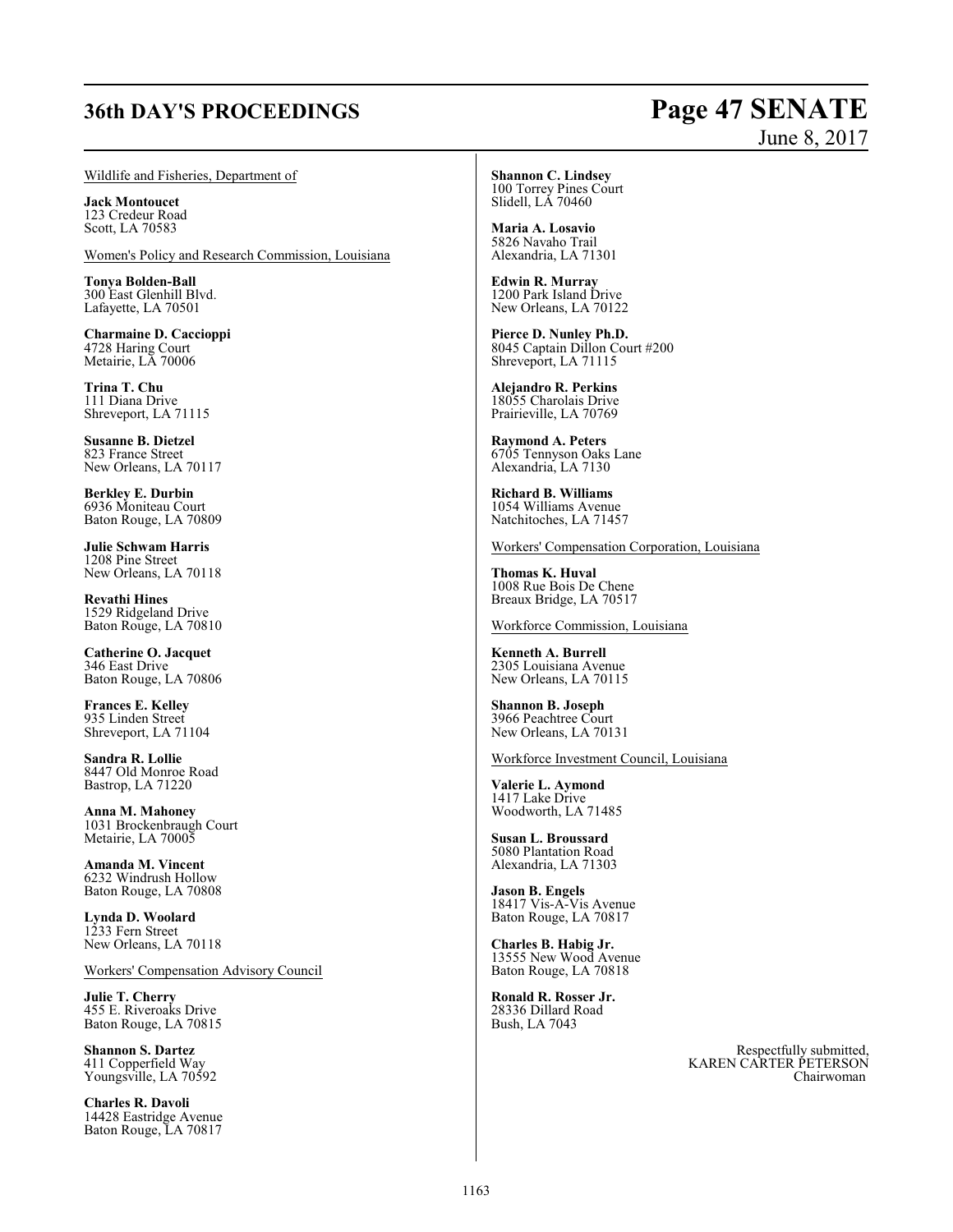# **Page 48 SENATE 36th DAY'S PROCEEDINGS**

June 8, 2017

#### **Motion to Confirm**

Senator Peterson moved to confirm the persons on the above list who were reported by the Committee on Senate and Governmental Affairs and recommended for confirmation.

#### **SENATE STATE OF LOUISIANA**

June 7, 2017

To Members of the Senate:

I respectfully wish to recuse myselffromvoting on confirmation of the 2017 appointees. One of the appointees subject to confirmation is a family member.

> Sincerely, WESLEY T. BISHOP Louisiana State Senator Senate District 4

#### **SENATE STATE OF LOUISIANA**

#### June 7, 2017

To Members of the Senate:

I respectfullywish to recuse myselffromvoting on confirmation of the 2017 appointees. One of the appointees subject to confirmation is a family member.

> Sincerely, KAREN CARTER PETERSON Louisiana State Senator Senate District 5

#### **SENATE STATE OF LOUISIANA**

#### June 7, 2017

To Members of the Senate:

I respectfully wish to recuse myselffromvoting on confirmation of the 2017 appointees. One of the appointees subject to confirmation is a family member.

> Sincerely, JOHN R. SMITH Louisiana State Senator Senate District 30

#### **SENATE STATE OF LOUISIANA**

#### June 7, 2017

To Members of the Senate:

I respectfully wish to recuse myselffromvoting on confirmation of the 2017 appointees. One of the appointees subject to confirmation is a family member.

> Sincerely, NORBERT 'NORBY' CHABERT Louisiana State Senator Senate District 20

#### **SENATE STATE OF LOUISIANA**

June 7, 2017

To Members of the Senate:

I respectfully wish to recuse myself from voting on confirmation of the 2017 appointees. One of the appointees subject to confirmation is a family member.

> Sincerely, JEAN-PAUL "J.P." MORRELL Louisiana State Senator Senate District 3

#### **ROLL CALL**

The roll was called with the following result:

#### YEAS

Mr. President Gatti Morrish<br>Allain Hewitt Peacock Allain Hewitt Peacock Appel Johns Perry Boudreaux Lamb<br>Carter Long Carter Long Tarver<br>Claitor Luneau Thomp Claitor Luneau Thompson<br>
Cortez Martiny Walsworth Cortez Martiny Walsworth Erdey Mills<br>Fannin Mizell Fannin Total - 32

Total - 0

Total - 6

LaFleur Riser<br>Lambert Smith, G. Milkovich Ward<br>
Mills White

**NAYS** 

ABSENT

Bishop Colomb Peterson<br>Chabert Morrell Smith, J.

Smith, J.

The Chair declared the people on the above list were confirmed.

#### **Report of Committees**

#### **REPORT OF COMMITTEE ON**

#### **SENATE AND GOVERNMENTAL AFFAIRS**

Ms. Karen Carter Peterson Chairwoman on behalf of the Committee on SENATE AND GOVERNMENTAL AFFAIRS submitted the following report:

#### June 7, 2017

To the President and Members of the Senate:

Gentlemen and Ladies:

I am directed by your Committee on Senate and Governmental Affairs to submit the following report:

The committee recommends that the following notaries be confirmed: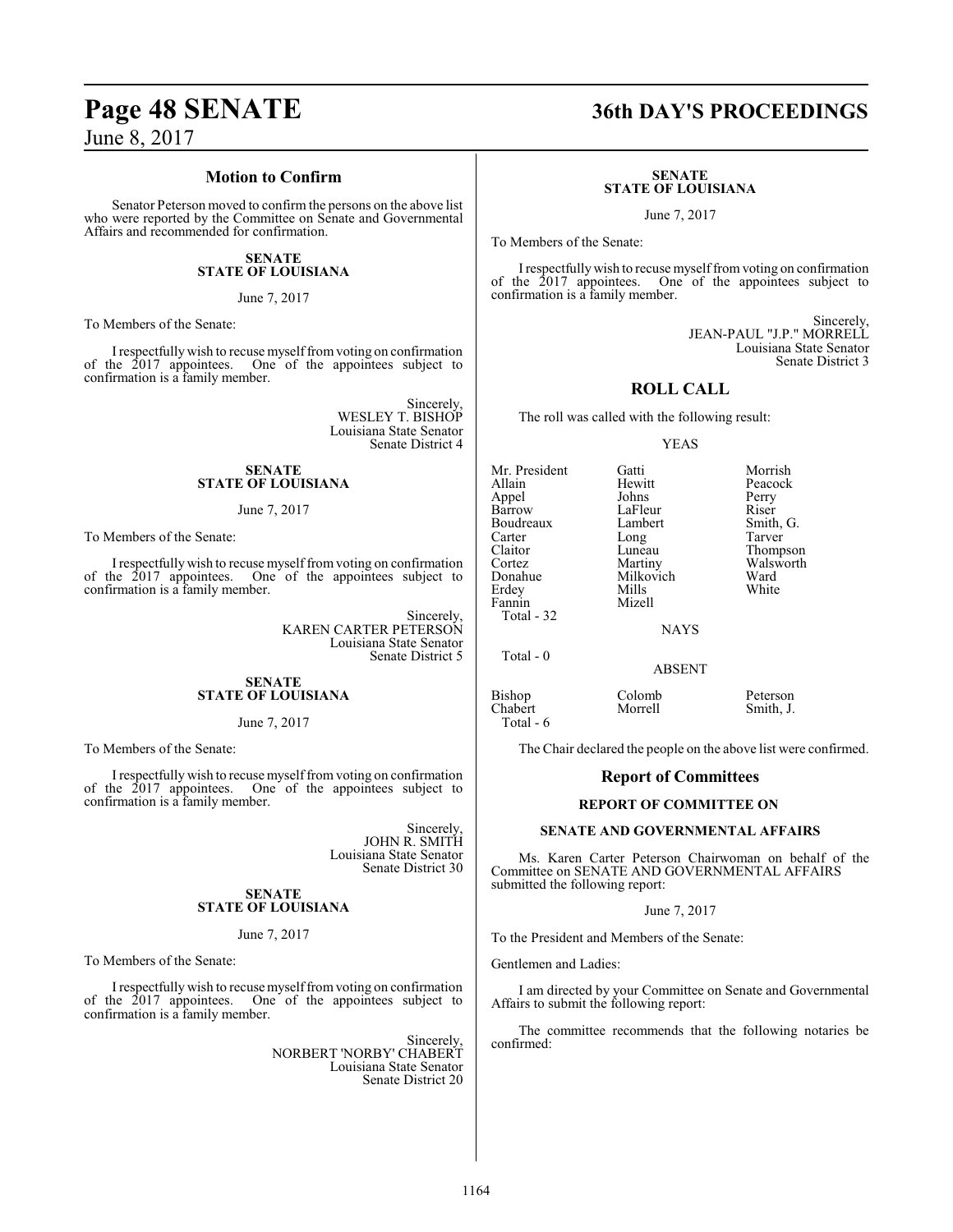# **36th DAY'S PROCEEDINGS Page 49 SENATE**

#### **Acadia**

Graceann J. Calandra 708 East E. St. Rayne, LA 70578

Ann Marie Credeur 175 E. Hoyt Ave. Crowley, LA 70526

Rose Mae T. Guillory P. O. Box 73 Basile, LA 70515

Deaven LaFleur 928 S. 5th St. Iota, LA 70543

Lauren Noel Maurer 202 Thompson Dr. Lafayette, LA 70506

Frances Sykes 507 E. Jeff Davis Ave. Rayne, LA 70578

**Allen** Bertha Brown 777 Coushatta Dr. Kinder, LA 70648

Dustin Crawford 190 Eldred Rd. Oakdale, LA 71463

John Richardson P. O. Box 304 Oberlin, LA 70655

**Ascension** Charles Ayles P. O. Box 39 Baton Rouge, LA 70821

Lauranna Bergeron 14452 Whispering Oaks Dr. Gonzales, LA 70737

Carrie Cormier 42583 Wynstone Dr. Prairieville, LA 70769

Rebecca L. Dimm 1210 E. Hwy. 30 Gonzales, LA 70737

Jennifer V. Enlow 40266 Hidden Acres Dr. Prairieville, LA 70769

Kelli Esposito 12057 Central Park Dr. Geismar, LA 70734

Charles J. Fontenot 18671 Old Cypress Cir. Prairieville, LA 70769

Aimee E. Kaloyares 40327 Old Hickory Ave. Gonzales, LA 70737

Tina L. Kappen 9311 Bluebonnet Blvd., Ste. A Baton Rouge, LA 70810

Isadore Kirklin III 225 S. Elm St. Gramercy, LA 70052

David C. Laborde 40440 Sycamore Ave. Gonzales, LA 70737

Mallory B. Lanclos 38234 Coral Reef Ct. Gonzales, LA 70737

Natalie Magee 39124 Balmoral Dr. Prairieville, LA 70769

Michael L. Marchand 43051 R. Daigle Rd. Gonzales, LA 70737

Alexis C. Normand 41498 Minor Ave. Prairieville, LA 70769

Elizabeth O'Quin 18232 Manchac Pl. S. Prairieville, LA 70769

Heather D. Ritz 45169 Stringer Bridge Rd. St. Amant, LA 70774

Cody J. Scallan 38086 Valley Wood Ct. Prairieville, LA 70769

Stacey Barnes Stephens 15192 Braud Rd. Prairieville, LA 70769

Erik M. Tadda 4660 O'Neal Ln., Ste. A Baton Rouge, LA 70817

John Veazey 17140 Hwy. 44 #22 Prairieville, LA 70769

Mallory Waller LSU Paul M. Hebert Law Ctr., Rm. W127 Baton Rouge, LA 70803

Marsha R. Wills 42025 George Duplessis Rd. Gonzales, LA 70737

**Avoyelles** Natalie Blackman 2313 W. Contour Dr. Baton Rouge, LA 70809

Genny Broussard 277 Jamie Ln. Hessmer, LA 71341

Megan Clark 132 Louis Beard Ln. Moreauville, LA 71355

Sadie L. Durand 1143 S. Main St. Marksville, LA 71351

Vickie Miller 235 N. Miller Ln. Center Point, LA 71323

Jackie M. Rabalais 146 Runway Rd. Mansura, LA 71350

Beverly C. Robertson 1115 Texas Ave. Alexandria, LA 71301

Amira M. Roy P. O. Box 469 Hessmer, LA 71341

**Beauregard** Charles A. Lestage 1008 S. Texas St. Deridder, LA 70634

Peggy Richard 995B Felice Cutoff Rd. Ragley, LA 70657

**Bienville** Mark E. Tompkins 385 Laguna Beach Rd. Ringgold, LA 71068

**Bossier** Sarah Ardis 222 Telfair Ln. Bossier City, LA 71112

Deyna C. Baranik 1422 Magnolia Ridge Bossier City, LA 71112

Jesse Bass 1700 Old Minden Rd., Ste. 110 Bossier City, LA 71111

John C. Chaler 235 W. Lake Rd. Benton, LA 71006

Terri L. Finklea 420 Rimstone Dr. Haughton, LA 71037

John B. French 352 Hunters Hollow Dr. Bossier City, LA 71111

Patrick Harrington 550 Old Bellevue Rd. Benton, LA 71006

Bonnie S. Haynes 325 Oakland Pl. Bossier City, LA 71112

Amy Hicks 4408 Ellis Ct. Benton, LA 71006

Erin B. Holstrom 4806 Long St. Pl. Bossier City, LA 71112

Aaron T. Hubbard 5805 Hollyhock Ln. Bossier City, LA 71112

# June 8, 2017

Matthew Lee 1301 Coates Bluff, Apt. 215 Shreveport, LA 71104

Sarah W. Lynch 406 Long Acre Dr. Bossier City, LA 71111

Parks McCormick 104 E. Jefferson Haughton, LA 71037

Caralee McKnight P. O. Box 364 Princeton, LA 71067

Elizabeth D. Morace 1204 Virginia Haughton, LA 71037

Sonia Lucero Orgeron 1505 Cove St. Bossier City, LA 71112

Annette Painter 703 Silverglen Cir. Bossier City, LA 71111

Latricia Thomas-Savage 174 James St. Benton, LA 71006

Virginia M. Timmons 3912 White Lake Dr. Bossier City, LA 71111

Dorothy S. Travis 212 Colonel Burt Dr. Benton, LA 71006

Samantha Walker 395 Joe Lewis Rd. Haughton, LA 71037

Rachel D. Wheeler 2851 Benton Rd. Bossier City, LA 71111

Kay M. White 2511 Melrose Ave. Bossier City, LA 71111

Deborah Wilson 9106 Watchwood Haughton, LA 71037

**Caddo** Andrew T. Adams 1027 Blvd. St., Ste. B Shreveport, LA 71104

Jeffrey Baird 9514 Balsa Dr. Shreveport, LA 71115

Haley Baynham 401 Edwards St., Ste. 2015 Shreveport, LA 71101

Elizabeth Ann Cluckey 4967 Scott Dr. Greenwood, LA 71033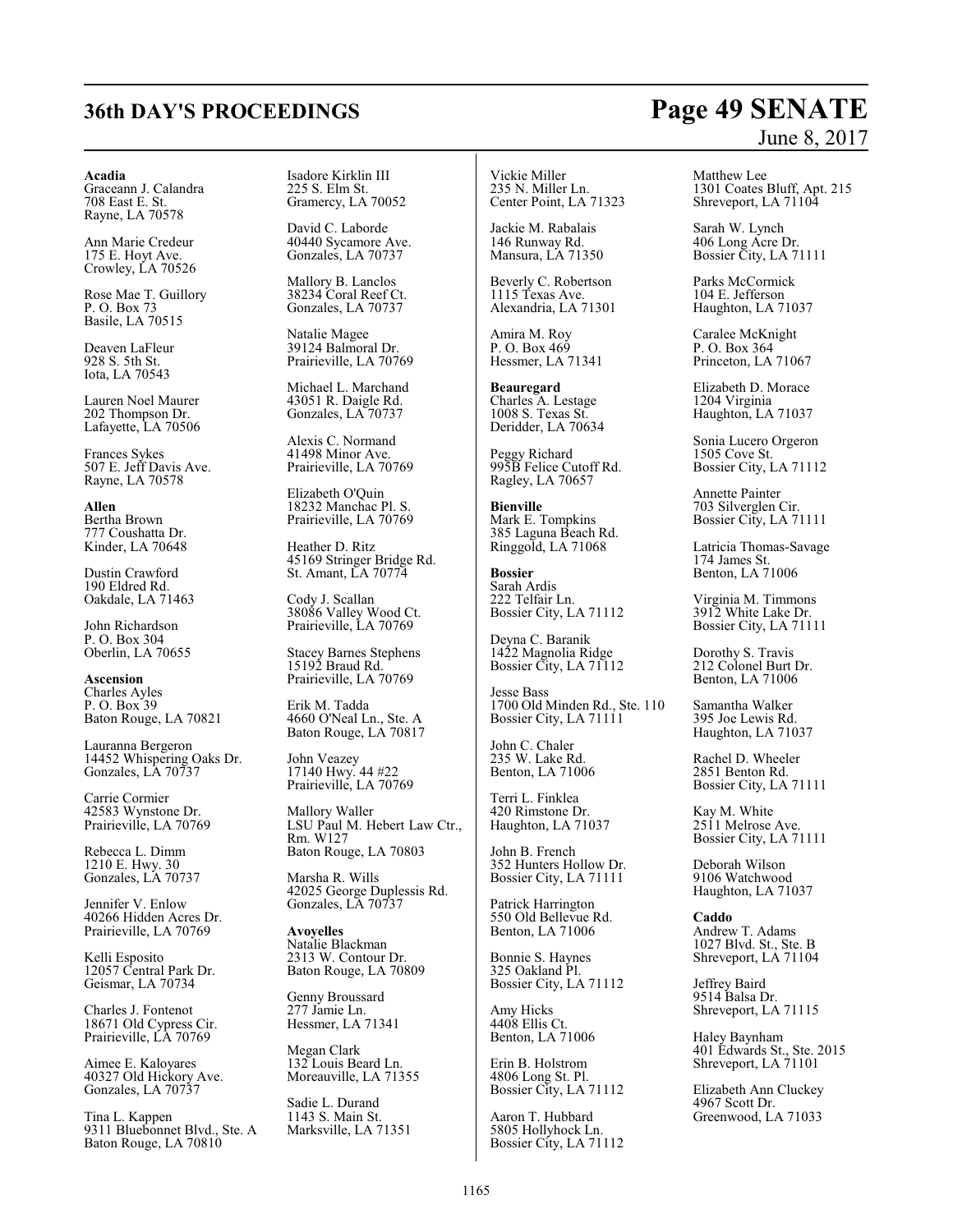Janice M. Cross 195 Shoreline Rd. Nachitoches, LA 71457

Judy L. Daniels P. O. Box 1 Campti, LA 71411

Karen D. Fitzgerald 7921 Cptn. Cooley Dr. Shreveport, LA 71115

Kimberly A. Fitzgerald 1619 Jimmie Davis Hwy. Bossier City, LA 71112

Meagan Frederick 2036 Evergreen Dr. Shreveport, LA 71118

John Daniel French 222 Leland Dr. Shreveport, LA 71105

Jordan N. George 3324 Line Ave., Apt. 807 Shreveport, LA 71104

Cody Grosshart 3215 Knight St., Apt. 291 Shreveport, LA 71105

Peter J. Hays 1744 Bayou Dr. Shreveport, LA 71105

D. Garrett Hill 10409 Plum Creek Dr. Shreveport, LA 71106

Jena Bourgeois Hogan 2055 Fairwoods Dr. Shreveport, LA 71106

Alonzo P. Jackson Jr 2504 Ridgelake Dr. Shreveport, LA 71109

Patsy Latin 3917 Ann Lovelace Dr. Shreveport, LA 71119

Kathy C. Levingston 4108 Chibana Cir. Shreveport, LA 71119

Maurice Loridans 400 Travis, Ste. 318 Shreveport, LA 71101

Stephanie Lott 735 Rear Ratcliff St. Shreveport, LA 71104

Gina McCollister 4832 Dixie Garden Dr. Shreveport, LA 71105

Lauren Bianca McKnight 5610 Buncombe Rd., #801 Shreveport, LA 71129

Elizabeth M. O'Connor 169 Arbor Ln. Shreveport, LA 71115

Anna Brown Priestley P. O. Box 72 Shreveport, LA 71161

David Reiland 648 Picketts Mill Dr. Shreveport, LA 71118

Ramsey V. Ross 829 Unadilla St. Shreveport, LA 71106

Renisha J. Sanders 805 Kingston Ct. Shreveport, LA 71118

Christina E. N. Schwartz 3309 Terrace Dr. Shreveport, LA 71107

Kimberly D. Singleton 812 Flournoy Lucas Rd. Shreveport, LA 71118

Sarah N. Smith P. O. Box 482 Blanchard, LA 71009

William A. Stampley IV 10001 Beaver Creek Dr. Shreveport, LA 71106

Karen Strand 3340 Hiawatha Dr. Shreveport, LA 71107

Lauren V. Tarver 1024 Pierre Ave. Shreveport, LA 71103

Luke D. Whetstone 145 Ardmore Ave. Shreveport, LA 71105

Ryan C. Williams 333 Texas St., Ste. 1700 Shreveport, LA 71101

Daniel Tomlin Wilson 136 Norwood St. Shreveport, LA 71105

Tanner C. Woods 101 Milam St., Ste. 100 Shreveport, LA 71101

Patrick W. Woolbert 1800 Creswell Ave. Shreveport, LA 71101

Aston Alexandra Zepeda 1080 Dalzell Shreveport, LA 71104

**Calcasieu** Ashley Aguillard 2948 Hardee Rd. Lake Charles, LA 70615

Ann Barilleaux 1501 Pithon #4 Lake Charles, LA 70601

Kimberly A. Belanger 6928 Nunez Rd. Bell City, LA 70630

Christine LeBlanc Duarte 3829 Burgoyne Dr. Lake Charles, LA 70605

Daniel Frick 1514 Alvin St. Lake Charles, LA 70601

Donna Marie Fruge 7016 Thompson Rd. Sulphur, LA 70665

Casey L. Futch 638 Central Pkwy. Lake Charles, LÁ 70605

Debra Hartman 108 Terrace St. Sulphur, LA 70663

Stacy R. Heflin 2005 Diane Dr. Sulphur, LA 70663

Sharon K. Hodgeson 5394 N. Perkins Ferry Rd. Lake Charles, LA 70611

Karen L. Jeffers 7321 Debbie Ln. Lake Charles, LA 70607

Pamela R. Julian 7252 Choupique Rd. Sulphur, LA 70665

Heather LaFleur 304 Cedar Ln. Lake Charles, LA 70611

Koren Leonards 9008 Hwy. 397 Lake Charles, LA 70607

Renita Papillion 7395 King Ct. St. Lake Charles, LA 70607

Ashley Plunkett 519 Dr. Michael Debakey Dr., Apt. A Lake Charles, LA 70601

Alexander Reed 1708 Toomer St. Lake Charles, LA 70601

Tessa L. Richard 127 Joseph Dr. Crowley, LA 70526

Miriam S. Robichaux 3015 June St. Lake Charles, LA 70601 Sadie M. Shamsie 217 Rue Louis XIV, Ste. 100 Lafayette, LA 70508

Veronica Singleton 3970 Topsy Rd. Lake Charles, LA 70611

Robert M. Thibodeaux 144 Sterling Dr. Crowley, LA 70526

Parish Tillman 127 E. St., Apt. 14 Lake Charles, LA 70601

Samara Sabin Winfrey 120 W. Pujo St., Ste. 120 Lake Charles, LA 70601

**Caldwell** Sandra J. Harris 2005 Templeton Bend Rd., Lot 136 Columbia, LA 71418

Thomas S. Parker 8359 Hwy 165 Columbia, LA 71418

Harper Boyd Wilkins P. O. Box 1628 Columbia, LA 71418

**Cameron** Laurie D. Broussard 3956 Hwy. 384 Bell City, LA 70630

Kristy Manuel 108 Elaine Ln. Lake Charles, LA 70607

**Claiborne** Micah Murphree Abshire 609 S. Main St. Homer, LA 71040

Mevelene W. Clark 1431 Harmon Loop Homer, LA 71040

**Concordia** Laurie Lynn Brown 103 Riverbend Ave. Vidalia, LA 71373

Austin Lipsey 162 Butch Rd. Monterey, LA 71354

**Desoto** Rhys E. Burgess P. O. Box 1581 Mansfield, LA 71052

Meredith Lindsey Dupree 5945 Hwy. 171 Gloster, LA 71030

Emily Favrot 273 Scott Rd. Frierson, LA 71027

## **Page 50 SENATE 36th DAY'S PROCEEDINGS**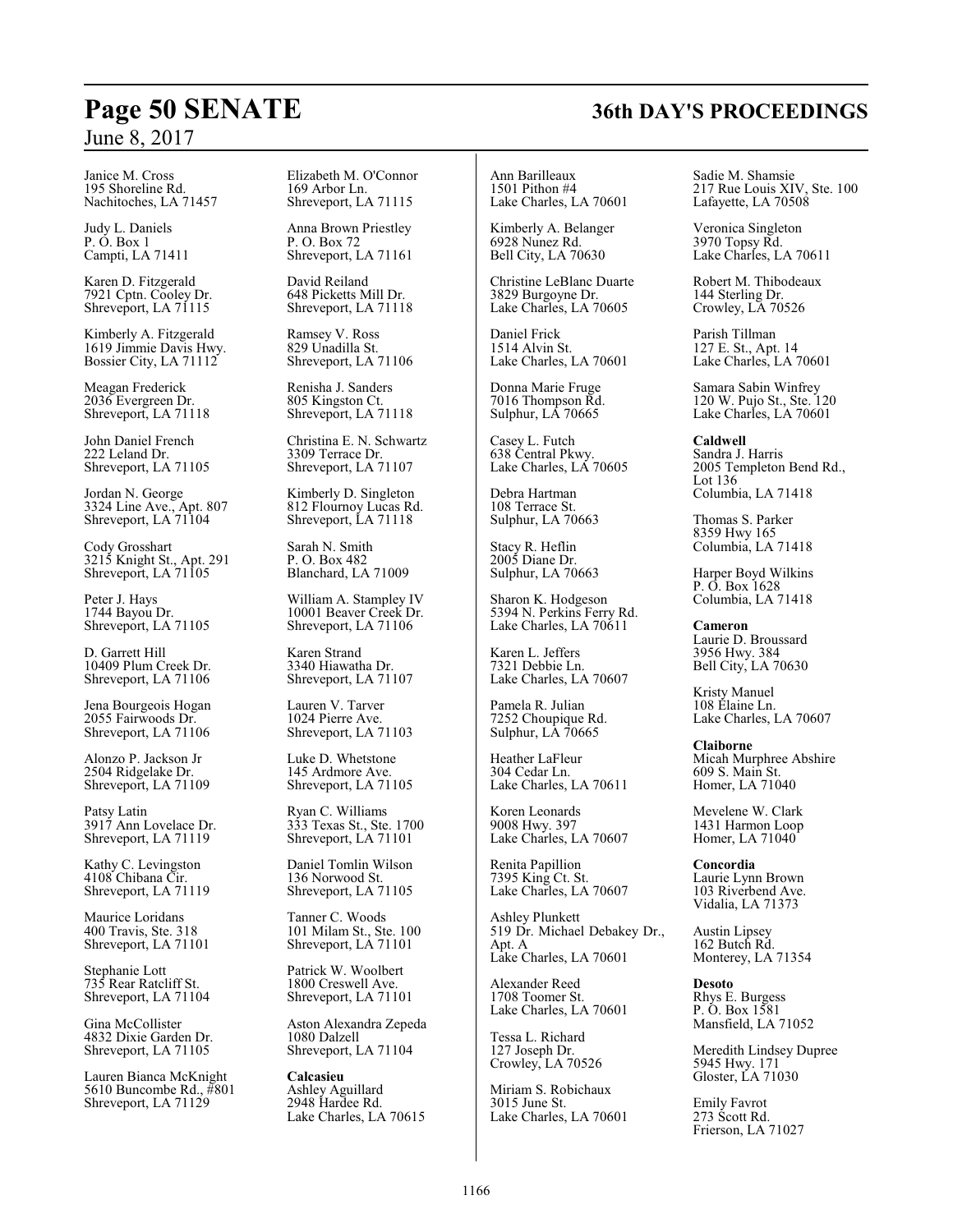#### Gwyn Hults 4484 Hwy. 84 Mansfield, LA 71052

Christie Rains 3555 Marthaville Rd. Many, LA 71449

Milinda R. Seekford 214 Jackie Ln. Stonewall, LA 71078

**E. Baton Rouge** Cory Alford 8155 Jefferson Hwy., Unit 1107 Baton Rouge, LA 70809

Terence Jordan Alost 19313 Links Ct. Baton Rouge, LA 70810

Cassie B. Anderson 768 Lakeland Dr. Baton Rouge, LA 70802

Joshua Anderson 11023 Hillpark Ave. Baton Rouge, LA 70810

Lindsay Anderson 1031 W. Lee Dr. Baton Rouge, LA 70820

Charles Andrew Anzelmo 450 Laurel St., Ste. 800 Baton Rouge, LA 70801

Theresa C. Aucoin 400 Convention St., Ste. 700 Baton Rouge, LA 70802

Sean P. Avocato 8412 Myrtlelake Dr. Baton Rouge, LA 70810

Dorian Bailey P. O. Box 2246 Baton Rouge, LA 70821

Brett Bajon 10136 Springtree Ave. Baton Rouge, LA 70810

Stacey H. Ballard 16230 Hubbs Rd. Pride, LA 70770

Grant Barone 7050 Richards Dr. Baton Rouge, LA 70809

Diane Thuy Baum 16239 Woodland Trail Baton Rouge, LA 70817

Stephen Belden 1383 Dahlia St. Baton Rouge, LA 70808

Valerie A. Black 406 N. 4th St. Baton Rouge, LA 70801 Lacey Bodley 10715 Flintwood Ave. Baton Rouge, LA 70811

Jordan L. Bollinger 2363 Daggett Ave. Baton Rouge, LA 70808

Kristin R. Boudreaux 4155 Essen Ln., Apt. 98 Baton Rouge, LA 70809

Taylor Boudreaux 630 Park Blvd. Baton Rouge, LA 70806

Tammy Crifasi Bourg 3348 Drusilla Ln., Ste. 11C Baton Rouge, LA 70809

Francis E. Boustany III 6421 Perkins Rd., Bldg. A, Ste. 2A Baton Rouge, LA 70808

Steven G. Bradshaw 7111 Village Charmant Dr., Unit 25 Baton Rouge, LA 70809

Hallye Casey Braud 12039 N. Oak Hills Pkwy. Baton Rouge, LA 70810

Kelli Braud 14445 Jamestown Blvd. Baton Rouge, LA 70810

Laquette Brown 2843 N. Blvd. Baton Rouge, LA 70806

Janelle F. Caire P. O. Box 4408 Baton Rouge, LA 70821

Cristina Tisa Capello 358 Carriage Way Baton Rouge, LA 70808

Rose H. Carney 660 Laurel St., Ste. D Baton Rouge, LA 70802

James Carroll 623 College Hill Dr. Baton Rouge, LA 70808

Ashley Michelle Caruso 12024 Morganfield Ave. Baton Rouge, LA 70818

Craig Cassagne Jr. 7611 Ibiza Dr. Baton Rouge, LA 70820

Sean S. Cassidy 1302 Applewood Rd. Baton Rouge, LA 70808

Daryl Keith Causey Jr 2165 Dallas Dr. Baton Rouge, LA 70806 Kevin Kyle Celestin 14623 Brent Ave. Baton Rouge, LA 70818

Andrea N. Chbeir 1315 Wellington Dr. Baton Rouge, LA 70815

J. Weston Clark 4041 Essen Ln., Ste. 500 Baton Rouge, LA 70809

Siegfried Coleman 3001 Country Lake Ave. Zachary, LA 70791

Diedre Collins 4274 Wilderness Run Dr. Zachary, LA 70791

John C. Conine Jr. 1962 Oleander St. Baton Rouge, LA 70806

Daniel B. Conway 2050 Kleinert Ave. Baton Rouge, LA 70806

Rachal Cox 7611 Ibiza Dr. Baton Rouge, LA 70820

Taylor Crousillac 6015 Government St. Baton Rouge, LA 70806

Zachary T. Daniels 222 St. Louis St., 5th Fl. Baton Rouge, LA 70802

Nadja H. Davis 9045 Graham Dr. Baton Rouge, LA 70814

Rachel S. Day 450 Laurel St., Ste. 1600 Baton Rouge, LA 70801

Matthew R. DeVille 2800 July St., Unit 44 Baton Rouge, LA 70808

Thomas Dickson 9453 W. Tampa Dr. Baton Rouge, LA 70815

Kristian Blaine Dobard 144 N. 11th St. Baton Rouge, LA 70802

Kristin A. Dobbs Claiborne 3024 Woodland Ridge Blvd. Baton Rouge, LA 70816

Kenneth A. Doggett Jr. 10600 Lakes Blvd, Apt. 1101 Baton Rouge, LA 70810

Rachel P. Dunaway 10182 Weevil St. St. Francisville, LA 70775

## **36th DAY'S PROCEEDINGS Page 51 SENATE** June 8, 2017

Terrell L. Dupard 412 N. 4th St. Baton Rouge, LA 70802

Mark Elfert 18761 Old World Ct. Baton Rouge, LA 70817

Derek E. Elsey 3735 Cage St. Zachary, LA 70791

Jamar Lanier Ennis 7352 Banbury Ct. Baton Rouge, LA 70811

Michael W. Fontenot 3025 Sarpy Ave. Baton Rouge, LA 70820

Jess Frey 6810 Jefferson Hwy., Apt. 10201 Baton Rouge, LA 70806

Russell Friedy 1461 Great Oak Dr. Baton Rouge, LA 70810

Anthony J. Gambino Jr. 4210 Blue Bonnett Blvd. Baton Rouge, LA 70809

Farah F. Gheith 665 Summer Breeze Dr. Baton Rouge, LA 70810

Michael Guerry 3080 Svendson Dr. Baton Rouge, LA 70809

Markel Guidry 170 Burgin Ave., Apt. A Baton Rouge, LA 70808

Bryan A. Harris 3324 Crestwood St. Baton Rouge, LA 70816

Kendra Harris 275 Bracewell Dr., Apt. B Baton Rouge, LA 70815

Clinton G. Healey 1823 Wimpole St. Baton Rouge, LA 70815

Amanda Hidalgo 1116 N. Sabine Dr. Baton Rouge, LA 70810

Miah Hill 715 St. Ferdinand Baton Rouge, LA 70802

Aaron Humphreys 2040 Pericles St. Baton Rouge, LA 70808

Philip Hunter 9270 Siegen Ln., Ste. 603 Baton Rouge, LA 70810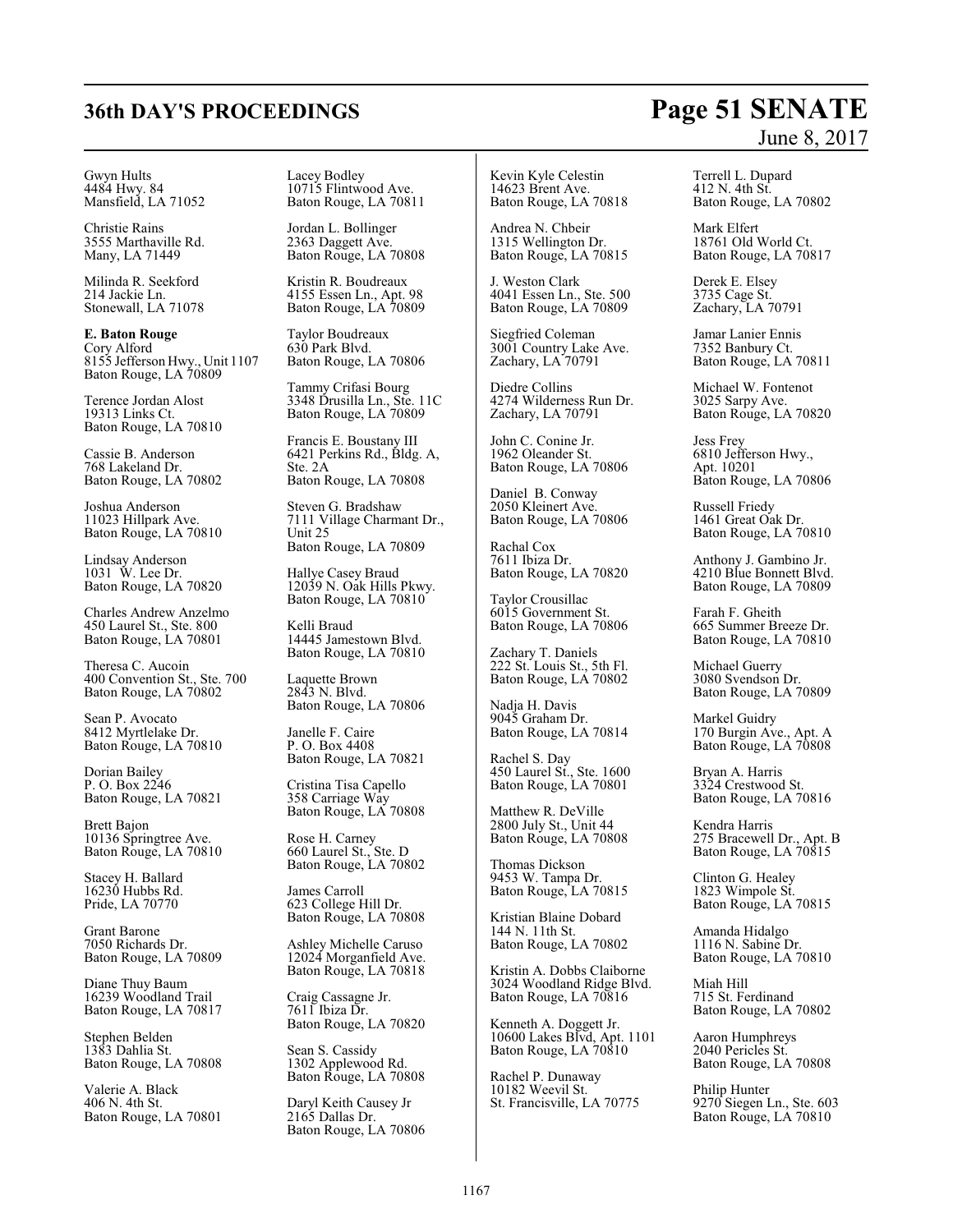Kaila Hutchison 950 S. Foster Dr., Apt. 29 Baton Rouge, LA 70806

Damion L. Jack 3142 Seracedar Dr. Baton Rouge, LA 70816

Joaquin Johnson 4550 N. Blvd., Ste. 204 Baton Rouge, LA 70806

Maxwell B. Kallenberger 1511 Fairmont St. Baton Rouge, LA 70808

Megan Kelley 5555 Hilton Ave., Ste. 205 Baton Rouge, LA 70808

Michael Lancaster 359 Chippenham Dr. Baton Rouge, LA 70808

Sandra Landry 18433 N. Mission Hills Baton Rouge, LA 70810

Bernell H. Lemaire 11824 La. Hwy. 3093 Kaplan, LA 70548

Stephen M. Lentz 1036 Seyburn Dr. Baton Rouge, LA 70808

Mark Macmurdo 100 N. St., Ste. 800 Baton Rouge, LA 70802

Veronika Mark 2045 N. 3rd St., Apt 415 Baton Rouge, LA 70802

Veronica Mathis 301 Main St., Ste. 2200 Baton Rouge, LA 70802

Kaitlin Mayeux 7937 Valencia Ct. Baton Rouge, LA 70820

Ashleigh N. Mazerac 10304 W. Winston Ave., Apt 8 Baton Rouge, LA 70809

Derrick McCorey 5622 S. Leighton Dr. Baton Rouge, LA 70806

Benjamin R. McDonald 7814 Chairman Ave. Baton Rouge, LA 70817

Charlotte McGarr 12429 Coursey Blvd. Baton Rouge, LA 70816

Cherita R. McNeal 8155 Jefferson Hwy., Unit 1107 Baton Rouge, LA 70809

Mitchell L. Meredith 1324 Chippenham Dr. Baton Rouge, LA 70808

Paula A. Miller 9477 Lansdowne Rd. #77 Baton Rouge, LA 70818

Adrian J. Million 416 East Dr. Baton Rouge, LA 70806

Lisa G. Minchew 4171 Essen Ln., Room 11-15A Baton Rouge, LA 70809

Shelley Denise Moore 13609 Alba Dr. Baker, LA 70714

Cory Morgan 1221 Staring Ln. Baton Rouge, LA 70810

Deelee Morris 2017 Ferndale Ave. Baton Rouge, LA 70808

Rebecca S. Myhand 2212 Cloverdale Ave. Baton Rouge, LA 70808

Olesya Nading 6317 Quinn Dr., Ste. D Baton Rouge, LA 70817

Leah N. Neupert 1420 Stuart Ave. Baton Rouge, LA 70808

Ryan M. Nolan 900 Dean Lee Dr., Unit 208 Baton Rouge, LA 70820

Erik Noland 604 St. Ferdinand St. Baton Rouge, LA 70802

Jodi Nuss 6929 Commerce Cir., Apt. 5111 Baton Rouge, LA 70809

Molly O'Flynn 1702A Brightside Dr. Baton Rouge, LA 70820

Colin P. O'Rourke 998 Stanford Ave., #502 Baton Rouge, LA 70808

David Patin, Jr. 13675 CourseyBlvd., Apt. 212 Baton Rouge, LA 70817

Malcolm R. Patterson II 158 W. Chimes St., #6 Baton Rouge, LA 70802

Melessa Peel 17257 Lavell Rd. Pride, LA 70770

Rachel Perrone 7353 Highland Rd., Ste. B-270 Baton Rouge, LA 70808

David Phelps 1738 Great Oak Dr. Baton Rouge, LA 70810

Barbara Pilat 2741 Iowa St. Baton Rouge, LA 70802

Laurie Pinson P. O. Box 1848 St. Francisville, LA 70775

Kathryn Pittman 8550 United Plaza Blvd., Ste. 1001 Baton Rouge, LA 70809

Jamie Pounders 2525 O'Neal Ln., Apt. 407 Baton Rouge, LA 70816

Linda Yancey Ray 1209 Amiens Dr. Baton Rouge, LA 70810

Joy Reily 14333 Briar Leaf Dr. Baton Rouge, LA 70817

Shania Ren 5037 River Meadow Dr. Baton Rouge, LA 70820

William S. Roberts 1545 Perkins Rd. Baton Rouge, LA 70808

Phillip M. Robinson 600 N. Foster Dr. Baton Rouge, LA 70806

William H. Rogers Jr. 3182 Nicholson Lake Dr. Baton Rouge, LA 70810

Adrian Carter Ross 301 N. Main St., Ste. 2200 Baton Rouge, LA 70801

Lauren Rucinski 400 Convention St., Ste. 700 Baton Rouge, LA 70802

Brenda S. Salassi 1533 Stoneleigh Dr. Baton Rouge, LA 70808

Clare E. Sanchez 450 Laurel St., Ste. 800 Baton Rouge, LA 70801

Maynard J. Sanders II 1515 Poydras St., #1900 New Orleans, LA 70808

Jay Schwartzberg 6651 Jefferson Hwy. Baton Rouge, LA 70806 Leona Scoular 10202 Perkins Rowe, Apt 3028 Baton Rouge, LA 70810

Jennie Shufelt 100 N. St., Ste. 800 Baton Rouge, LA 70802

Bradley Sloane 2111 S. Burnside Ave. Gonzales, LA 70737

J. Arthur Smith IV 301 Misty Creek Dr. Baton Rouge, LA 70808

Natalie E. B. Smith 16536 Woodlawn Acres Baton Rouge, LA 70817

Meredith Soniat 1900 S. Acadian Thwy. Baton Rouge, LA 70808

Erica Spears P. O. Box 83872 Baton Rouge, LA 70884

Stephen Stanford 4250 Janet Ave., Apt. 2 Baton Rouge, LA 70808

Charles Terrebonne II 3827 Northshore Ave. Baton Rouge, LA 70820

Jordan Tiemann 900 Dean Lee, Apt. 702 Baton Rouge, LA 70820

Sarah Tormey 723 Maximilian St. Baton Rouge, LA 70802

Anjelica M. Torrance 600 Wooddale Blvd, Apt. 123N Baton Rouge, LA 70806

Averi Ardoin Triche 10196 Oliphant Rd. Baton Rouge, LA 70809

Charles Trichell 1443 S. Eugene St. Baton Rouge, LA 70808

Jacquelyn Tucker 3023 Saratoga Dr. Baton Rouge, LA 70808

Memry Allyson Tucker 16013 Confederate Ave. Baton Rouge, LA 70817

Erin Tyrer 615 St. Louis St., Apt. 107 Baton Rouge, LA 70802

Howard Veeder 3964 Gourrier Ave., Apt. 338 Baton Rouge, LA 70808

## **Page 52 SENATE 36th DAY'S PROCEEDINGS**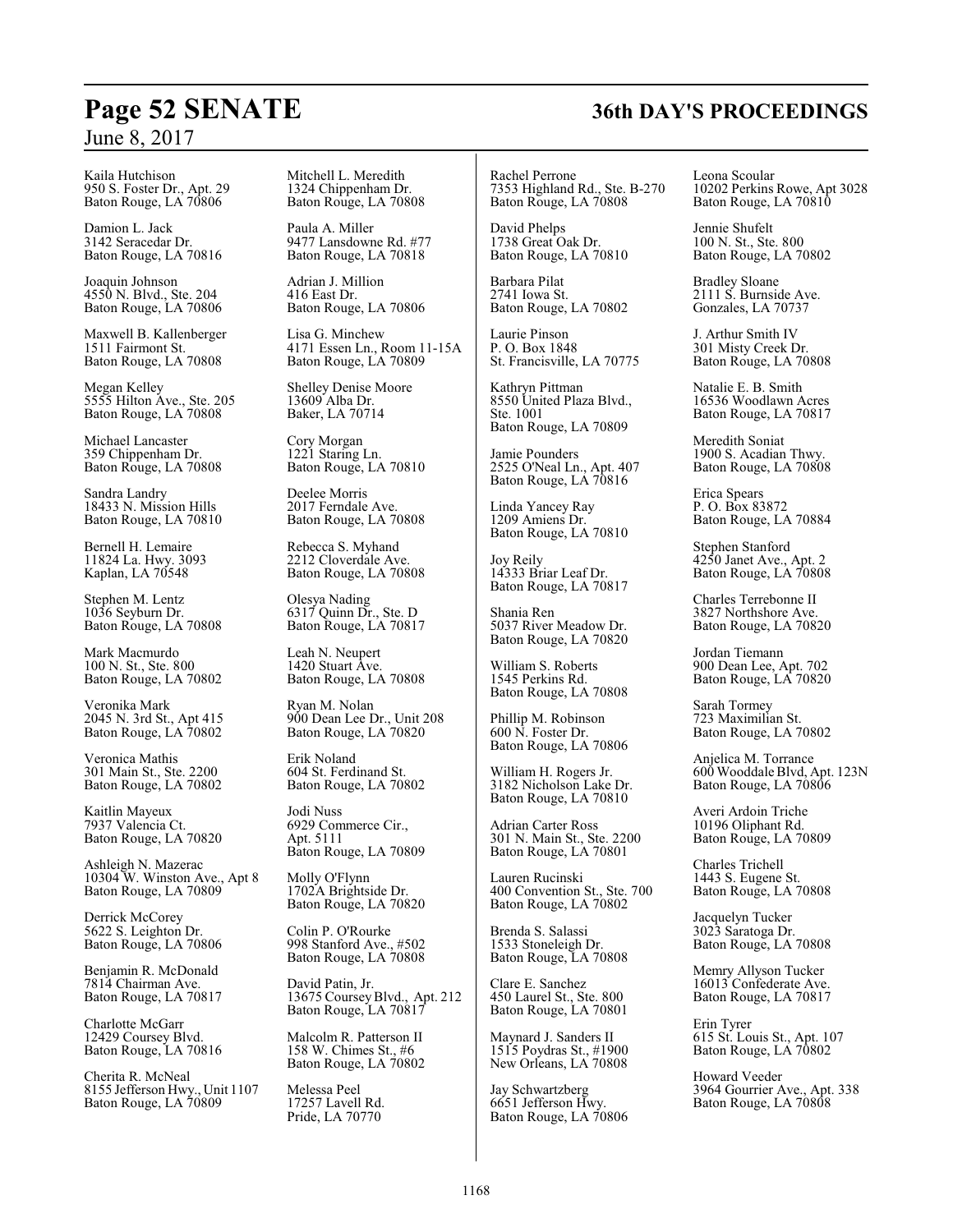# **36th DAY'S PROCEEDINGS Page 53 SENATE**

Alexandra Vozzella P. O. Box 3197 Baton Rouge, LA 70821

Ashley H. Walker 327 Kirkley Pl. W. Baton Rouge, LA 70815

Sean E. Williams 9924 E. Myrtle View Ct. Baton Rouge, LA 70810

Blane Wilson 3015 Sarpy Ave. Baton Rouge, LA 70820

**E. Feliciana** Debra S. Bergeron 3766 Lillian Ln. Ethel, LA 70730

Abbey Knight 427 S. Foster Dr. Baton Rouge, LA 70806

**Evangeline** Mindy Deshotel 922 Johnson Rd. Ville Platte, LA 70586

Constance Melba Doucet 1121 Green Oaks Loop Eunice, LA 70535

**Franklin** Stacey Hibbs 3097 Hwy. 135 Winnsboro, LA 71295

**Grant** Tara Demarco 278 Brenda St. Dry Prong, LA 70423

Angela G. Evans 242 Evans Rd. Atlanta, LA 71404

Shawnee Lafitte 983 Dyson Creek Rd. Pollock, LA 71467

Lisa West Smith 609 Clear Creek Rd. Pollock, LA 71467

**Iberia** Derick Delcambre 5019 Hazard Rd., Lot 14 New Iberia, LA 70560

Mckinley James 702 E. 1st St. New Iberia, LA 70560

Mark S. Owens Jr. 6116 Bull Island Rd. New Iberia, LA 70560

**Iberville** Brenton I. Mims 77600 Crump St., P. O. Box 429 Maringouin, LA 70757 **Jackson** Colby L. Bowman P. O. Box 190 Jonesboro, LA 71251

**Jefferson** Albert Adams Jr. 24 Mesa St., Apt 234 Kenner, LA 70065

Lionel David Adams 3112 Belmont Pl. Metairie, LA 70002

Ellen C. Agee 829 Honeysuckle St. Gretna, LA 70056

Julio C. Baca Jr. 1831 Manhattan Blvd., Ste. F-225 Harvey, LA 70058

Adam B. Beckman 1908 Riviere Ave. Metairie, LA 70003

Jennifer Q. Belletto 4212 Ottawa St. Metairie, LA 70001

Timothy E. Benedetto 3045 Ridgelake Dr., Ste. 201 Metairie, LA 70002

Jeffrey Birdsong 1550 Aris Ave. Metarie, LA 70005

Isabel M. Blum 728 Newman Ave. Jefferson, LA 70121

Derek Edward Keiser Boese 4521 Neyrey Dr. Metairie, LA 70002

Philip Michael Boyd 201 St. Charles Ave., Ste. 5100 New Orleans, LA 70170

Daniel Emile Brauner 56 Pecan Ave. Harahan, LA 70123

Christopher P. Brehm 1413 Hackberry Ave. Metairie, LA 70001

Harold L. Brockhaus Jr. 132 Oak Manor Dr. Slidell, LA 70460

Harold A. Buchler III 3870 3rd St. Metairie, LA 70002

Albert E. Canalizo Jr. 621 Carol Dr. Jefferson, LA 70121

Sarah N. Cancienne 2106 La Quinta Via Harvey, LA 70058

John E. Carr III 200 Derbigny St. Gretna, LA 70053

Aimee E. Chalin 3217 Jason Ln. Gretna, LA 70056

Colin Cisco 4912 Harris Ave. Metairie, LA 70006

James Cooley 3624 Lake Aspen Dr. E. Gretna, LA 70056

Carla Denicola 801 Ave. G W.wego, LA 70094

Loan Hong Do 2625 Cerritas Via Harvey, LA 70058

John J. Elmer Jr. 748 W. William David Pkwy. Metairie, LA 70005

Kaja S. Elmer 748 W. William David Pkwy Metairie, LA 70005

Israa Falweh-Mousa 109 Natchez Trace Dr. Harvey, LA 70058

Kylie D. Faure 1000 Behrman Hwy. Gretna, LA 70056

Stephanie T. Findley 40372 Skylar Ln. Ponchatoula, LA 70454

Toni R. Foret 709 Fos Ave. Harvey, LA 70058

Fay L. Forvendel 527 Fos Ave. Harvey, LA 70058

Misty Fuselier 711 N. Starrett Rd. Metairie, LA 70003

Harrece Gassery 1728 Burnley Dr. Marrero, LA 70072

Shannon Cowie Gegenheimer 136 E. Randall Ct. Gretna, LA 70053

Alec Christian Goldenberg 327 Hesper Ave. Metairie, LA 70005

Ana-Valli Gordon 34 New England Ct. Gretna, LA 70053

# June 8, 2017

Robert Grace 2144 Stall Dr. Harvey, LA 70058

Carrie W. Grinnell 5412 Janice Ave. Kenner, LA 70065

Courtney Hollier Guillory P. O. Box 231345 New Orleans, LA 70183

Laura A. Guliuzo 549 E. William David Pkwy. Metairie, LA 70005

Chloe Haas 35 Derbes Dr. Gretna, LA 70053

Linly Hall 3637 B Cypress St. Metairie, LA 70001

Lisa S. Harris 1700A Belle Chase Gretna, LA 70056

Craig Hebert 4924 Oak Alley Blvd. Marrero, LA 70072

Marc J. Hoerner Jr. 2332 Massachusetts Ave. Metairie, LA 70003

Jeffrey D. Hufft 230 Huey P. Long Ave. Gretna, LA 70053

Katie Jackson 2565 Dolores Dr. Marrero, LA 70072

Alexandra Javier 3334 Ole Miss Dr., Apt 232 Kenner, LA 70065

Shan Jiang P. O. Box 23233 Harahan, LA 70123

Shenandoah D.C. Jones 458 West Ave. Harahan, LA 70123

Sheree Kerner 12 Azalea Ct. Metairie, LA 70005

George Ketry Jr. 4421 Laplace St. Metairie, LA 70006

Thomas D. Kimball 3140 Nature Dr. Marrero, LA 70072

John F. Lee 10 Savannah Ridge Ln. Metairie, LA 70001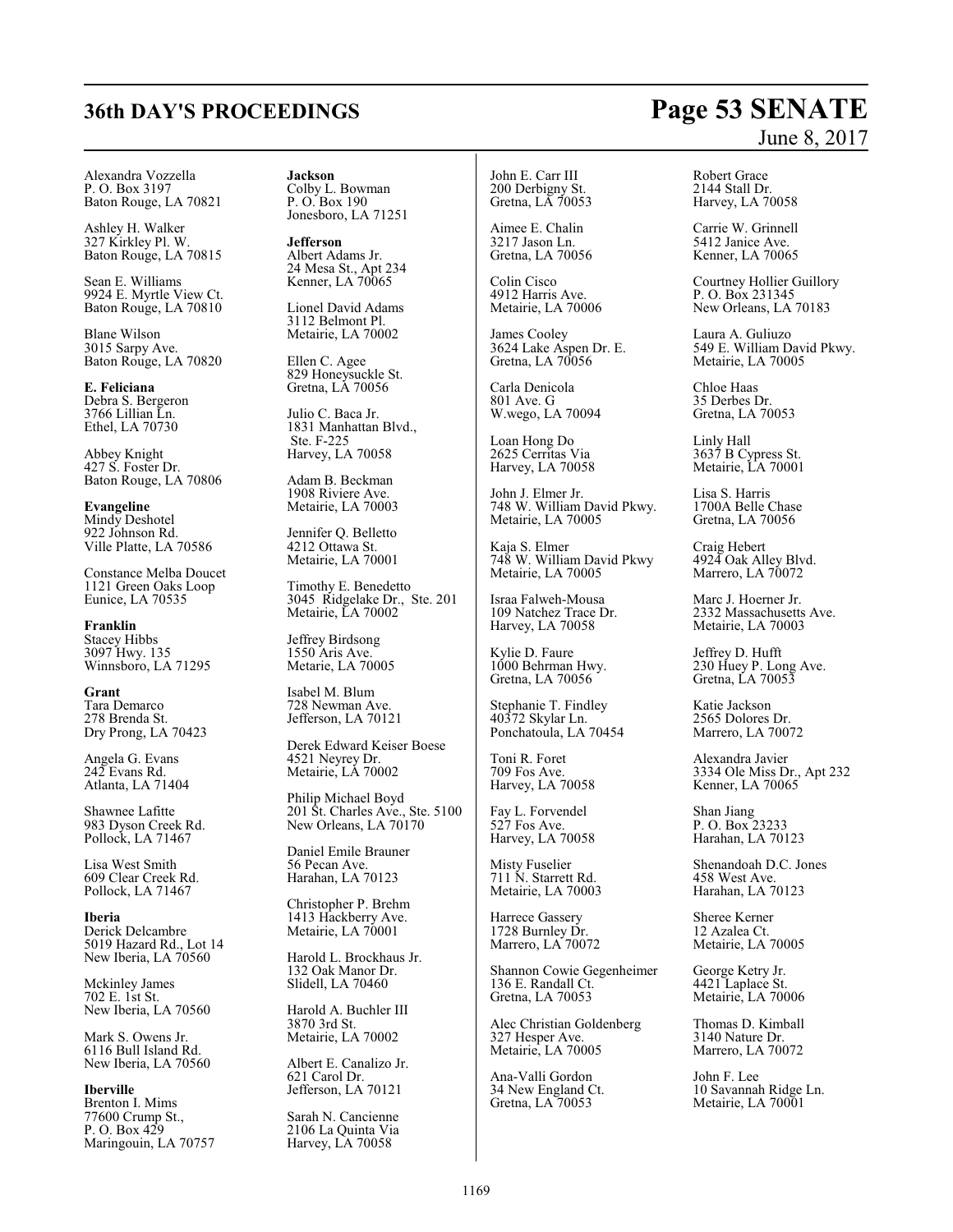Christopher W. Legrand 128 Hollywood Dr. Metairie, LA 70005

Jonathan Lewis 2553 Crestwood Rd. Marrero, LA 70072

Andrew Lifsey 5420 Robeline Dr. Metairie, LA 70003

Michael A. Mahone Jr. 236 Lake Ave. Metairie, LA 70005

Marko Marjanovic 209 Ridgewood Metairie, LA 70005

Jeffrey D. Martiny 622 Carmenere Dr. Kenner, LA 70065

Meghan E. Merrell 1102 N Arnoult Rd. Metairie, LA 70001

Lauren Michel 3921 Audubon Trace Jefferson, LA 70121

Rachael Mills 601 St. Charles Ave. New Orleans, LA 70130

Lenny S. Moran 284 W. Louisiana State Dr. Kenner, LA 70065

Christina Morvant 2713 Bayou Teche Marrero, LA 70072

Vanessa Motta 4501 Cleveland Pl. Metairie, LA 70003

Christine Muller 433 Metairie, Ste. 600 Metairie, LA 70005

Fahreta Muminovic 3616 Page Dr. Metairie, LA 70003

Bryan J. O'Neill 212 E. Gatehouse Dr., Apt. D Metairie, LA 70001

Matthew Paul 6909 Schouest St. Metairie, LA 70003

Leonard A. Penzo 1405 Taft Park Metairie, LA 70001

Stuart Pirri 412 Hector Ave. Metairie, LA 70005 Daimon K. Ponthieux 4237 Pommard Dr. Kenner, LA 70065

Madelon A. Redmann 272 Walter Rd. River Ridge, LA 70123

Bessie L. Renfrow 4316 Belvedere St. Metairie, LA 70001

Kassie Lee Richbourg 701 Avenue East Westwego, LA 70094

Heather Ann Rittenberg 319 W. William David Pkwy. Metairie, LA 70005

Alex Robertson 4612 Green Acres Ct. Metairie, LA 70003

Valerie L. Rodrigue 4040 W Napoleon Ave. Metairie, LA 70001

Ryan Rodriguez 322 1St St. Gretna, LA 70053

Christopher Russell 566 Ave. A Westwego, LA 70094

Jennifer Sabludowsky 4521 St. Charles Ave. New Orleans, LA 70115

Christopher Seemann 808 Maryland Ave. Metairie, LA 70003

Charlene L. Smith P. O. Box 6107 Metairie, LA 70002

Nicole Tarver 1509 Colony Pl. Metairie, LA 70003

Louis H. Thomas III 7416 Bartlett Marrero, LA 70072

Mark Robert Tobey 4705 Alphonse Dr. Metarie, LA 70006

Jeffrey Toepfer 4709 Neyrey Dr. Metairie, LA 70002

Dan Linh Tran 2568 Sandpiper Cir. Marrero, LA 70072

Kim Tran 2712 Cypress Lawn Dr. Marrero, LA 70072

Deborah L. Turpin 835 N. Carrollton Ave. New Orleans, LA 70119

Christopher K. Ulfers 3812 James Dr. Metairie, LA 70003

Cornelia S. Ullmann 6009 Camphor St. Metairie, LA 70006

David R. Verderame 4425 Lake Vista Dr. Metairie, LA 70006

Jackeline Vides 636 Linden St. Metairie, LA 70003

Ryan Paul Vincent 3437 Lake Lynn Dr. Gretna, LA 70056

Brenda E. Wall P. O. Box 1547 Westwego, LA 70096

Derek Warden 2609 Winifred St. Metairie, LA 70003

Jake Joseph Weinstock 1515 Poydras St., Ste. 1825 New Orleans, LA 70112

Natalie White 4 Oakland Rd. Kenner, LA 70065

Lillian A. Williams 999 N 9th St., Apt 126 Baton Rouge, LA 70802

Tania Zaldivar 717 Lafayette St. Gretna, LA 70053

Mario D. Zavala Jr. 5504 Wabash St. Metairie, LA 70003

**Jefferson Davis** Kayla Credeur 811 S. Adams St. Welsh, LA 70591

Jessie W. Guidry Jr. 125 Bruin Rd. Crowley, LA 70526

Alexander J. Guinn 725 E. Plaquemine St. Jennings, LA 70546

Miranda LeBleu 107 W. Grove St. Welsh, LA 70591

**Lafayette** Michael O. Adley 2000 Kaliste Saloom Rd., Ste. 400 Lafayette, LA 70508

Thomas V. Alonzo 113 Jackson St. Lafayette, LA 70501

Rebecca Amos 101 Bottlebrush Ln. Carencro, LA 70520

Amy E. Andaya 318 Nashua Dr. Carencro, LA 70520

Katherine Anne Bernhardt 217 Rue Louis XIV, Ste. 100 Lafayette, LA 70508

Colette L. Billeaud P. O. Box 44290 Lafayette, LA 70504

Cheramie M. Breaux 1101 E. Bridge St. Breaux Bridge, LA 70517

Emily E. Breaux 423 Marilyn Dr. Lafayette, LA 70503

Jeffrey Breaux 1018 Harding St., Ste. 205A Lafayette, LA 70503

Sarah F. Brown 205 Capstone Crossing Lafayette, LA 70506

Kevin Carter 405 Bluebonnet Dr. Lafayette, LA 70508

Alister R. Charrier 300 Iberia St., Ste. 200 New Iberia, LA 70560

Dakota Kyle Chenevert 100 E. Vermilion St., Ste. 300 Lafayette, LA 70501

Lisa D. Comeaux P. O. Box 11203 New Iberia, LA 70562

Jennifer Cormier 121 Ridge Crest Ln. Duson, LA 70529

Katherine E. Currie 2314 Kaliste Saloom Rd., Apt 308 Lafayette, LA 70508

Douglas Daigle 516 Montrose Ave. Lafayette, LA 70503

Ross E. Doland 107 Presence Dr. Lafayette, LA 70506

Briana L. Drescher 18140 Diaz Rd. Prairieville, LA 70769

# **Page 54 SENATE 36th DAY'S PROCEEDINGS**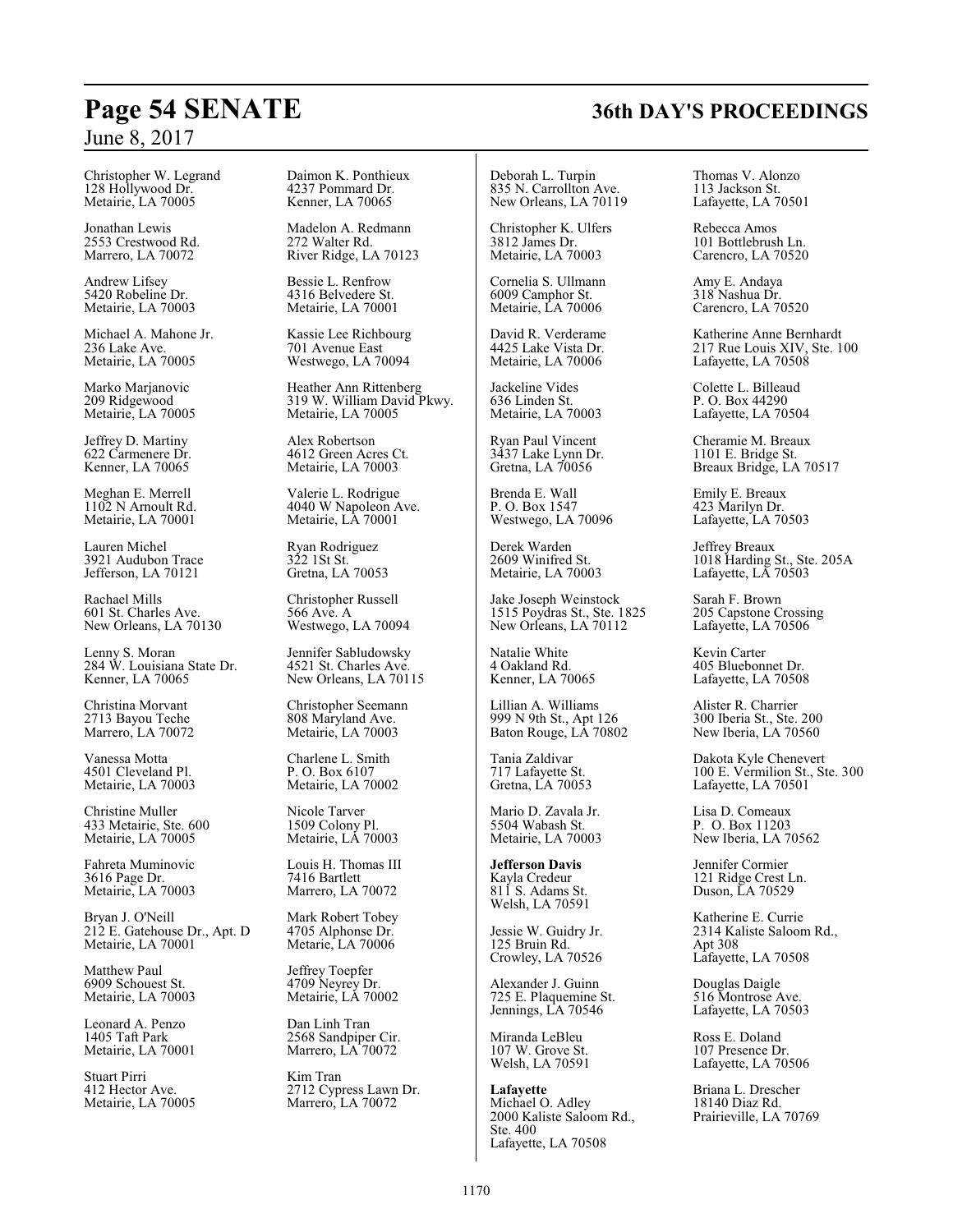## **36th DAY'S PROCEEDINGS Page 55 SENATE**

Morgan A. Druhan 1001 W. Pinhook Rd., Ste. 200 Lafayette, LA 70503

Amy Dupuis 303 Felix Rd. Breaux Bridge, LA 70517

Joan B. Fawcett 237 S. Audubon Blvd. Lafayette, LA 70503

Alysse C. Ford 505 Brentwood Blvd Lafayette, LA 70503

Charlotte Goudeau 303 Ashland Park Dr. Lafayette, LA 70508

Janet M Grossie 100 Lakeview Dr. Broussard, LA 70518

Forrest Guedry 210 Crenshaw Dr. Lafayette, LA 70508

Barbara Oge Guidry 100 Spring View Dr. Youngsville, LA 70592

Kristyn R. Harris 105 Keeneland Ln. Lafayette, LA 70503

Ryan A. Harris 105 Jerico Cir. Lafayette, LA 70508

Sarah Hebert 113 Old Rock Rd. Youngsville, LA 70592

Joshua Hefner 905 Golden Grain Rd. Duson, LA 70529

Virginia Hines 10157 Bonnet Cove Ave. Baton Rouge, LA 70810

Lauren M. Hue 200 Froeba Dr. Lafayette, LA 70520

Charlotte Huggins 101 Asbury Cir. Lafayette, LA 70503

Edna Hunt 111 Tara Dr. Youngsville, LA 70592

Alexander Hurd 200 Norine St. Lafayette, LA 70506

Whitney S. Ikerd 100 E. Vermillion St., Ste. 300 Lafayette, LA 70501

Nicole Johnson 113 Elie Dr. Youngsville, LA 70592

Amanda Koons 311 Cedar Crest Ct. Lafayette, LA 70501

Melissa A. Lacassin 114 Copeland Dr. Broussard, LA 70518

Steven Lee 102 Brook Field Dr. Youngsville, LA 70592

Jean-Pierre Marquet 210 Moss Bluff Dr. Lafayette, LA 70507

Jeffrey Matus 611 Madison St., Apt. 3 Lafayette, LA 70501

Lucas Menard 304 Arrowwood Rd. Youngsville, LA 70592

Jenai Lin Mistrot 312 Nanterre Ln. Lafayette, LA 70507

Al Joseph Morgan 306 N. Anita St. Lafayette, LA 70501

Alex Gardner Mouton 547 Jefferson St. Lafayette, LA 70501

Carlisle Joseph Palmer 135 Treasure Cove Lafayette, LA 70508

Amy Pellerin 325A Duhon Rd. Lafayette, LA 70506

Christopher J. Peyton 312 Bertrand Dr., Apt 103 Lafayette, LA 70506

Matthew Posner 114 Souvenir Gate Lafayette, LA 70501

Matthew R. Reed 108 Triwood Cir. Lafayette, LA 70503

Lanna R. Roberts 110 Bellevedere Ave. Lafayette, LA 70503

Lindsay Samuel 1630 Rue Du Belier, Apt 907 Lafayette, LA 70506

Brook Sarver 301 Summerland Key Ln. Lafayette, LA 70508

Rachel C. Schwarz P. O. Box 80935 Lafayette, LA 70598

Theresa Shepherd 6707 N. University Ave. Carencro, LA 70520

Eric Simon 304 Timber Bark Rd. Lafayette, LA 70508

Burton Skinner 109 Kirkwood Ln. Youngsville, LA 70592

Phillip Smith 1001 W. Pinhook Rd., Ste. 200 Lafayette, LA 70503

Harry C. Stansbury 121 Lepinay Rd. Lafayette, LA 70508

Taylor R. Stover 200 Bevington Dr. Lafayette, LA 70508

Christin M. Sundberg 707 Kyle Landry Rd. New Iberia, LA 70563

Maria Thibodeaux 105 Bluebonnet Dr. Lafayette, LA 70508

Emily Thomas-Guillory 303 Sunny Ln. Lafayette, LA 70506

Matthew Thomassee P. O. Box 1041 Youngsville, LA 70592

Allison M. Weaver 234 Ridgewood St. Lafayette, LA 70506

Jordan B. Wright 556 Jefferson St., Ste. 500 Lafayette, LA 70501

**Lafourche** Cody Acosta 1616 Hwy. 1 Thibodaux, LA 70301

Brittany Barrios 200 Belmont Dr. Thibodaux, LA 70301

Louella C. Lambert 1054 W. Tunnel Blvd. Houma, LA 70360

George M. Riviere 103 W. 3rd St. Thibodaux, LA 70301

Jeremy Robichaux 700 Commerce St., Apt. 220 New Orleans, LA 70130

# June 8, 2017

Bobby Triche 142 Cinclare Dr. Thibodaux, LA 70301

**Lincoln** Candace Miers Bowen 1505 N. 19th St. Monroe, LA 71270

J.D. Dumas, Jr 1911 N. Service Rd. E. Ruston, LA 71270

Kristin Lee Farquharson 2101 Alexander Ave. Ruston, LA 71270

Paul Heath Hattaway 203 Huey Ave. Ruston, LA 71270

Jessica Liles 610 N. Farmerville St., Apt A Ruston, LA 71270

Megan Snyder 165 Taylor Rd. Choudrant, LA 71227

Joseph S. Waltman 405 Minden St. Ruston, LA 71270

**Livingston** Kristy B. Barbier 26707 Jennifer Ln. Denham Springs, LA 70726

Rachel Bennett 22566 Timber Ridge Dr. Denham Springs, LA 70726

Darla Bourgeois 26491 Avoyelles Ave. Denham Springs, LA 70726

Amanda Leigh Huff Brown 10739 Wrigley Field Ave. Denham Springs, LA 70726

Autumn Coe 25153 Arlington Ave. Denham Springs, LA 70726

Jeanice Dunn 16990 Kinchen Rd. Livingston, LA 70754

Vivian P. Ellis P. O. Box 46457 Baton Rouge, LA 70895

Kassiah Kara Faul 1051 Willow Brook Ave. Denham Springs, LA 70726

Dewanna Fontenot 30591 Stephen Dr. Denham Springs, LA 70726

Rachel S. Gauthier 23127 Christmas Dr. Denham Springs, LA 70726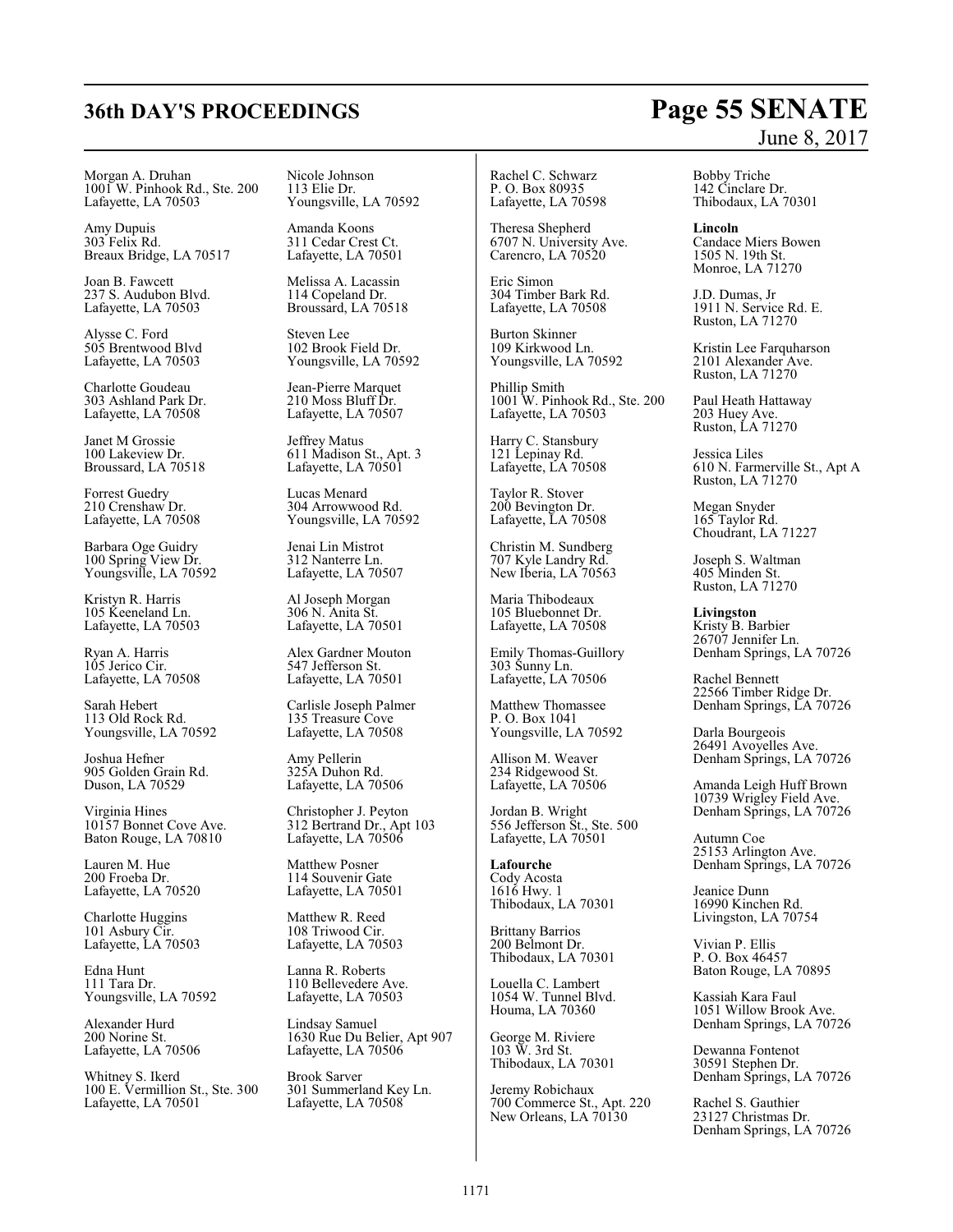David Greene 25949 Bronzewood St. Denham Springs, LA 70726

Susan Landaiche 12271 Creekside Ave. Walker, LA 70785

Sonya Miles 1477 Willow Oak Dr. Denham Springs, LA 70726

C. E. Moore 8361 Vincent Rd. Denham Springs, LA 70726

Julie Diana Sauls Noland 30943 Meadow Wood Blvd. Denham Springs, LA 70726

Gary O'Neal Jr. 20224 Garden's Ct. Walker, LA 70785

Rachael A. Reed 11185 Peaks Ave. Walker, LA 70785

Kimmithy Robinson 7975 Kingsley Dr. Denham Springs, LA 70706

Amanda Rutland 7465 Old Live Oak Dr. Denham Springs, LA 70706

Emily Spence 30381 Blue Heron Dr. Denham Springs, LA 70726

Edrius Stagg P. O. Box 1671 Walker, LA 70785

Greg G. Stahlnecker Jr. 20564 La Hwy 1032 Denham Springs, LA 70726

**Morehouse** Jamie Hodge Bader 10520 Cooper Lake Rd. Bastrop, LA 71220

Amelia Montgomery 12455 Autumn Woods Way Bastrop, LA 71220

Deanna Tubbs 10894 Crossett Rd. Bastrop, LA 71220

**Orleans** Sloan Abernathy 755 Magazine St. New Orleans, LA 70130

Kayla L. Ackel 2817 St. Peter St. New Orleans, LA 70119

Melvin Albritton 701 Poydras St., Ste. 3600 New Orleans, LA 70139

Tyra Alexander 4926 Friar Tuck Dr. New Orleans, LA 70128

Meredith Angelson 1055 St. Charles Ave., #505 New Orleans, LA 70130

Andrea Armstrong 526 Pine St., #409 New Orleans, LA 70118

Carys Anne Arvidson 365 Canal St., Ste. 800 New Orleans, LA 70130

Nadege A. Assale 1100 Poydras St., Ste. 1800 New Orleans, LA 70163

Alex S. Aughtry 1100 Poydras St., Ste. 3600 New Orleans, LA 70163

J. Benjamin Avin 2216 Magazine St. New Orleans, LA 70130

Ellen Baggett 601 Poydras St., 24th Fl. New Orleans, LA 70130

Michael L. Ballero 6537 Argonne Blvd. New Orleans, LA 70124

Jacqueline C. Barber 1508 Music St. New Orleans, LA 70117

Brittany L. Beckner 1658 Joseph St., Apt. J New Orleans, LA 70115

Carlos A. Benach 400 Poydras St., Ste. 2700 New Orleans, LA 70115

Claire Berg 1445 Philip St. New Orleans, LA 70130

Daniel J. Berger 7466 Pitt St. New Orleans, LA 70118

Lauren Bergeron 310 S Olympia St. New Orleans, LA 70119

John Eric Bicknell Jr. 909 Poydras St., Ste. 1100 New Orleans, LA 70112

Brennan Black 365 Canal St., Ste. 2600 New Orleans, LA 70130

Errol J. Bode 227 S. Scott St. New Orleans, LA 70119

Tucker T. Bohren 3605 Elaine Pl. New Orleans, LA 70119

Donald T. Bollinger 400 Poydras St., Ste. 2480 New Orleans, LA 70130

Randy M. Bordes 314 Seattle St. New Orleans, LA 70124

Jaimee L. Boyd 6333 General Haig St. New Orleans, LA 70124

Melanie Bray 2712 Marengo St. New Orleans, LA 70115

Andrew Brien 1100 Poydras St., Ste. 3100 New Orleans, LA 70163

Jason Broecker 344 St. Joseph St., Apt 343 New Orleans, LA 70130

Eileen McCarthy Brown 923 Eleonore St. New Orleans, LA 70115

Emily Burkard 713 N Alexander St. New Orleans, LA 70119

Max V. Camp 7010A Pritchard Pl. New Orleans, LA 70125

Richard Ulmont Campbell 1015 Franklin Ave., Apt B New Orleans, LA 70117

Laura Cannon 600 Poydras St., 12th Fl. New Orleans, LA 70130

Rebekah Capers 1615 Governor Nicolls St., Apt 201 New Orleans, LA 70116

Elizabeth Bagent Carpenter 201 St Charles Ave., Ste. 2500 New Orleans, LA 70115

Vanessa Carroll 1055 St Charles Ave., Ste. 505 New Orleans, LA 70130

Katie Carter 2320 Dreux Ave. New Orleans, LA 70122

Meghan Carter 4436 Canal St. New Orleans, LA 70119

Peter E. Castaing 1010 Common St., Ste. 2200 New Orleans, LA 70112

Jesse Alexander Chasick 4832 Camp St. New Orleans, LA 70115

Sarah Chervinsky 8934 Birch St. New Orleans, LA 70118

Alexis L. Clay 2529 Short St. New Orleans, LA 70125

Robert Zachary Cayman Clevenger 4304 State St. Dr. New Orleans, LA 70125

Constance Colley 3443 Esplanade Ave., Apt 753 New Orleans, LA 70119

Chanelle L. Collins 3866 Virgil Blvd. New Orleans, LA 70122

Samuel Jason Comer 900 Mouton St. New Orleans, LA 70124

Catherine L. Cranfield 365 Canal St., Ste. 2000 New Orleans, LA 70130

Adam Crepelle 727 Ursulines Ave. New Orleans, LA 70116

Joseph D. Damrich 3501 Canal St. New Orleans, LA 70119

Thomas Dantin 2476 Dauphine St. New Orleans, LA 70117

Brandon Taylor Darden 1100 Poydras St., Ste. 3100 New Orleans, LA 70163

Jared Fletcher Davidson 2446 N. Rampart St. New Orleans, LA 70117

Mark R. Deethardt 800 St. Charles Ave., Apt. 404 New Orleans, LA 70130

Lakisa Degruy 3670 Inwood Ave. New Orleans, LA 70131

Rosa Dejean 1419 Forstall St. New Orleans, LA 70117

Casey Dereus 701 Poydras St., Ste. 3950 New Orleans, LA 70139

Domonique Dickerson 1300 Perdido, Rm. 2W20 New Orleans, LA 70112

Donald Dorenkamp II 235 Derbigny St., Ste. 100 Gretna, LA 70053

## **Page 56 SENATE 36th DAY'S PROCEEDINGS**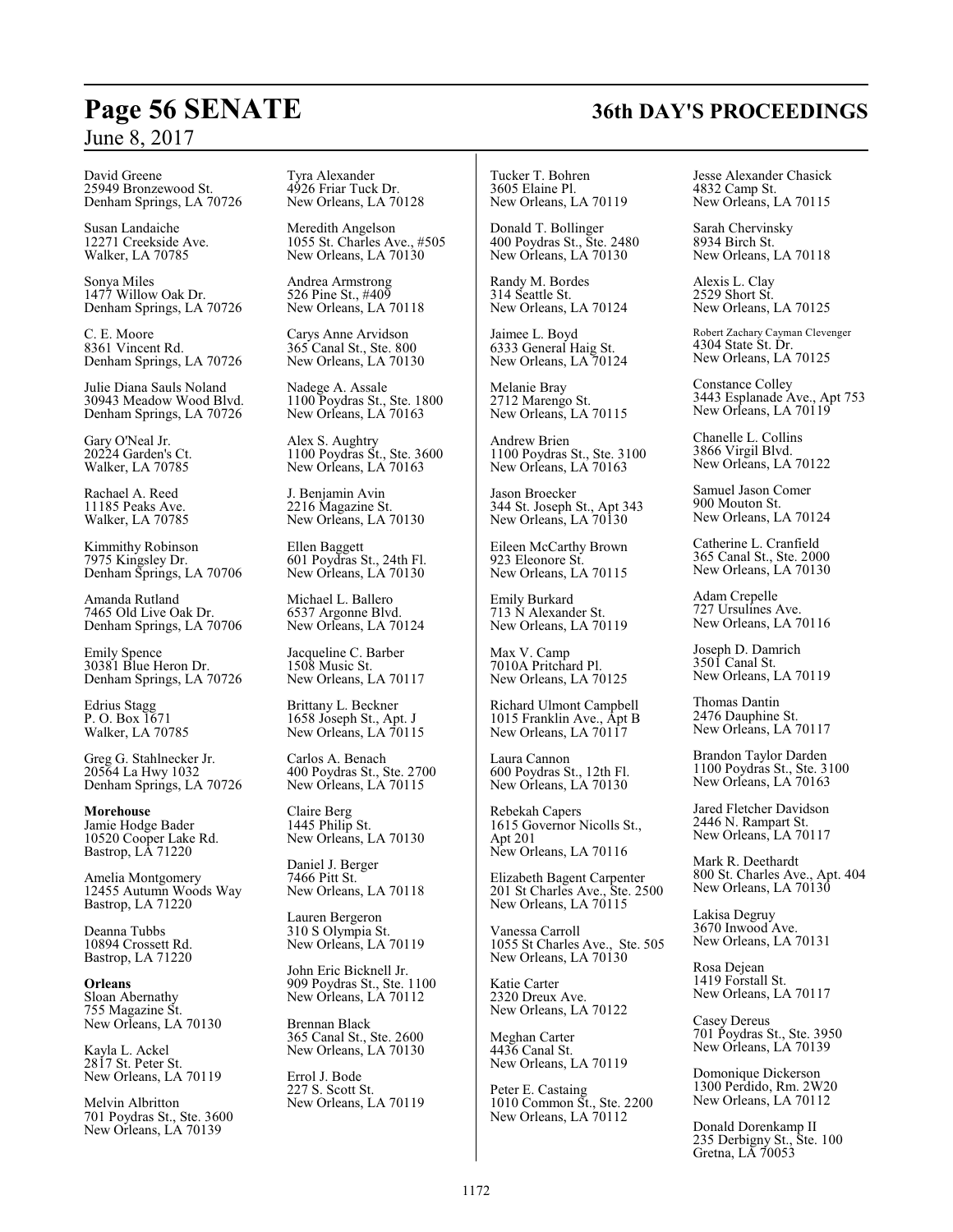# **36th DAY'S PROCEEDINGS Page 57 SENATE**

Elizabeth Doubleday 815 Eliza St. New Orleans, LA 70114

Alexandra Downing 4927 Coliseum St. New Orleans, LA 70115

Angelica Dubinsky 1 Galleria Blvd, Ste. 1400 Metairie, LA 70001

Laverne Dunn 1717 Short St. New Orleans, LA 70118

Dennis O. Durocher Jr. 4319 S. Rocheblave St. New Orleans, LA 70125

Christina Edwards 4616 Chestnut St. New Orleans, LA 70115

Alexandria S. Elliot 601 Poydras St., 24th Fl. New Orleans, LA 70130

Leda Guiqin Fan 4437 Jefferson Hwy. Jefferson, LA 70121

Shanita Farris 636 Baronne St. New Orleans, LA 70113

Kacie Fayard 3471 Laurel St. New Orleans, LA 70115

Gregory Feeney 400 Poydras St., Ste. 1812 New Orleans, LA 70130

Chelsea Fitzgerald 4903 Iberville St., Apt. A New Orleans, LA 70119

A'Dair Flynt 210 Baronne St., Apt. 1310 New Orleans, LA 70112

Jessica Franco 1860 Sunset Harbour Pointe Lawrenceville, GA 30043

Alanna Francois 9555 Palm St. New Orleans, LA 70118

Bryanna C. Frazier 1100 Poydras St., Ste. 2300 New Orleans, LA 70163

Jonah Freedman 5500 Prytania St., #440 New Orleans, LA 70115

Samuel Furman 601 Poydras St., 24th Fl. New Orleans, LA 70130

Justine Geiger 1100 Poydras St., Ste. 2950 New Orleans, LA 70163

Jesse George 616 Verret St. New Orleans, LA 70114

Huntleigh Gilbard 1619 Valence St. New Orleans, LA 70115

Christopher Gioe 5907 Colbert St. New Orleans, LA 70124

Alayne Gobeille 365 Canal St., Ste. 1170 New Orleans, LA 70130

Robert W. Goeke 4224 Williams Blvd Kenner, LA 70065

Miles Granderson 7608 Sycamore St. New Orleans, LA 70118

Kacie F. Gray 2216 Magazine St. New Orleans, LA 70130

David Francis Gremillion 636 N. Alexander St. New Orleans, LA 70119

Will C. Griffin 6778 Vicksburg St. New Orleans, LA 70104

William Gurley III 3443 Esplanade Ave., Apt 614 New Orleans, LA 70119

William J. Guste IV 503 French St. New Orleans, LA 70124

Oliver B. Hadley 303 S. Broad St. New Orleans, LA 70119

Emily C. Hall 311 S. Cortez St. New Orleans, LA 70119

Nicholas Hall P. O. Box 820400 New Orleans, LA 70182

Thomas B. Harang Jr. 213 N. Murat St. New Orleans, LA 70119

Max Hass 1428 Josephine St., Apt. D New Orleans, LA 70130

Megan Haynes 3443 Esplanade Ave., Apt. 639 New Orleans, LA 70119

Greg Hedlund 6064 Laurel St. New Orleans, LA 70118

Amitai Heller 8325 Oak St. New Orleans, LA 70118

Amanda Kay Henderson 1804 Orleans Ave., Apt. E New Orleans, LA  $70116$ 

Stephen Heno 2320 Killdeer St. New Orleans, LA 70122

Brian Hill 3925 Laurel St. New Orleans, LA 70115

Emily E. Holley 3510 N. Causeway Blvd, Ste. 600 New Orleans, LA 70002

Meagan Impastato 1910 Cambronne St. New Orleans, LA 70118

Trachelle Johnson Lambert 2152 42nd St., Apt. 103 Kenner, LA 70065

Kathryn J. Johnson 7521 Plum St. New Orleans, LA 70118

Shana Johnson 2166 Esplanade Ave. New Orleans, LA 70119

Therese Johnson P. O. Box 791853 New Orleans, LA 70179

R. Michelle Jones 3027 Ridgelake Dr. Metairie, LA 70002

Sunseray M. Joseph 2700 Varnado St. Marrero, LA 70072

William Joyner 5420 Camp St. New Orleans, LA 70115

Sarah Kalis 909 Poydras St., Ste. 1100 New Orleans, LA 70112

Adria N. Kimbrough 5630 Bancroft Dr. New Orleans, LA 70122

Allison B. Kingsmill 201 St. Charles Ave., Ste. 5100 New Orleans, LA 70170

Allyson Labruzza 421 Loyola Ave., Ste. 206 New Orleans, LA 70112

# June 8, 2017

Keely P. Lauber 1000 S. Jefferson Davis Pkwy New Orleans, LA 70125

Elisabeth LeBlanc 201 St Charles Ave., Ste. 5100 New Orleans, LA 70170

Iriane B. Lee 2516 Highland Meadows Dr. Marrero, LA 70072

Kristen A. Lee 11288 Waverly Dr. New Orleans, LA 70128

Omega Genevieve Leslie 308 Broadway St. New Orleans, LA 70118

Jared Lightfoot 348 Stafford Pl. New Orleans, LA 70124

Diana Macku 210 Baronne St., #1417 New Orleans, LA 70112

Sowmya Mandava 318 18th St. New Orleans, LA 70124

Michelle L. Maraist 837 Nashville Ave. New Orleans, LA 70115

Jessica Marrero 1100 Poydras St., Ste. 1600 New Orleans, LA 70163

Diana Masters 201 St. Charles Ave., 45th Fl. New Orleans, LA 70170

Laura Mayes 365 Canal St., Ste. 2550 New Orleans, LA 70130

Elizabeth McDermott 1414 Amelia St. New Orleans, LA 70115

Kevin J. McDunn 2704 Burgundy St., Apt. A New Orleans, LA 70117

Shaun P. McFall 1122 Sixth St. New Orleans, LA 70115

Elizabeth McIntosh 1100 Poydras St., Ste. 2250 New Orleans, LA 70163

Jody Clark McMillan 363 Millaudon St. New Orleans, LA 70118

Brandy-Leigh McReynolds 4501 St. Ann St. New Orleans, LA 70119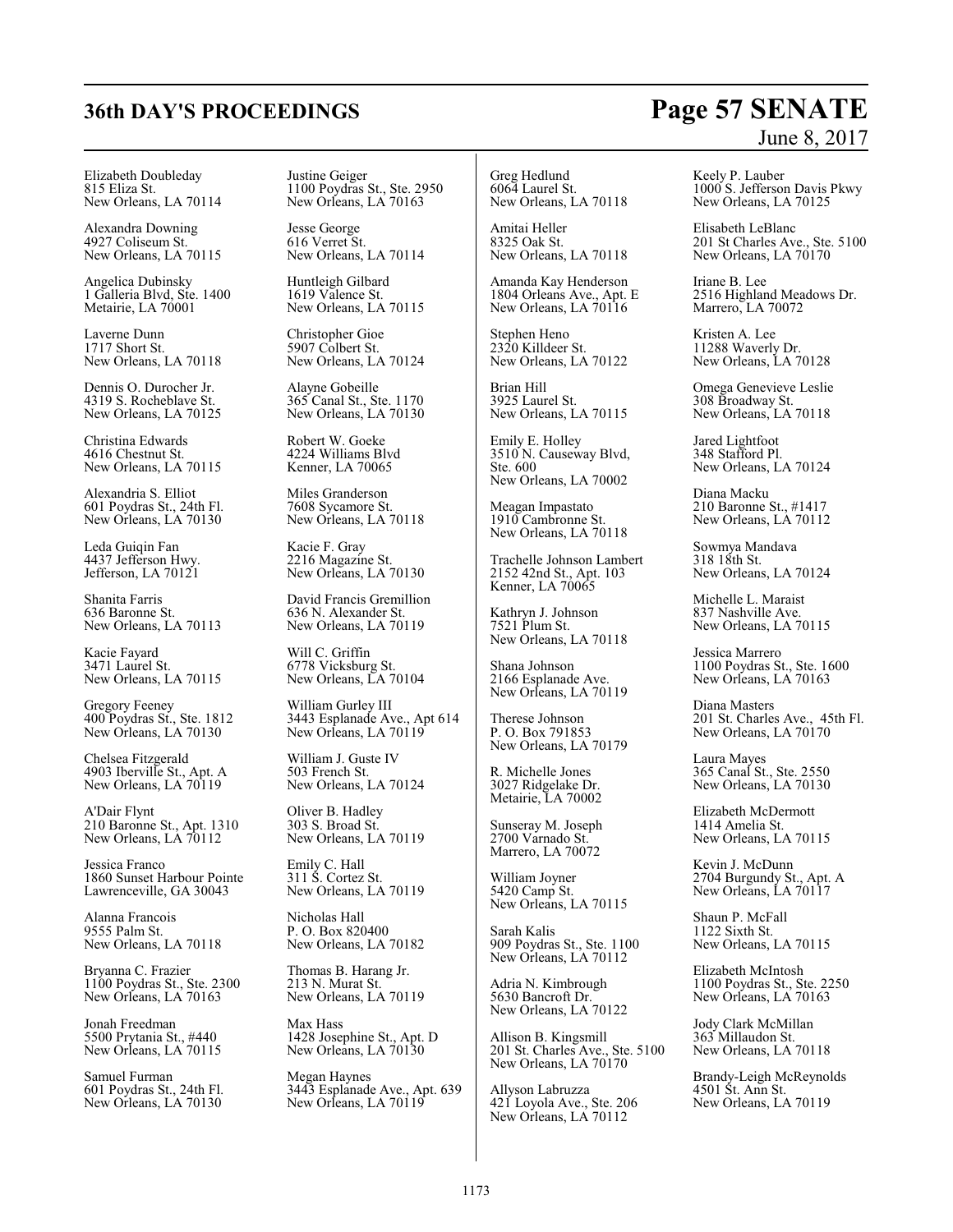Clinton G. Mead 4901 Laurel St., Apt. 1 New Orleans, LA 70115

Arthur Meazell Jr. 2366 Beck St. New Orleans, LA 70131

Marquest J. Meeks 2524 Hamilton St. New Orleans, LA 70118

Sophia Mire 330 Lowerline St. New Orleans, LA 70118

Matthew Moeller 1025 Bellecastle St. New Orleans, LA 70115

Mitchell Dial Monsour, Jr 365 Canal St., Ste. 2550 New Orleans, LA 70130

Mercedes Montagnes 2400 Marengo St. New Orleans, LA 70115

Mark Montiel 1404 Greengate Dr., Ste. 110 Covington, LA 70433

John S. Morgan 7039 Canal Blvd. New Orleans, LA 70124

Joshua Morgan 503 Burdette St., Apt. D New Orleans, LA 70118

James Andrew Morock Jr. 333 Julia St., #516 New Orleans, LA 70130

William Most 637 Kerlerec St. New Orleans, LA 70116

Kathryn W. Munson 2512 Adams St. New Orleans, LA 70125

Kerry A. Murphy 715 Girod St., Ste. 250 New Orleans, LA 70130

Erica Navalance 636 Baronne St. New Orleans, LA 70113

Michael T. Neuner 8397 Hwy. 23, Ste. 100 Belle Chasse, LA 70037

May Thi Nguyen 625 S. Hennessey St. New Orleans, LA 70119

Lynleigh G. Noel 706 Derbigny St. Gretna, LA 70053 Cornelia C. Norman 4610 Prytania St. New Orleans, LA 70115

Sarah O'Brien 2734 St. Philip St. New Orleans, LA 70119

Shannon E. O'Keefe 3510 N. Causeway Blvd, Ste. 608 Metairie, LA 70002

Kelly Orians 2466 N. Rampart St. New Orleans, LA 70117

Lisa Orlando 810 Bienville St., Apt. 325 New Orleans, LA  $70112$ 

Courtney H. Payton 2312 Annunciation St. New Orleans, LA 70130

Pablo C. Perez Luna 1139 Washington Ave., Apt. D New Orleans, LA 70130

Jeff D. Peuler 5948 Marshall Foche New Orleans, LA 70124

Emilie Pfister 701 Poydras St., Ste. 4500 New Orleans, LA 70139

Hope Phelps 6349 Bellaire Dr. New Orleans, LA 70124

Benjamin M. Pri-Tal 7812 Dominican St. New Orleans, LA 70118

James Raff 2316 S. Salcedo St. New Orleans, LA 70125

Nedra Randall 6830 Norwood Ct New Orleans, LA 70126

Robert Patrick Ray 1100 Poydras St., Ste. 3800 New Orleans, LA 70163

Timothy David Ray 4527 S. Roman St. New Orleans, LA 70125

Alana Weber Reichert 6125 Colbert St. New Orleans, LA 70124

Chad A. Rice 2615 Camp St. New Orleans, LA 70130 John Richards 601 Poydras St., 24th Fl. New Orleans, LA 70130

Jenny K. Rose 1708 Piety St. New Orleans, LA 70117

Crystal Royal 5330 Glouster Rd. New Orleans, LA 70127

Meghan Ruckman One Galleria Blvd., Ste. 1100 Metairie, LA 70006

Kathy C. Saloy 6611 Manchester St. New Orleans, LA 70126

Rachel Scarafia 400 Poydras St., Ste. 1812 New Orleans, LA 70130

Samantha Schott 7031 Wuerpel St. New Orleans, LA 70124

Brian Schwartz 4200 Essen Ln. Baton Rouge, LA 70809

Robert J. Seghers 619 S. White St. New Orleans, LA 70119

Stacy Seicshnaydre 6329 Freret St. New Orleans, LA 70118

Aidan Shah 6126 Delord St. New Orleans, LA 70118

C. Faye Sheets 635 N. Scott St., Unit 17 New Orleans, LA 70119

Adrian M. Simm Jr. 607 St. Charles Ave. New Orleans, LA 70130

Caren Singleton 2001 Whitney Ave. Gretna, LA 70056

Thomas Slattery 337 Pine St. New Orleans, LA 70118

Brittany K. Sloan 2324 Joseph St. New Orleans, LA 70115

Daniel Smart 855 Baronne St., Apt. 5A New Orleans, LA 70113

Daniel T. Smith 1300 Perdido St., Ste. 5E03 New Orleans, LA 70112

Tiffany Snead 6051 Fleur De Lis Dr. New Orleans, LA 70124

Meredith B. Stewart 1055 St. Charles Ave., Ste. 505 New Orleans, LA 70130

Dowling Stough 400 Poydras St., Ste. 2500 New Orleans, LA 70130

Katherine Swartout 2359 Laurel St. New Orleans, LA 70130

Mitchell Tedesco 625 N. Rendon St. New Orleans, LA 70119

Anne Thomas 2245 Oriole St. New Orleans, LA 70122

Sarah Thompson 8425 Sycamore Pl New Orleans, LA 70118

Christopher Tillotson 627 Ursulines Ave., Unit 4 New Orleans, LA 70116

Jonathan Trunnell 8325 Oak St. New Orleans, LA 70118

Olivia Y. Truong 639 Loyola Ave., Ste. 2550 New Orleans, LA 70113

Denise T. Turbinton 931 Mazant St. New Orleans, LA 70117

Joseph J. Valencino III 5213 Airline Dr. Metairie, LA 70001

Edward S. Voelker IV 3500 N. Hullen St. Metairie, LA 70002

Michael B. Walker 900 Mouton St. New Orleans, LA 70124

Tarryn E. Walsh 3815 D'HemeCt. St. New Orleans, LA 70119

Justin Warner 365 Canal St., Ste. 2000 New Orleans, LA 70130

## **Page 58 SENATE 36th DAY'S PROCEEDINGS**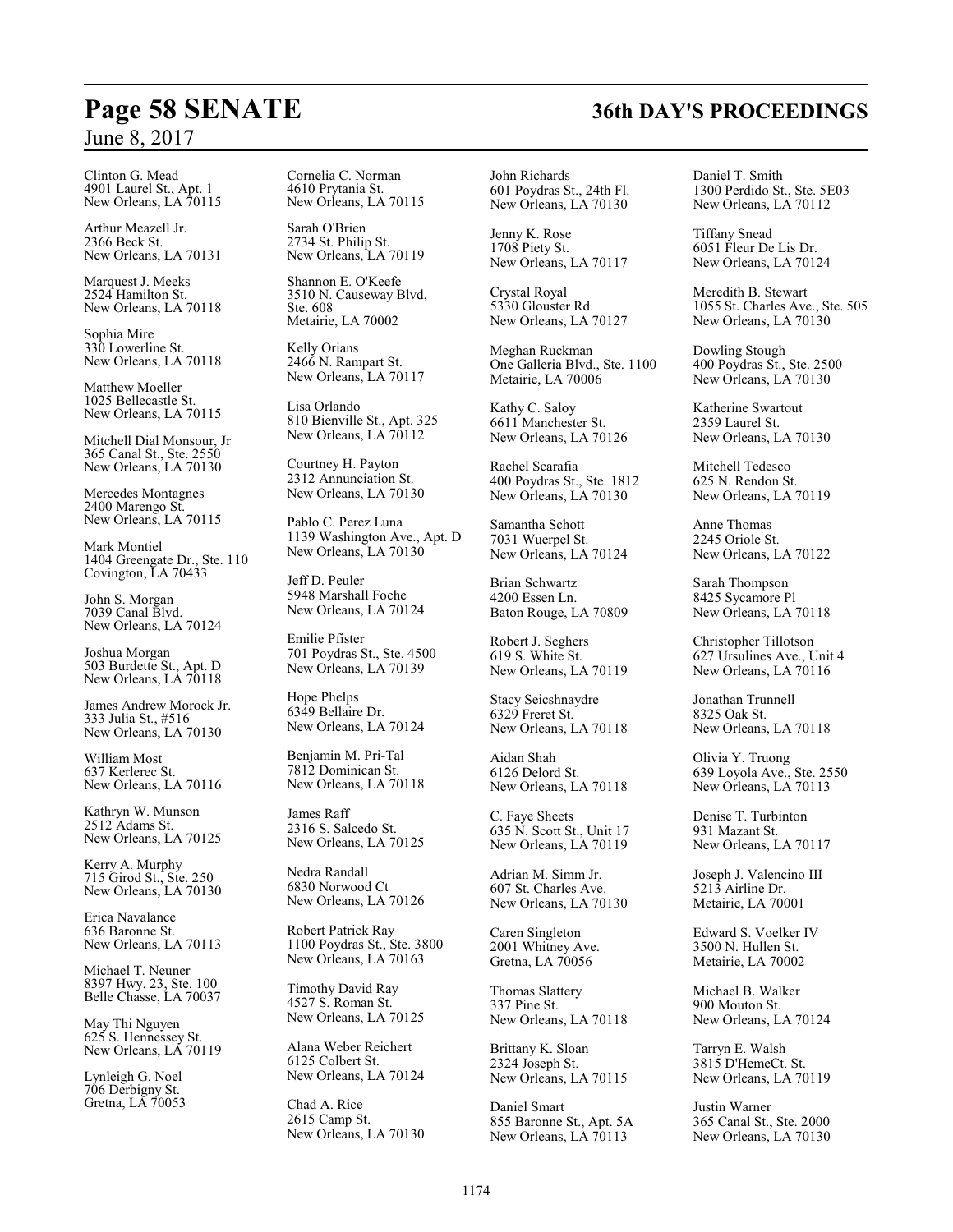Marshall Charles Watson Jr. 4320 S Roman St. New Orleans, LA 70125

Emily A. Westermeier 5244 Camp St. New Orleans, LA 70115

Sarah Whittington 1010 Common St., Ste. 1400A New Orleans, LA 70112

Travis Williams 3100 Tulane Ave., Apt. 487 New Orleans, LA  $70119$ 

Julia Elizabeth Stimpson Wilson 715 St. Ferdinand St. Baton Rouge, LA 70802

Brandon M. Winchester 5164 Wickfield Dr. New Orleans, LA 70122

Richard J. Wolff 4731 Tchoupitoulas St. New Orleans, LA 70115

Roy Wygant 2156 Willowick St. Lake Charles, LA 70607

Mary Yanik 217 N. Prier St. New Orleans, LA 70112

Jacob D. Young 1010 Common St., Ste. 3040 New Orleans, LA 70112

Kelsey Leigh Zeitzer 1515 Poydras St., Ste. 1400 New Orleans, LA 70112

**Ouachita** Hutton Banks 212 Fortune Dr. Monroe, LA 71203

Hannah Buege 1309 Wellerman Rd. W. Monroe, LA 71291

Carley R. Burkett 1411 N. 19th St. Monroe, LA 71201

Bryan Joseph Creekmore 1431 Toulouse Dr. Monroe, LA 71201

Daniel Cummins 1815 Roselawn Ave. Monroe, LA 71201

Brenda R. Davis 216 Wallace Dean Rd. W. Monroe, LA 71291 Susan Kim Dupree 105 Castor Cove Calhoun, LA 71225

Leeann Easter 106 Brook Orchard Cir. Monroe, LA 71203

Jeannine Jordan Haedicke 1410 Park Ave. Monroe, LA 71201

Joshua Lesser 2811 Kilpatrick Blvd. Monroe, LA 71201

Amanda Lee Massey 105 Curry Creek Dr. Calhoun, LA 71225

Kelly Logan Massey 1505 N. 19th St. Monroe, LA 71201

Brooke E. Michiels 910 Morgan St. Monroe, LA 71201

Kerry Scott Murry 104 Country Estates Dr. W. Monroe, LA 71291

N. Lee Riordan II 94 Thatcher Ln. Monroe, LA 71203

Kelley Roan 187 E. Restful Homes Rd. W. Monroe, LA 71291

Adam J. Ross 2011 Hudson Ln. Monroe, LA 71207

Larry Seab 101 Versailles Blvd W. Monroe, LA 71291

Kristen Shambro 213 Dupont Dr. W. Monroe, LA 71291

Heather Quick Smith 2200 Ann St. Monroe, LA 71201

James Garland Smith 300 Washington St., Ste. 201 Monroe, LA 71201

Christopher L. Strickland 699 Puckett Lake Rd. W. Monroe, LA 71292

Thomas Pate Tugwell 513 Spencer Ln. Monroe, LA 71201

April W. Vivas 4612 New Natchitoches Rd. W. Monroe, LA 71292

**Plaquemines** Sarah Ansardi 233 Amelia St. Gretna, LA 70053

Temia P. Griffin 103 Grand Oaks Ct. Belle Chasse, LA 70037

Crystal Viator 119 Kimble St. Belle Chasse, LA 70037

**Pointe Coupee** Ashley G. Armand 1141 Plauche St. Morganza, LA 70759

Keesha Ockmand 8007 False River Rd. Oscar, LA 70762

Brock R. Vosburg 1090 Cinclare Dr. Port Allen, LA 70767

**Rapides** Marcus Augustine 2030 Donahue Ferry Rd. Pineville, LA 71361

Rebecca Jill Baxter 8 David Burns Rd. Boyce, LA 71409

Susan Jane Cox 429 Murray St., Ste. 5 Alexandria, LA 71301

Ashley Davidson P. O. Box 12152 Alexandria, LA 71315

Lori R. Dowell 2001 Macarthur Dr. Alexandria, LA 713071

Anne Kathryn Hunter 4510 Wendover Blvd Alexandria, LA 71303

Stephanie Kaufman 708 Ates Rd. Pineville, LA 71360

Shana Martin LaCroix 6658 Birch Trace Ball, LA 71405

Sallie Marshall Monk 1014 Chris Crossing Woodworth, LA 71485

Ivy S. Ryans P. O. Box 12612 Alexandria, LA 71315

Brittany M. Tassin 5812 Prescott Rd. Alexandria, LA 71301

Thomas Roane Zabasky 172 Adams Path Pineville, LA 71360

#### **Richland**

Steven Craig II 1019 Hwy 854 Delhi, LA 71232

Brandy Dannehl 230 Emma St. Mangham, LA 71259

**Sabine** Pearlie S. Colston 8593 Natchitoches Hwy Robeline, LA 71469

Kelby Rasmussen 69 Mackeral Ln. Many, LA 71449

Adam M. Sullivan 730 San Antonio Ave. Many, LA 71449

**St Bernard** Monique T. Bringol 8301 W. Judge Perez Dr., Ste. 303 Chalmette, LA 70043

Nina Sullivan Ducre 3308 Blanchard Dr. Chalmette, LA 70043

Kerryn S. Fanguy 2505 Rosetta Dr. Chalmette, LA 70043

Ryan Gregoire 2521 Veronica Dr. Chalmette, LA 70043

David B. Hinton 14 Pamela Pl. Arabi, LA 70032

Lindsay Mavor 3552 Kings Dr. Chalmette, LA 70043

Consuella J. McMillian 3017 Moss Ln. Violet, LA 70092

Michael A. McNab 2003 Pelitere Dr. Chalmette, LA 70043

Joelle R. Michel 7516 Mars Dr. Violet, LA 70092

Jessica Trabeaux-Scallon 2600 Flamingo Dr. St. Bernard, LA 70085

Amber E. Welch 839 St. Charles Ave., Ste. 313 New Orleans, LA 70130

**St Charles** Lauren Baudot 2426 Ormond Blvd. Destrehan, LA 70047

## **36th DAY'S PROCEEDINGS Page 59 SENATE** June 8, 2017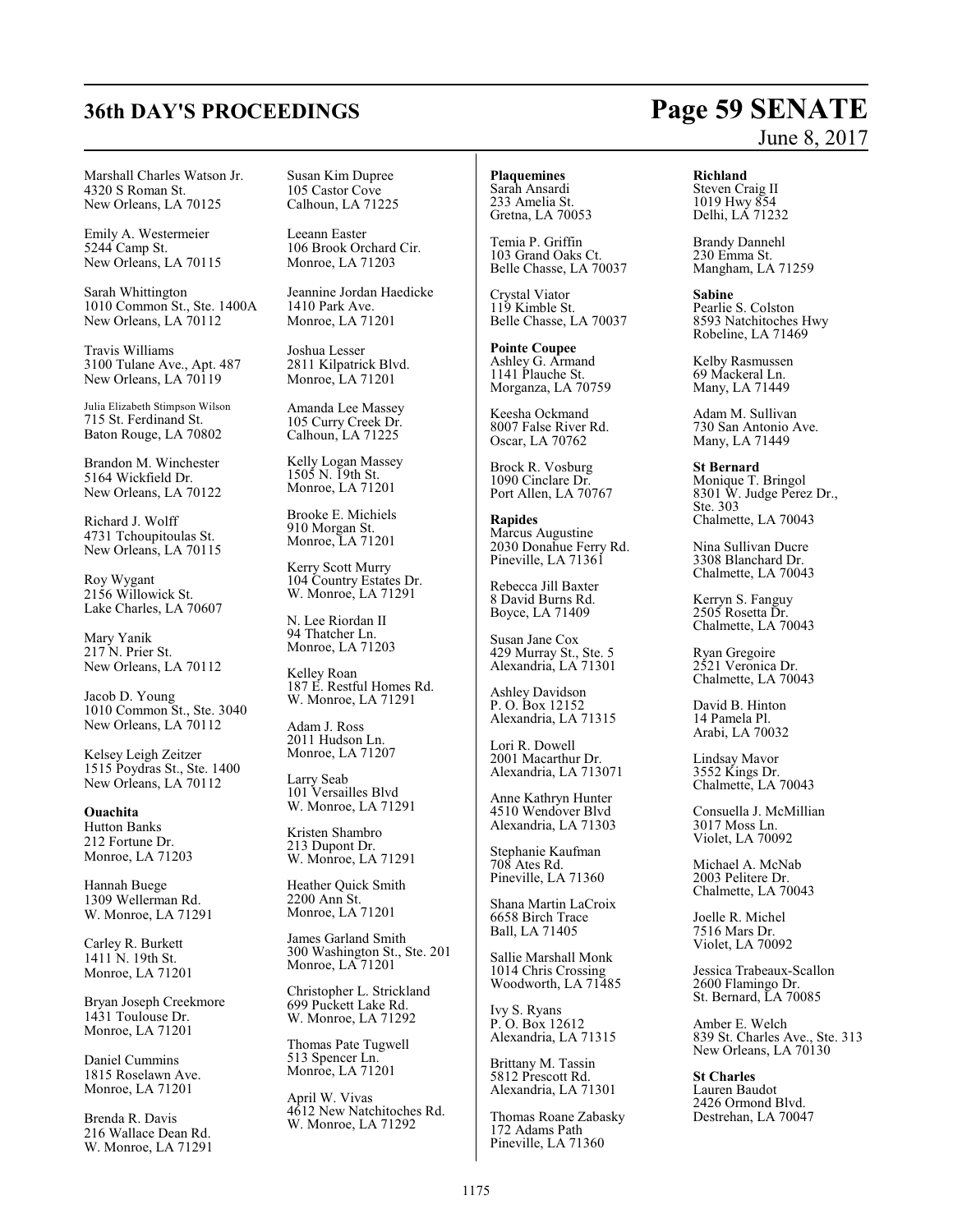Kellie D. Fox P. O. Box 1072 St. Rose, LA 70087

Bruce Johnson 120 Riverwood Dr. St. Rose, LA 70087

Scott Ledbetter 334 River Ridge Dr. Boutte, LA 70039

Deirdre McGill 644 Willowdale Blvd. Luling, LA 70070

Hope Savoie P. O. Box 727 Boutte, LA 70039

Nicole Worth Smith 213 Villere Dr. Destrehan, LA 70047

Rachel Wetzel 2540 Severn Ave., Ste. 400 Metairie, LA 70002

**St James** Maci Bourgeois 3600 Nicole St. Paulina, LA 70763

Cherish A. Kenner 2415 Texas St. Lutcher, LA 70071

Juliette Scioneaux P. O. Box 64 St. James, LA 70086

**St John The Baptist** Bryan A. Castillo P. O. Box 1882 Laplace, LA 70069

Lindsay M. Faucheux 45 Country Club Dr. Laplace, LA 70068

Aaron P. Mollere 425 W. Airline Hwy., Ste. B Laplace, LA 70068

Donald Stirgus 1933 Yorktowne Dr. Laplace, LA 70068

**St Landry** Latasha Aggison 339 Government Rd. Opelousas, LA 70570

Heather M. Chachere 1212 Old School Rd. Arnaudville, LA 70512

Stacie M. Edmond 6873 Hwy. 31 Opelousas, LA 70570

Ashley Hargroder 146 Ivory Dr. Opelousas, LA 70570 Justin Leger 547 Mouton Rd. Sunset, LA 70584

Terry McGlothen P. O. Box 1233 Opelousas, LA 70571

Sharon Peter 1037 Hwy. 167 Opelousas, LA 70570

Kathleen Elaine Ryan P. O. Drawer 1787 Opelousas, LA 70571

Joseph Kent Scott P. O. Box 1511 Sunset, LA 70584

George F. Severson P. O. Box 1788 Opelousas, LA 70571

Michael K. Vidrine 3553 Grand Prarie Hwy. Washington, LA 70589

**St Martin** Colette L. Billeaud P. O. Box 223 Broussard, LA 70518

Blake Taylor Couvillion 701 Robley Dr. Lafayette, LA 70503

Kim R. Cox P. O. Box 279 Pierre Part, LA 70339

Karen Ann Cretian 1284 Main Hwy. Arnaudville, LA 70512

Lee Durio 1056 Clayton Castille Rd. Breaux Bridge, LA 70517

Susan D. Gaudin 1181 Delaloire Rd. St. Martinville, LA 70582

Cynthia L. Joubert 201 Topeka Rd. Scott, LA 70583

Tracy Latiolais 1020 Loretta St. St. Martinville, LA 70582

Toni Lee LeBlanc 221 Verot School Rd., #154 Lafayette, LA 70508

Sandra Martin 1117 Nursery Hwy. Breaux Bridge, LA 70517

Kim Y. Noel 1013 Bruce St. Breaux Bridge, LA 70517

## **St Mary**

Jack L. Boudreaux Jr 703 Guidry St. Berwick, LA 70342

Michael D. Giroir 7149 Park Rd. Morgan City, LA 70380

Katrena A. Porter 3802 John St. Berwick, LA 70342

Joseph Tran 408 Leo St. Patterson, LA 70392

**St Tammany** Mary H. Artigue 361 Chateau Sonesta Mandeville, LA 70471

Marietta Barnes 101 St. Ann Dr., Apt. 514 Mandeville, LA 70471

Robert A. Barnett P. O. Box 4269 Covington, LA 70434

Linda J. Beall P. O. Box 2529 Covington, LA 70434

Gregory R. Bordelon 833 Branch Crossing Dr. Covington, LA 70435

Lorraine R. Bornio 4165 Pearl St. Slidell, LA 70461

Deana S. Bradley 30468 St. John Dr. Lacombe, LA 70445

Matthew K. Brown 909 Poydras St., Ste. 2600 New Orleans, LA 70112

Alexander Bukaty 57341 Cypress Ave. Slidell, LA 70461

Shawn Catalano 1030 Rue Rochelle Slidell, LA 70458

Traci L. Cougle 69090 Hwy. 190 Service Rd., #200 Covington, LA 70433

Matthew Crain 103 Bayou Perez Dr. Madisonville, LA 70447

Adam Deniger 60110 Oaklawn Ave. Lacombe, LA 70445

Jayce A. Dove 248 Cardinal Dr. Slidell, LA 70458 Lauren A. Duncan 107 S. Cherry St. Hammond, LA 70403

Taylor Eley 1966 N. Hwy. 190, Ste. B Covington, LA 70433

Jade Ennis 447 Pine Cone Ln. Slidell, LA 70458

Michael Fisher 33 Treasure Isle Slidell, LA 70461

Stephanie Frederick 24285 Cane Bayou Ln. Lacombe, LA 70445

Christopher T. Freyder 409 Bee Balm Cir. Covington, LA 70435

Bryon C. Garrety 11816 Sunray Ave. Baton Rouge, LA 70816

Tina Gornor 65059 Hwy. 41 Pearl River, LA 70452

Nicholas John Guarisco 116 N. Columbia St. Covington, LA 70433

Katy Kennedy P. O. Box 5350 Covington, LA 70434

Megan B. Kern 476 Autumn Creek Dr. Madisonville, LA 70447

Magen Kirst 70286 L St. Covington, LA 70433

Elizabeth Lachney 57648 Mainegra Rd. Slidell, LA 70460

Lisa C. LeBlanc 13525 Hwy. 1085 Covington, LA 70433

Mark Alden Mantooth 127 Hwy. 22 E. #S-22 Madisonville, LA 70447

Michael W. Margiotta Jr. 1107 Doverville Ct. Slidell, LA 70461

Justin Michael Marquez 309 Penn's Chapel Rd. Mandeville, LA 70471

Angela M. Martin 201 Holiday Blvd, Ste. 335 Covington, LA 70433

## **Page 60 SENATE 36th DAY'S PROCEEDINGS**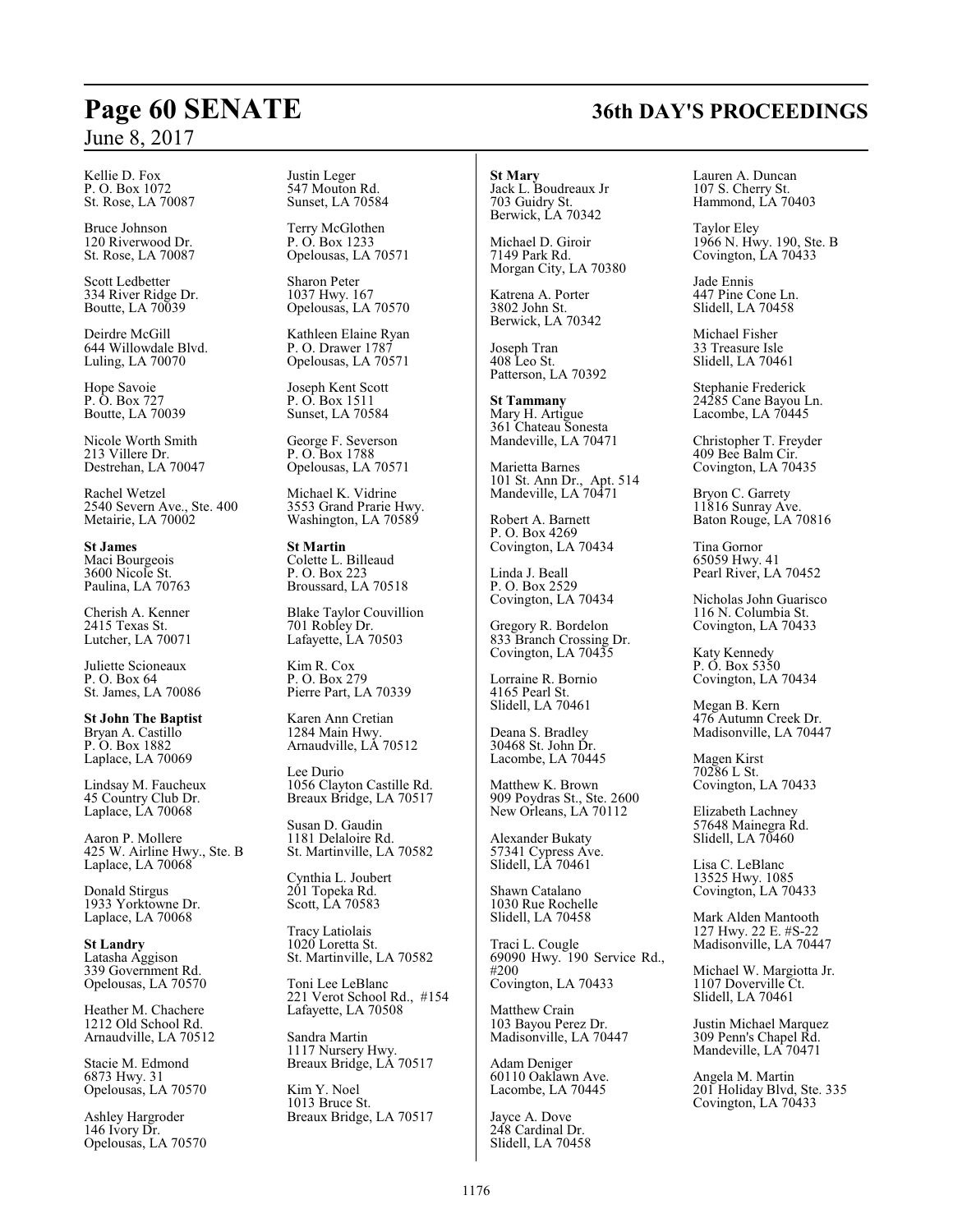#### Tanya May 210 Chubasco Ln. Slidell, LA 70458

Matthew McCarthy 215 Islander Dr. Slidell, LA 70458

Jennifer M. Meche 4780 Ponchatrain Dr., Apt. 106 Slidell, LA 70458

Kristen Meeks 100 Random Oaks Ln. Mandeville, LA 70448

Jenny R. Mevers 29089 Krentel Rd. Lacombe, LA 70445

Tiffany A. Morales 417 Venus Dr. Mandeville, LA 70471

Teresa Morel 1509 Aristocrat Ct. Covington, LA 70433

Yvette M Mutz 101 Magnolia St. Slidell, LA 70460

Lesa Z. Myrick 121 Evangeline Dr. Slidell, LA 70456

Andrea D. Neal 1131 N. Causeway Blvd, Ste. 214 Mandeville, LA 70471

Sean Parke 1776 Continental Dr., Unit 1024 Covington, LA 70433

Christina L. Piemonte 2971 Villere St. Mandeville, LA 70448

Michael T. Pulaski 195 Greenbriar Blvd., Ste. 200 Covington, LA 70433

Nathlie S. Ray 108 Rivers Edge Ct. Slidell, LA 70461

Charles M. Renwick 76111 Hwy. 437 Covington, LA 70435

James Douglas Rhorer 102 Castine Oaks Dr. Mandeville, LA 70448

Jeremy S. Rich 956 Armand Strive Mandeville, LA 70448

Rachel Anne Richardson 1180 W. Causeway Approach Mandeville, LA 70471

Catherine M. Robin 600 Covington Center Covington, LA 70433

Rebecca Saucier 200 Forest Loop Mandeville, LA 70471

Parker N. Smith 546 Carondelet St. New Orleans, LA 70130

Bradley J. St. Angelo 1 Serenity Dr. Mandeville, LA 70471

Austin Taylor 58 Sanctuary Blvd. Mandeville, LA 70471

Laura Vanpatten 30980 Old Todd Rd. Lacombe, LA 70445

Sally A. Warner 2083 Timbercreek Ln. Mandeville, LA 70448

Brianna Wilson Webb 1015 Gloria Ct. Mandeville, LA 70471

Jennifer Weisheit 1500 E. I-10 Service Rd., Unit 142 Slidell, LA 70461

**Tangipahoa** Serena M. Birch 44467 S. Baptist Rd. Hammond, LA 70403

Tara F. Cambre 45242 Coleman Rd. Robert, LA 70455

Emily Guidry Jones 41261 Fire Tower Rd. Ponchatoula, LA 70454

Priscilla Latino 14606 University Ave. Hammond, LA 70401

Melinda Milton 48091 Galafora Rd. Tickfaw, LA 70466

Ashley Monistere 40057 Crestwood Ln. Ponchatoula, LA 70454

Meghan E. Notariano 43327 Olive Branch Rd. Hammond, LA 70403

Sean Patrick 14009 Hwy. 22 Ponchatoula, LA 70454

Barry E. Pike 13235 Brickyard Rd. Independence, LA 70443

Tiffany Rodi 10044 Hwy. 1063 Independence, LA 70443

Angel Roe 42204 Yokum Rd. Ponchatoula, LA 70454

Clifton T. Speed Jr. 11205 Regency Ave. Hammond, LA 70403

Jacob Warren 61218 Wayne Stevens Rd. Amite, LA 70422

Tracy Washington 610 Mooney Ave. Hammond, LA 70403

**Terrebonne** Nikki Bourne 114 Wimberly Way Houma, LA 70360

Scott Champagne 344 St. Joseph St., #440 New Orleans, LA 70130

Kerry Domangue Jr. 609 Cheyenne Dr. Houma, LA 70360

Monique Domangue 609 Cheyenne Dr. Houma, LA 70360

Bryna Himel 345 Tigerlily Dr. Houma, LA 70360

Sheri E. Miller 207 Kellie Dr. Houma, LA 70360

Dustin Pellegrin 102 Angelle Cir. Houma, LA 70360

Maxwell Smitko 622 Belanger St. Houma, LA 70360

**Union** Joanne P. Cobb 782 Peace Dr. Marion, LA 71260

Brenda Stanley Green 5554 Hwy. 143 Sterlington, LA 71280

**Vermilion** Patricia L. Babin 15609 W Pershing Rd. Kaplan, LA 70548

Eleanor R. Brown 8409 River Rd. Abbeville, LA 70510

Javonna Ratisha Charles-Young 8923 Rue Blanc Abbeville, LA 70510

#### Shanna Punch 17511 Robyn Cir. Erath, LA 70533

**Vernon** Tina D. Carney 1346 Lake Dr. Woodworth, LA 71485

**Washington** Heather Hall Stewart 28343 J Warren Rd. Franklinton, LA 70438

**Webster** Dawn Morgan 173 Morgan Rd. Sarepta, LA 71071

Matthew Morgan 1316 Sibley Rd. Minden, LA 71055

Melinda Rathburn 1200 Bonnie Ln. Minden, LA 71055

**W. Baton Rouge** Ivory Batiste P. O. Box 1044 Brusly, LA 70719

Jaquay Michelle Kelly Jackson Gray 1714 Sands Ave. Port Allen, LA 70767

Virginia Hanner P. O. Box 86 Port Allen, LA 70767

Lisa L. Henson 2700 Orleans Quarters Dr. Brusly, LA 70719

Deanna B. Landry P. O. Box 516 Brusly, LA 70719

Sarah Simmers 2605 Emily Dr. Port Allen, LA 70767

**W. Feliciana** Paula Finley P. O. Box 1189 St. Francisville, LA 70775

Glenn A. Fleming P. O. Box 772 Belle Chasse, LA 70775

**Winn** Patricia Johnson Bell 207 Pompey St. Winnfield, LA 71483

Matthew S. Kelley P. O. Box 137 Winnfield, LA 71483

Darleen Parks 308 Louisiana St. Winnfield, LA 71483

## **36th DAY'S PROCEEDINGS Page 61 SENATE** June 8, 2017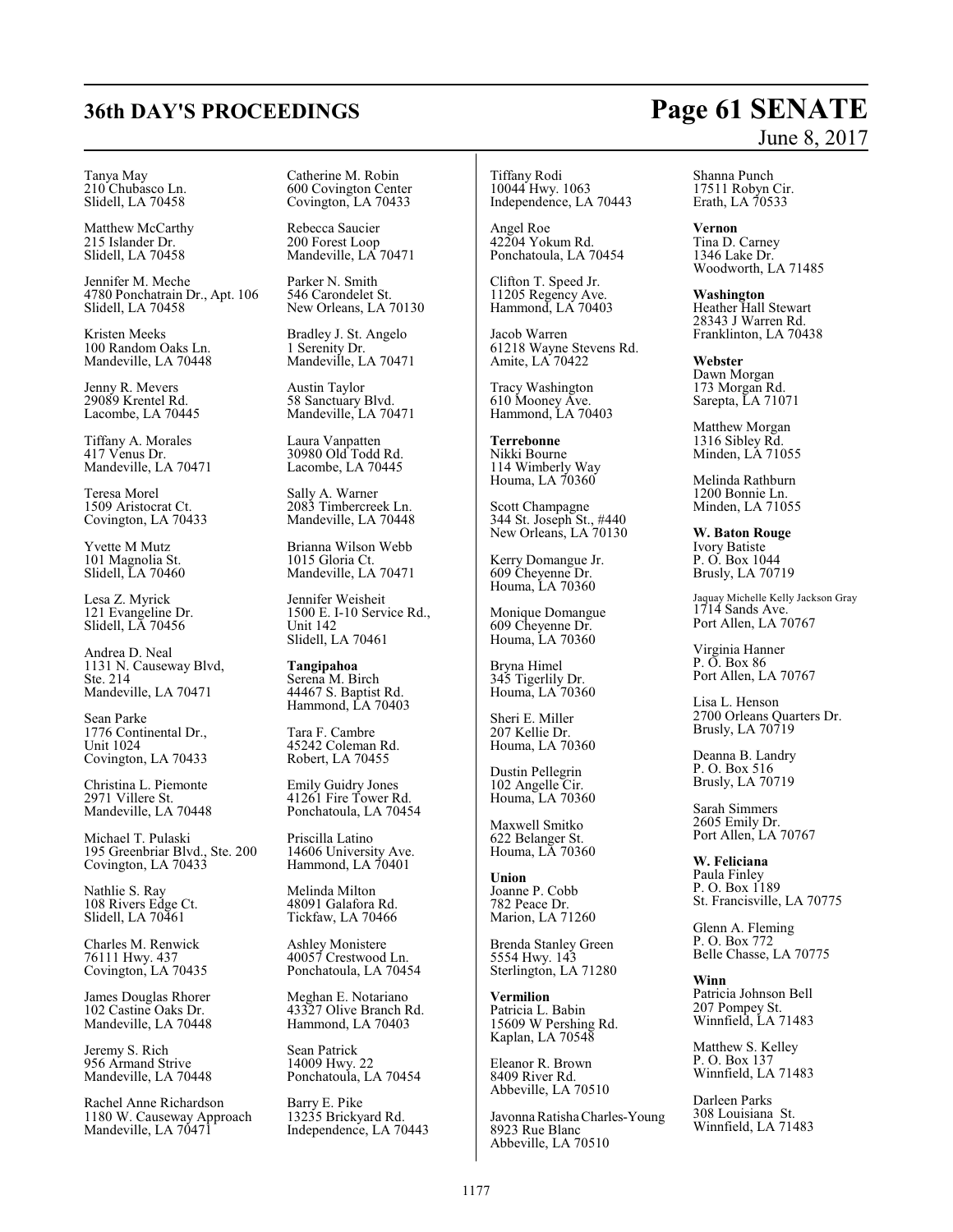#### **Motion to Confirm**

Senator Peterson moved to confirm the Notaries on the above list who were reported by the Committee on Senate and Governmental Affairs and recommended for confirmation.

### **ROLL CALL**

The roll was called with the following result:

#### YEAS

Smith, G.

Thompson<br>Walsworth

| Mr. President | Gatti     | Peacock       |
|---------------|-----------|---------------|
| Allain        | Hewitt    | Perry         |
| Appel         | Johns     | Peterson      |
| Barrow        | LaFleur   | Riser         |
| Bishop        | Lambert   | Smith, C      |
| Boudreaux     | Long      | Smith, J      |
| Carter        | Luneau    | Tarver        |
| Chabert       | Martiny   | <b>Thomps</b> |
| Claitor       | Milkovich | Walswo:       |
| Cortez        | Mills     | Ward          |
| Donahue       | Mizell    | White         |
| Erdey         | Morrell   |               |
| Fannin        | Morrish   |               |
| Total - 37    |           |               |
|               | NAVC      |               |

NAYS

Total - 0

#### ABSENT

Colomb

Total - 1

The Chair declared the people on the above list were confirmed.

#### **Conference Committee Reports**

The following reports were received and read:

#### **SENATE BILL NO. 172—** BY SENATOR MORRELL

AN ACT

To amend and reenact R.S. 47:227 as amended by Section 2 of Act No. 125, of the 2015 Regular Session of the Legislature, R.S. 47:297.2, 6015(J), and 6019(A)(1)(a) and to enact R.S. 25:1226.4(D), R.S. 47:34(F), 37(I), 287.748(D), 287.749(E), 287.752(D), 287.755(I), 297(Q), 297.9(D), 6006(F), 6025(E), 6032(I), and 6035(I), and to repeal R.S. 47:227 as amended by Section 5 of Act 125 of the 2015 Regular Session of the Legislature, relative to tax credits; to provide for the sunset of certain tax credits; to provide for an effective date; and to provide for related matters.

#### **CONFERENCE COMMITTEE REPORT**

#### June 8, 2017

To the Honorable President and Members of the Senate and to the Honorable Speaker and Members of the House of Representatives.

Ladies and Gentlemen:

We, the conferees appointed to confer over the disagreement between the two houses concerning Senate Bill No. 172 by Senator Morrell recommend the following concerning the Reengrossed bill:

1. That the House Committee Amendments proposed by House Committee on Ways and Means and adopted by the House of Representatives on June 1, 2017 be adopted.

## **Page 62 SENATE 36th DAY'S PROCEEDINGS**

- 2. That the House Floor Amendments proposed by Representative Schexnayder and adopted by the House of Representatives on June 5, 2017 be adopted.
- 3. That the following amendments to the reengrossed bill be adopted:

#### AMENDMENT NO. 1

On page 1, line 3, delete "6015(J)," and change "and 6019(A)(1)(a)" to "6019(A)(1)(a), and 6035(D)"

#### AMENDMENT NO. 2

On page 1, line 5, delete "and 6035(I)," and insert "and 6035(I),"

#### AMENDMENT NO. 3

On page 1, line 17, delete "6015(J)," and change "and 6019(A)(1)(a)" to  $\sqrt[16]{6019(A)(1)(a)}$ , and 6035(D)'

### AMENDMENT NO. 4

On page 2, line 2, delete "and 6035(I)," and insert "and 6035(I)"

#### AMENDMENT NO. 5

On page 5, between line 7 and 8 insert the following:

"D. In cases <del>where no previous credit has been claimed pursuant</del> to Subsection C of this Section for the cost of qualified clear motor vehicle fuel property in **of** a new motor vehicle purchased by a taxpayer with qualified clean-burning motor vehicle fuel property**, as defined in Subparagraph (B)(2)(b) of this Subsection, if** installed by the vehicle's manufacturer and the taxpayer is unable to, or elects not to determine the exact cost which is attributable to such property, the taxpayer may claim a credit against individual or corporate income tax for the taxable period in which the **new** motor vehicle is purchased equal to seven and two tenths **ten** percent of the cost of the motor vehicle or one **two** thousand five hundred dollars, whichever is less, provided the motor vehicle is registered in this state.

\* \* \*"

Respectfully submitted,

| Senators:            | Representatives: |
|----------------------|------------------|
| Jean-Paul J. Morrell | Walt Leger III   |
| Eric LaFleur         | Neil C. Abramson |
| Jack Donahue         | Stephen Dwight   |

Senator Morrell moved that the Conference Committee Report be adopted.

## **ROLL CALL**

The roll was called with the following result:

#### YEAS

| Mr. President | Donahue   | Morrell         |
|---------------|-----------|-----------------|
| Allain        | Johns     | Morrish         |
| Barrow        | LaFleur   | Peterson        |
| <b>Bishop</b> | Long      | Smith, G.       |
| Boudreaux     | Luneau    | Tarver          |
| Carter        | Martiny   | <b>Thompson</b> |
| Chabert       | Milkovich |                 |
| Cortez        | Mills     |                 |
| Total - 22    |           |                 |

**NAYS** 

Appel Hewitt Perry<br>Claitor Lambert Riser Claitor Lambert<br>Fannin Mizell Fannin Mizell Smith, J. Total - 12

Walsworth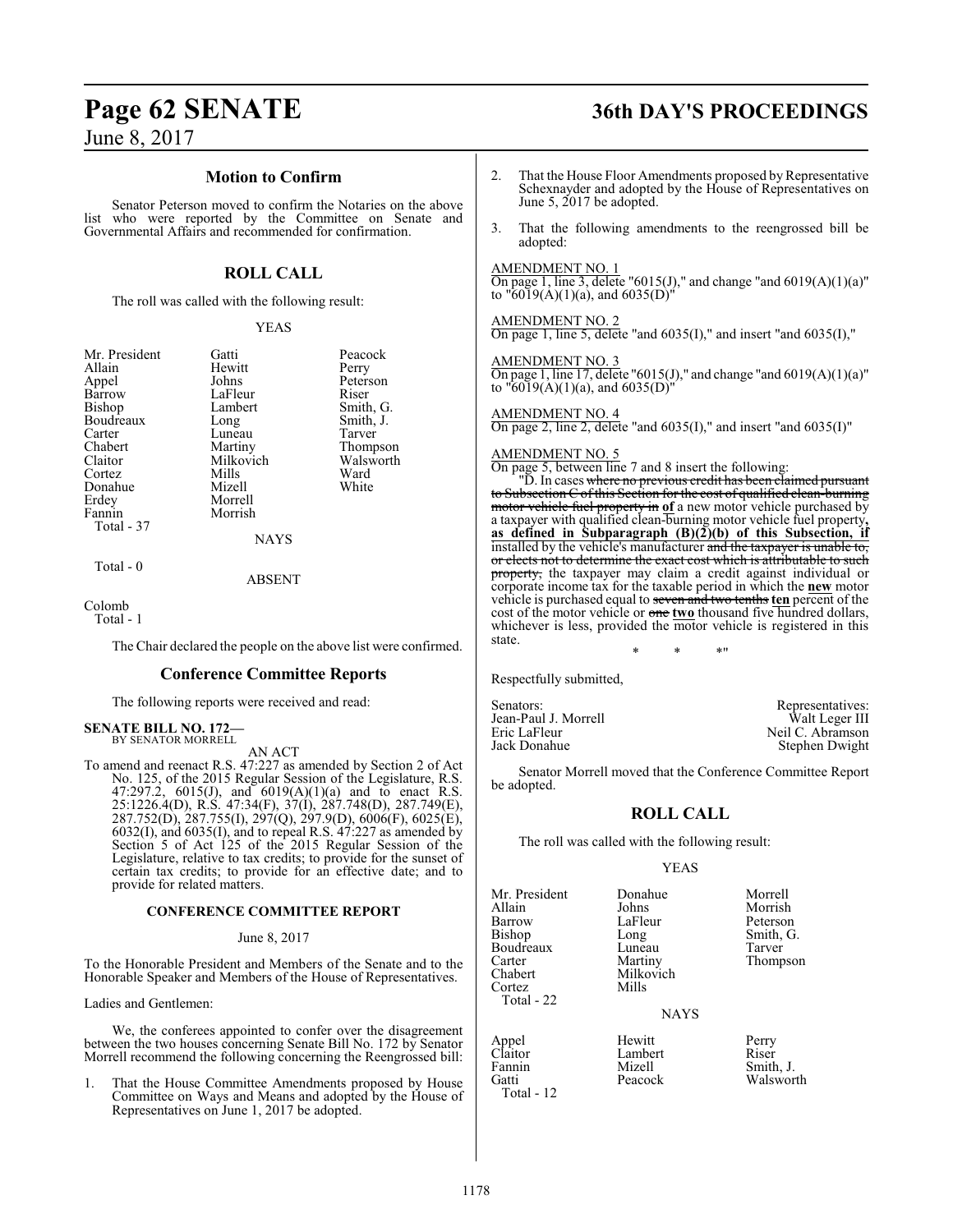## **36th DAY'S PROCEEDINGS Page 63 SENATE**

#### ABSENT

Colomb Ward<br>
Frdev White Erdey Total - 4

The Chair declared the Conference Committee Report was adopted.

#### **Conference Committee Reports**

The following reports were received and read:

#### **SENATE BILL NO. 86—** BY SENATOR PERRY

AN ACT

To amend and reenact R.S. 16:2(B) and R.S. 42:261(F), relative to legal representation of parishes; to authorize certain parishes to employ their own attorneys; and to provide for related matters.

#### **CONFERENCE COMMITTEE REPORT**

#### June 7, 2017

To the Honorable President and Members of the Senate and to the Honorable Speaker and Members of the House of Representatives.

Ladies and Gentlemen:

We, the conferees appointed to confer over the disagreement between the two houses concerning Senate Bill No. 86 by Senator Perry recommend the following concerning the Reengrossed bill:

- 1. That House Committee Amendment No. 1 by the House Committee on Municipal, Parochial, and Cultural Affairs and adopted by the House of Representatives on May 16, 2017, be rejected.
- 2. That the following amendments to the reengrossed bill be adopted:

AMENDMENT NO. 1

On page 1, line 13, after "**persons**" insert "**or not less than six thousand nor more than seven thousand persons**"

AMENDMENT NO. 2

On page 2, line 3, after "**persons**" insert "**or not less than six thousand nor more than seven thousand persons**"

#### AMENDMENT NO. 3

On page 2, line 16, after "**persons**" insert "**or not less than six thousand nor more than seven thousand persons**"

Respectfully submitted,

| Senators:             | Representatives:        |
|-----------------------|-------------------------|
| Jonathan Perry        | John "Johnny" Berthelot |
| Karen Carter Peterson | John Stefanski          |
| Jack Donahue          | Bob Hensgens            |

Senator Perry moved that the Conference Committee Report be adopted.

# June 8, 2017

### **ROLL CALL**

The roll was called with the following result:

#### YEAS

| Mr. President | Fannin    | Morrell   |
|---------------|-----------|-----------|
| Allain        | Gatti     | Morrish   |
| Appel         | Hewitt    | Peacock   |
| Barrow        | Johns     | Perry     |
| <b>Bishop</b> | LaFleur   | Peterson  |
| Boudreaux     | Lambert   | Riser     |
| Carter        | Long      | Smith, G. |
| Chabert       | Luneau    | Smith, J. |
| Claitor       | Martiny   | Tarver    |
| Cortez        | Milkovich | Thompson  |
| Donahue       | Mills     | Walsworth |
| Erdey         | Mizell    | White     |
| Total - 36    |           |           |
|               | NAYS      |           |

ABSENT

Colomb Ward Total - 2

Total - 0

The Chair declared the Conference Committee Report was adopted.

#### **Conference Committee Reports**

The following reports were received and read:

### **HOUSE BILL NO. 83—**

BY REPRESENTATIVE MARINO AN ACT

To amend and reenact Code of Criminal Procedure Articles 551(B), 553(A) and (C), 831, 832, 833(A) and (C), and 900(A)(introductory paragraph), (B), and (C) and to enact Code of Criminal Procedure Articles 556(E), 556.1(F), and 562, relative to presence of the defendant; to provide relative to an incarcerated defendant's appearance at arraignment, the entry of his plea, and probation violation hearing; to authorize the incarcerated defendant to appear by way of simultaneous audiovisual transmission; to provide the procedure and requirements for using simultaneous audio-visual transmission; to provide relative to a defendant's waiver of certain rights; to provide relative to the use of electronic signatures; and to provide for related matters.

#### **CONFERENCE COMMITTEE REPORT**

June 7, 2017

To the Honorable Speaker and Members of the House of Representatives and the Honorable President and Members of the Senate.

Ladies and Gentlemen:

We, the conferees appointed to confer over the disagreement between the two houses concerning House Bill No. 83 by Representative Marino recommend the following concerning the Engrossed bill:

That the set of Senate Committee Amendments by the Senate Committee on Judiciary C (#2287) be rejected.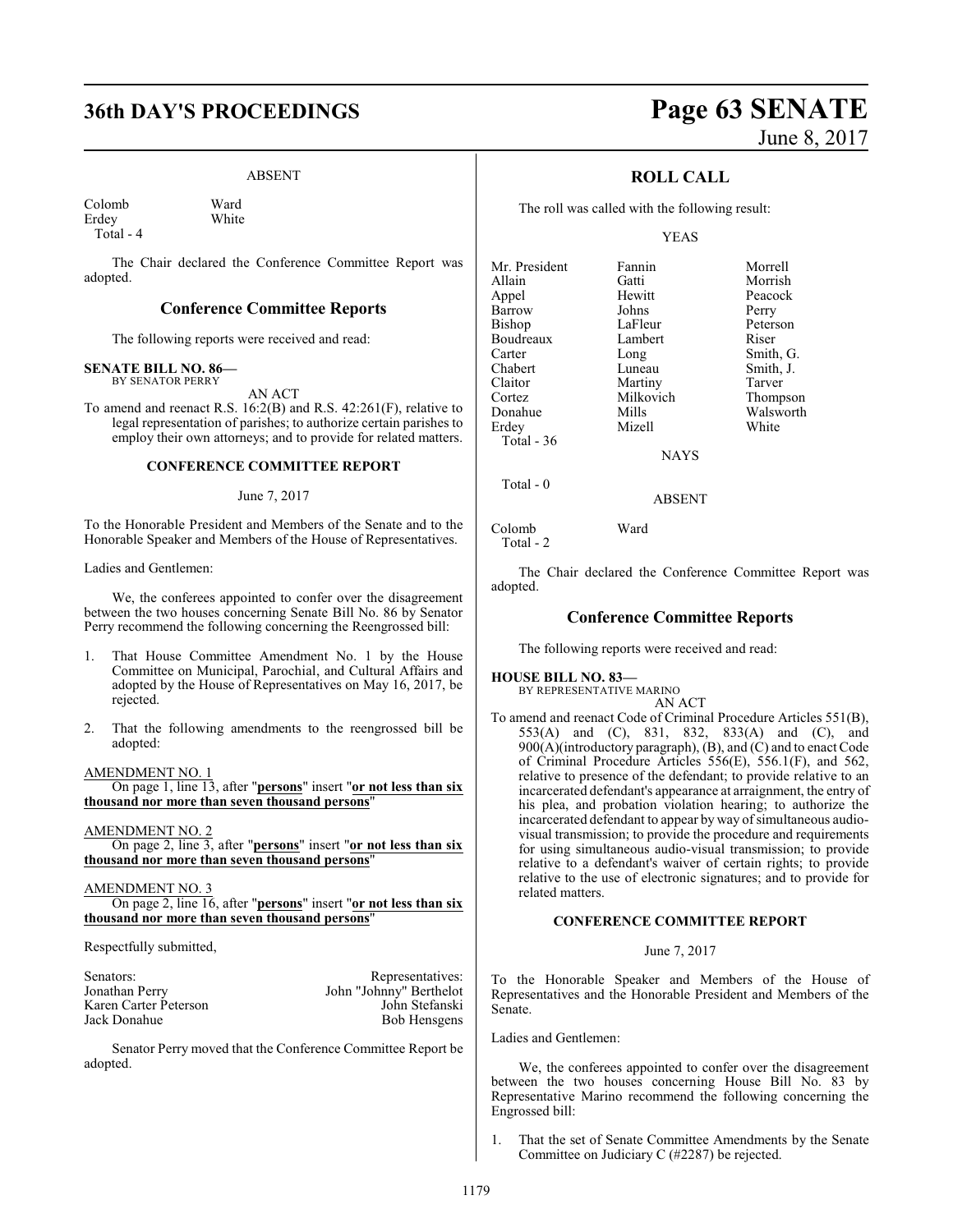- 2. That the set of Senate Floor Amendments by Senator Claitor (#2665) be rejected.
- 3. That the following amendments to the engrossed bill be adopted:

#### AMENDMENT NO. 1

On page 3, delete lines 9 through 15 in their entirety and insert the following:

"A.(1) In a case where the offense is a felony or an enhanceable misdemeanor, the defendant, who is confined in a jail, prison, or other detention facility in Louisiana, may, with the court's consent and the consent of the district attorney, appear at the arraignment, at any preliminary matter or pretrial conference that does not involve the taking of testimony, at the entry of his plea of guilty, and at any revocation hearing for a probation violation, including any hearing for a contempt of court, by simultaneous audio-visual transmission if the court, by local rule, provides for the defendant's appearance in this manner and the defendant waives, in accordance with the provisions of Paragraph D of this Article, his right to be physically present at the proceeding.

(2) In a case where the offense is not a felony and is not an enhanceable misdemeanor, the court, with the consent of the district attorney, may require the defendant, who is confined in a jail, prison, or other detention facility in Louisiana, to appear at the arraignment, at any preliminary matter or pretrial conference that does not involve the taking of testimony, at the entry of his plea of guilty, and at any revocation hearing for a probation violation, including any hearing for a contempt of court, by simultaneous audio-visual transmission if the court, by local rule, provides for the defendant's appearance in this manner.

(3) For purposes ofthis Paragraph, "enhanceable misdemeanor" means a misdemeanor offense that provides increased or enhanced penalties for a subsequent conviction of the offense or that provides increased or enhanced penalties when certain elements are present during the commission of the offense."

#### AMENDMENT NO. 2

On page 3, line 16, after "B." and before "a capital" delete "In" and insert "Notwithstanding the provisions of Paragraph A of this Article, in"

Respectfully submitted,

| Representatives: | Senators:              |
|------------------|------------------------|
| Joseph Marino    | Dan Claitor            |
| Sherman Mack     | Jean-Paul J. Morrell   |
| John Stefanski   | Daniel "Danny" Martiny |

Senator Claitor moved that the Conference Committee Report be adopted.

### **ROLL CALL**

The roll was called with the following result:

#### YEAS

| Mr. President | Cortez      | Martiny   |
|---------------|-------------|-----------|
| Allain        | Donahue     | Mills     |
| Appel         | Fannin      | Morrish   |
| Barrow        | Hewitt      | Peacock   |
| Bishop        | Johns       | Perry     |
| Boudreaux     | LaFleur     | Peterson  |
| Carter        | Lambert     | Smith, G. |
| Chabert       | Long        | Tarver    |
| Claitor       | Luneau      | Thompson  |
| Total - 27    |             |           |
|               | <b>NAYS</b> |           |
| Erdey         | Mizell      | Walsworth |
| Gatti         | Riser       | White     |
| Total - 6     |             |           |

## **Page 64 SENATE 36th DAY'S PROCEEDINGS**

#### ABSENT

Colomb Morrell Ward Total - 5

The Chair declared the Conference Committee Report was adopted.

#### **Conference Committee Reports**

The following reports were received and read:

Smith, J.

#### **HOUSE BILL NO. 162—**

BY REPRESENTATIVE SHADOIN AN ACT

To amend and reenact R.S. 14:133.6(A) and (C) and to enact R.S.  $14:133.6(B)(3)$  and (4), relative to the crime of filing a false lien; to amend the crime of filing a false lien against a law enforcement officer or court officer to apply to state officers and state employees; to provide for definitions; to provide for criminal penalties; and to provide for related matters.

#### **CONFERENCE COMMITTEE REPORT**

#### June 6, 2017

To the Honorable Speaker and Members of the House of Representatives and the Honorable President and Members of the Senate.

Ladies and Gentlemen:

We, the conferees appointed to confer over the disagreement between the two houses concerning House Bill No. 162 by Representative Shadoin recommend the following concerning the Reengrossed bill:

1. That the set of Senate Floor Amendments by Senator Peacock (#2249) be rejected.

Respectfully submitted,

| Representatives: | Senators:             |
|------------------|-----------------------|
| Rob Shadoin      | Dan Claitor           |
| Sherman Mack     | <b>Barrow Peacock</b> |
| Lowell C. Hazel  | Mack "Bodi" White Jr. |
|                  |                       |

Senator Claitor moved that the Conference Committee Report be adopted.

### **ROLL CALL**

The roll was called with the following result:

Morrish

#### YEAS

Mr. President Hewitt Peacock<br>Allain Johns Perry Allain Johns Perry Boudreaux Carter Long Smith, J.<br>Chabert Luneau Tarver Chabert Luneau<br>Claitor Martiny Claitor Martiny Thompson<br>Cortez Milkovich Walsworth Donahue Mills Ward<br>Erdev Mizell White Erdey<br>Fannin Fannin Morrell<br>Gatti Morrish Total - 34

LaFleur Riser<br>
Lambert Smith, G. Milkovich Walsworth<br>
Ward Ward

**NAYS** 

Total - 0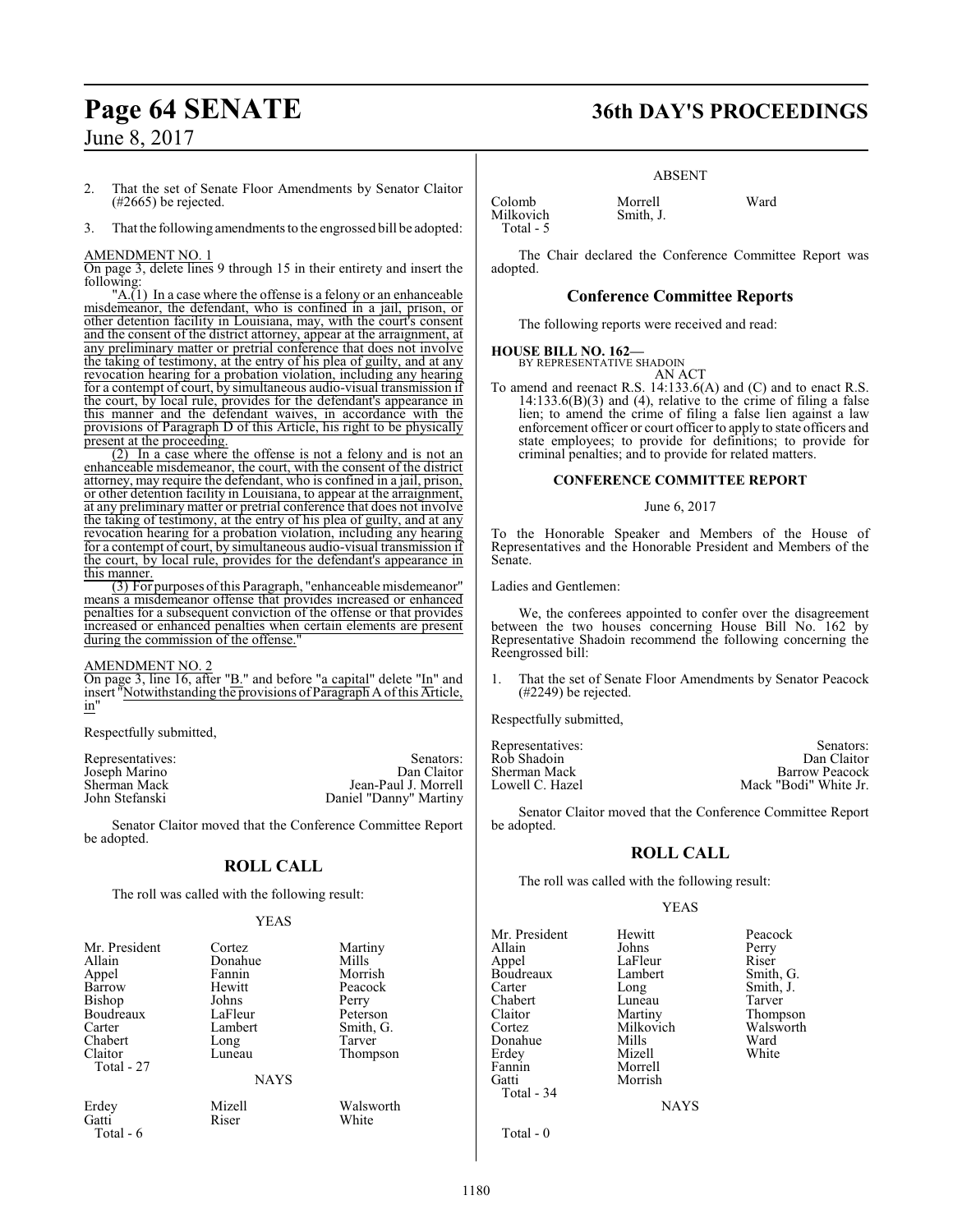## **36th DAY'S PROCEEDINGS Page 65 SENATE**

#### ABSENT

Barrow Colomb<br>Bishop Peterson Bishop Total - 4

The Chair declared the Conference Committee Report was adopted.

#### **Senator Long in the Chair**

#### **Conference Committee Reports**

The following reports were received and read:

#### **HOUSE BILL NO. 293—**

BY REPRESENTATIVE AMEDEE AN ACT

To amend and reenact R.S. 42:1441(A) and to enact R.S. 42:1441(D), relative to the limitation of liability of the state; to provide relative to liability for damage caused by district attorneys; to provide for indemnification; to provide relative to the attorney general; to provide for payment of a judgment; to provide for applicability; and to provide for related matters.

#### **CONFERENCE COMMITTEE REPORT**

#### June 7, 2017

To the Honorable Speaker and Members of the House of Representatives and the Honorable President and Members of the Senate.

Ladies and Gentlemen:

We, the conferees appointed to confer over the disagreement between the two houses concerning House Bill No. 293 by Representative Amedee recommend the following concerning the Reengrossed bill:

- 1. That the set of Senate Committee Amendments by the Senate Committee on Judiciary B (#2160) be adopted.
- 2. That the set of Senate Committee Amendments by the Senate Committee on Finance (#2857) be adopted.
- 3. That the following amendment to the Reengrossed bill be adopted:

AMENDMENT NO. 1 On page 1, line 19, after "complaint" delete the remainder of the line and insert a comma "," and insert "or petition in a federal"

Respectfully submitted,

| Representatives: | Senators:         |
|------------------|-------------------|
| Beryl Amedee     | Gary L. Smith Jr. |
| Cameron Henry    | Jay Luneau        |
| Alan T. Seabaugh | Rick Ward III     |

Senator Gary Smith moved that the Conference Committee Report be adopted.

### **ROLL CALL**

The roll was called with the following result:

#### YEAS

| Mr. President | Fannin  | Mizell   |
|---------------|---------|----------|
| Allain        | Gatti   | Morrish  |
| Appel         | Hewitt  | Peacock  |
| Barrow        | Johns   | Perry    |
| Bishop        | LaFleur | Peterson |

June 8, 2017

| Lambert       | Riser     |
|---------------|-----------|
| Long          | Smith, G. |
| Luneau        | Smith, J. |
| Martiny       | Walsworth |
| Milkovich     | Ward      |
| Mills         | White     |
| <b>NAYS</b>   |           |
| <b>ABSENT</b> |           |
|               |           |

Boudreaux Morrell Thompson<br>Colomb Tarver Colomb Total - 5

The Chair declared the Conference Committee Report was adopted.

#### **Conference Committee Reports**

The following reports were received and read:

**HOUSE BILL NO. 324—** BY REPRESENTATIVE PIERRE

AN ACT To amend and reenact R.S. 32:171(Section heading), (A)(1), (2), (3), and (4), (C), (D), (E), (F)(3), and (H) and  $172(D)$ , relative to railroad crossings; to provide for on-track equipment; to provide for the designation of on-track equipment as a railway vehicle drivers must approach cautiously; to provide for the responsibility of railroad companies; and to provide for related matters.

#### **CONFERENCE COMMITTEE REPORT**

#### June 7, 2017

To the Honorable Speaker and Members of the House of Representatives and the Honorable President and Members of the Senate.

Ladies and Gentlemen:

We, the conferees appointed to confer over the disagreement between the two houses concerning House Bill No. 324 by Representative Pierre recommend the following concerning the Reengrossed bill:

1. That Senate Floor Amendment No. 1 by Senator Claitor (#2503) be rejected.

Respectfully submitted,

| Representatives:  | Senators:             |
|-------------------|-----------------------|
| Vincent Pierre    | Dan Claitor           |
| Kenny Havard      | Patrick "Page" Cortez |
| Barbara M. Norton | Regina Barrow         |

Senator Cortez moved that the Conference Committee Report be adopted.

### **ROLL CALL**

The roll was called with the following result:

#### YEAS

| Mr. President | Gatti   | Peacock   |
|---------------|---------|-----------|
| Allain        | Hewitt  | Perry     |
| Appel         | Johns   | Peterson  |
| Barrow        | LaFleur | Riser     |
| Bishop        | Lambert | Smith, G. |
| Carter        | Long    | Smith, J. |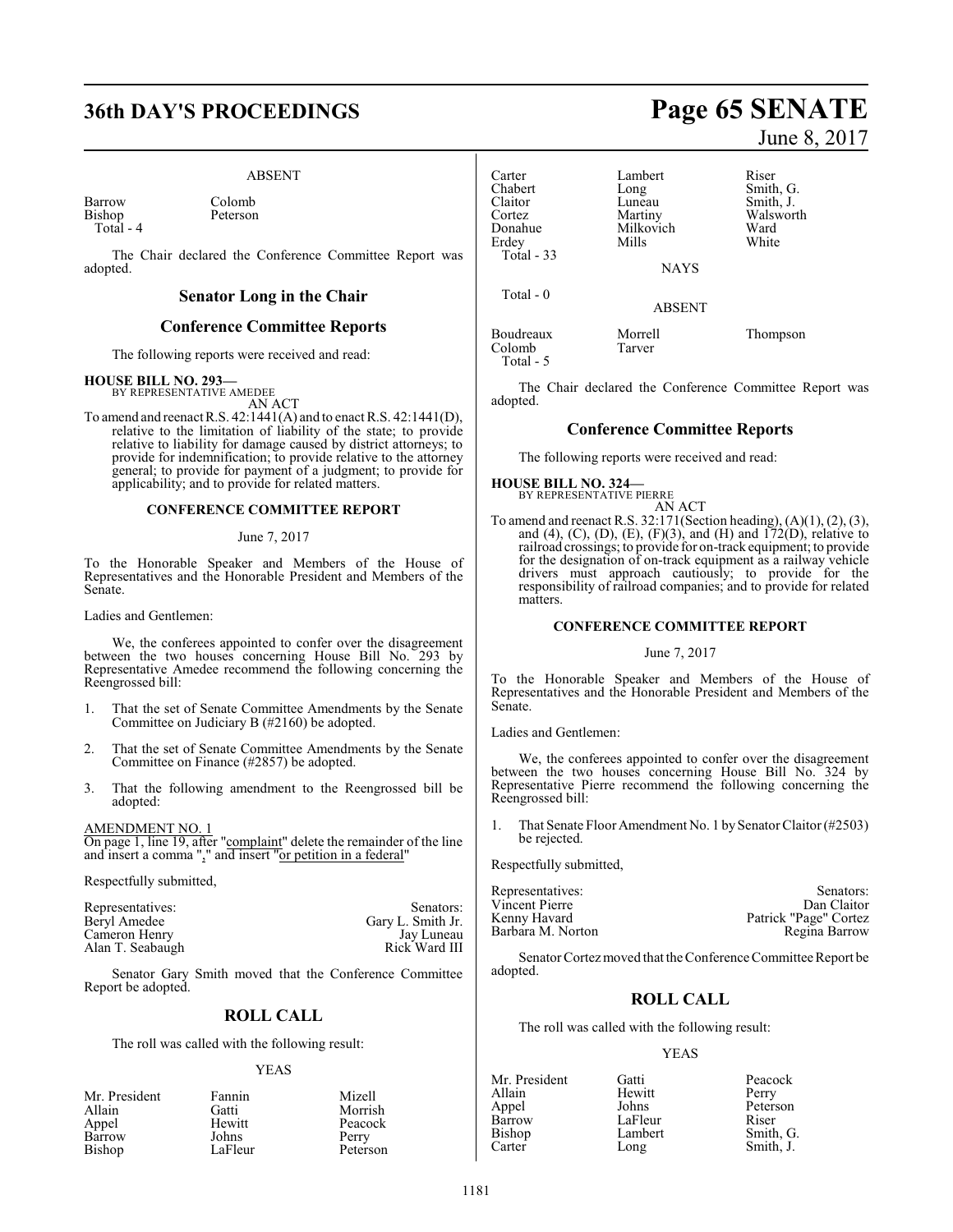| Chabert    | Luneau      | Tarver    |
|------------|-------------|-----------|
| Claitor    | Milkovich   | Thompson  |
| Cortez     | Mills       | Walsworth |
| Donahue    | Mizell      | White     |
| Erdey      | Morrell     |           |
| Fannin     | Morrish     |           |
| Total - 34 |             |           |
|            | <b>NAYS</b> |           |

Total - 0

ABSENT

| Boudreaux | Martiny |
|-----------|---------|
| Colomb    | Ward    |
| Total - 4 |         |

The Chair declared the Conference Committee Report was adopted.

#### **Conference Committee Reports**

The following reports were received and read:

#### **HOUSE BILL NO. 425—**

BY REPRESENTATIVE MAGEE AN ACT

To amend and reenact R.S.  $47:6006.1(A), (D)(2)$ , and  $(F)$ , relative to tax credits; to provide with respect to the tax credit for ad valorem taxes paid with respect to vessels in Outer Continental Shelf Lands Waters; to provide for eligibility for claiming the credit; to authorize the recapture of tax credits under certain circumstances; to provide for effectiveness; and to provide for related matters.

#### **CONFERENCE COMMITTEE REPORT**

#### June 8, 2017

To the Honorable Speaker and Members of the House of Representatives and the Honorable President and Members of the Senate.

Ladies and Gentlemen:

We, the conferees appointed to confer over the disagreement between the two houses concerning House Bill No. 425 by Representative Magee recommend the following concerning the Reengrossed bill:

- 1. That Senate Committee Amendment Nos. 1 through 4 by the Senate Committee on Revenue and Fiscal Affairs (#2161) be adopted.
- 2. That Senate Committee Amendment Nos. 5 and 6 by the Senate Committee on Revenue and Fiscal Affairs (#2161) be rejected.
- 3. That the following amendments to the reengrossed bill be adopted:

#### AMENDMENT NO. 1

On page 3, delete lines 3 through 6 in their entirety, and insert the following:

 $\frac{1}{2}(2)(a)$  If a taxpayer pays ad valorem taxes under protest, the taxpayer shall notify the Department of Revenue by submitting a copy of the payment under protest notice, along with a copy of the lawsuit that was filed. Notice shall be provided to the department within five business days of the date the lawsuit is filed. If the taxpayer prevails in the suit against the political subdivision, the

## **Page 66 SENATE 36th DAY'S PROCEEDINGS**

amount of the credit issued under the provisions of this Section for ad valorem taxes paid by the taxpayer that the court determined not to be due shall be subject to recapture by the department as provided for in R.S. 47:1621(E), with interest at the rate provided in R.S. 9:3500(B)(1), except as may be otherwise provided in Subsection G of this Section. The taxpayer and the local taxing authorities shall notify the department of the decision by submitting a copy of the final, non-appealable judgment to the department.

(b) Any action by the Department of Revenue to recapture the tax credits shall be initiated within two years from the date that the department receives notice of the final judgment in the suit related to the payment of the taxes under protest.

G. Commencing no later than January 31, 2016, the House Committee on Ways and Means and the Senate Committee on Revenue and Fiscal Affairs shall review the credit authorized pursuant to the provisions of this Section to determine if the economic benefit provided by such credit outweighs the loss of revenue realized by the state as a result of awarding such credit. The House and Senate committees shall make a specific recommendation no later than March 1, 2017, to either continue the credit or to terminate the credit. (1) Notwithstanding any contrary provision of R.S. 47:2134(C), if a suit is timely filed and the sole challenge in the suit is a challenge of the legality of the ad valorem tax on vessels in Outer Continental Shelf Lands Act waters, the collecting officer or officers shall not be required to segregate the amount paid under protest or hold the amount paid under protest in escrow pending the outcome of the suit.

(2) The Department of Revenue shall not pursue any action to recapture credits issued for ad valorem taxes related to a suit challenging the legality of the ad valorem tax on vessels in Outer Continental Shelf Lands Act waters if the taxpayer prevails, the collecting officer or officers was not required to segregate or escrow the amount paid in accordance with this Subsection, and the taxpayer does not receive a refund of the ad valorem taxes paid from the collecting officer or officers.

(3) In the event the taxpayer prevails in a suit challenging the legality of the ad valorem tax on vessels in Outer Continental Shelf Lands Acts waters and the collecting officer or officers refunds any amount paid under protest that was not required to be segregated or held in escrow, the taxpayer shall file an amended tax return within sixty days of the date of issuance of the refund reflecting the amount of the refund and any interest paid on the refunded amount as a reduction in the ad valorem tax credit originally received for the taxes paid under protest. Any taxpayer failing to file an amended return as set forth in this Subsection shall be subject to the penalty provided for in R.S. 47:1602.

(4) This Subsection shall not apply to any payment under protest made by a taxpayer challenging the correctness of an assessment as provided in R.S. 47:2134(B).

Section 2. The provisions of this Act shall apply to income tax periods beginning on and after January 1, 2017 and corporation franchise tax periods beginning on and after January 1, 2018."

Respectfully submitted,

| Representatives: | Senators:            |
|------------------|----------------------|
| Tanner Magee     | Jean-Paul J. Morrell |
| Neil C. Abramson | R.L. Bret Allain II  |
| Blake Miguez     | Jay Luneau           |

Senator Allain moved that the Conference Committee Report be adopted.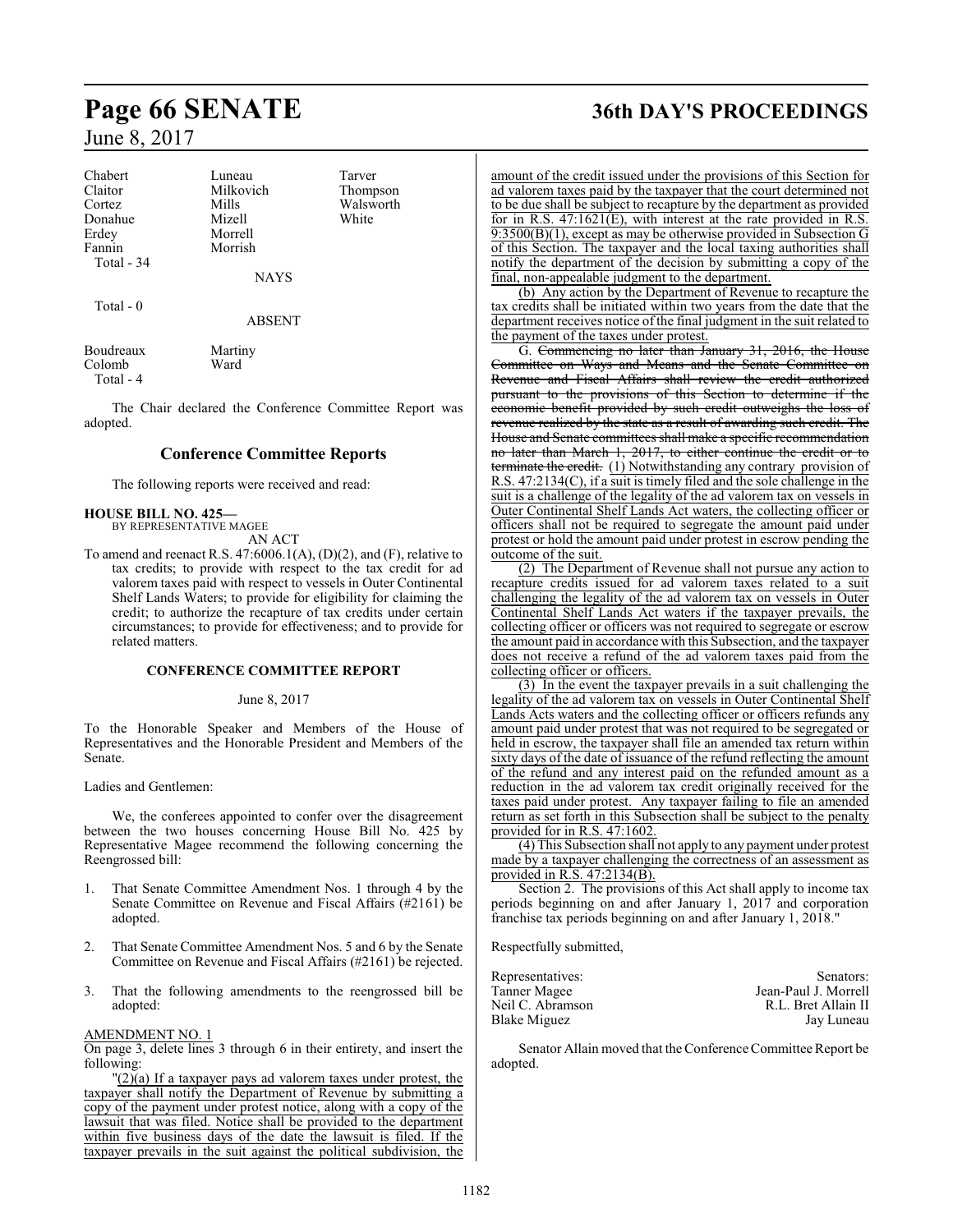## **36th DAY'S PROCEEDINGS Page 67 SENATE**

# June 8, 2017

### **ROLL CALL**

The roll was called with the following result:

#### YEAS

| Mr. President     | Gatti       | Peacock   |
|-------------------|-------------|-----------|
| Allain            | Hewitt      | Perry     |
| Appel             | Johns       | Peterson  |
| Barrow            | LaFleur     | Riser     |
| <b>Bishop</b>     | Lambert     | Smith, G. |
| Carter            | Long        | Smith, J. |
| Chabert           | Luneau      | Tarver    |
| Claitor           | Martiny     | Thompson  |
| Cortez            | Milkovich   | Walsworth |
| Donahue           | Mills       | Ward      |
| Erdey             | Mizell      | White     |
| Fannin            | Morrish     |           |
| <b>Total - 35</b> |             |           |
|                   | <b>NAYS</b> |           |
| Total - 0         |             |           |

ABSENT

| Boudreaux | Colomb | Morrell |
|-----------|--------|---------|
| Total - 3 |        |         |

The Chair declared the Conference Committee Report was adopted.

#### **Conference Committee Reports**

The following reports were received and read:

#### **HOUSE BILL NO. 466—**

BY REPRESENTATIVE CHANEY AN ACT

To amend and reenact R.S. 3:2364 and 2366(A), (B), (C), (D)(introductory paragraph), and (E)(introductory paragraph) and (1), and R.S. 47:120.71(section heading) and (A) and to repeal R.S. 3:2365, relative to the Louisiana Animal Control Advisory Task Force; to provide for the creation of the Louisiana Animal Control Advisory Task Force; to provide for task force membership and terms of office; to provide for the powers and duties of the state veterinarian in relation to the task force; to provide for the Louisiana Animal Shelter Registry; to provide for the Louisiana Animal Welfare Commission income tax checkoff; and to provide for related matters.

#### **CONFERENCE COMMITTEE REPORT**

#### June 7, 2017

To the Honorable Speaker and Members of the House of Representatives and the Honorable President and Members of the Senate.

Ladies and Gentlemen:

We, the conferees appointed to confer over the disagreement between the two houses concerning House Bill No. 466 by Representative Chaney recommend the following concerning the Reengrossed bill:

1. That the set of Senate Committee Amendments by the Committee on Agriculture, Forestry, Aquaculture, and Rural Development (#2446) be adopted.

- 2. That Senate Floor Amendment Nos. 1 and 3 by Senator Gatti (#2675) be adopted.
- 3. That Senate Floor Amendment No. 2 by Senator Gatti (#2675) be rejected.
- 4. That the following amendment to the Reengrossed bill be adopted:

#### AMENDMENT NO. 1

On page 6, between lines 14 and 15, insert the following:

"F. The department shall submit an annual report to the House and Senate committees on Agriculture, Forestry, Aquaculture, and Rural Development no later than February first of each year regarding the status of the animal control program as provided for in this Section.

Respectfully submitted,

| Representatives:      | Senators:        |
|-----------------------|------------------|
| Charles R. Chaney     | Ryan Gatti       |
| Clay Schexnayder      | Francis Thompson |
| John F. "Andy" Anders | Jim Fannin       |

Senator Thompson moved that the Conference Committee Report be adopted.

#### **ROLL CALL**

The roll was called with the following result:

#### YEAS

| Mr. President | Fannin      | Morrish   |
|---------------|-------------|-----------|
| Allain        | Gatti       | Peacock   |
| Appel         | Hewitt      | Perry     |
| Barrow        | Johns       | Peterson  |
| Bishop        | LaFleur     | Riser     |
| Carter        | Lambert     | Smith, G. |
| Chabert       | Long        | Smith, J. |
| Claitor       | Luneau      | Tarver    |
| Cortez        | Milkovich   | Thompson  |
| Donahue       | Mills       | Walsworth |
| Erdev         | Mizell      | White     |
| Total $-33$   |             |           |
|               | <b>NAYS</b> |           |
| Total - 0     |             |           |
|               | ABSENT      |           |
|               |             |           |

| Boudreaux | Martiny | Ward |
|-----------|---------|------|
| Colomb    | Morrell |      |
| Total - 5 |         |      |

The Chair declared the Conference Committee Report was adopted.

### **Message from the House**

#### **ADOPTION OF CONFERENCE COMMITTEE REPORT**

#### June 8, 2017

To the Honorable President and Members of the Senate: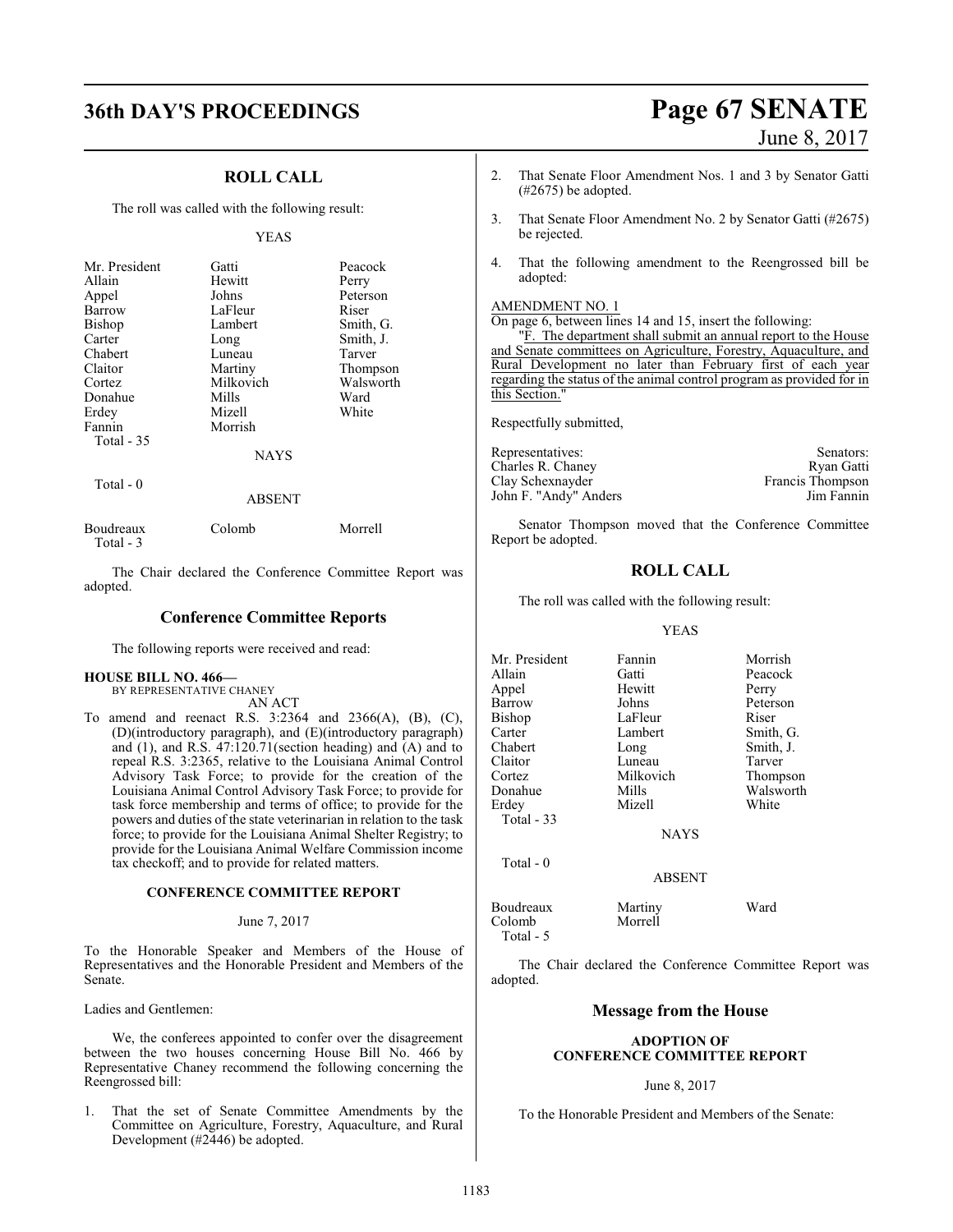I am directed to inform your honorable body that the House of Representatives has adopted the Report of the Conference Committee on the disagreement to **Senate Bill No. 16**.

> Respectfully submitted, ALFRED W. SPEER Clerk of the House of Representatives

#### **Message from the House**

#### **ADOPTION OF CONFERENCE COMMITTEE REPORT**

June 8, 2017

To the Honorable President and Members of the Senate:

I am directed to inform your honorable body that the House of Representatives has adopted the Report ofthe Conference Committee on the disagreement to **Senate Bill No. 207**.

> Respectfully submitted, ALFRED W. SPEER Clerk of the House of Representatives

#### **Message from the House**

#### **ADOPTION OF CONFERENCE COMMITTEE REPORT**

June 8, 2017

To the Honorable President and Members of the Senate:

I am directed to inform your honorable body that the House of Representatives has adopted the Report ofthe Conference Committee on the disagreement to **House Bill No. 557**.

> Respectfully submitted, ALFRED W. SPEER Clerk of the House of Representatives

#### **Message from the House**

#### **ADOPTION OF CONFERENCE COMMITTEE REPORT**

#### June 8, 2017

To the Honorable President and Members of the Senate:

I am directed to inform your honorable body that the House of Representatives has adopted the Report of the Conference Committee on the disagreement to **House Bill No. 327**.

> Respectfully submitted, ALFRED W. SPEER Clerk of the House of Representatives

### **Conference Committee Reports**

The following reports were received and read:

#### **SENATE BILL NO. 249—** BY SENATOR CHABERT

AN ACT

To enact R.S. 49:214.5.4(E)(5), relative to the Coastal Protection and Restoration Fund; to provide for the disbursement of monies in the fund for hurricane protection purposes; to provide for effectiveness; and to provide for related matters.

## **Page 68 SENATE 36th DAY'S PROCEEDINGS**

#### **CONFERENCE COMMITTEE REPORT**

June 8, 2017

To the Honorable President and Members of the Senate and to the Honorable Speaker and Members of the House of Representatives.

Ladies and Gentlemen:

We, the conferees appointed to confer over the disagreement between the two houses concerning Senate Bill No. 249 by Senator Chabert recommend the following concerning the Engrossed bill:

- 1. That House Committee Amendments Nos. 1, 2, 3, 4, and 5 proposed by the House Committee on Appropriations and adopted by the House of Representatives on June 1, 2017, be adopted.
- 2. That House Committee Amendment No. 6 proposed by the House Committee on Appropriations and adopted by the House of Representatives on June 1, 2017, be rejected.
- 3. That House Floor Amendments Nos. 1, 2, and 3 proposed by Representative Connick and adopted by the House of Representatives on June 5, 2017, be rejected.
- 4. That the following amendment to the engrossed bill be adopted:

#### AMENDMENT NO. 1

On page 2, between lines 8 and 9, insert the following:

"**(c) The authority may offset the funds allocated for hurricane protection projects as provided in Subparagraph (a) of this Paragraph with funds from other available sources.**

**(d) In the event the authority is unable to meet the allocations as provided in Subparagraph (a) of this Paragraph in any fiscal year, the authority may modify the allocation for that fiscal year. No modification shall be made without prior approval of the board and the Joint Legislative Committee on the Budget.**

**(e) Any revenues received by the state as provided in this Paragraph and allocated to a levee district shall only be utilized by a levee district for construction, and operations and maintenance of hurricane protection projects.**"

Respectfully submitted,

| Senators:           | Representatives:     |
|---------------------|----------------------|
| Norby Chabert       | <b>Stuart Bishop</b> |
| Eric LaFleur        | Cameron Henry        |
| R.L. Bret Allain II | Jerome Zeringue      |
|                     |                      |

Senator Chabert moved that the Conference Committee Report be adopted.

### **ROLL CALL**

The roll was called with the following result:

Morrell

#### YEAS

Mr. President Hewitt Morrish<br>Allain Johns Peacock Appel LaFleur Perry Barrow Lambert<br>Bishop Long Bishop Long Smith, G.<br>Carter Luneau Smith, J. Carter Luneau Smith, J.<br>
Chabert Martiny Tarver Chabert Martiny Tarver<br>
Cortez Milkovich Thompson Cortez Milkovich<br>Donahue Mills Donahue Mills Walsworth<br>
Erdey Mizell Ward Erdey Mizell Ward Total - 33

Peacock<br>Perry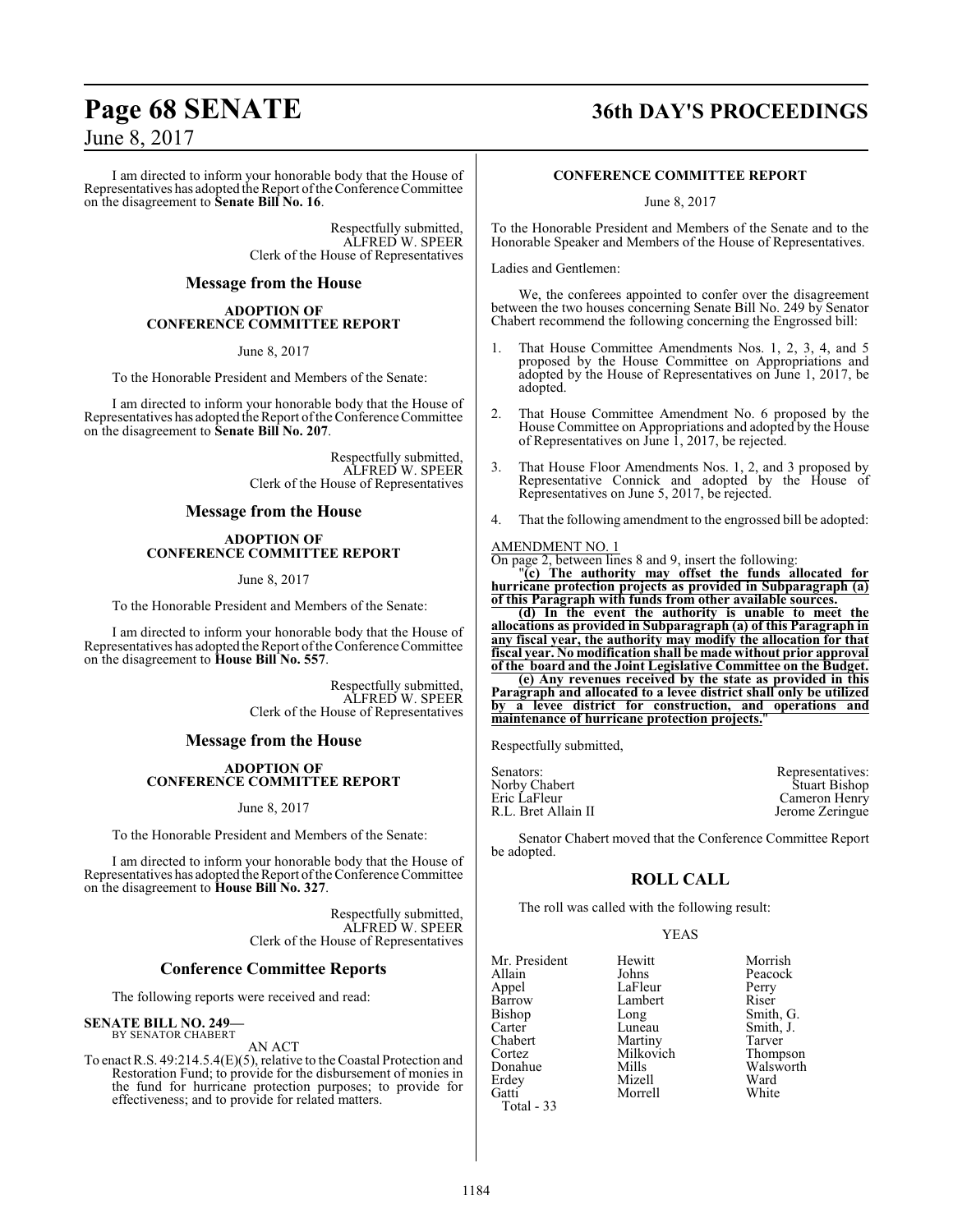#### NAYS

Claitor Peterson Total - 2

ABSENT

Boudreaux Colomb Fannin Total - 3

The Chair declared the Conference Committee Report was adopted.

#### **Message from the House**

#### **ADOPTION OF CONFERENCE COMMITTEE REPORT**

June 8, 2017

To the Honorable President and Members of the Senate:

I am directed to inform your honorable body that the House of Representatives has adopted the Report of the Conference Committee on the disagreement to **Senate Concurrent Resolution No. 31**.

> Respectfully submitted, ALFRED W. SPEER Clerk of the House of Representatives

#### **Message from the House**

#### **ADOPTION OF CONFERENCE COMMITTEE REPORT**

June 8, 2017

To the Honorable President and Members of the Senate:

I am directed to inform your honorable body that the House of Representatives has adopted the Report of the Conference Committee on the disagreement to **House Bill No. 26**.

> Respectfully submitted, ALFRED W. SPEER Clerk of the House of Representatives

#### **Message from the House**

#### **ADOPTION OF CONFERENCE COMMITTEE REPORT**

#### June 8, 2017

To the Honorable President and Members of the Senate:

I am directed to inform your honorable body that the House of Representatives has adopted the Report of the Conference Committee on the disagreement to **House Bill No. 244**.

> Respectfully submitted, ALFRED W. SPEER Clerk of the House of Representatives

### **Message from the House**

#### **ADOPTION OF CONFERENCE COMMITTEE REPORT**

#### June 8, 2017

To the Honorable President and Members of the Senate:

## **36th DAY'S PROCEEDINGS Page 69 SENATE** June 8, 2017

I am directed to inform your honorable body that the House of Representatives has adopted the Report ofthe Conference Committee on the disagreement to **House Bill No. 425**.

> Respectfully submitted, ALFRED W. SPEER Clerk of the House of Representatives

#### **Conference Committee Reports**

The following reports were received and read:

#### **HOUSE BILL NO. 473—**

BY REPRESENTATIVES GAINES, BAGNERIS, GARY CARTER, JIMMY HARRIS, JACKSON, AND JAMES AN ACT

To amend and reenact R.S.  $40:2405(H)(2)(a)$ ,  $(I)(2)$ , and  $(J)$ , relative to peace officers; to provide relative to peace officer certification; to provide for annual training requirements for peace officers to maintain P.O.S.T. certification; to provide relative to impediments to P.O.S.T. certification; to provide for revocation of P.O.S.T. certification; to provide for grounds for revocation; to provide for revocation hearings; and to provide for related matters.

#### **CONFERENCE COMMITTEE REPORT**

#### June 7, 2017

To the Honorable Speaker and Members of the House of Representatives and the Honorable President and Members of the Senate.

Ladies and Gentlemen:

We, the conferees appointed to confer over the disagreement between the two houses concerning House Bill No. 473 by Representative Gaines recommend the following concerning the Reengrossed bill:

- 1. That Senate Floor Amendment Nos. 1 and 2 by Senator Peacock (#2364) be adopted.
- 2. That Senate Floor Amendments Nos. 3 and 4 by Senator Peacock (#2364) be rejected.
- 3. That the set of Senate Floor Amendments by Senator Claitor (#2504) be rejected.
- 4. That the following amendments to the Reengrossed bill be adopted:

#### AMENDMENT NO. 1

On page 2, line 1, after "training" and before "as" insert "for the year in which the peace officer resumes employment"

#### AMENDMENT NO. 2

On page 2, between lines 3 and 4, insert the following:

"(c) The additional annual training required of officers pursuant to Subparagraph (a) of this Paragraph and Paragraph (I)(2) of this Section may be available online and at no cost to the peace officer. \* \* \*"

#### AMENDMENT NO. 3

On page 2, line 12, after "training" and before "as" insert "for the year in which the peace officer resumes employment

#### AMENDMENT NO. 4

On page 2, line 25, after "involving" and before "civil" delete "criminal misconduct or" and insert "an adjudication of"

#### AMENDMENT NO. 5

On page 2, at the end of line 26, delete the period "." and insert "and the officer has exhausted all administrative remedies."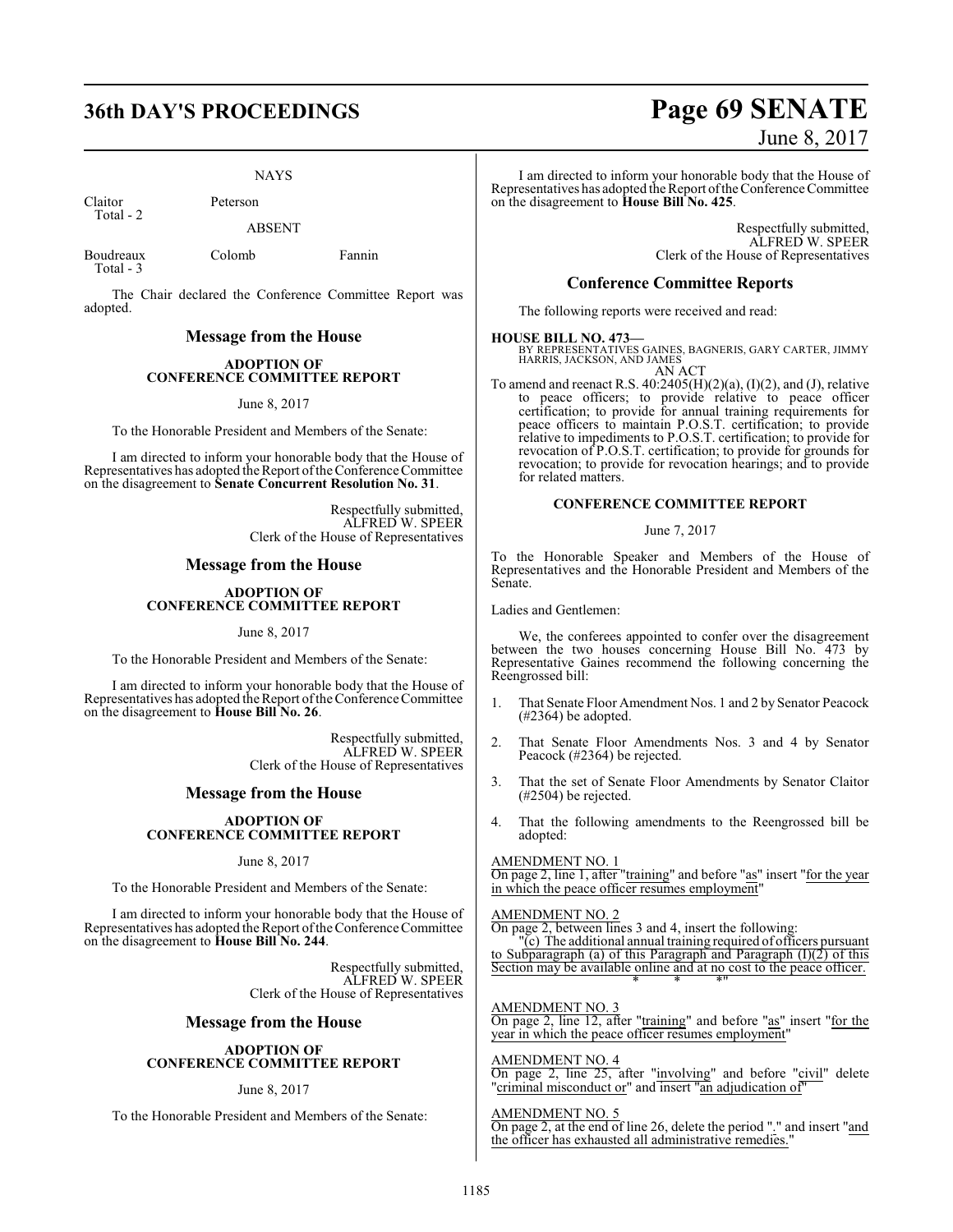#### Respectfully submitted,

Randal Gaines<br>Katrina Jackson

Representatives: Senators: Senators: Senators: Senators: Senators: Senators: Senators: Senators: Senators: Senators: Senators: Senators: Senators: Senators: Senators: Senators: Senators: Senators: Senators: Senators: Senat Katrina Jackson Gary L. Smith Jr. Terry Landry Mack "Bodi" White Jr.

Senator Gary Smith moved that the Conference Committee Report be adopted.

## **ROLL CALL**

The roll was called with the following result:

#### YEAS

| Mr. President<br>Allain<br>Barrow<br>Bishop<br>Boudreaux<br>Carter<br>Chabert<br>Claitor<br>Cortez<br>Donahue<br>Erdey<br>Fannin<br>Total $-35$<br>Total $-0$ | Gatti<br>Hewitt<br>Johns<br>LaFleur<br>Lambert<br>Long<br>Luneau<br>Martiny<br>Milkovich<br>Mills<br>Mizell<br>Morrell<br><b>NAYS</b><br><b>ABSENT</b> | Morrish<br>Peacock<br>Perry<br>Peterson<br>Riser<br>Smith, G.<br>Smith, J.<br>Tarver<br>Thompson<br>Walsworth<br>White |
|---------------------------------------------------------------------------------------------------------------------------------------------------------------|--------------------------------------------------------------------------------------------------------------------------------------------------------|------------------------------------------------------------------------------------------------------------------------|
| Appel<br>Total - 3                                                                                                                                            | Colomb                                                                                                                                                 | Ward                                                                                                                   |
|                                                                                                                                                               |                                                                                                                                                        |                                                                                                                        |

The Chair declared the Conference Committee Report was adopted.

### **Conference Committee Reports**

The following reports were received and read:

## **HOUSE BILL NO. 616—** BY REPRESENTATIVE THOMAS

AN ACT

To enact R.S. 17:24.4(F)(6) and (7), relative to student assessments; to limit the amount of time public school students spend on standards-based assessments; to provide that such limitations shall not affect accommodations provided to certain students; to require review by public school governing authorities relative to certain other assessments; to exclude certain tests from such required review; and to provide for related matters.

#### **CONFERENCE COMMITTEE REPORT**

#### June 7, 2017

To the Honorable Speaker and Members of the House of Representatives and the Honorable President and Members of the Senate.

Ladies and Gentlemen:

We, the conferees appointed to confer over the disagreement between the two houses concerning House Bill No. 616 by Representative Thomas recommend the following concerning the Engrossed bill:

1. That the Senate Committee Amendments by the Committee on Education (#2644) be adopted.

## **Page 70 SENATE 36th DAY'S PROCEEDINGS**

2. That the following amendments to the Engrossed bill be adopted:

#### AMENDMENT NO. 1

On page 2, at the end of line 3, insert "Nor shall this time limitation apply to college entrance and college credit exams, Advanced Placement exams, International Baccalaureate exams, and industrybased credential exams."

#### AMENDMENT NO. 2

On page 2, delete lines 17 through 19

Respectfully submitted,

be adopted.

Representatives: Senators: Senators: Senators: Senators: Senators: Senators: Senators: Senators: Senators: Senators: Senators: Senators: Senators: Senators: Senators: Senators: Senators: Senators: Senators: Senators: Senat Nancy Landry Mack "Bodi" White Jr.<br>Scott M. Simon Beth Mizell Scott M. Simon

Senator Morrish moved that the Conference Committee Report

Dan "Blade" Morrish

#### **ROLL CALL**

The roll was called with the following result:

#### YEAS

| Mr. President<br>Allain<br>Barrow<br>Bishop<br>Boudreaux<br>Chabert<br>Claitor<br>Cortez<br>Donahue<br>Erdey<br>Fannin | Hewitt<br>Johns<br>LaFleur<br>Lambert<br>Long<br>Luneau<br>Martiny<br>Milkovich<br>Mills<br>Mizell<br>Morrell | Peacock<br>Perry<br>Peterson<br>Riser<br>Smith, G.<br>Smith, J.<br>Tarver<br>Thompson<br>Walsworth<br>Ward<br>White |
|------------------------------------------------------------------------------------------------------------------------|---------------------------------------------------------------------------------------------------------------|---------------------------------------------------------------------------------------------------------------------|
| Gatti<br>Total - 35                                                                                                    | Morrish                                                                                                       |                                                                                                                     |
|                                                                                                                        | <b>NAYS</b>                                                                                                   |                                                                                                                     |
| Total $-0$                                                                                                             | <b>ABSENT</b>                                                                                                 |                                                                                                                     |
| $\lambda$ $\lambda$                                                                                                    | $\sim$ $\sim$                                                                                                 | $\sim$ 1 1                                                                                                          |

Appel Carter Colomb Total - 3

The Chair declared the Conference Committee Report was adopted.

#### **Mr. President in the Chair**

#### **Conference Committee Reports**

The following reports were received and read:

## **HOUSE BILL NO. 629—**

- BY REPRESENTATIVES ANDERS AND BROADWATER AND SENATORS FANNIN, THOMPSON, AND WALSWORTH AN ACT
- To amend and reenact R.S. 47:305.25(A)(3), relative to state sales and use tax exemptions; to provide for certain exemptions to the state sales and use tax; to provide for the definition of farm equipment to include polyroll tubing; to provide for effectiveness; and to provide for related matters.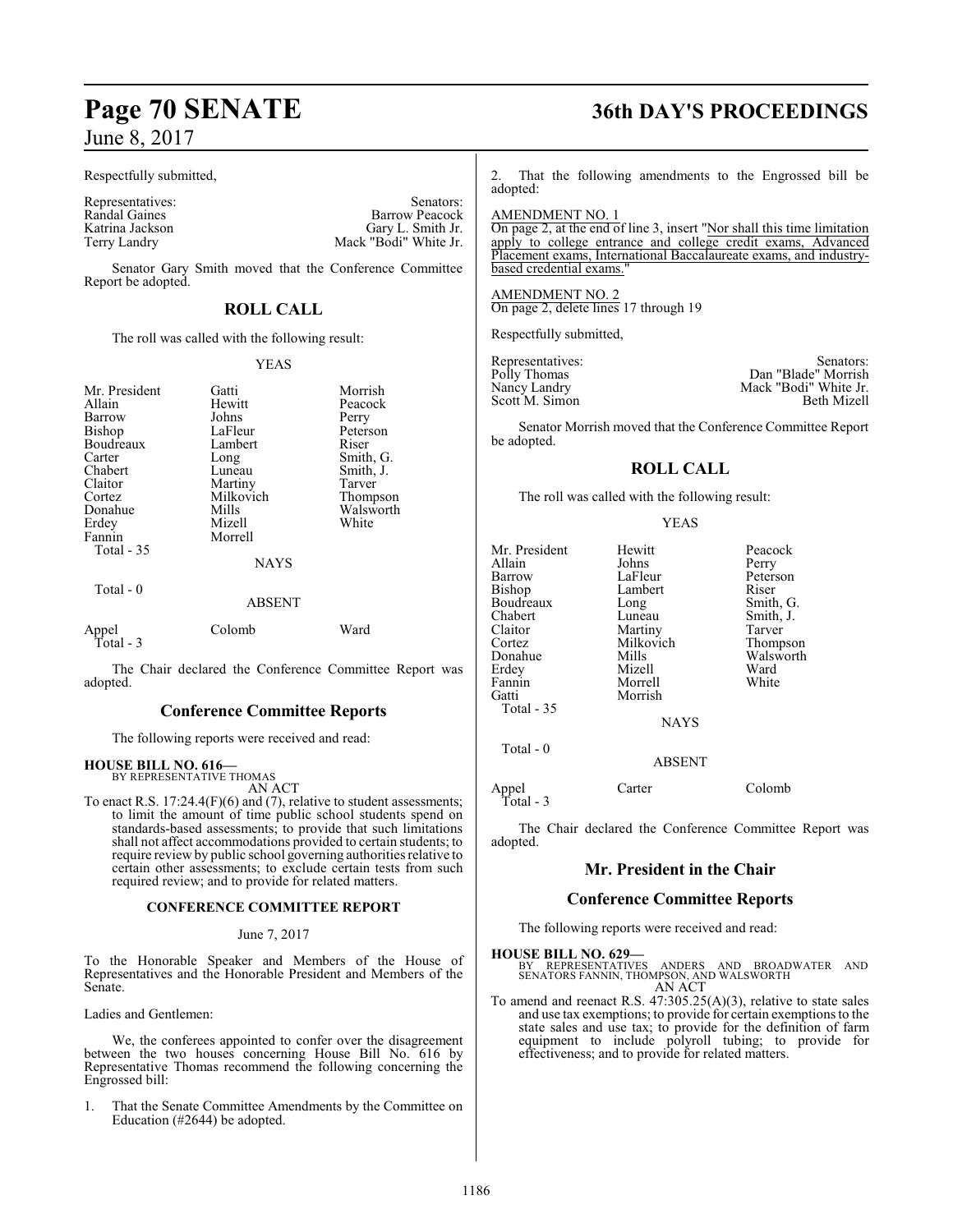## **36th DAY'S PROCEEDINGS Page 71 SENATE**

#### **CONFERENCE COMMITTEE REPORT**

June 7, 2017

To the Honorable Speaker and Members of the House of Representatives and the Honorable President and Members of the Senate.

Ladies and Gentlemen:

We, the conferees appointed to confer over the disagreement between the two houses concerning House Bill No. 629 by Representative Anders recommend the following concerning the Engrossed bill:

- 1. That the set of amendments by the Senate Committee on Revenue and Fiscal Affairs (#2491) be adopted.
- That the set of Senate Floor Amendments by Senator Morrell (#2719) be adopted.
- 3. That the following amendments be adopted:

#### AMENDMENT NO. 1

In Senate Floor Amendment No. 1 by Senator Morrell (#2719) on page 1, line 3, after "insert" and before "and the" delete ""47:R.S.  $30\overline{1}(10)(x)(i)$ " and insert ""R.S. 47:301(10)(x)(i)""

#### AMENDMENT NO. 2

In Senate Floor Amendment No. 1 by Senator Morrell (#2719) on page 1, line 4, after "305.25(A)(6)," and before "and" insert  $\frac{1}{30}$ 5.64(A)(2)(b)(iv),"

#### AMENDMENT NO. 3

In Senate Floor Amendment No. 2 by Senator Morrell (#2719) on page 1, line 8, after "305.25(A)(6)," and before "and" insert  $"305.64(A)(2)(b)(iv),"$ 

#### AMENDMENT NO. 4

In Senate Floor Amendment No. 4 by Senator Morrell (#2719) on page 1, between lines 18 and 19, insert the following:

"§305.64. Exemption; qualifying radiation therapy treatment centers A.

\* \* \*

(2) For purposes of this Section, the following words shall have the following meanings unless the context clearly indicates otherwise:

\* \* \* (iv) The Willis-Knighton Health System in Shreveport, Louisiana. \* \* \*"

Respectfully submitted,

| Representatives:      | Senators:             |
|-----------------------|-----------------------|
| John F. "Andy" Anders | Jean-Paul J. Morrell  |
| Neil C. Abramson      | <b>Gregory Tarver</b> |
| Cameron Henry         | Gerald Long           |

Senator Morrell moved that the Conference Committee Report be adopted.

#### **ROLL CALL**

The roll was called with the following result:

#### YEAS

| Fannin  | Morrell |
|---------|---------|
| Gatti   | Morrish |
| Hewitt  | Peacock |
| Johns   | Perry   |
| LaFleur | Riser   |
|         |         |

June 8, 2017

| Boudreaux            | Lambert       | Smith, G. |
|----------------------|---------------|-----------|
| Carter               | Long          | Tarver    |
| Chabert              | Luneau        | Thompson  |
| Claitor              | Martiny       | Walsworth |
| Cortez               | Milkovich     | Ward      |
| Donahue              | Mills         | White     |
| Erdey                | Mizell        |           |
| Total - 35           |               |           |
|                      | <b>NAYS</b>   |           |
| Total - 0            |               |           |
|                      | <b>ABSENT</b> |           |
| Colomb<br>Total $-3$ | Peterson      | Smith, J. |
|                      |               |           |

The Chair declared the Conference Committee Report was adopted.

#### **Conference Committee Reports**

The following reports were received and read:

**HOUSE BILL NO. 689— (Substitute for House Bill No. 535 by Representative Marcelle)** BY REPRESENTATIVE MARCELLE

AN ACT To amend and reenact R.S. 38:3097.8 and to enact R.S. 38:3097.3(G) and 3097.9, relative to water resource management; to provide for the duties and powers of the commissioner of conservation; to provide for reporting and parliamentary requirements for certain water conservation districts; and to provide for related matters.

#### **CONFERENCE COMMITTEE REPORT**

#### June 7, 2017

To the Honorable Speaker and Members of the House of Representatives and the Honorable President and Members of the Senate.

Ladies and Gentlemen:

We, the conferees appointed to confer over the disagreement between the two houses concerning House Bill No. 689 by Representative Marcelle recommend the following concerning the Engrossed bill:

- That Senate Floor Amendments Nos. 1 and 2 by Senator Ward (#2840) be adopted.
- 2. That Senate Floor Amendment No. 3 by Senator Ward (#2840) be rejected.

Respectfully submitted,

| Representatives:   | Senators:     |
|--------------------|---------------|
| C. Denise Marcelle | Norby Chabert |
| Stuart Bishop      | Regina Barrow |
| Tanner Magee       |               |

Senator Barrow moved that the Conference Committee Report be adopted.

#### **ROLL CALL**

The roll was called with the following result:

#### YEAS

| Mr. President | Fannin | Morrell |
|---------------|--------|---------|
| Allain        | Gatti  | Morrish |
| Appel         | Hewitt | Peacock |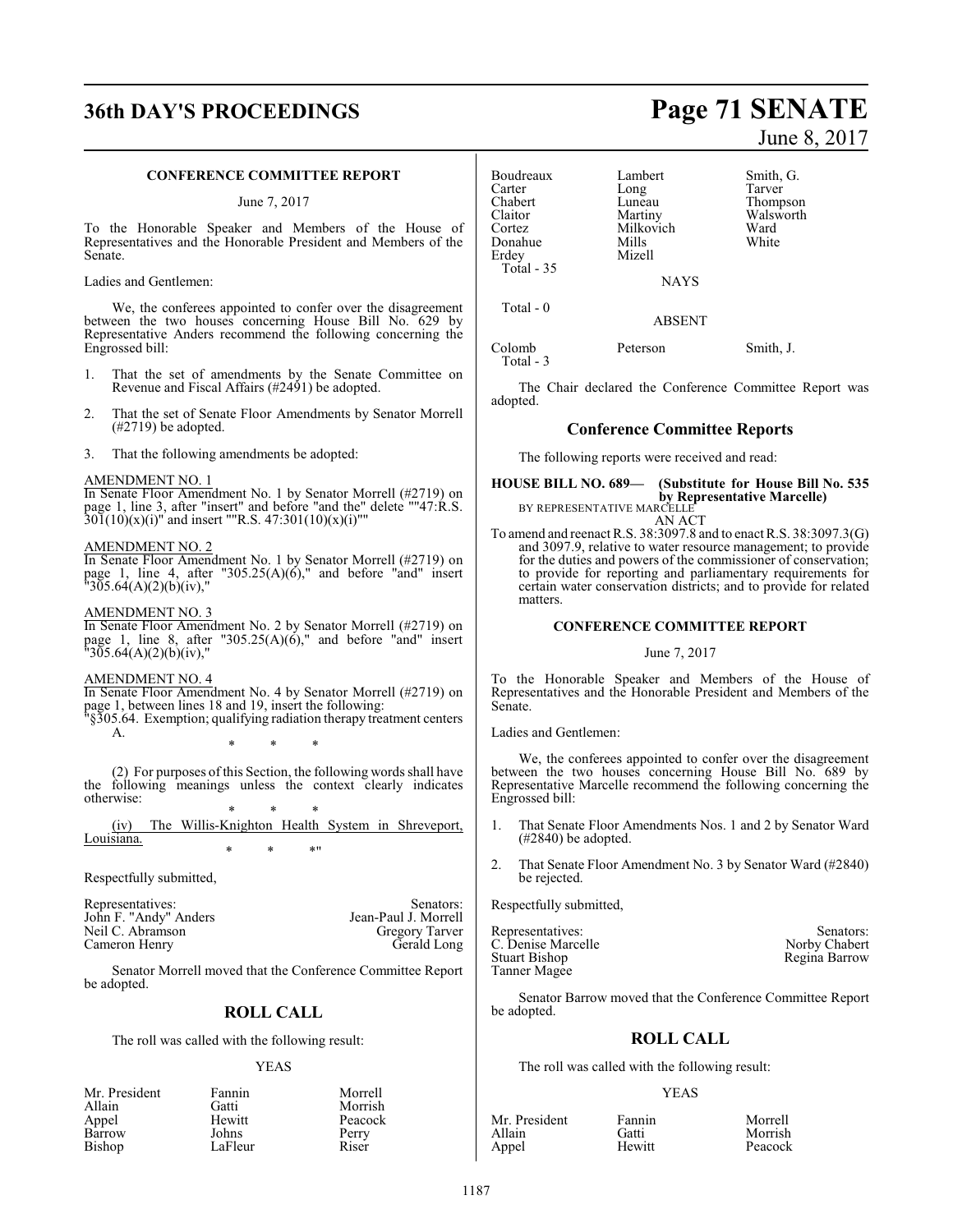| <b>Barrow</b> | Johns       | Perry     |
|---------------|-------------|-----------|
| Bishop        | LaFleur     | Peterson  |
| Boudreaux     | Lambert     | Riser     |
| Carter        | Long        | Smith, G. |
| Chabert       | Luneau      | Smith, J. |
| Claitor       | Martiny     | Tarver    |
| Cortez        | Milkovich   | Thompson  |
| Donahue       | Mills       | Walsworth |
| Erdey         | Mizell      | White     |
| Total $-36$   |             |           |
|               | <b>NAYS</b> |           |
| Total - 0     |             |           |
|               | ABSENT      |           |

Colomb Ward

Total - 2

The Chair declared the Conference Committee Report was adopted.

### **Rules Suspended**

Senator Long asked for and obtained a suspension of the rules to take up at this time:

### **Introduction of Senate Resolutions**

Senator Chabert asked for and obtained a suspension of the rules to read Senate Resolutions a first and second time.

### **SENATE RESOLUTION NO. 220—**

BY SENATOR CHABERT A RESOLUTION

To urge and request the Coastal Protection and Restoration Authority and the office of multimodal commerce to study shipping lanes in need of dredging and whether dredging spoil could be of beneficial use for integrated coastal protection, and make recommendations to the legislature.

On motion of Senator Chabert the resolution was read by title and adopted.

### **SENATE RESOLUTION NO. 221—**

BY SENATORS ALARIO, ALLAIN, APPEL, BARROW, BISHOP,<br>BOUDREAUX, CARTER, CHABERT, CLAITOR, COLOMB, CORTEZ,<br>DONAHUE, ERDEY, FANNIN, GATTI, HEWITT, JOHNS, LAFLEUR,<br>LAMBERT,LONG,LUNEAU,MARTINY,MILKOVICH,MILLS,MIZELL, MORRELL, MORRISH, PEACOCK, PERRY, PETERSON, RISER, GARY SMITH, JOHN SMITH, TARVER, THOMPSON, WALSWORTH, WARD AND WHITE

#### A RESOLUTION

To commend Kathryn Camille Denson, administrative secretary to Senate President John A. Alario Jr., for her distinguished career and exemplary public service to the state of Louisiana and to congratulate her upon the occasion of her retirement from the Louisiana State Senate.

On motion of Senator LaFleur the resolution was read by title and adopted.

## **Message from the House**

#### **ADOPTION OF CONFERENCE COMMITTEE REPORT**

#### June 8, 2017

To the Honorable President and Members of the Senate:

## **Page 72 SENATE 36th DAY'S PROCEEDINGS**

I am directed to inform your honorable body that the House of Representatives has adopted the Report of the Conference Committee on the disagreement to **House Bill No. 651**.

> Respectfully submitted, ALFRED W. SPEER Clerk of the House of Representatives

### **Senator Martiny in the Chair**

## **Conference Committee Reports**

The following reports were received and read:

**HOUSE BILL NO. 187—** BY REPRESENTATIVES CROMER, ABRAHAM, ABRAMSON, AMEDEE, BACALA, BAGIEY, BERTHELOT, BOUIE, CHAD BROWN, TERRY<br>BROWN, CARMODY, GARY CARTER, STEVE CARTER, CONNICK,<br>COUSSAN, COX, CREWS, DAVIS, DEVILLIER, DWIGHT, EDMONDS,<br>EMERSON, SCHEXNAYDER, SEABAUGH, STOKES, TALBOT, THIBAUT, THOMAS, AND ZERINGUE

AN ACT

To amend and reenact R.S. 47:6030(B)(1)(b)(introductory paragraph) and (d) and to enact R.S.  $47:6030(B)(1)(c)(v)$ , relative to tax credits; to provide with respect to the solar energy systems tax credit; to provide for payment and claiming of the credit on purchased systems; to authorize the payment of interest for certain tax credit claims; to provide for the termination of the tax credit for certain systems; to provide for effectiveness; and to provide for related matters.

#### **CONFERENCE COMMITTEE REPORT**

#### June 8, 2017

To the Honorable Speaker and Members of the House of Representatives and the Honorable President and Members of the Senate.

#### Ladies and Gentlemen:

We, the conferees appointed to confer over the disagreement between the two houses concerning House Bill No. 187 by Representative Cromer recommend the following concerning the Reengrossed bill:

- 1. That the set of Senate Revenue and Fiscal Affairs Amendments (#2732) be adopted.
- 2. That the following amendments to the Reengrossed bill be adopted:

#### AMENDMENT NO. 1

In Senate Amendment No. 7 by the Committee on Revenue and Fiscal Affairs (#2732) on page 1, at the end of line 24, insert the following: "Notwithstanding the provisions of Items (i) through (iv) of this Subparagraph, the amounts authorized pursuant to the provisions of this Item shall be exclusive of any amounts granted pursuant to the amounts authorized in Items (ii) and (iii) of this Subparagraph."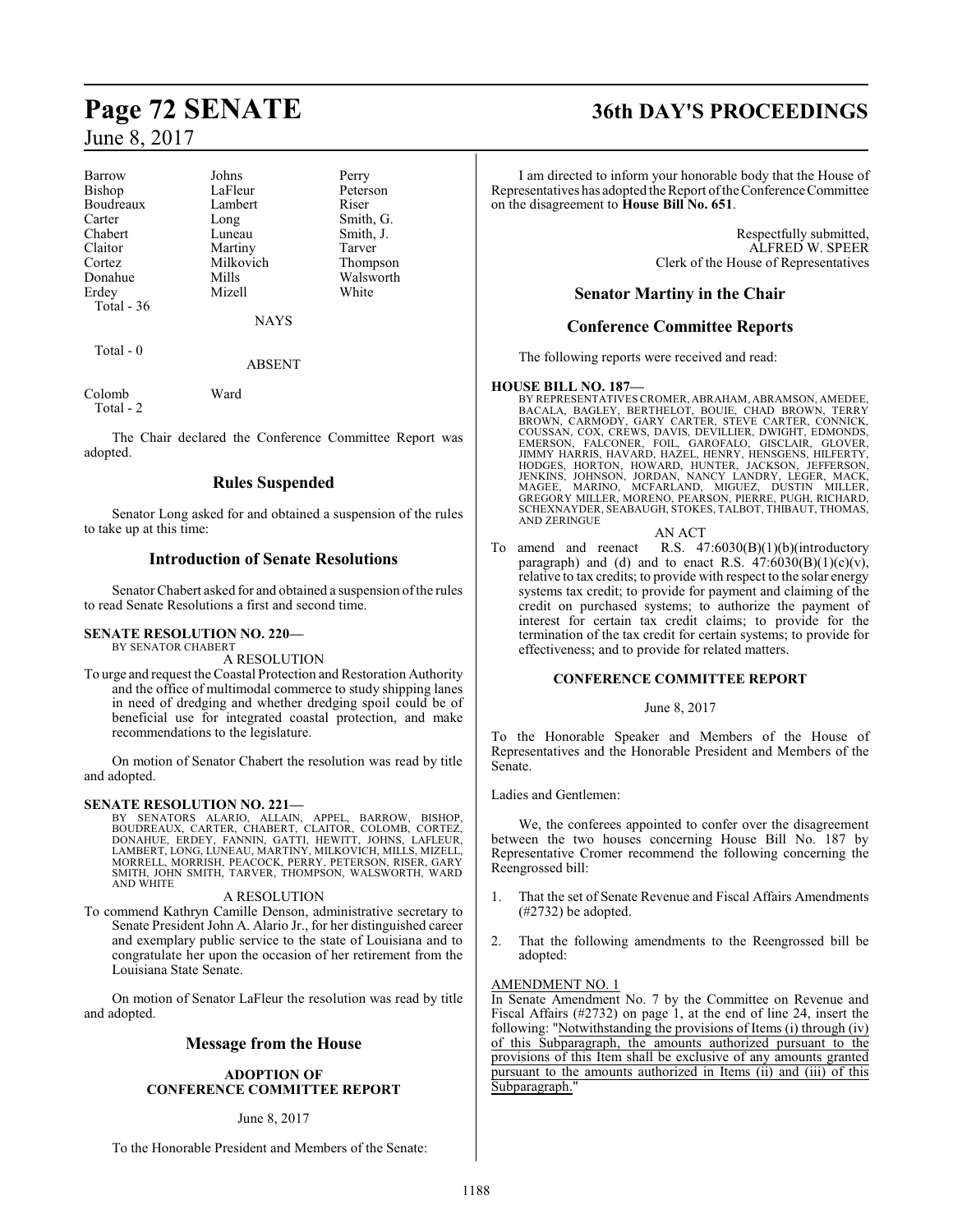## **36th DAY'S PROCEEDINGS Page 73 SENATE**

#### AMENDMENT NO. 2

In Senate Amendment No. 8 by the Committee on Revenue and Fiscal Affairs (#2732) on page 1 line 35, after "or after" and before "and before" delete "July  $\hat{1}$ , 2014" and insert "January 1, 2014"

#### AMENDMENT NO. 3

On page 2, at the beginning of line 5, delete "July 1, 2016" and insert "January 1, 2016"

#### AMENDMENT NO. 4

On page 2, line 17, after "system." and before "For" insert the following: "For taxpayers whose claim would have been denied, an amended return claiming a tax credit for a system which was purchased and installed on or before December 31, 2015, and which meets all other requirements of an eligible system shall be filed with the department before September 1, 2017, in order to be eligible for payment of the tax credit pursuant to this Item. For all claims, including those which were denied and which would have been denied, all supporting documentation necessary to constitute a complete and eligible claim shall be submitted to the department no later than November 1, 2017, in order to be eligible for payment of the tax credit pursuant to this Item."

#### AMENDMENT NO. 5

On page 2, line 20, after "days from" delete the remainder of the line and delete lines 21 through 25 in their entirety and insert the following: "October 1, of the year which relates to the fiscal year credit cap from which the credit or installment of credit is paid."

#### AMENDMENT NO. 6

On page 2, at the end of line 27, delete "June 30," and insert "January 1,

#### AMENDMENT NO. 7

On page 2, after line 29, insert the following:

"Section 2. If any provision of this Act or the application thereof is held invalid, such invalidity shall not affect other provisions or applications of this Act which can be given effect without the invalid provisions or applications, and to this end the provisions of this Act are hereby declared severable."

#### AMENDMENT NO. 8

On page 3, at the beginning of line 1, delete "Section 2." and insert "Section 3."

Respectfully submitted,

Representatives: Senators: Senators: Senators: Senators: Senators: Senators: Senators: Senators: Senators: Senators: Senators: Senators: Senators: Senators: Senators: Senators: Senators: Senators: Senators: Senators: Senat George Gregory Cromer<br>
Neil C. Abramson<br>
Neil C. Abramson<br>
Neil C. Abramson Neil C. Abramson Eric LaFleur Larry Bagley

Senator Riser moved that the Conference Committee Report be adopted.

### **ROLL CALL**

The roll was called with the following result:

#### YEAS

| Mr. President | Fannin  | Morrish   |
|---------------|---------|-----------|
| Allain        | Gatti   | Peacock   |
| Appel         | Hewitt  | Perry     |
| Barrow        | Johns   | Riser     |
| Bishop        | LaFleur | Smith, G. |
| Boudreaux     | Lambert | Smith, J. |
| Carter        | Long    | Tarver    |

Chabert Luneau Thompson Claitor Martiny Walsworth<br>
Cortez Milkovich Ward Donahue<br>Erdev Total - 35

Milkovich Ward<br>
Mills White Mizell

**NAYS** 

Peterson Total - 1

ABSENT

Colomb Morrell

Total - 2

The Chair declared the Conference Committee Report was adopted.

#### **Message from the House**

#### **ADOPTION OF CONFERENCE COMMITTEE REPORT**

June 8, 2017

To the Honorable President and Members of the Senate:

I am directed to inform your honorable body that the House of Representatives has adopted the Report of the Conference Committee on the disagreement to **Senate Bill No. 79**.

> Respectfully submitted, ALFRED W. SPEER Clerk of the House of Representatives

### **Mr. President in the Chair**

### **Conference Committee Reports**

The following reports were received and read:

#### **HOUSE BILL NO. 557—**

BY REPRESENTATIVES SEABAUGH AND EDMONDS AN ACT

To amend and reenact R.S. 15:587.1(D)(2), R.S. 17:15(A)(1)(b), 407.42 and 407.71, and Section 3 of Act No. 646 of the 2016 Regular Session of the Legislature and to repeal R.S. 17:407.41 and Section 2 of Act No. 646 of the 2016 Regular Session of the Legislature, relative to the Department of Education; to authorize the department to request criminal history information on certain personnel of school boards, nonpublic schools, early learning centers, registered family child care providers, registered in-home child care providers; to provide requirements relative to processing fees; to authorize the department to charge a fee; to provide relative to fingerprinting; to provide relative to effectiveness; to provide relative to implementation; and to provide for related matters.

#### **CONFERENCE COMMITTEE REPORT**

June 8, 2017

To the Honorable Speaker and Members of the House of Representatives and the Honorable President and Members of the Senate.

Ladies and Gentlemen:

# June 8, 2017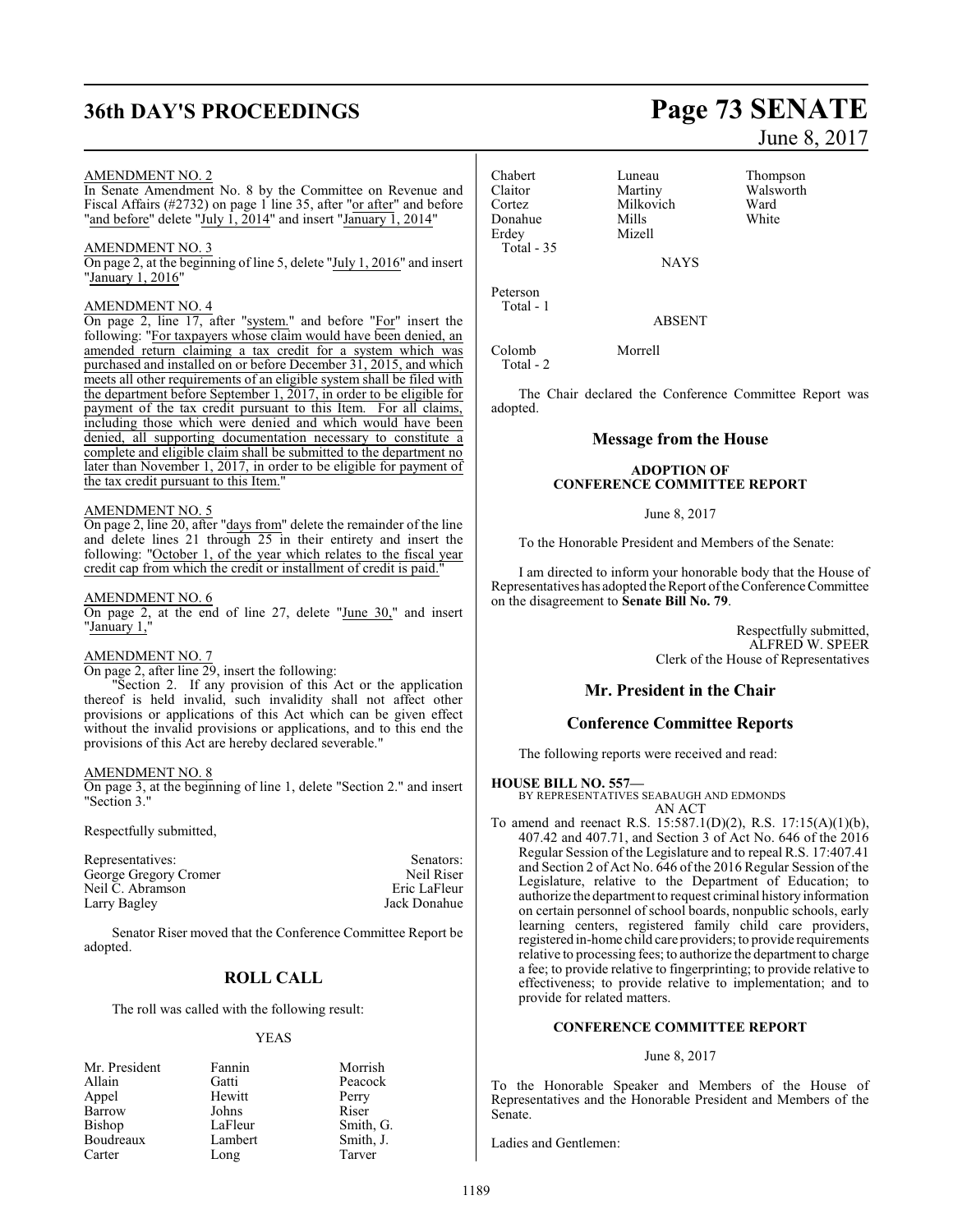We, the conferees appointed to confer over the disagreement between the two houses concerning House Bill No. 557 by Representative Seabaugh recommend the following concerning the Reengrossed bill:

- 1. That Senate Committee Amendments Nos. 1, 3, 4 and 5 by the Committee on Education (#2265) be adopted.
- 2. That Senate Committee Amendment Nos. 2 and 6 by the Committee on Education (#2265) be rejected.
- 3. That the following amendments to the reengrossed bill be adopted:

#### AMENDMENT NO. 1

On page 4 at the end of line 2, insert a comma "," and delete lines 3 through 6 and insert "and for whom the department has received a Louisiana or federal criminal history information report, maybe hired on a provisional basis until such time as all required background checks have been completed; a provisional employee shall be monitored in accordance with rules adopted by the State Board of Elementary and Secondary Education by an individual who has completed a criminal background check. Under no circumstances shall an early learning center employ a person in any capacity until the department has received the required Louisiana or federal criminal history information report."

#### AMENDMENT NO. 2

On page 6, line 18, after "Information" delete the remainder of the line, delete lines 19 and  $20$ , and insert a comma "," and "and for whom the department has received a Louisiana or federal criminal history information report, may be hired on a provisional basis until such time as all required background checks have been completed; a provisional employee shall be monitored in accordance with rules adopted by the State Board of Elementary and Secondary Education by an individual who has completed a criminal background check. Under no circumstances shall an early learning center employ a person in any capacity until the department has received the required Louisiana or federal criminal history information report."

Respectfully submitted,

| Senators:           |
|---------------------|
| Dan "Blade" Morrish |
| Mike Walsworth      |
| John Milkovich      |
|                     |

Senator Morrish moved that the Conference Committee Report be adopted.

### **ROLL CALL**

The roll was called with the following result:

#### YEAS

| Mr. President | Hewitt      | Peacock   |
|---------------|-------------|-----------|
| Allain        | Johns       | Perry     |
| Appel         | LaFleur     | Peterson  |
| Bishop        | Lambert     | Riser     |
| Boudreaux     | Long        | Smith, G. |
| Carter        | Luneau      | Smith, J. |
| Chabert       | Martiny     | Tarver    |
| Cortez        | Milkovich   | Thompson  |
| Donahue       | Mills       | Walsworth |
| Erdey         | Mizell      | Ward      |
| Fannin        | Morrell     |           |
| Gatti         | Morrish     |           |
| Total - 34    |             |           |
|               | <b>NAYS</b> |           |

Total - 0

## **Page 74 SENATE 36th DAY'S PROCEEDINGS**

ABSENT

Barrow Colomb<br>Claitor White Claitor Total - 4

The Chair declared the Conference Committee Report was adopted.

#### **Conference Committee Reports**

The following reports were received and read:

## **HOUSE BILL NO. 327—** BY REPRESENTATIVE SCHEXNAYDER

AN ACT

To enact R.S. 13:996.69, relative to a courthouse building fund in Ascension Parish; to provide relative to the Twenty-Third Judicial District Court and the Parish Court for the Parish of Ascension; to establish an Ascension Parish Courthouse Building Fund; to provide for additional charges for initial filing and pleadings filed in civil matters; to provide for dedication, purpose, and disbursement of such funds; to provide for a reduction of charges in certain cases; to authorize cooperative endeavor agreements; to provide for a contingent effective date; and to provide for related matters.

#### **CONFERENCE COMMITTEE REPORT**

#### June 8, 2017

To the Honorable Speaker and Members of the House of Representatives and the Honorable President and Members of the Senate.

Ladies and Gentlemen:

We, the conferees appointed to confer over the disagreement between the two houses concerning House Bill No. 327 by Representative Schexnayder recommend the following concerning the Engrossed bill:

- 1. That the set of Senate Committee Amendments by the Senate Committee on Judiciary A (#2473) be adopted.
- 2. That the following amendments to the Engrossed bill be adopted:

#### AMENDMENT NO. 1

On page 5, delete lines 3 through 6 in their entirety and insert the following:

"Section 2. The imposition of court costs or fees as provided in this Act shall become effective on the date of Judicial Council approval; no fees shall be collected until Judicial Council approval."

Respectfully submitted,

| Representatives: | Senators:             |
|------------------|-----------------------|
| Clay Schexnayder | Rick Ward III         |
| Neil C. Abramson | Eddie Lambert         |
| Katrina Jackson  | Mack "Bodi" White Jr. |

Senator Lambert moved that the Conference Committee Report be adopted.

### **ROLL CALL**

The roll was called with the following result:

#### YEAS

| Mr. President | Gatti   | Peacock  |
|---------------|---------|----------|
| Allain        | Johns   | Perry    |
| Appel         | LaFleur | Peterson |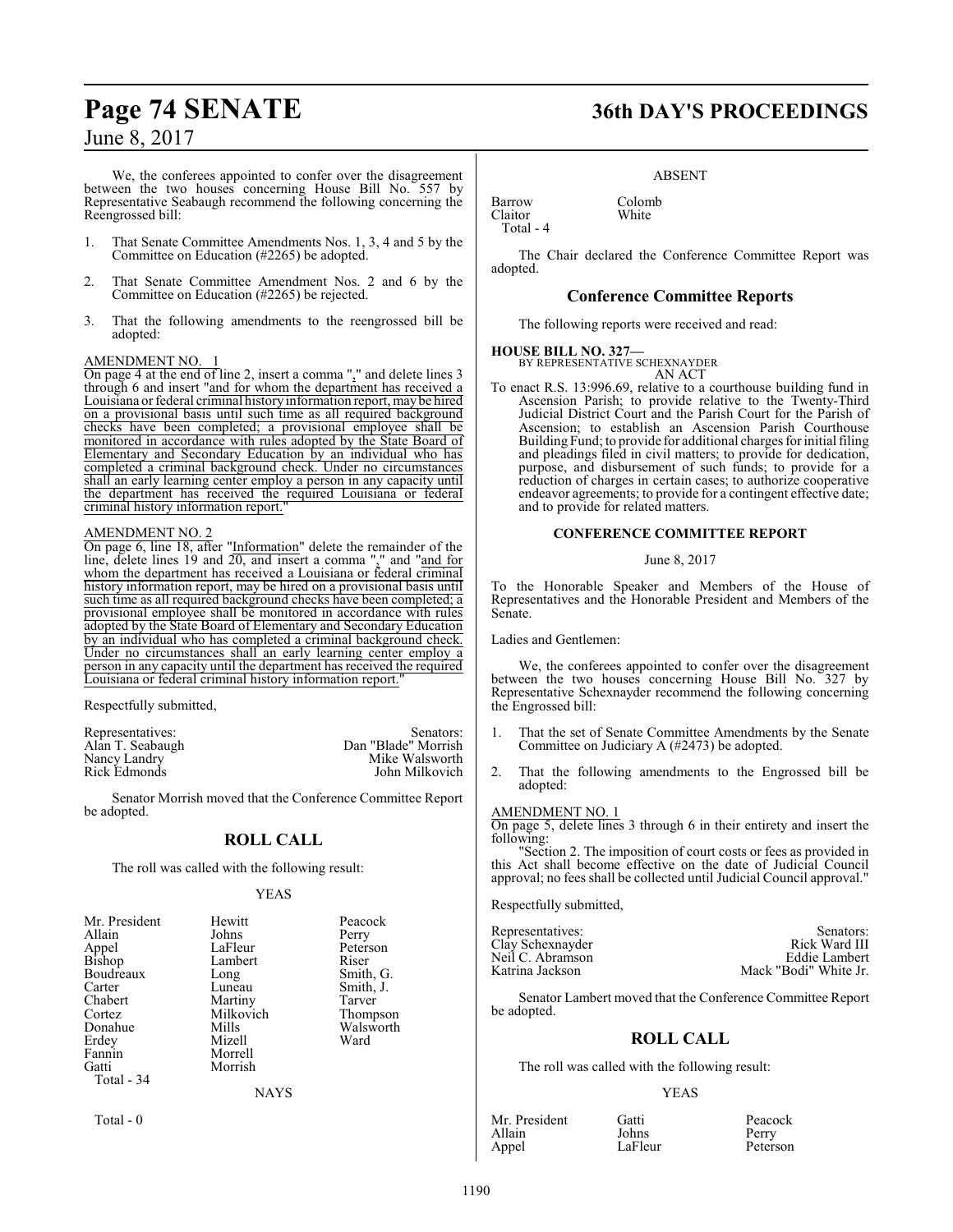## **36th DAY'S PROCEEDINGS Page 75 SENATE**

| Barrow     | Lambert     | Riser                 |
|------------|-------------|-----------------------|
|            |             |                       |
| Bishop     | Long        | Smith, G.             |
| Boudreaux  | Luneau      | Smith, J.             |
| Carter     | Martiny     | Tarver                |
| Chabert    | Milkovich   |                       |
| Cortez     | Mills       | Thompson<br>Walsworth |
| Donahue    | Mizell      | Ward                  |
| Erdey      | Morrell     | White                 |
| Fannin     | Morrish     |                       |
| Total - 35 |             |                       |
|            | <b>NAYS</b> |                       |
| ----       |             |                       |

Claitor Total - 1

ABSENT

Colomb Hewitt Total - 2

The Chair declared the Conference Committee Report was adopted.

#### **Conference Committee Reports**

The following reports were received and read:

#### **HOUSE BILL NO. 26—** BY REPRESENTATIVE BARRAS

AN ACT

To authorize and provide for the transfer of certain state property; to authorize the transfer of certain state property in Iberia Parish; to provide for the property description; to provide for reservation of mineral rights; to provide terms and conditions; to provide an effective date; and to provide for related matters.

#### **CONFERENCE COMMITTEE REPORT**

June 8, 2017

To the Honorable Speaker and Members of the House of Representatives and the Honorable President and Members of the Senate.

Ladies and Gentlemen:

We, the conferees appointed to confer over the disagreement between the two houses concerning House Bill No. 26 by Representative Barras recommend the following concerning the Engrossed bill:

- 1. That the Senate Committee Amendments proposed by the Senate Committee on Natural Resources (#2337) and adopted by the Senate on May 31, 2017, be rejected.
- 2. That the Senate Floor Amendment (#2663) proposed by Senator Chabert and adopted by the Senate on June 2, 2017, be rejected.
- 3. That the Senate Floor Amendments (#2695) proposed by Senator Mills and adopted by the Senate on June 2, 2017, be rejected.

Respectfully submitted,

| Representatives:     | Senators:         |
|----------------------|-------------------|
| Taylor F. Barras     | Norby Chabert     |
| <b>Stuart Bishop</b> | <b>Fred Mills</b> |
| Mike Huval           | Jonathan Perry    |

Senator Mills moved that the Conference Committee Report be adopted.

# June 8, 2017

### **ROLL CALL**

The roll was called with the following result:

Hewitt<br>Johns

#### YEAS

Lambert Smith, G.<br>
Long Smith, J.

Milkovich Walsworth<br>
Mills Ward

Mr. President Gatti Peacock<br>Allain Hewitt Perry Appel Johns Peterson Barrow LaFleur<br>Bishop Lambert Boudreaux Long Smith,<br>Carter Luneau Tarver Carter Luneau<br>Chabert Martiny Chabert Martiny Thompson<br>Claitor Milkovich Walsworth Cortez Mills Ward Donahue Erdey Morrell Total - 37

Morrish

**NAYS** 

ABSENT

```
Colomb
   Total - 1
```
Total - 0

The Chair declared the Conference Committee Report was adopted.

#### **Message from the House**

#### **ADOPTION OF CONFERENCE COMMITTEE REPORT**

#### June 8, 2017

To the Honorable President and Members of the Senate:

I am directed to inform your honorable body that the House of Representatives has adopted the Report ofthe Conference Committee on the disagreement to **Senate Bill No. 86**.

> Respectfully submitted, ALFRED W. SPEER Clerk of the House of Representatives

#### **Message from the House**

#### **ADOPTION OF CONFERENCE COMMITTEE REPORT**

#### June 8, 2017

To the Honorable President and Members of the Senate:

I am directed to inform your honorable body that the House of Representatives has adopted the Report of the Conference Committee on the disagreement to **Senate Bill No. 172**.

> Respectfully submitted, ALFRED W. SPEER Clerk of the House of Representatives

#### **Message from the House**

#### **ADOPTION OF CONFERENCE COMMITTEE REPORT**

#### June 8, 2017

To the Honorable President and Members of the Senate: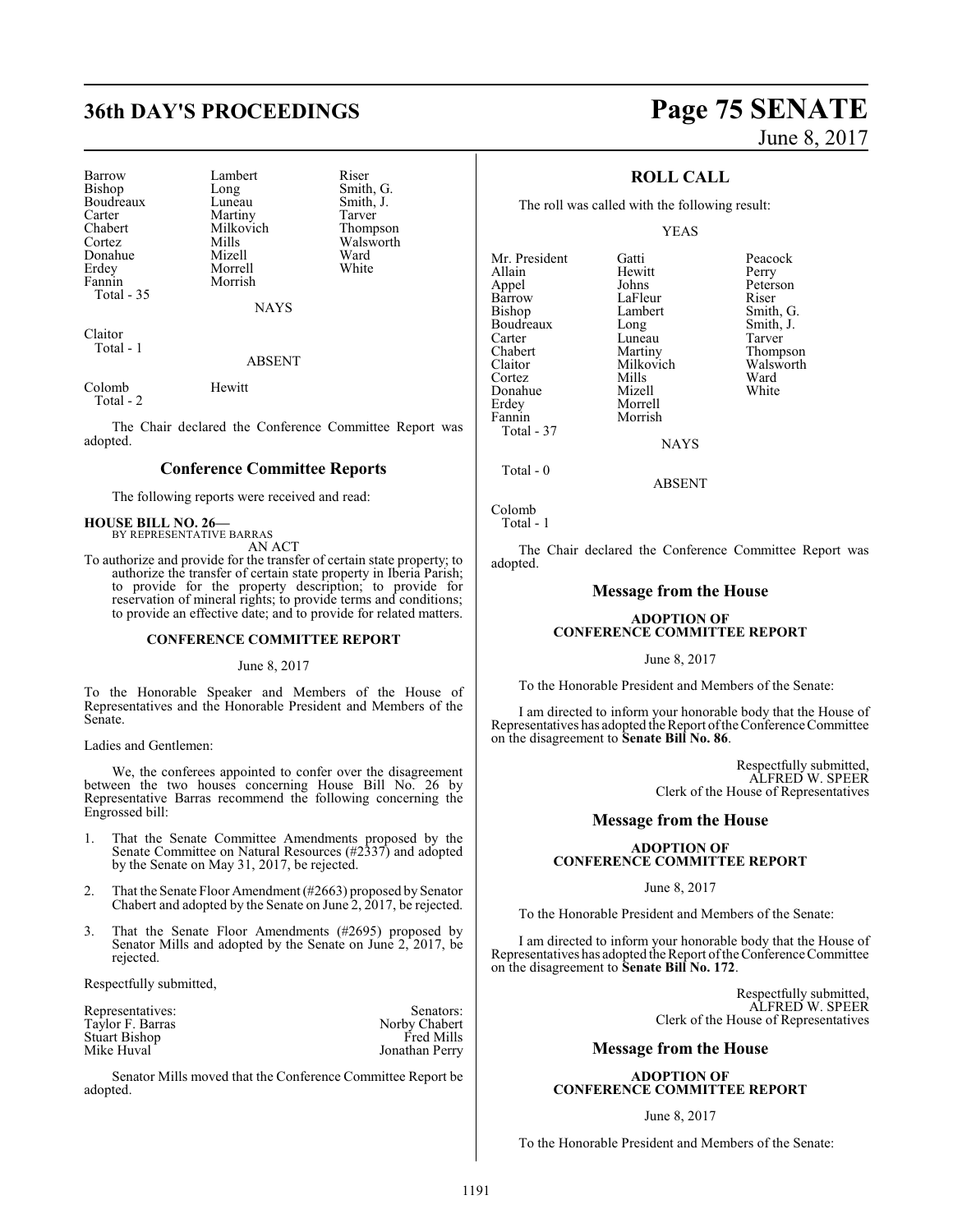I am directed to inform your honorable body that the House of Representatives has adopted the Report ofthe Conference Committee on the disagreement to **House Bill No. 231**.

> Respectfully submitted, ALFRED W. SPEER Clerk of the House of Representatives

### **Message from the House**

#### **ADOPTION OF CONFERENCE COMMITTEE REPORT**

June 8, 2017

To the Honorable President and Members of the Senate:

I am directed to inform your honorable body that the House of Representatives has adopted the Report of the Conference Committee on the disagreement to **House Bill No. 439**.

> Respectfully submitted, ALFRED W. SPEER Clerk of the House of Representatives

#### **Conference Committee Reports**

The following reports were received and read:

#### **HOUSE BILL NO. 244—**

BY REPRESENTATIVE HILFERTY AN ACT

To enact Code of Evidence Article 902(11), relative to the admissibility of business records; to provide relative to the selfauthentication of business records; and to provide for related matters.

#### **CONFERENCE COMMITTEE REPORT**

June 8, 2017

To the Honorable Speaker and Members of the House of Representatives and the Honorable President and Members of the Senate.

Ladies and Gentlemen:

We, the conferees appointed to confer over the disagreement between the two houses concerning House Bill No. 244 by Representative Hilferty recommend the following concerning the Reengrossed bill:

- 1. That Senate Floor Amendment No. 1 by Senator Claitor (#2727) be rejected.
- 2. That the set of Senate Floor Amendments by Senator Milkovich (#2761) be rejected.
- 4. That the following amendments to the Reengrossed bill be adopted:

#### AMENDMENT NO. 1

On page 1, at the end of line 2, change "records;" to "records in criminal cases;"

## **Page 76 SENATE 36th DAY'S PROCEEDINGS**

#### AMENDMENT NO. 2

On page 1, line 11, after "activity" delete the remainder of the line and insert "in criminal cases. In criminal cases, the"

Respectfully submitted,

Representatives: Stenhanie Hilferty Senators: Stenhanie Hilferty Senators: Stenhanie Hilferty Senators: Stenhanie Hilferty Senators: Stenhanie Hilferty Senators: Stenhanie Hilferty Senators: Stenhanie Hilferty Senators: St Stephanie Hilferty<br>Ray Garofalo Ray Garofalo **Daniel "Danny" Martiny**<br>
Tanner Magee **Daniel Marting Daniel Martin** John Milkovich

Senator Ward moved that the Conference Committee Report be adopted.

### **ROLL CALL**

The roll was called with the following result:

#### YEAS

| Mr. President | Fannin        | Morrell   |
|---------------|---------------|-----------|
| Allain        | Gatti         | Morrish   |
| Appel         | Hewitt        | Peacock   |
| Barrow        | Johns         | Peterson  |
| <b>Bishop</b> | LaFleur       | Riser     |
| Boudreaux     | Lambert       | Smith, G. |
| Carter        | Long          | Smith, J. |
| Chabert       | Luneau        | Tarver    |
| Claitor       | Martiny       | Thompson  |
| Cortez        | Milkovich     | Walsworth |
| Donahue       | Mills         | Ward      |
| Erdey         | Mizell        | White     |
| Total - $36$  |               |           |
|               | <b>BEATTO</b> |           |

NAYS

ABSENT

Colomb Perry Total - 2

Total - 0

The Chair declared the Conference Committee Report was adopted.

### **Message from the House**

#### **ADOPTION OF CONFERENCE COMMITTEE REPORT**

June 8, 2017

To the Honorable President and Members of the Senate:

I am directed to inform your honorable body that the House of Representatives has adopted the Report ofthe Conference Committee on the disagreement to **House Bill No. 210**.

> Respectfully submitted, ALFRED W. SPEER Clerk of the House of Representatives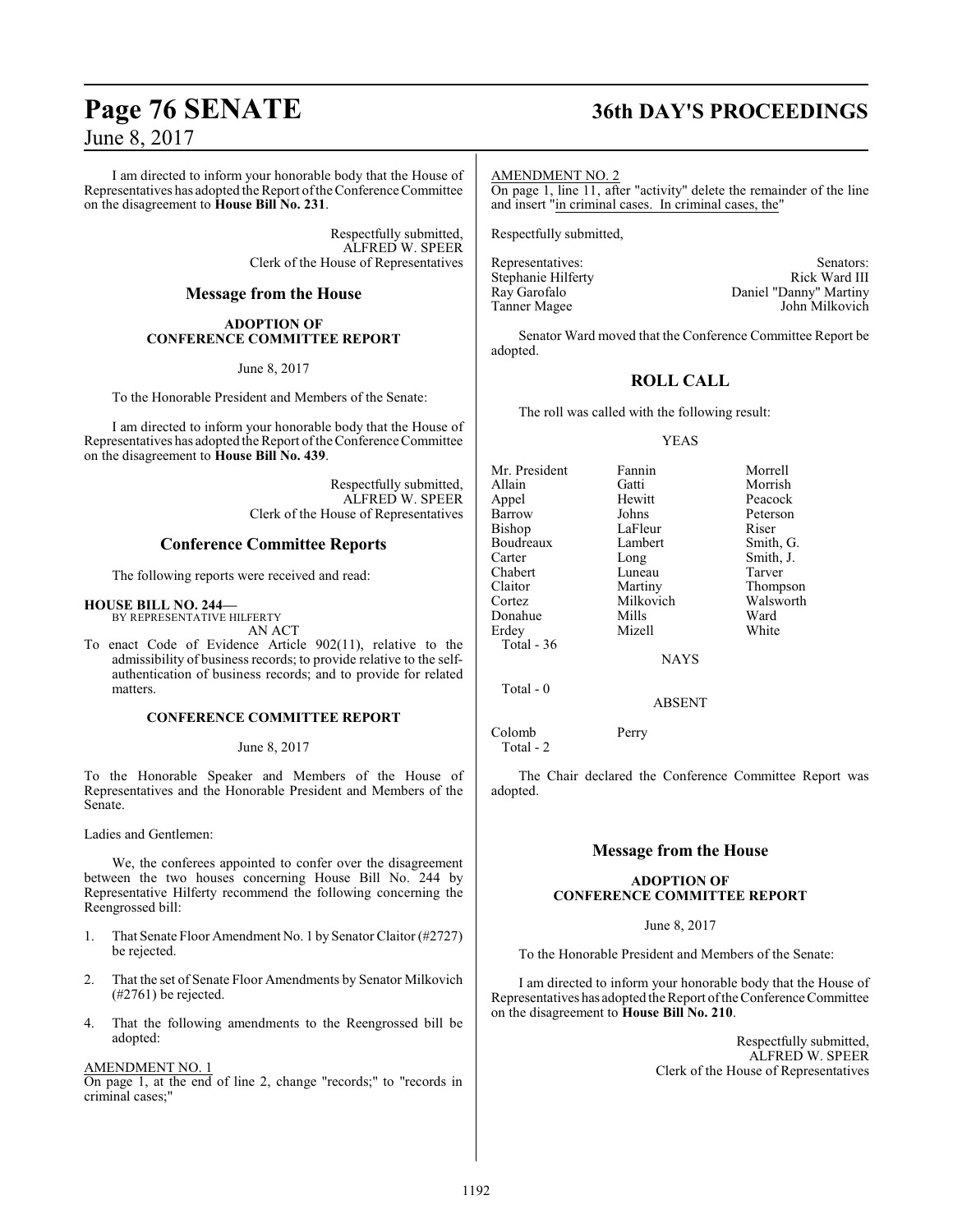## **36th DAY'S PROCEEDINGS Page 77 SENATE**

# June 8, 2017

#### **Message from the House**

#### **ADOPTION OF CONFERENCE COMMITTEE REPORT**

#### June 8, 2017

To the Honorable President and Members of the Senate:

I am directed to inform your honorable body that the House of Representatives has adopted the Report ofthe Conference Committee on the disagreement to **Senate Bill No. 249**.

> Respectfully submitted, ALFRED W. SPEER Clerk of the House of Representatives

#### **Senator Long in the Chair**

#### **Conference Committee Reports**

The following reports were received and read:

#### **HOUSE BILL NO. 651—**

BY REPRESENTATIVE BROADWATER AN ACT

To amend and reenact R.S. 47:287.759(A), 297(B) and (G)(2), 297.6(A)(1)(a), 6005(C)(1), 6013(A), 6020(D)(2)(a),  $6022$  (D ) (3 ) (introductory paragraph),  $6034(C)(1)(a)(iii)(bb)(introductory paragraph)$  and  $(d)(ii)$ , 6035(D), and  $6037(B)(2)(b)(i)$  and (ii) and (c), R.S. 51:2354(B)(introductory paragraph) and (C), and 2399.3(A)(2)(b)(introductory paragraph), and Sections 7 and 8 of Act No. 125 of the 2015 Regular Session of the Legislature, to enact R.S. 47:6022(D)(4) and 6034(C)(1)(a)(iii)(cc) and R.S. 51:2354(D) and 2399.3(A)(2)(c), and to repeal Sections 4, 5, and 6 of Act No. 125 of the 2015 Regular Session of the Legislature, as amended by Acts 28 and 29 of the 2016 First Extraordinary Session of the Legislature; relative to income and corporate franchise tax credits; to reduce the amounts of certain credits; to provide for the continued effectiveness of certain previous reductions; and to provide for related matters.

#### **CONFERENCE COMMITTEE REPORT**

#### June 8, 2017

To the Honorable Speaker and Members of the House of Representatives and the Honorable President and Members of the Senate.

#### Ladies and Gentlemen:

We, the conferees appointed to confer over the disagreement between the two houses concerning House Bill No. 651 by Representative Broadwater recommend the following concerning the Reengrossed bill:

- 1. That the set of Senate Committee Amendments by the Senate Committee on Revenue and Fiscal Affairs (#2621) be rejected.
- 2. That the set of Senate Floor Amendments by Senator Luneau (#2884) be adopted.
- 3. That the following amendments be adopted:

#### AMENDMENT NO. 1

On page 1, line 2, after "reenact" delete the remainder of the line and delete lines 3 through 13 in their entirety and insert the following: "R.S. 47:227, 287.759(A), 297(B) and (G)(2), 297.6(A)(1)(a),  $6005(C)(1)$ ,  $6013(A)$ ,  $6020(D)(2)(a)$ ,  $6034(C)(1)(a)(iii)(bb)(introducing a paragraph)$  and  $(d)(ii)$ , and  $6037(B)(2)(b)(i)$  and (ii) and (c) all as amended by Section 2 of Act No. 125 of the 2015 Regular Session of the Legislature, R.S.

 $47:6022(D)(3)(introducing top)$  paragraph), R.S 5 1 : 2 3 5 4 ( B ) ( i n t r o d u c t o r y p a r a g r a p h ) a n d  $2399.3(A)(2)(b)$ (introductory paragraph) both as amended by Section 3 of Act No. 125 of the 2015 Regular Session of the Legislature, R.S. 51:2354(D) and 2399.3(A)(2)( $\bar{c}$ ), (d), and (e), and Sections 7 and 8 of Act No. 125 of the 2015 Regular Session of the Legislature, to enact R.S. 47:6022(D)(4) and  $6\bar{0}34(C)(1)(a)(iii)(cc)$  and  $(d)(iii)$  and R.S. 51:2354(D) and 2399.3(A)(2)(f), and to repeal Sections 4, 5, and 6 of Act No. 125 of the 2015 Regular Session of the Legislature, as amended by Act 29 of the 2016 First Extraordinary Session of the Legislature, relative to income and corporate franchise tax credits; to restore the corporate income tax credit for state insurance premium tax paid; to reduce the amounts of certain credits; to provide for the continued effectiveness of certain previousreductions; and to provide for related matters."

#### AMENDMENT NO. 2

On page 1, line 15, after "Section 1." delete the remainder of the line and delete lines 16 through 19 in their entirety and insert the following: "R.S. 47:227, 287.759(A), 297(B) and (G)(2), 297.6(A)(1)(a), 6005(C)(1), 6013(A), 6020(D)(2)(a),  $6034(\dot{C})(1)(a)(iii)(bb)(introductory paragraph) and (d)(ii), and$  $6037(B)(2)(b)(i)$  and (ii) and (c) all as amended by Section 2 of Act No. 125 of the Regular Session of the Legislature, and R.S. 47:6022(D)(3)(introductory paragraph) are hereby amended and reenacted and R.S. 47:6022(D)(4) and 6034(C)(1)(a)(iii)(cc) and (d)(iii) are hereby enacted to read as follows:

§227. Offset against tax

Every insurance company shall be entitled to an offset against any tax incurred under this Chapter, in the amount of any taxes, based on premiums, paid by it during the preceding twelve months, by virtue of any law of this state. Beginning on and after July 1, 2015, the offset shall be equal to seventy-two percent of the amount of any taxes, based on premiums.

\* \* \*"

### AMENDMENT NO. 3

On page 7, delete lines 17 through 29

#### AMENDMENT NO. 4

On page 8, after "Section 2." delete the remainder of the line and delete lines 26 and 27 in their entirety and insert the following: "R.S. 51:2354(B)(introductory paragraph) and  $2399.3(A)(2)(b)$ (introductory paragraph) both as amended by Section 3 of Act No. 125 of the 2015 Regular Session of the Legislature and 51:2354(D) and 2399.3(A)(2)(c), (d), and (e) are hereby amended and reenacted and R.S.  $51:2354(D)$  and  $2399.3(A)(2)(f)$  are hereby enacted to read as follows:"

#### AMENDMENT NO. 5

On page 10, between lines 27 and 28, insert the following:

 $\overline{(\mathbf{c})}$ (d) An employer earns the modernization tax credits in the year in which the project is placed in service, but the employer may not claim modernization tax credits until the department signs a project completion form. No project placed in service before July 1, 2011, shall be eligible for the tax credit authorized pursuant to the provisions of this Section.

 $(d)(e)$  After approving modernization tax credits for an employer, the department shall issue a tax credit certificate, a copy of which is to be attached to the tax return of the employer. The tax credit certificate shall contain the employer's name, address, tax identification number, the amount of credit, and other information required by the Department of Revenue. The tax credit certificate, unless rescinded by the department, shall be accepted by the Department of Revenue as proof of the credit.

 $(e)(f)$  The Department of Economic Development shall maintain a list of the tax credit certificates issued."

#### AMENDMENT NO. 6

On page 11, line 2, after "by" and before "29" delete "Acts 28 and" and insert "Act"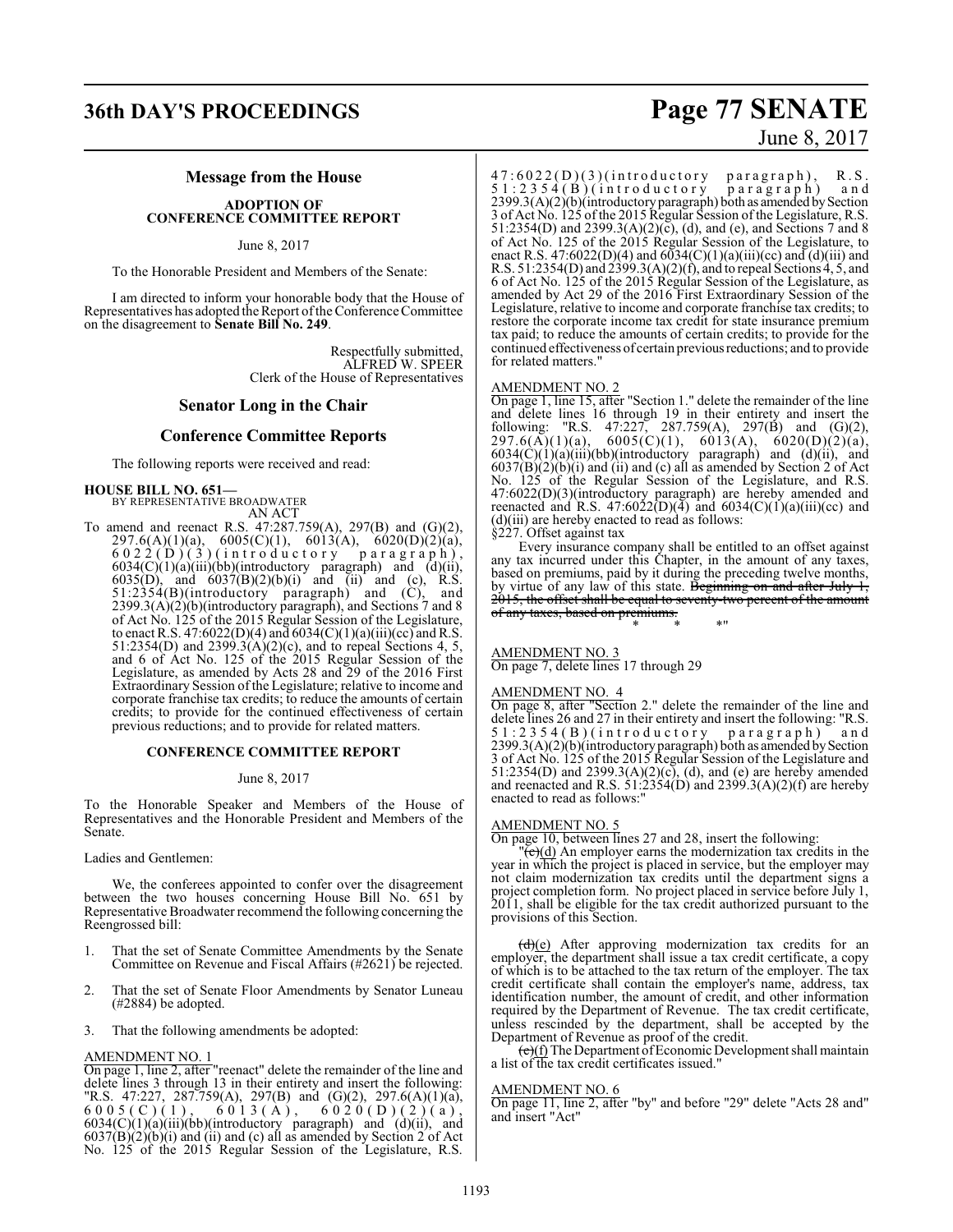## **Page 78 SENATE 36th DAY'S PROCEEDINGS**

AMENDMENT NO. 7

On page 12, delete lines 6 through 8 in their entirety and insert the following:

"Section 5.(A) In case of any conflict between the provisions of this Act and the Act that originated as House Bill No. 454 of this 2017 Regular Session of the Legislature, the provisions of the Act that originated as House Bill No. 454 shall supercede and control regardless of the order of passage.

(B) In case of any conflict between the provisions of this Act and the Act that originated as Senate Bill No. 25 of this 2017 Regular Session of the Legislature, the provisions of the Act that originated as Senate Bill No. 25 shall supercede and control regardless of the order of passage."

Respectfully submitted,

| Representatives: | Senators:            |
|------------------|----------------------|
| Chris Broadwater | Jean-Paul J. Morrell |
| Neil C. Abramson | Jim Fannin           |
| James Morris     | Jack Donahue         |

Senator Morrell moved that the Conference Committee Report be adopted.

### **ROLL CALL**

The roll was called with the following result:

#### YEAS

| Mr. President<br>Allain<br>Chabert<br>Fannin<br>Johns<br>Total - 14 | Lambert<br>Long<br>Martiny<br>Mills<br>Morrell<br><b>NAYS</b>      | Morrish<br>Smith, G.<br>Tarver<br>Walsworth |
|---------------------------------------------------------------------|--------------------------------------------------------------------|---------------------------------------------|
| Appel<br>Claitor<br>Donahue<br>Erdey<br>Gatti<br>Total $-13$        | Hewitt<br>Milkovich<br>Mizell<br>Peacock<br>Riser<br><b>ABSENT</b> | Smith, J.<br>Thompson<br>White              |
| <b>Barrow</b><br>Bishop<br>Boudreaux<br>Carter<br>Total - 11        | Colomb<br>Cortez<br>LaFleur<br>Luneau                              | Perry<br>Peterson<br>Ward                   |

The Chair declared the Senate refused to adopt the Conference Committee Report.

#### **Conference Committee Reports**

The following reports were received and read:

#### **HOUSE BILL NO. 439—**

BY REPRESENTATIVES ZERINGUE AND MAGEE AN ACT

To amend and reenact Code of Civil Procedure Articles 253.3(A)(4), 284, 532(heading), 925(A)(3), 928(A), 1002, 1701 through 1704, 1843, 1913(B) and (C), 2002(A)(2), 3861, 3864, 3901, 3902, 3955(B), 4904, 4921, 4921.1(C), and 5095, R.S. 13:3205, and R.S. 23:1316 and 1316.1(A) and to enact Code of Civil Procedure Article 253(E), relative to civil procedure; to provide for the clarification of terminology; to provide with respect to lis pendens and motions to stay in pending suits; to provide for the timing of the filing of an answer or other pleading; to provide for the submission of a certified copy of a protective order or injunction in support of a preliminary default; to provide for the applicability of mandamus and quo warranto proceedings to

limited liability companies; to provide for the acceptance of documents signed by electronic signature; to provide for the redesignation of Code of Civil Procedure Article 1067; to provide for an effective date; and to provide for related matters.

#### **CONFERENCE COMMITTEE REPORT**

#### June 8, 2017

To the Honorable Speaker and Members of the House of Representatives and the Honorable President and Members of the Senate.

Ladies and Gentlemen:

We, the conferees appointed to confer over the disagreement between the two houses concerning House Bill No. 439 by Representative Zeringue recommend the following concerning the Reengrossed bill:

- 1. That the set of Senate Committee Amendments by the Senate Committee on Judiciary A (#2146) be rejected.
- 2. That the set of Legislative Bureau Amendments (#2350) be rejected.
- 3. That the set of Senate Floor Amendments by Senator Luneau (#2514) be rejected.
- 4. That Senate Floor Amendment No. 4 by Senator Martiny (#3045) be rejected.
- 5. That Senate Floor Amendments Nos. 1, 2, and 3 by Senator Martiny (#3045) be adopted.
- 5. That the following amendments to the Reengrossed bill be adopted:

#### AMENDMENT NO. 1

On page 1, after line 19, insert the following: "Art. 74.3.1. Marriage of persons; waiver of certain information A. A person applying for a marriage license who is unable to provide a birth certificate, letter required by R.S. 9:227, a valid and unexpired passport, or visa accompanied by Form I-94 as issued by the United States may provide a Certificate of Naturalization by the U.S. Citizenship and Immigration Authority. A person applying for a marriage license who is unable to provide a social security number may provide a driver's license, a government issued identification card, a passport, a visa issued by the United States Department of State, or a Certificate of Naturalization issued by the United States Citizenship and Immigration Services. A person applying for a marriage license who is unable to comply with the requirements of this Article may seek judicial authorization for waiver of the requirements of this Article. The court may grant the waiver and order the issuance of the marriage license if, after hearing and good cause shown, the court finds that such relief is appropriate and that the person has complied with other legal requirements for the marriage license. The hearing may be conducted in camera, and before a duty judge. The written order granting the waiver shall be attached to the marriage license application. If the court denies the

waiver, the court shall provide reasons for the denial of the waiver. B. The judicial authorization may be granted by the district court, parish court, family court, or juvenile court, in the parish in which the marriage license application is made, or by the First or Second City Court of the City of New Orleans if such application is made within their territorial jurisdiction, or by a justice of the peace court or city court if the issuing official is located within the justice of the peace or city court's territorial jurisdiction.

C. The provisions of this Article are in addition to any other right or remedy provided by law, are notwithstanding any other provision of law to the contrary, and shall supersede and control to the extent of conflict with any other provision of law. \* \* \*"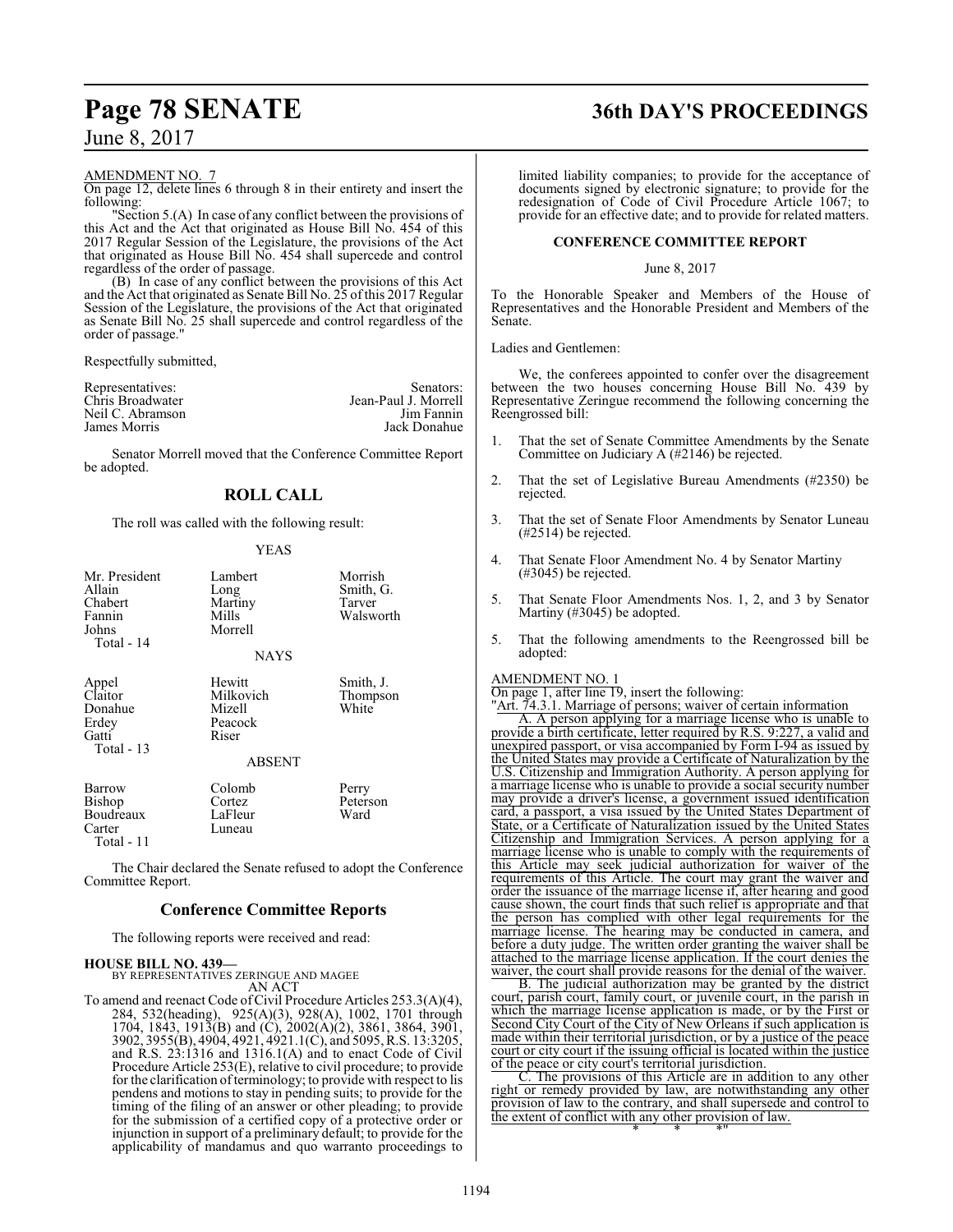## **36th DAY'S PROCEEDINGS Page 79 SENATE**

Respectfully submitted,

Jerome Zeringue<br>Ray Garofalo Tanner Magee

Representatives: Senators: Senators: Senators: Senators: Senators: Senators: Senators: Senators: Senators: Senators: Senators: Senators: Senators: Senators: Senators: Senators: Senators: Senators: Senators: Senators: Senat Daniel "Danny" Martiny<br>Jay Luneau

Senator Martiny moved that the Conference Committee Report be adopted.

### **ROLL CALL**

The roll was called with the following result:

#### YEAS

| Mr. President<br>Allain<br>Appel<br>Barrow<br><b>Bishop</b><br>Chabert<br>Claitor<br>Cortez<br>Donahue<br>Erdey<br>Fannin<br>Total $-33$ | Gatti<br>Hewitt<br>Johns<br>LaFleur<br>Lambert<br>Long<br>Luneau<br>Martiny<br>Milkovich<br>Mills<br>Mizell<br><b>NAYS</b> | Morrish<br>Peacock<br>Peterson<br>Riser<br>Smith, G.<br>Smith, J.<br>Tarver<br>Thompson<br>Walsworth<br>Ward<br>White |
|------------------------------------------------------------------------------------------------------------------------------------------|----------------------------------------------------------------------------------------------------------------------------|-----------------------------------------------------------------------------------------------------------------------|
| Total $-0$                                                                                                                               | <b>ABSENT</b>                                                                                                              |                                                                                                                       |
| Boudreaux<br>Carter<br>Total - 5                                                                                                         | Colomb<br>Morrell                                                                                                          | Perry                                                                                                                 |

The Chair declared the Conference Committee Report was adopted.

#### **Conference Committee Reports**

The following reports were received and read:

#### **HOUSE BILL NO. 231—**

BY REPRESENTATIVE THIBAUT AN ACT

To amend and reenact R.S. 42:1123(22), relative to an exception from ethics laws for transactions involving certain municipalities; to allow an immediate family member and related legal entities to enter into certain transactions with the municipality subject to certain conditions; and to provide for related matters.

#### **CONFERENCE COMMITTEE REPORT**

#### June 7, 2017

To the Honorable Speaker and Members of the House of Representatives and the Honorable President and Members of the Senate.

Ladies and Gentlemen:

We, the conferees appointed to confer over the disagreement between the two houses concerning House Bill No. 231 by Representative Thibaut recommend the following concerning the Engrossed bill:

1. That the set of Senate Committee Amendments by the Senate Committee on Senate and Governmental Affairs (#2605) be rejected.

# June 8, 2017

Respectfully submitted,

Representatives: Senators: Senators: Senators: Senators: Senators: Senators: Senators: Senators: Senators: Senators: Senators: Senators: Senators: Senators: Senators: Senators: Senators: Senators: Senators: Senators: Senat Major Thibaut Jr. Neil Riser<br>
Michael E. Danahay Mike Walsworth Michael E. Danahay Chad Brown

Senator Riser moved that the Conference Committee Report be adopted.

### **ROLL CALL**

The roll was called with the following result:

#### YEAS

Mr. President Gatti Morrish<br>Allain Hewitt Peacock Allain Hewitt Peacock Appel Johns Peterson Barrow LaFleur<br>Carter Lambert Carter Lambert Smith, G. Chabert Long Smith, J. Claitor Luneau<br>Cortez Martiny Fannin Total - 33

Mizell Ward<br>
Morrell White

Cortez Martiny Thompson Donahue Mills Walsworth<br>
Erdev Mizell Ward

**NAYS** 

ABSENT

Bishop Colomb<br>Boudreaux Perry Boudreaux Total - 4

Milkovich Total - 1

The Chair declared the Conference Committee Report was adopted.

#### **Appointment of Conference Committee on House Bill No. 1**

The President of the Senate appointed to the Conference Committee on **House Bill No. 1** the following members of the Senate:

> Senators LaFleur, Alario and Tarver.

#### **Appointment of Conference Committee on House Bill No. 2**

The President of the Senate appointed to the Conference Committee on **House Bill No. 2** the following members of the Senate:

> Senators Morrell, Alario and LaFleur.

#### **Conference Committee Reports**

The following reports were received and read:

**HOUSE BILL NO. 210—**

BY REPRESENTATIVE COUSSAN AN ACT

To amend and reenact R.S.  $37:761.1(A), (D), (F),$  and  $(H)$ , relative to retired volunteer dentists; to authorize the licensure of retired dentists who provide voluntary dental services; to provide for a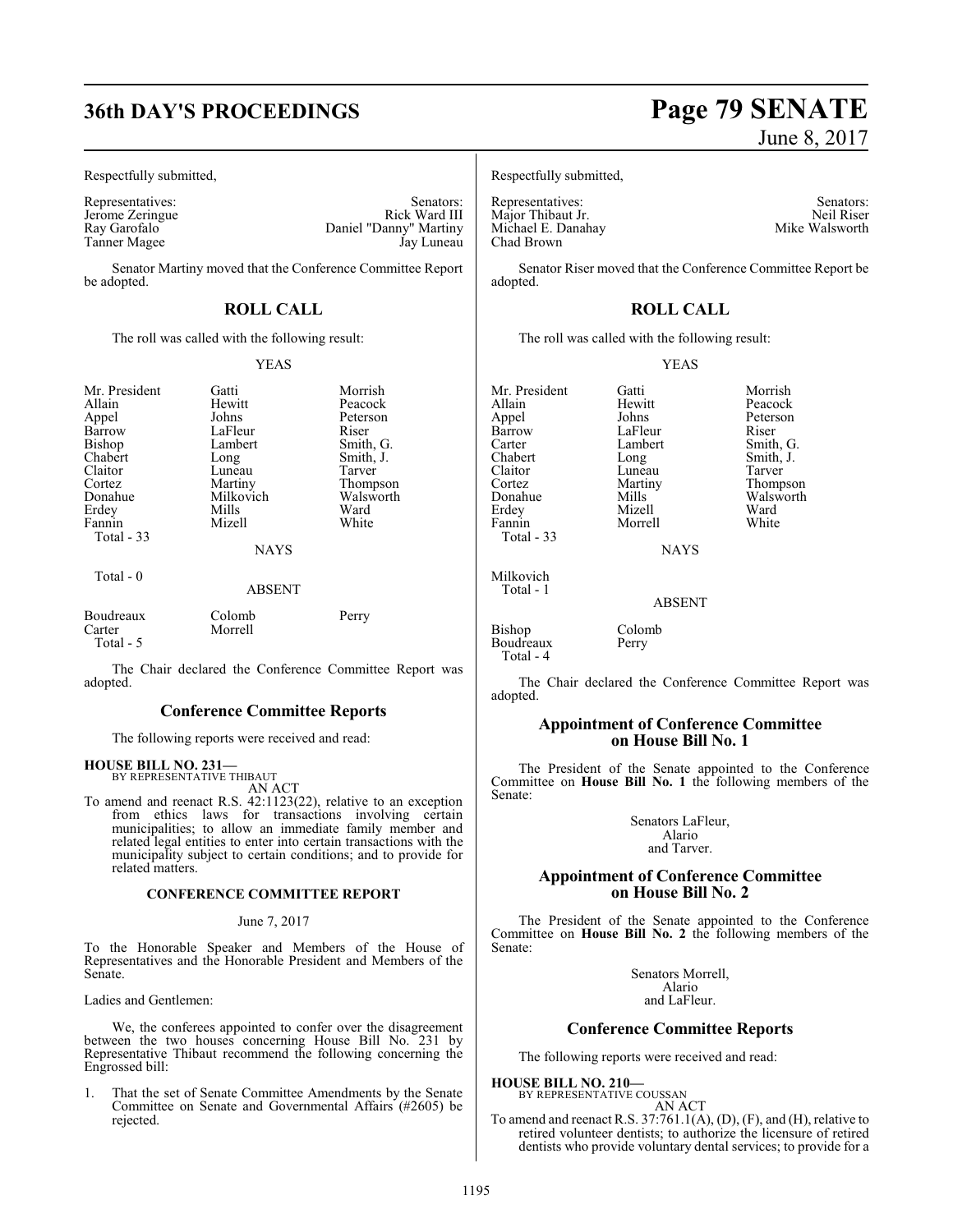limitation of liability for retired volunteer dentists and an exception to the limitation of liability; to repeal minimum work requirements; to provide for a return to active licensure status; and to provide for related matters.

#### **CONFERENCE COMMITTEE REPORT**

#### June 8, 2017

To the Honorable Speaker and Members of the House of Representatives and the Honorable President and Members of the Senate.

Ladies and Gentlemen:

We, the conferees appointed to confer over the disagreement between the two houses concerning House Bill No. 210 by Representative Coussan recommend the following concerning the Engrossed bill:

- 1. That the set of Senate Committee Amendments by the Senate Committee on Health and Welfare (#2413) be adopted.
- 2. That the Legislative Bureau Amendment (#2413) be adopted.
- 3. That the set of Senate Floor Amendments by Senator Martiny (#2830) be rejected.
- 4. That the set of Senate Floor Amendments by Senator Luneau (#2842) be rejected.
- 5. That the set of Senate Floor Amendments by Senator Martiny (#3028) be rejected.
- 6. That the set of Senate Floor Amendments by Senator Cortez (#3039) be rejected.

Respectfully submitted,

Representatives: Senators: Senators: Senators: Jean-Paul Coussan<br>
Daniel "Danny" Martiny Jean-Paul Coussan Daniel "Danny" Martiny Frank A. Hoffmann Patrick "Page" Cortez Robert A. Johnson Jay Luneau

Senator Cortez moved that the Conference Committee Report be adopted.

### **ROLL CALL**

The roll was called with the following result:

#### YEAS

| Mr. President<br>Allain<br>Appel<br>Barrow<br>Chabert<br>Claitor<br>Cortez<br>Donahue<br>Erdey<br>Gatti<br>Hewitt<br>Total - 31 | Johns<br>LaFleur<br>Lambert<br>Long<br>Luneau<br>Martiny<br>Milkovich<br>Mills<br>Mizell<br>Morrell<br>Morrish | Peacock<br>Perry<br>Peterson<br>Riser<br>Smith, G.<br>Smith, J.<br>Thompson<br>Walsworth<br>White |
|---------------------------------------------------------------------------------------------------------------------------------|----------------------------------------------------------------------------------------------------------------|---------------------------------------------------------------------------------------------------|
|                                                                                                                                 | <b>NAYS</b>                                                                                                    |                                                                                                   |
| Total - 0                                                                                                                       | ABSENT                                                                                                         |                                                                                                   |

#### ABSENT

Bishop Colomb Ward Boudreaux<br>Carter Total - 7

Tarver

## **Page 80 SENATE 36th DAY'S PROCEEDINGS**

The Chair declared the Conference Committee Report was adopted.

#### **Introduction of Senate Resolutions, Resumed**

Senator Barrow asked for and obtained a suspension of the rules to read Senate Resolutions a first and second time.

### **SENATE RESOLUTION NO. 222—**

BY SENATORS BARROW, ALARIO, ALLAIN, APPEL, BISHOP,<br>BOUDREAUX, CARTER, CHABERT, CLAITOR, COLOMB, CORTEZ,<br>DONAHUE, ERDEY, FANNIN, GATTI, HEWITT, JOHNS, LAFLEUR,<br>LAMBERT,LONG,LUNEAU,MARTINY,MILKOVICH,MILLS,MIZELL,<br>MORRELL,MOR

#### A RESOLUTION

To posthumously commemorate and honor the lives of Officer Matthew Gerald and Corporal Montrell Jackson of the Baton Rouge Police Department by the Senate of the Legislature of Louisiana, to commend these two individuals whose lives were well-spent in service to their community, state, and country, and to acknowledge their ultimate sacrifice on July 17, 2016.

On motion of Senator Barrow the resolution was read by title and adopted.

#### **Message from the House**

#### **ADOPTION OF CONFERENCE COMMITTEE REPORT**

June 8, 2017

To the Honorable President and Members of the Senate:

I am directed to inform your honorable body that the House of Representatives has adopted the Report ofthe Conference Committee on the disagreement to **House Bill No. 402**.

> Respectfully submitted, ALFRED W. SPEER Clerk of the House of Representatives

### **Message from the House**

#### **ADOPTION OF CONFERENCE COMMITTEE REPORT**

June 8, 2017

To the Honorable President and Members of the Senate:

I am directed to inform your honorable body that the House of Representatives has adopted the Report of the Conference Committee on the disagreement to **House Bill No. 64**.

> Respectfully submitted, ALFRED W. SPEER Clerk of the House of Representatives

### **House Bills and Joint Resolutions on Third Reading and Final Passage, Subject to Call**

### **Called from the Calendar**

Senator Fannin asked that House Bill No. 398 be called fromthe Calendar.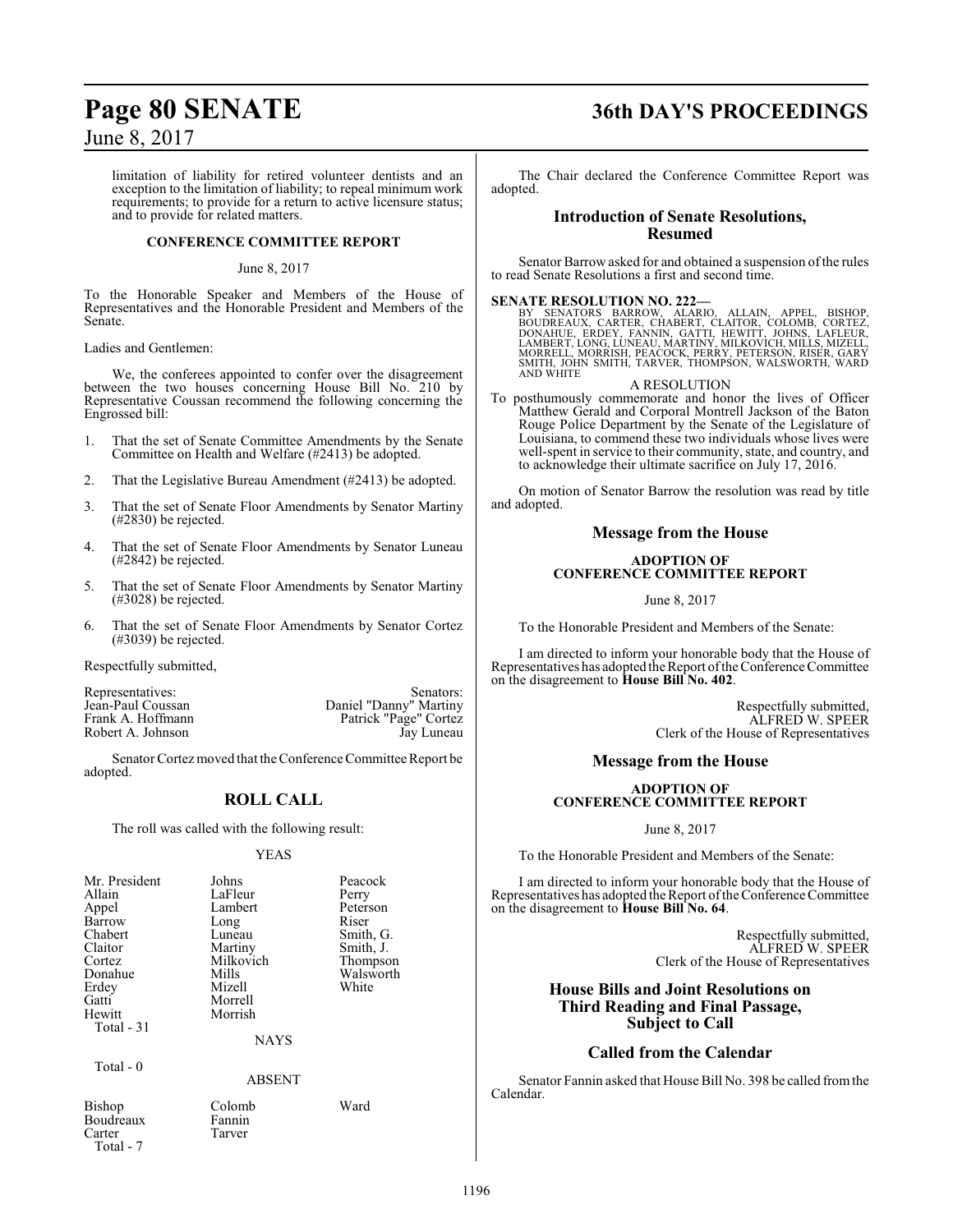# **36th DAY'S PROCEEDINGS Page 81 SENATE**

June 8, 2017

#### **HOUSE BILL NO. 398—**

BY REPRESENTATIVE GAROFALO AN ACT

To amend and reenact R.S. 39:51(B), (C), and (D), relative to the General Appropriation Bill and other appropriation bills; to require the budget and authorized positions of the existing operating budget be placed adjacent to appropriations and authorized positions for the ensuing fiscal years; and to provide for related matters.

The bill was read by title. Senator Fannin moved the final passage of the bill.

### **ROLL CALL**

The roll was called with the following result:

#### YEAS

| Mr. President<br>Allain<br>Appel<br>Barrow<br>Bishop<br>Boudreaux | Fannin<br>Gatti<br>Hewitt<br>Johns<br>LaFleur<br>Long            | Morrish<br>Peacock<br>Perry<br>Riser<br>Smith, G.<br>Smith, J. |
|-------------------------------------------------------------------|------------------------------------------------------------------|----------------------------------------------------------------|
| Carter<br>Chabert<br>Cortez<br>Donahue<br>Erdey<br>Total - 33     | Luneau<br>Martiny<br>Milkovich<br>Mills<br>Mizell<br><b>NAYS</b> | Tarver<br>Thompson<br>Walsworth<br>Ward<br>White               |
| Morrell<br>Total - 2                                              | Peterson<br><b>ABSENT</b>                                        |                                                                |
| Claitor                                                           | Colomb                                                           | Lambert                                                        |

The Chair declared the bill was passed and ordered it returned to the House. Senator Fannin moved to reconsider the vote by which the bill was passed and laid the motion on the table.

#### **Conference Committee Reports**

The following reports were received and read:

#### **HOUSE BILL NO. 402—**

Total - 3

BY REPRESENTATIVE HAVARD AN ACT

To enact R.S. 40:2006(A)(2)(r), (B)(2)(i), and (E)(2)(t), 2154(A)(19) and Part V of Chapter 11 of Title 40 of the Louisiana Revised Statutes of 1950, to be comprised of R.S. 40:2162.1 through 2162.7, relative to healthcare facilities licensed and regulated by the Louisiana Department of Health; to define and provide for licensure and regulation of community-based care facilities; to authorize the Louisiana Department of Health to perform licensing and regulatory functions with respect to such facilities; to provide for community-based care facility license applications, issuance, renewal, and fees; to authorize licensure of community-based care facilities which propose to operate in state-owned residential buildings; and to provide for related matters.

#### **CONFERENCE COMMITTEE REPORT**

June 8, 2017

To the Honorable Speaker and Members of the House of Representatives and the Honorable President and Members of the Senate.

Ladies and Gentlemen:

We, the conferees appointed to confer over the disagreement between the two houses concerning House Bill No. 402 by Representative Havard recommend the following concerning the Reengrossed bill:

- 1. That the set of Senate Committee Amendments by the Committee on Health and Welfare (#2016) be adopted.
- 2. That the set of Senate Committee Amendments by the Committee on Finance (#2591) be adopted.
- 3. That the set of Senate Floor Amendments by Senator Luneau (#2248) be adopted.
- 4. That the following amendments to the Reengrossed bill be adopted:

#### AMENDMENT NO. 1

In Senate Floor Amendment No. 3 by Senator Luneau (#2248), on line 13, delete "2022" and insert in lieu thereof "2018"

#### AMENDMENT NO. 2

On page 1, line 10, after "buildings;" and before "and to" insert " to provide relative to the moratorium on licensure of level 4 adult residential care providers;"

Respectfully submitted,

Kenny Havard

Representatives: Senators: Senators: Senators: Senators: Senators: Senators: Senators: Senators: Senators: Senators: Senators: Senators: Senators: Senators: Senators: Senators: Senators: Senators: Senators: Senators: Senat Frank A. Hoffmann Daniel "Danny" Martiny Fred Mills

Senator Mills moved that the Conference Committee Report be adopted.

### **ROLL CALL**

The roll was called with the following result:

#### YEAS

| Mr. President | Hewitt    | Peacock   |
|---------------|-----------|-----------|
| Allain        | Johns     | Perry     |
| Barrow        | LaFleur   | Peterson  |
| <b>Bishop</b> | Long      | Riser     |
| Boudreaux     | Luneau    | Smith, G. |
| Carter        | Martiny   | Smith, J. |
| Chabert       | Milkovich | Tarver    |
| Cortez        | Mills     | Thompson  |
| Erdey         | Mizell    | Walsworth |
| Fannin        | Morrell   | Ward      |
| Gatti         | Morrish   | White     |
| Total $-33$   |           |           |

**NAYS** 

Total - 0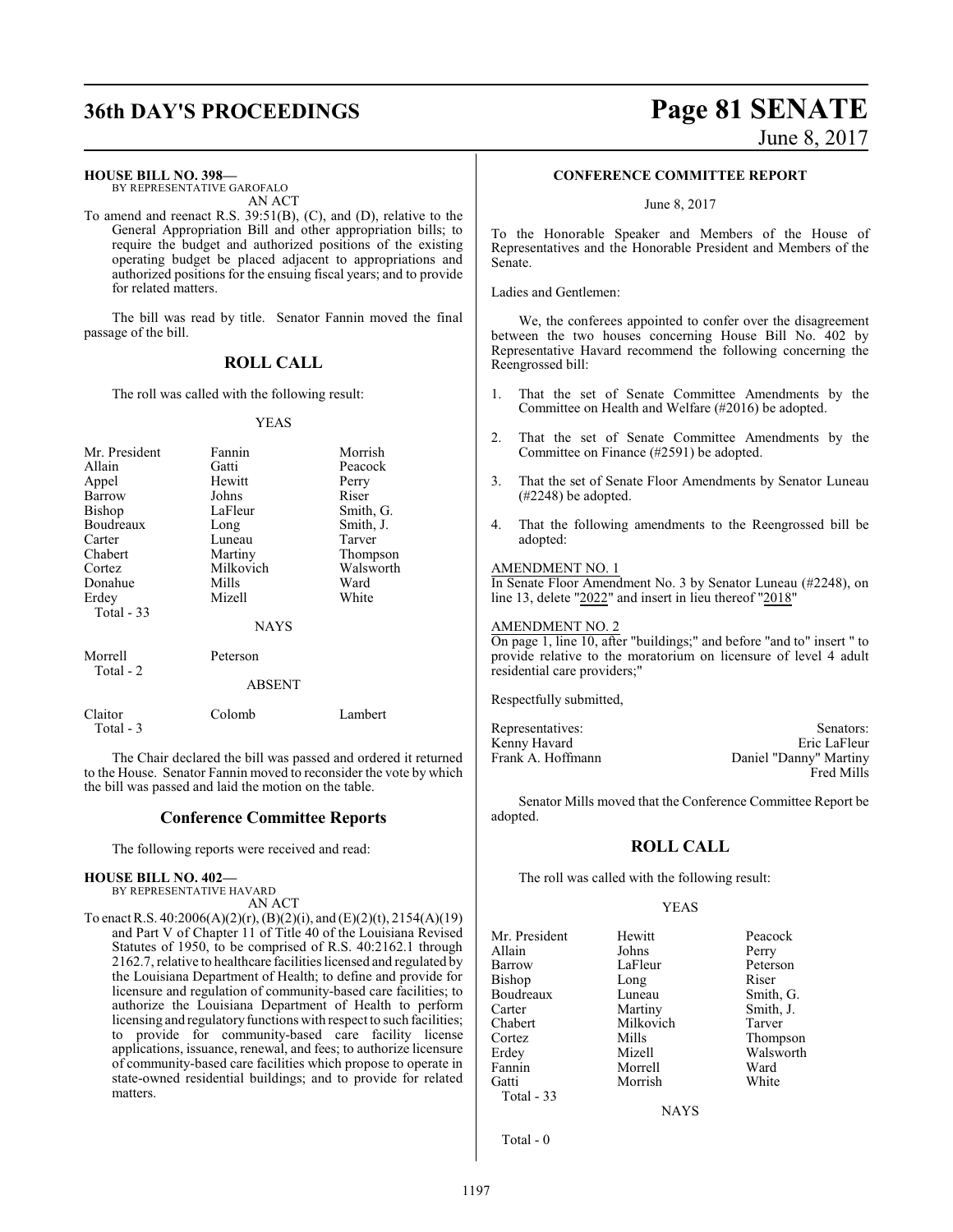#### ABSENT

Appel Colomb Lambert<br>Claitor Donahue Lambert Total - 5

Donahue

The Chair declared the Conference Committee Report was adopted.

#### **Conference Committee Reports**

The following reports were received and read:

## **HOUSE BILL NO. 64—** BY REPRESENTATIVE HENRY

AN ACT

To provide for the establishment and reestablishment of agency ancillary funds, to be specifically known as internal service funds, auxiliary accounts, or enterprise funds for certain state institutions, officials, and agencies; to provide for appropriation of funds; and to regulate the administration of said funds.

#### **CONFERENCE COMMITTEE REPORT**

#### June 8, 2017

To the Honorable Speaker and Members of the House of Representatives and the Honorable President and Members of the Senate.

#### Ladies and Gentlemen:

We, the conferees appointed to confer over the disagreement between the two houses concerning House Bill No. 64 by Representative Henry recommend the following concerning the Engrossed bill:

- 1. That the set of Senate Committee Amendments by the Senate Committee on Finance (#2872) be adopted.
- 2. That the following amendments to the engrossed bill be adopted:

#### AMENDMENT NO. 1

In Senate Committee Amendment No. 2 by the Senate Committee on Finance (#2872), on page 1, line 15, after "event that" delete "Senate Bill No. 232" and insert "House Bill No. 403"

AMENDMENT NO. 2

On page 4, line 21, after "Positions" change "(40)" to "(38)"

AMENDMENT NO. 3 On page 4, line 21, change "\$203,198,117" to "\$202,798,117"

AMENDMENT NO. 4 On page 4, line 32, change "\$203,198,117" to "\$202,798,117"

AMENDMENT NO. 5

On page 4, line 35, change "\$183,353,805" to "\$182,953,805"

AMENDMENT NO. 6 On page 4, line 39, change "\$203,198,117" to "\$202,798,117"

Respectfully submitted,

| Representatives: | Senators:            |
|------------------|----------------------|
| Cameron Henry    | Eric LaFleur         |
| John M. Schroder | R.L. Bret Allain II  |
| Taylor F. Barras | <b>Sharon Hewitt</b> |

Senator Allain moved that the Conference Committee Report be adopted.

## **Page 82 SENATE 36th DAY'S PROCEEDINGS**

### **ROLL CALL**

The roll was called with the following result:

Lambert

YEAS

| Peterson              |
|-----------------------|
| LaFleur<br>Riser      |
| Smith, G.             |
| Smith, J.             |
| Tarver                |
| Milkovich<br>Thompson |
| Walsworth             |
| Ward                  |
| White                 |
| Morrish               |
| Peacock               |
|                       |
| <b>NAYS</b>           |
| Martiny               |

ABSENT

Chabert Colomb<br>Claitor Lambert Total - 4

Total - 0

The Chair declared the Conference Committee Report was adopted.

#### **Motion to Allow Consideration**

Senator GarySmith moved the adoption of a motion to allow the Senate to consider **House Bill No. 673** on Third Reading and Final Passage, after 6:00 o'clock P.M. on the 57th calendar day pursuant to the consent of the House.

#### **HOUSE BILL NO. 673—**

BY REPRESENTATIVE STOKES AN ACT

To amend and reenact R.S. 4:168 and 227, R.S. 12:425, R.S. 47:301(10)(b) and (c)(ii), 13(a) and (h), (14)(b), (23), and  $(24)$ (introductory paragraph), (a), and (b),  $305(A)(4)(a)$  and (b) and (D)(1)(a), (h), (i), (k)(i), and (u), 305.14(A)(1) through (4), 305.19, 305.28(A), 305.44(A)(introductory paragraph), 305.47, 305.48, 305.49, 305.50(E)(2), 305.66(A), 315(B)(4), 315.5(A),  $337.9(C)(1)$ , (4), and (13), and (D)(9), (10), and (21), 6001(A), to enact R.S. 47:301(10)(ii) and (18)(q), 305.24, 305.73 through 305.100, and 315(B)(5), and to repeal R.S. 38:2212.4(C), R.S. 39:467 and 468, R.S. 47:301(3)(g), (j), and (k), (4)(i) and (k),  $(6)(b)$ ,  $(7)(c)$ ,  $(e)$  through  $(h)$ , and  $(1)$ ,  $(8)(b)$  and  $(d)$  through  $(f)$ ,  $(10)(c)(i)(bb), (d), (h)$  through  $(j), (l), (n)$  through  $(r), (t), (z)$ through (hh),  $(13)(c)$ ,  $(e)$ ,  $(l)$ , and  $(m)$ ,  $(14)(g)(iii)$ ,  $(h)$ , and  $(k)$ ,  $(16)(\bar{b})(\bar{ii}), (c), (\bar{f}), (\bar{h}), (\bar{i})$  through  $(k)$ , and  $(\bar{p})$ , and  $(18)(c), (\bar{e}),$ (f), (h), and (m) through (p),  $302(D)$ ,  $305(A)(1)$ , (B), and (F), 305.2, 305.6, 305.7, 305.9, 305.13, 305.14(A)(5), 305.18, 305.26, 305.30, 305.33, 305.40 through 305.43, 305.44(B), 305.45, 305.51, 305.52, 305.53, 305.57(C), 305.59, 305.60, 305.61, 305.65, 305.67 through 305.71, 337.9(B), (C)(23), (D)(3), (4), (6), (9), (10), (18), (19), and (26) through (33),  $337.10(C)$ , (E), (G), (K), and (M), and 6003, relative to the sales and use taxes; to provide for exclusions and exemption from sales and use taxes; to provide with respect to the tax treatment of the sale, lease, rental, or storage of certain tangible personal property and sale of certain services; to repeal certain sales and use tax exemptions and exclusions; to establish certain sales and use tax refunds; and to provide for related matters.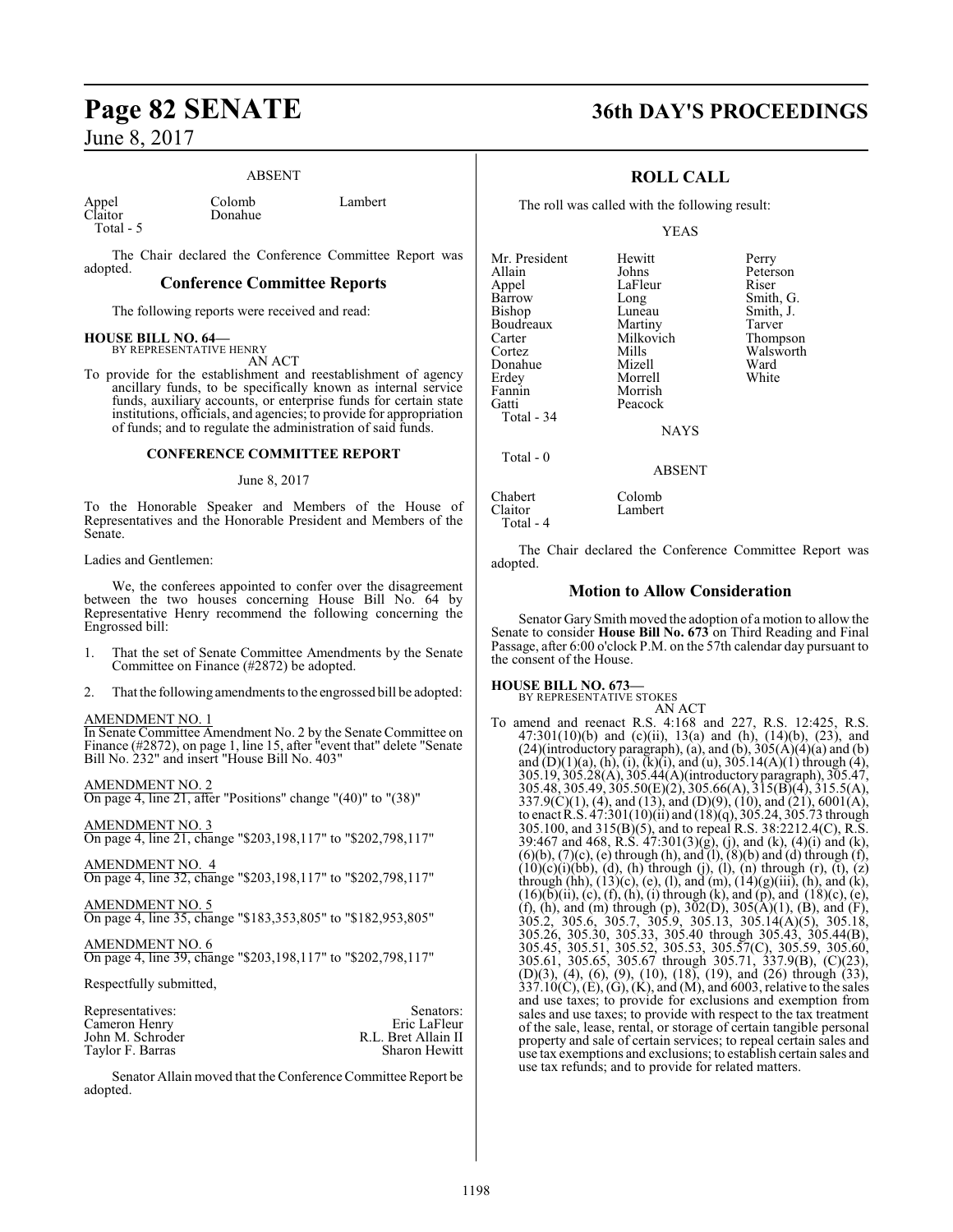## **36th DAY'S PROCEEDINGS Page 83 SENATE**

# June 8, 2017

### **ROLL CALL**

The roll was called with the following result:

#### YEAS

| Mr. President | Gatti       | Peacock   |  |  |
|---------------|-------------|-----------|--|--|
| Allain        | Hewitt      | Perry     |  |  |
| Appel         | Johns       | Peterson  |  |  |
| Barrow        | LaFleur     | Smith, G. |  |  |
| <b>Bishop</b> | Long        | Smith, J. |  |  |
| Boudreaux     | Luneau      | Tarver    |  |  |
|               |             |           |  |  |
| Carter        | Martiny     | Thompson  |  |  |
| Chabert       | Milkovich   | Ward      |  |  |
| Cortez        | Mills       | White     |  |  |
| Donahue       | Morrell     |           |  |  |
| Erdey         | Morrish     |           |  |  |
| Total $-31$   |             |           |  |  |
|               | <b>NAYS</b> |           |  |  |
| Fannin        | Mizell      | Walsworth |  |  |
| Lambert       | Riser       |           |  |  |
| Total - 5     |             |           |  |  |
| <b>ABSENT</b> |             |           |  |  |
| laitor        | Colomb      |           |  |  |

Total - 2

The Chair declared that the motion to allow the Senate to consider **House Bill No. 673** after 6:00 o'clock P.M. on the 57th calendar day was adopted and the bill may be considered pursuant to the consent of the House.

#### **Rules Suspended**

Senator Morrell asked for and obtained a suspension of the rules to take up at this time:

#### **Introduction of Senate Resolutions**

Senator Morrell asked for and obtained a suspension of the rules to read Senate Resolutions a first and second time.

#### **SENATE RESOLUTION NO. 223—**

BY SENATORS MORRELL, MIZELL AND PETERSON A RESOLUTION

To establish a special committee to conduct a cooperative study on the preservation of historical markers to determine the feasability of proposing legislation.

On motion of Senator Morrell the resolution was read by title and adopted.

#### **SENATE RESOLUTION NO. 224** BY SENATOR LONG

A RESOLUTION

BE IT RESOLVED by the Senate of the State of Louisiana that a committee of five be appointed by the President of the Senate to serve with a like committee from the House of Representatives to notify the Governor that the Legislature of the State of Louisiana has completed its labors and is now ready to adjourn sine die.

On motion of Senator Long the resolution was read by title and adopted.

In compliance with the resolution the President of the Senate appointed the following committee:

> Senators John Smith, Barrow, Allain, Gary Smith and Martiny.

#### **SENATE RESOLUTION NO. 225**

BY SENATOR LONG A RESOLUTION

BE IT RESOLVED by the Senate of the State of Louisiana that a committee of five be appointed by the President of the Senate to notify the House of Representatives that the Senate has completed its labors and is now ready to adjourn sine die.

On motion of Senator Long, the resolution was read by title and adopted.

In compliance with the resolution the President of the Senate appointed the following Committee:

> Senators Riser, Ward, Luneau, Milkovich and Gatti.

#### **Reports of Committees**

The committee to notify the Governor that the Senate had completed its labors and was ready to adjourn sine die returned and reported it had performed that duty. The President of the Senate thanked the Committee and discharged it.

The committee to notify the House of Representatives that the Senate had completed its labors and was ready to adjourn sine die returned and reported it had performed that duty. The President of the Senate thanked the committee and discharged it.

#### **Committee from the House of Representatives**

A committee from the House of Representatives appeared before the Bar of the Senate and informed the Senate that the House of Representatives was ready to adjourn sine die.

### **Privileged Report of the Committee on Senate and Governmental Affairs**

### **ENROLLMENTS**

Senator Peterson, Chairman on behalf of the Committee on Senate and Governmental Affairs, submitted the following report:

June 8, 2017

To the President and Members of the Senate:

I am directed by your Committee on Senate and Governmental Affairs to submit the following report:

The following Senate Bill has been properly enrolled:

## **SENATE BILL NO. 148—** BY SENATOR CHABERT

AN ACT

To enact Chapter 48 of Title 34 of the Louisiana Revised Statutes of 1950, to be comprised ofR.S. 34:3471 through 3483, relative to waterways; to provide for a priority program for the deepening and dredging of waterways; to establish the Dredging and Deepening Fund; to provide for certain terms, definitions, language, conditions, procedures, and requirements; and to provide for related matters.

> Respectfully submitted, KAREN CARTER PETERSON Chairman

The foregoing Senate Bill was signed by the President of the Senate.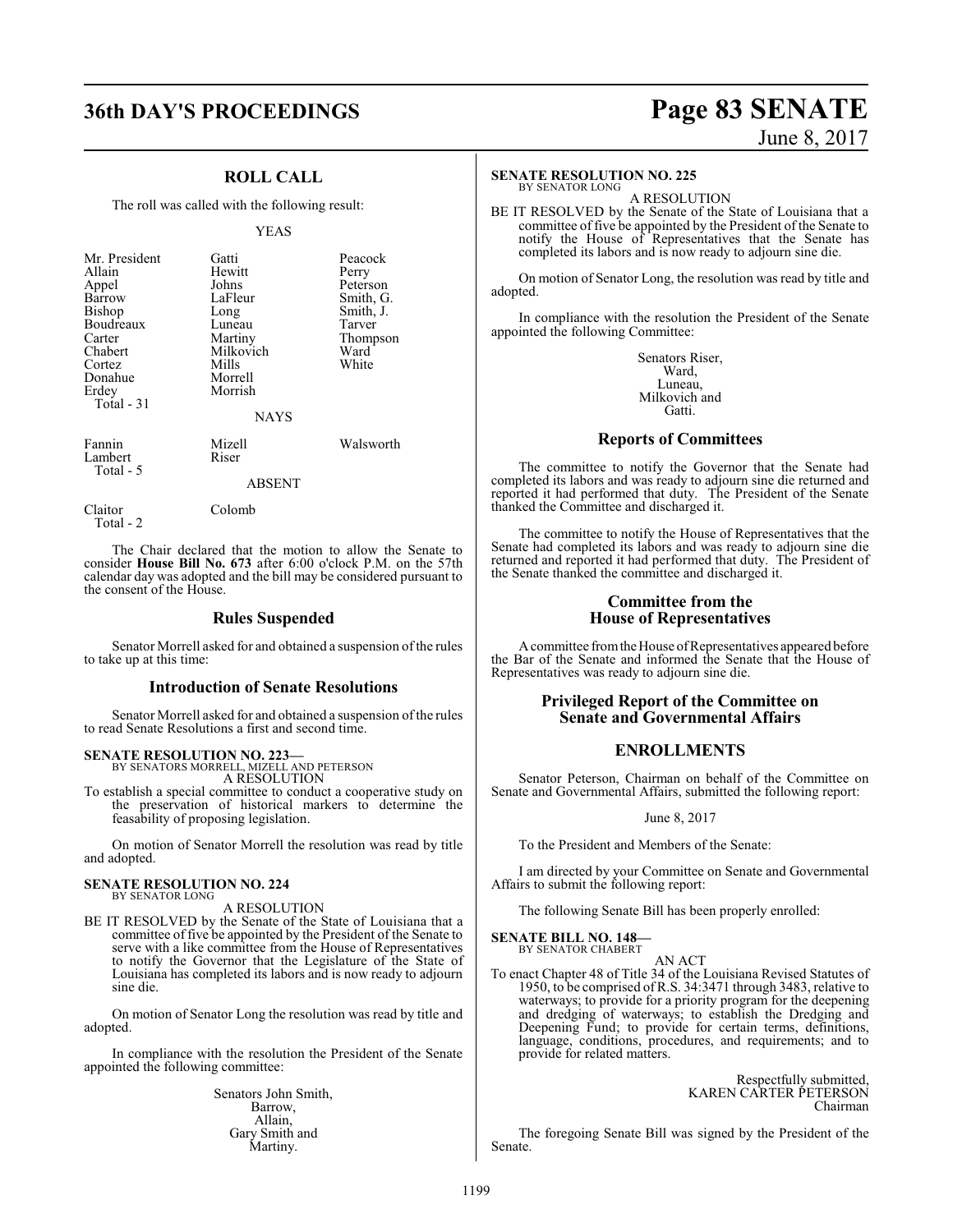#### **Privileged Report of the Committee on Senate and Governmental Affairs**

### **ENROLLMENTS**

Senator Peterson, Chairman on behalf of the Committee on Senate and Governmental Affairs, submitted the following report:

June 8, 2017

To the President and Members of the Senate:

I am directed by your Committee on Senate and Governmental Affairs to submit the following report:

The following Senate Concurrent Resolutions have been properly enrolled:

#### **SENATE CONCURRENT RESOLUTION NO. 123—**

BY SENATORS PEACOCK, ALARIO, ALLAIN, APPEL, BARROW,<br>BISHOP, BOUDREAUX, CARTER, CHABERT, CLAITOR, COLOMB,<br>CORTEŽ, DONAHUE, ERDEY, FANNIN, GATTI, HEWITT, JOHNS,<br>LAFLEUR, LAMBERT, LONG, LUNEAU, MARTINY, MILKOVICH,<br>MILLS, MIZE A CONCURRENT RESOLUTION

To commemorate the lifetime achievements of publisher and entrepreneur, Robert G. "Bob" Claitor Sr.

**SENATE CONCURRENT RESOLUTION NO. 124—** BY SENATOR PEACOCK AND REPRESENTATIVES CARMODY, CREWS<br>AND HORTON

A CONCURRENT RESOLUTION

To express the sincere condolences of the Legislature of Louisiana upon the passing of Coach John Thompson, renowned football coach, teacher, and mentor and to celebrate his sports legacy that has spanned the greater portion of five decades.

**SENATE CONCURRENT RESOLUTION NO. 60**<br>BY SENATORS PERRY, ALARIO, ALLAIN, APPEL, BARROW, BISHOP, BOUDREAUX, CARTER, CHABERT, CLAITOR, COLOMB, CORTEZ,<br>DONAHUE, ERDEY, FANNIN, GATTI, HEWITT, JOHNS, LAFLEUR,<br>LAMBERT, LONG, LUN

#### A CONCURRENT RESOLUTION

To authorize that the grounds surrounding the Old Arsenal Museum on the capitol grounds be designated as "The Louisiana Veterans Memorial Park".

## **SENATE CONCURRENT RESOLUTION NO. 117—** BY SENATOR WALSWORTH

A CONCURRENT RESOLUTION

To create and provide for the Louisiana Historical Archives Task Force to study the conditions, issues, needs, and problems relative to the preservation of the state's historical archives and records and to recommend any action or legislation that the task force deems necessary or appropriate.

> Respectfully submitted, KAREN CARTER PETERSON Chairman

The foregoing Senate Concurrent Resolutions were signed by the President of the Senate.

## **Page 84 SENATE 36th DAY'S PROCEEDINGS**

#### **Message to the Governor**

### **SIGNED SENATE BILLS**

June 8, 2017

To the Honorable Governor of the State of Louisiana:

The President of the Senate and the Speaker of the House of Representatives have signed the following Senate Bills:

#### **SENATE BILL NO. 25—**

BY SENATOR MORRELL AN ACT

To amend and reenact the introductory paragraph of R.S. 47:297(D) and  $(D)(1)$  and to repeal R.S.  $47:297(D)(2)$  as amended by Section 5 of Act No. 125 of the 2015 Regular Session of the Legislature, relative to tax credits; to provide relative to reduction to tax due; to sunset the tax credit for educational expenses; to provide for an effective date; and to provide for related matters.

**SENATE BILL NO. 54—** BY SENATORS MIZELL, ALARIO, ALLAIN, APPEL, BARROW, BISHOP, BOUDREAUX, CARTER, CHABERT, CLAITOR, COLOMB, CORTEZ,<br>DONAHUE, ERDEY, FANNIN, GATTI, HEWITT, JOHNS, LAFLEUR,<br>LAMBERT, LONG, LUNEAU, MARTINY, MILKOVICH, MILLS,<br>MORRELL, MORRISH, PEACOCK, PERRY, PETERSON, RISER, GARY<br>SMI AND WHITE

AN ACT

To amend and reenact R.S. 46:1403.1 and Children's Code Article 116(25), the introductory paragraph of Children's Code Article 606(A), 606(A)(7), the introductory paragraph of Children's Code Article 622(B), 725.1, 725.2, and 725.3, to enact Children's Code Article 622(B)(5), 725.4, 725.5, and 725.6, relative to human trafficking of children; to provide findings and purpose; to provide for definitions; to provide for duties of law enforcement; to provide for duties of the Department of Children and Family Services; to provide housing at certain residential facilities; to provide for confidentiality; to provide for terms, conditions, requirements, and procedures; and to provide for related matters.

#### **SENATE BILL NO. 67—** BY SENATOR FANNIN

AN ACT

To amend and reenact R.S. 39:72.1(A) and to enact R.S. 38:2211.1, relative to certain appropriations; to provide that recipients of appropriations be in compliance with audit requirements in order to let contracts; and to provide for related matters.

#### **SENATE BILL NO. 95—**

BY SENATOR MORRISH

AN ACT To amend and reenact the chapter heading of Chapter 3 of Subtitle VII of Title 47 of the Louisiana Revised Statutes of 1950, and R.S. 47:6301(A)(1), the introductory paragraph of  $6301(A)(2)$ , 6301(A)(3), (B)(1)(a) and (c)(vii) and (ix) and (2)(a)(i),  $(C)(1)(d)$  and (e) and (2), to enact R.S. 47:6301(B)(1)(c)(xii), and to repeal R.S.  $47:6301(A)(2)(a)$ , (b), and (c) and (D), relative to donations to school tuition organizations; to convert the school tuition organization rebate to a nonrefundable income tax credit; to provide for an effective date; and to provide for related matters.

#### **SENATE BILL NO. 97—**

BY SENATOR FANNIN

- AN ACT
- To amend and reenact R.S. 47:301(10)(e), 305.3, 305.8, 305.37(A), and 305.63 and to enact R.S. 47:301(30), relative to sales tax; to provide relative to certain agricultural sales and use tax exemptions; to define commercial farmer; to provide for an effective date; and to provide for related matters.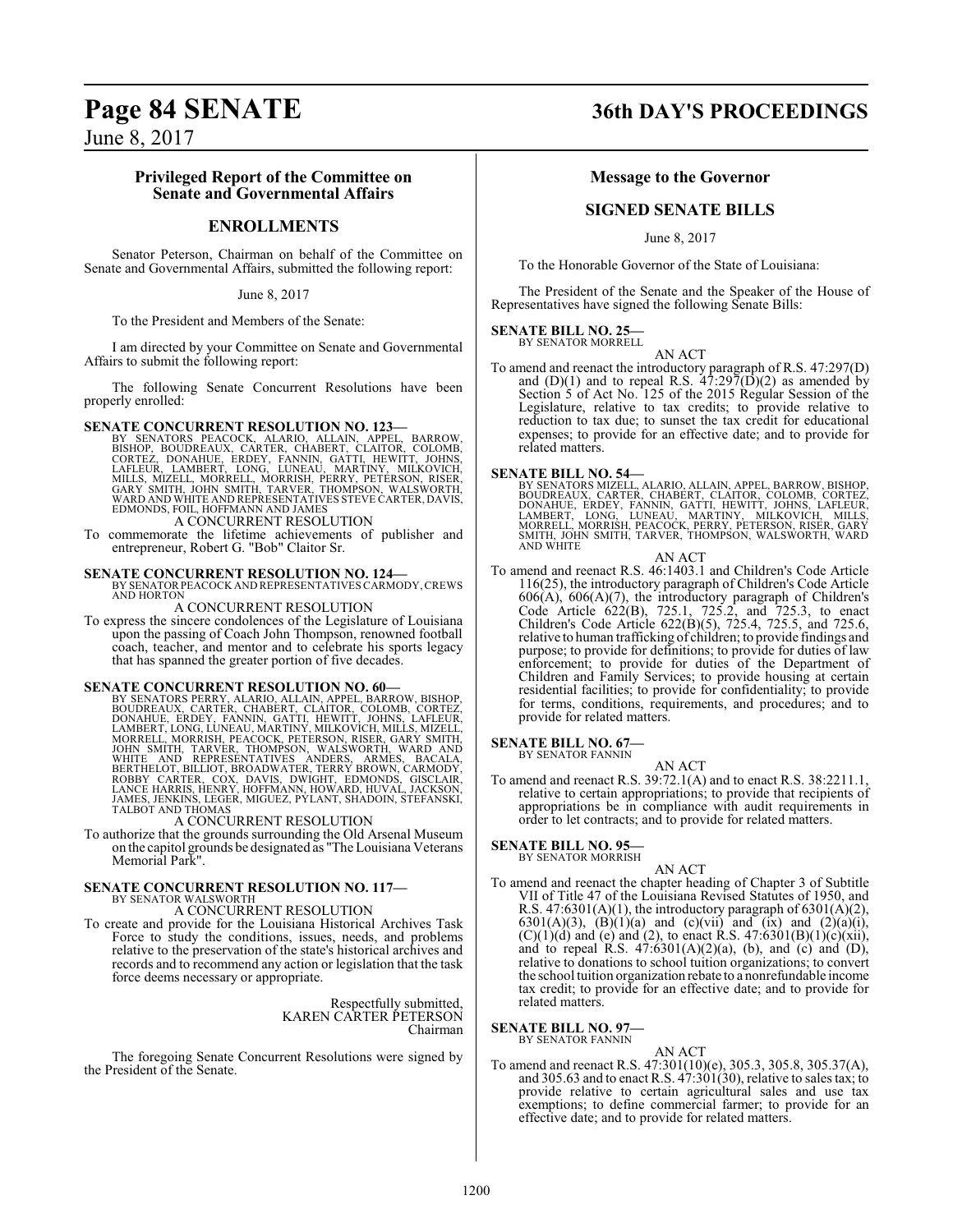## **36th DAY'S PROCEEDINGS Page 85 SENATE**

# June 8, 2017

**SENATE BILL NO. 98—**

BY SENATORS DONAHUE AND THOMPSON AN ACT

To amend and reenact the introductory paragraph of R.S. 39:2(15.1), 24.1(A), (C), and (E)(3), 34(A), 51( $\bar{A}$ )(2), and 56(A) and to enact R.S.  $39:24.1(E)(4)$  and  $(5)$  and  $36(A)(7)$ , relative to budgetary procedures; to define expenditures and incentive expenditure programs; to provide for inclusion in the executive budget, the general appropriation bill, other appropriation bills, and the state budget of incentive expenditures programs; to provide for an effective date; and to provide for related matters.

#### **SENATE BILL NO. 102—** BY SENATOR JOHNS

AN ACT

To enact R.S. 17:1876, relative to the programs in the Louisiana Community and Technical Colleges; to create the Louisiana Educational Workforce Training Fund; to provide for the creation of a fund; to provide for purposes; to provide for sources of funding; to provide for a private match; to provide for distribution of the fund; to provide for the exclusion of certain funds; to provide for an effective date; and to provide for related matters.

**SENATE BILL NO. 121—** BY SENATOR WARD

#### AN ACT

To amend and reenact Code of Civil Procedure Articles 1421 and 1464, R.S. 23:1123, 1124, 1203(E), 1221(4)(s)(ii), 1307 and 1317.1, R.S. 39:1952(14)(e), and R.S. 46:2136(A)(4), relative to court-ordered and other mandatory physical and mental examinations; to provide relative to such examinations in certain civil and administrative matters, procedures, and claims; to provide for consistency in terminology and nomenclature, and to provide for related matters.

### **SENATE BILL NO. 170—** BY SENATOR BARROW

AN ACT

To enact R.S. 17:24.4(F)(1)(h), relative to the school and district accountability system; to provide relative to the use of student assessments in declared disaster areas for the 2016-2017 school year; and to provide for related matters.

## **SENATE BILL NO. 177—** BY SENATOR MORRELL

AN ACT

To amend and reenact R.S. 47:164(D)(2)(b), to provide for employee compensation eligible as a production expense for purposes of the tax credit; to provide for applicable rates of withholding tax; to provide for an effective date; and to provide for related matters.

#### **SENATE BILL NO. 180—** BY SENATOR MORRELL

AN ACT

To amend and reenact the introductory paragraph ofR.S. 47:302(AA) and to enact R.S. 47:302(AA)(29) and 321.1(F)(67), relative to state sales and use tax; to provide with respect to the exemption for sales and purchases of medical devices used by patients under the supervision of a physician; to provide for effectiveness and applicability of the exclusion; and to provide for related matters.

#### **SENATE BILL NO. 182—** BY SENATOR MORRELL

#### AN ACT

To amend and reenact R.S.  $47:6006(B)(2)$  and (4), relative to tax credits; to provide with respect to refund limitations involving one consolidated federal income tax return; to provide for applicability; to provide for an effective date; and to provide for related matters.

#### **SENATE BILL NO. 183—**

BY SENATOR MORRELL

AN ACT To amend and reenact R.S. 51:1787(K), the introductory paragraph of R.S. 51:2452(A), 2453(1), the introductory paragraph of 2453(2), 2453(2)(a), (b), and (c)(ix), (4), and (6), 2455(E)(1),  $2457(A)(2)(b)$ , (f), and (5), 2461, and 3121(C)(3)(a)(ii) and to enact R.S. 17:3389(G), R.S. 51:2367(F), 2453(2)(c)(x), (xi), and (xii), and 2458(11), relative to tax incentives and rebates; to provide for a termination date for the incentive program for university research and development parks; to extend the termination date of certain tax incentive and rebate programs administered by the Department of Economic Development to increase the benefit rate for the Quality Jobs Program; to provide for employer qualifications for the Quality Jobs Program; to increase the new direct jobs and gross payroll thresholds for certain employers for the Quality Jobs Program; to provide for an effective date; and to provide for related matters.

#### **SENATE BILL NO. 187—** BY SENATOR HEWITT

AN ACT

To enact R.S. 39:2(13.1), (33.1), (36.1), (36.2), (37.1), (37.2), (37.3), (40.1), and 87.7 and to repeal R.S. 39:2(38) and (39), relative to the budget process; to provide for the development of evidencebased budgeting practices that will enable data-driven budget decisions in selected policy areas; to require the development of guidelines for the establishment of a pilot evidence-based budget proposal process for adult mental health programs; to provide for the submission to and approval of the guidelines by the Joint Legislative Committee on the Budget; to provide for certain terms and definitions; to provide for an effective date; and to provide for related matters.

### **SENATE BILL NO. 189—** BY SENATOR COLOMB

AN ACT To enact R.S. 42:1111(A)(6), relative to the Code of Governmental Ethics; to provide for compensation of public employees; to provide for benefits of public employees; and to provide for related matters.

- **SENATE BILL NO. 222—**<br>BY SENATORS ERDEY, ALARIO, ALLAIN, APPEL, BARROW, BISHOP, BOUDREAUX, CARTER, CHABERT, CLAITOR, COLOMB, CORTEZ,<br>DONAHUE, FANNIN, GATTI, HEWITT, JOHNS, LAFLEUR, LAMBERT,<br>LONG, LUNEAU, MARTINY, MILKOVIC
	- AN ACT
- To amend and reenact R.S. 39:1533(A) and to enact Chapter 7-C of Title 40 of the Louisiana Revised Statutes of 1950, to be comprised of R.S. 40:1668, relative to disability benefits for certain public employees; to provide benefits for firemen and law enforcement officers who are permanently and totally disabled as a result of a catastrophic injury sustained in the line of duty; and to provide for related matters.

#### **SENATE BILL NO. 227—** BY SENATOR BARROW

AN ACT

To enact R.S. 33:9038.71, relative to cooperative and economic development in East Baton Rouge Parish; to create the Bethany Convention Center Development District as a special taxing and tax increment financing district in East Baton Rouge Parish; to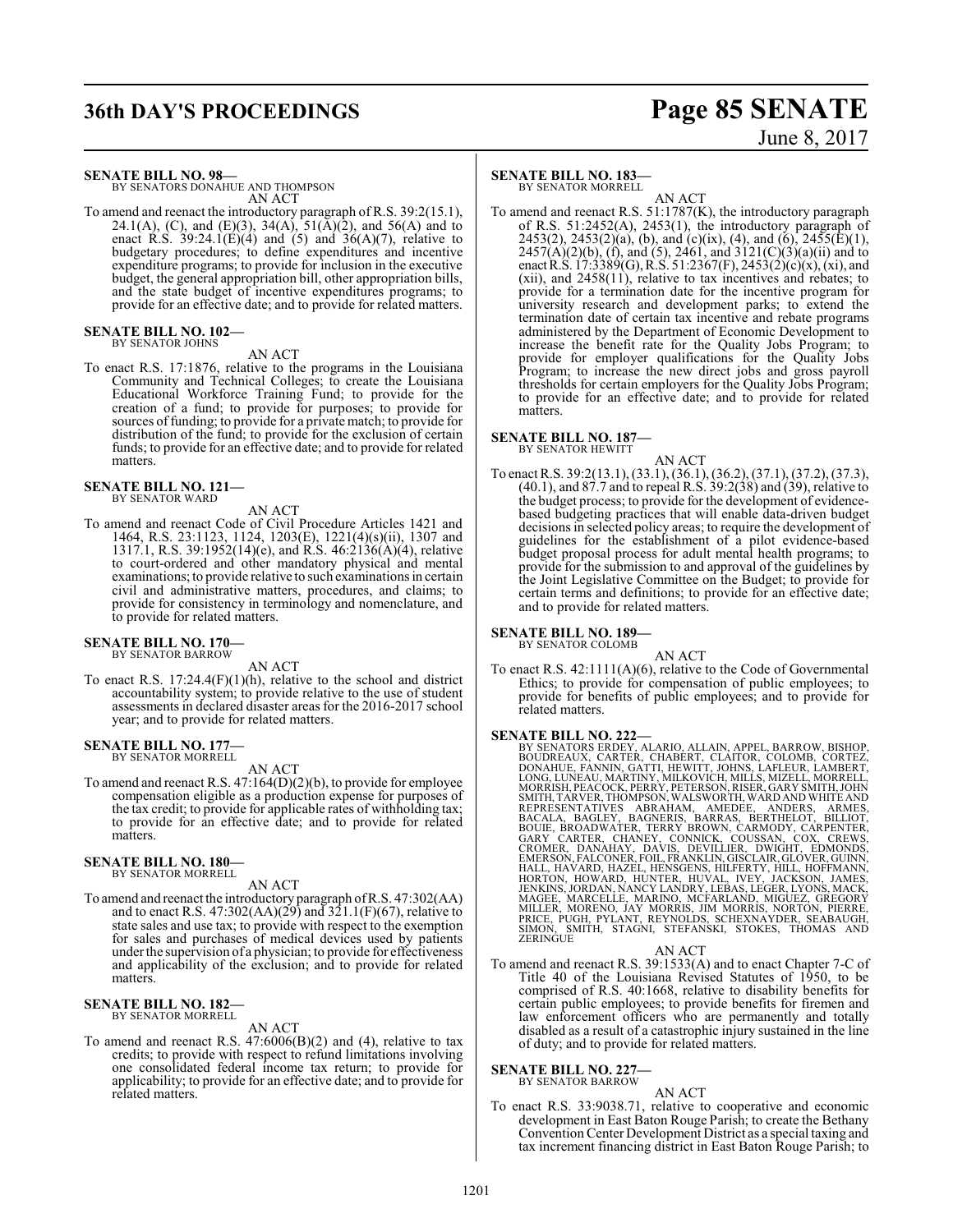## **Page 86 SENATE 36th DAY'S PROCEEDINGS**

June 8, 2017

provide for the boundaries of the district; to provide for the governance of the district; to provide for the authority, powers, duties, and functions of the governing body; to provide for the levy and collection of taxes within the district; to authorize the district to issue and sell bonds; to authorize the district to engage in tax increment financing; to provide for an effective date; and to provide for related matters.

## **SENATE BILL NO. 248—** BY SENATOR MORRELL

#### AN ACT

To amend and reenact R.S.  $47:6034(C)(1)(a)(ii)(aa)$  and (bb), (4), and (K) and to repeal R.S.  $47:6034(C)(1)(a)(ii)(bb)$  as amended by Section 5 of Act No. 125 of the 2015 Regular Session of the Legislature, relative to tax credits; to provide for an annual credit cap for the musical and theatrical production income tax credit; to provide for a termination date; to provide for an effective date; and to provide for related matters.

**SENATE BILL NO. 252—**<br>BY SENATORS PETERSON, BISHOP AND CARTER AND<br>REPRESENTATIVE BOUIE

AN ACT

To amend and reenact R.S. 47:551(D)(4), relative to the automobile rental tax; to provide for the dedication of the local automobile rental tax collected in Orleans Parish; to provide for an effective date; and to provide for related matters.

#### **SENATE BILL NO. 1—**

BY SENATORS THOMPSON, ALARIO, APPEL, BARROW, BISHOP,<br>CARTER, COLOMB, CORTEZ, DONAHUE, ERDEY, FANNIN, GATTI,<br>JOHNS, LONG, MILKOVICH, MORRELL, GARY SMITH, JOHN SMITH,<br>TARVER, WARD AND WHITE AND REPRESENTATIVES BAGNERIS,<br>CHAN AN ACT

To amend and reenact R.S. 11:102(D)(3)(a), R.S. 17:374(A)(2)(g), 419.2(A), 1815(A) and (C)(4), the heading of Part II of Chapter 8 of Title 17 ofthe Louisiana Revised Statutes of 1950, 1962(2), 1963(A), 1964(A)(15), 1968.1(A)(1) and (B)(1), 1970.1, 1970.3(A), and 1970.9(A) and (E), R.S. 36:651(Q), and R.S.  $39:98.3(C)(2)$  and  $467(B)(2)$ , relative to renaming the Louisiana School for Math, Science, and the Arts as the "Jimmy D. Long, Sr. Louisiana School for Math, Science, and the Arts"; and to provide for related matters.

#### **SENATE BILL NO. 100—** BY SENATOR DONAHUE

AN ACT

To amend and reenact R.S. 39:29(A) and (B) and 32(E)(3) and (7) and to enact R.S.  $39:2(40.1)$  and  $29(C)$  and  $(D)$ , relative to budgets; to provide for the budget office under the direction of the division of administration to produce a nondiscretionary adjusted standstill budget; to define and describe the elements ofthe nondiscretionary adjusted standstill budget; to provide for the utilization of the nondiscretionary adjusted standstill budget in the executive budget contents; to provide for an effective date; and to provide for related matters.

#### **SENATE BILL NO. 117—** BY SENATOR COLOMB

AN ACT

To amend and reenact R.S. 22:1570(B)(1)(introductory paragraph) and (i) and 1963, and to enact R.S. 22:1570.1 relative to insurance producers; to require certain insurance producers to maintain professional liability insurance for the benefit of insurance customers; to provide for unfair trade practices; and to provide for related matters.

#### **SENATE BILL NO. 232—** BY SENATOR LAFLEUR

AN ACT

To amend and reenact R.S. 39:371 and 372(G) and to enact R.S. 39:372(H) and R.S. 49:320.2, relative to funds and state funds in the state treasury; to provide for monies received, collected, deposited, or withdrawn by state agencies; to provide for a procedure for the classification of state funds; to provide for the establishment of, deposit to and withdrawal from escrow funds

in the state treasury; to provide relative to agency accounts in the state treasury; to provide relative to the composition and duties of the Cash Management Review Board; to provide for the duties of the Joint Legislative Committee on the Budget; to authorize and direct the Department of Justice to transfer monies from the escrow account to the state treasury and to authorize and direct the state treasurer to transfer or deposit those monies into the State Emergency Response Fund; to provide for an effective date; and to provide for related matters.

#### **SENATE BILL NO. 233**

BY SENATOR LAFLEUR

AN ACT To enact R.S. 17:10.1(G), relative to the school and district accountability system; to require the State Board of Elementary and Secondary Education to adopt a policy to award points to the school performance score of a school that offers certain programs; and to provide for related matters.

#### **SENATE BILL NO. 221—**

BY SENATOR ALARIO AND REPRESENTATIVES BAGNERIS, BILLIOT,<br>BOUIE, CARPENTER, GARY CARTER, COX, GAINES, GLOVER, HALL,<br>JIMMY HARRIS, HOFFMANN, HUNTER, JACKSON, JAMES, JORDAN,<br>TERRY LANDRY, LEGER, LYONS, MAGEE, MARCELLE, MARINO AN ACT

To amend and reenact R.S. 15:529.1(A)(1), (3), and (4) and (C) and to enact R.S. 15:529.1(I) and  $(\overline{J})$ , relative to the habitual offender law; to amend penalties provided for in the habitual offender law; to provide relative to the amount of time that must elapse between the current and prior offense for the habitual offender law not to apply; to provide for the reduction by the court of a sentence under the habitual offender law under certain circumstances; to define "correctional supervision"; and to provide for related matters.

**SENATE BILL NO. 220**<br>BY SENATORS ALARIO AND BISHOP AND REPRESENTATIVES<br>ABRAHAM, BAGNERIS, BILLIOT, BOUIE, CARPENTER, GARY<br>CARTER, COX, GAINES, GLOVER, HALL, JIMMY HARRIS, HOFFMANN,<br>HUNTER, JACKSON, JAMES, JORDAN, TERRY LA LYONS, MAC<br>AND SMITH

#### AN ACT

To amend and reenact R.S. 14:52(B), 54.1(B), 56(B)(1) and (2), 62.2(B), 62.8(B), 67(B), 67.25(D), 67.26(C), 68(B), 68.4(B), 68.7(B)(1), 69(B) and (C), 70.2(C), 70.4(E), 71(C), (D), (E), (F), and (G), 82(C)(3), 95.1(B), 202.1(C), and 230(E)(4) and R.S. 40:966(B), (C), (D), (E), (F), and (G), 967(B) and (C), 968(B) and  $(C)$ ,  $969(B)$  and  $(C)$ , and  $970(B)$  and  $(C)$ , to enact R.S. 14:69(D) and Chapter 3 of Title 14 of the Louisiana Revised Statutes of 1950, comprised of R.S. 14:601, and R.S. 40:967(C)(3) and (D), and to repeal R.S. 14:2(B)(8), (25), and (29), 56.1, 56.2, 56.3, 62.1, 62.6, 62.9, 67.1, 67.2, 67.3, 67.6, 67.7, 67.8, 67.9, 67.10, 67.18, 67.20, 67.21, 67.24, 67.25(E), 67.28, 67.30, 68.5, 71(H) and (I), and 211 and R.S. 40:966(G), (H) and (I) and 967(F) and (G), relative to felony and misdemeanor offenses; to provide relative to penalties for certain felony and misdemeanor offenses; to provide relative to legislative findings and intent; to provide relative to create and provide for the membership, duties, and reporting requirements of the Louisiana Felony Class System Task Force; and to provide for related matters.

#### **SENATE BILL NO. 139—**

BY SENATORS MARTINY AND BISHOP AND REPRESENTATIVES<br>BAGNERIS,BILLIOT,BOUIE,CARPENTER,GARY CARTER,CONNICK,<br>COX, DWIGHT, GAINES, GLOVER, HALL, JIMMY HARRIS,<br>HOFFMANN,HUNTER,JACKSON,JAMES,JORDAN,TERRY LANDRY,<br>LEGER,LYONS,MAGGE

#### AN ACT

To amend and reenact Code of Criminal Procedure Articles 893(A) and (B), 899.1(A)(introductory paragraph), 900(A)(5) and (6), and 903.1, R.S. 13:5304(B)(10)(b), and R.S. 15:571.3(B) and (D),  $574.2(C)(1)$  and  $(2)(introductory$  paragraph) and  $(D)(1)$ ,(6)(introductory paragraph), (8)(a), and (9), 574.4(A)(1),  $(B)(1)$ , and  $(C)(2)(a)$ (introductory paragraph) and (b), 574.4.1(A)(1), 574.6, 574.7(B)(1)(introductory paragraph) and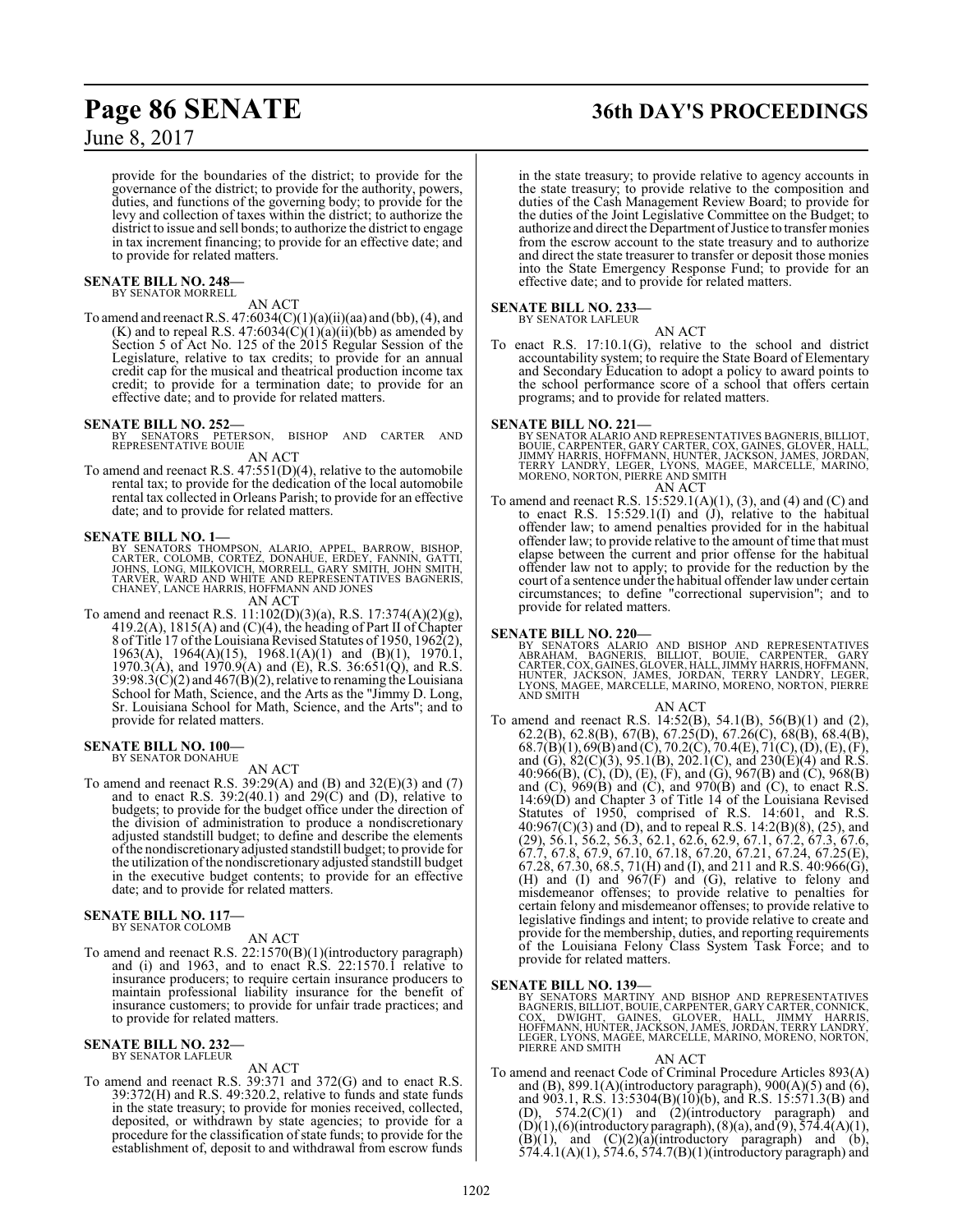(C), 574.9(D), (E), (F), and (G), 574.20, and 828(B) and (C) and to enact Code ofCriminal Procedure Articles 893(G), 895.6, and 899.2 and R.S. 15:574.2(C)(4), 574.4(F), 574.6.1, 574.7(D),  $574.9(H)$ ,  $827(A)(7)$ , and  $828(D)$ , relative to criminal justice; to provide for alternatives to incarceration; to provide for release from incarceration and from supervision; to provide for felony probation and parole; to provide for suspension and deferral of sentence; to provide for the term of probation and of parole; to provide for extended probation periods; to provide for discharge credits for felony probation and for parole; to provide for the earning of discharge credits; to provide for the regulation of number of credits earned; to provide for methods to rescind credits; to provide for notice; to provide for the satisfaction of sentences; to provide for discharge from probation and from parole; to provide for administrative sanctions; to provide for technical violations of probation and of parole; to authorize use of administrative sanctions; to provide for a system of administrative rewards; to provide for probation and for parole revocation; to provide for sentences imposed for technical violations of probation and of parole; to provide for credit for time served; to provide for the substance abuse probation program; to provide for diminution of sentence; to provide for good time; to provide for earning rates for good time; to provide for the committee on parole; to provide for meetings of the committee on parole; to provide for voting; to provide for administrative parole; to provide for notice to victims; to provide for notice for victim's spouse or next of kin; to provide for parole eligibility; to provide for parole eligibility for offenders serving a life sentence; to provide for parole hearings; to provide for conditions of parole; to provide for custody and supervision of parolees; to provide for modification of parole; to provide for suspension of probation and of parole; to provide for return to custody hearings; to provide for detainers; to provide for enforceability of detainers; to provide for medical parole; to authorize medical treatment furloughs; to provide for the terms of medical parole and medical treatment furlough; to provide for revocation of medical parole or medical treatment furlough for improved health; to provide for written case plans; to provide for classification and treatment programs; to provide for credit for participation in certain programs; to provide relative to good time for offenders sentenced as habitual offenders; to provide for rulemaking; to provide for record collection; to provide for maintenance of records; to provide for effective dates; and to provide for related matters.

#### **SENATE BILL NO. 241—** BY SENATOR JOHNS

AN ACT

To amend and reenact R.S. 47:302(AA)(introductory paragraph) and to enact R.S. 47:302(AA)(29) and  $321.1(F)(67)$ , relative to state sales and use tax; to provide with respect to the exemption for sales and purchases of orthotic devices, prosthetic devices, prostheses, restorative materials, and other dental devices; to provide for effectiveness and applicability of the exclusion; and to provide for related matters.

#### **SENATE BILL NO. 225—**

BY SENATORS HEWITT, ALARIO, APPEL, BARROW, BISHOP, CARTEZ, DONAHUE, ERDEY, GATTI, JOHNS, LAFLEUR, LAMBERT, MILKOVICH, MILKS, MIZELL, MORRISH, PEACOCK, PETERSON,<br>RISER, GARY SMITH, JOHN SMITH, TARVER, THOMPSON,<br>WALSWORTH, W

#### AN ACT

To enact Chapter 45 of Title 17 of the Louisiana Revised Statutes of 1950, to be comprised of R.S. 17:4071 through 4073, and R.S. 36:651(T)(6), relative to science, technology, engineering, and mathematics education; to create the Louisiana Science, Technology, Engineering, and Mathematics Advisory Council and provide for its membership, powers, duties, and functions; to create and provide with respect to the Science, Technology, Engineering, and Mathematics Education Fund; to provide for

## **36th DAY'S PROCEEDINGS Page 87 SENATE** June 8, 2017

a science, technology, engineering, and mathematics high school diploma endorsement; and to provide for related matters.

and they are hereby presented for executive approval.

Respectfully submitted, GLENN A. KOEPP Secretary of the Senate

#### **Mr. President in the Chair**

### **ATTENDANCE ROLL CALL**

YEAS

Mr. President Gatti Peacock Allain Hewitt<br>Appel Johns Appel Johns Peterson<br>Barrow LaFleur Riser Barrow LaFleur<br>Bishop Lambert Boudreaux Long Smith,<br>Carter Luneau Tarver Carter Luneau<br>Chabert Martiny Cortez Mills Ward Donahue<br>Erdev

Erdey Morrell<br>Fannin Morrish Morrish

Lambert Smith, G.<br>
Long Smith, J. Chabert Martiny Thompson<br>Claitor Milkovich Walsworth Milkovich Walsw<br>Mills Ward

**NAYS** 

ABSENT

Total - 0

Colomb

Total - 1

Total - 37

#### **Leaves of Absence**

The following leaves of absence were asked for and granted:

Colomb 1 Day

#### **Adjournment**

On motion of Senator Thompson, at 6:00 o'clock P.M. the Senate adjourned sine die.

The President of the Senate declared the Senate adjourned sine die.

> GLENN A. KOEPP Secretary of the Senate

> > DIANE O' QUIN Journal Clerk

#### **Post Session Legislative Actions**

Following final adjournment, the instruments contained in the following messages were acted upon on the dates indicated.

#### **Message from the House**

#### **SIGNED HOUSE BILLS AND JOINT RESOLUTIONS**

June 8, 2017

To the Honorable President and Members of the Senate: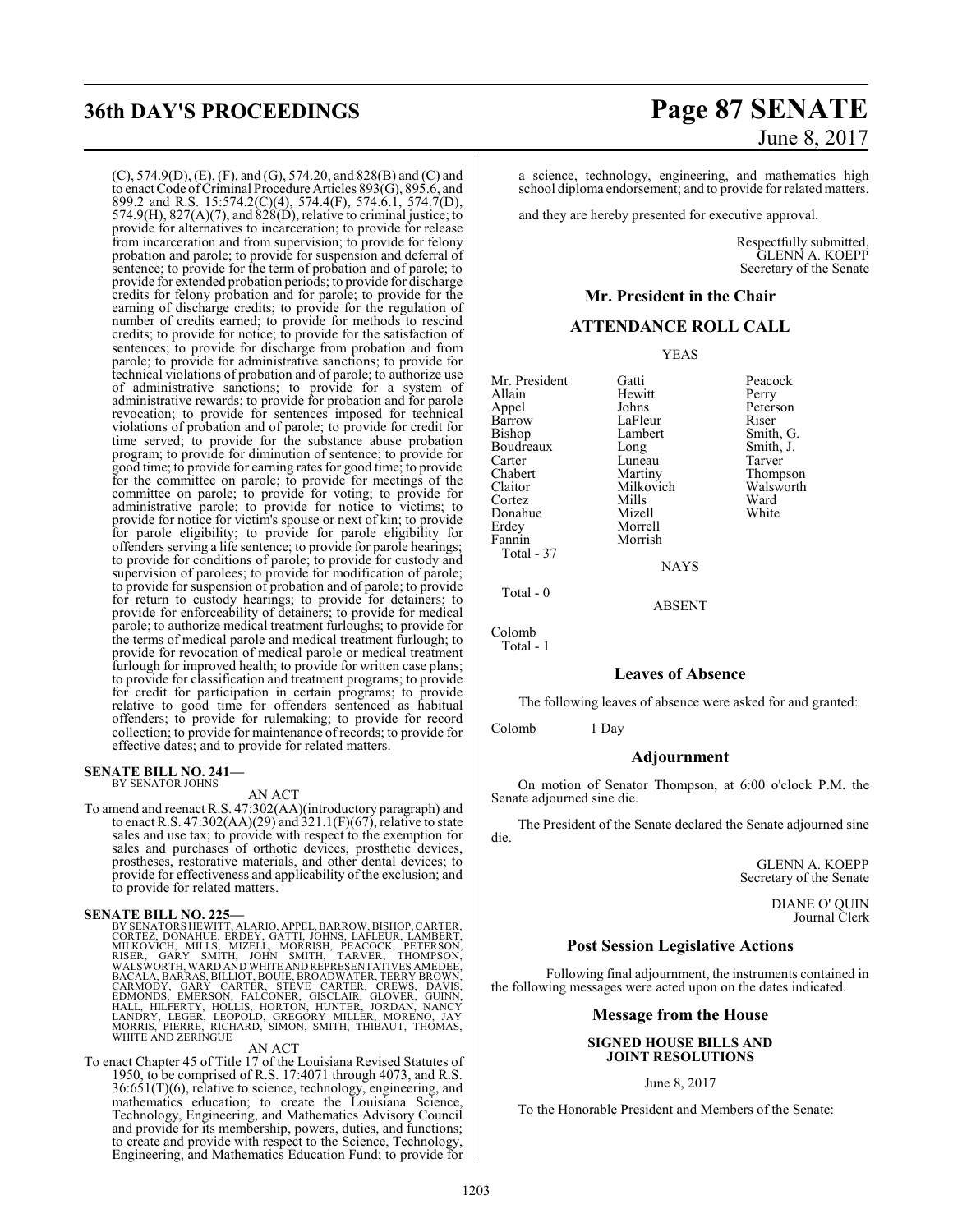## **Page 88 SENATE 36th DAY'S PROCEEDINGS**

### June 8, 2017

I am directed to inform your honorable body that the Speaker of the House of Representatives has signed the following House Bills and Joint Resolutions:

#### **HOUSE BILL NO. 20—**

BY REPRESENTATIVES PRICE, BACALA, BERTHELOT, BOUIE, BROADWATER, HALL, LEGER, AND SMITH AN ACT

To enact R.S. 17:154.1(A)(6), relative to minimum requirements for instructional time for students in public schools; to provide for applicability of such requirements under certain circumstances; to provide for exceptions; and to provide for related matters.

## **HOUSE BILL NO. 33—** BY REPRESENTATIVE PEARSON

AN ACT

To amend and reenact R.S. 11:183 and 186(A) and (C), relative to the boards of trustees of the state and statewide retirement systems; to provide relative to trustee eligibility; to provide relative to legislative staff's attendance at executive sessions of the boards of trustees of the state and statewide retirement systems; and to provide for related matters.

#### **HOUSE BILL NO. 128—** BY REPRESENTATIVE CARMODY

AN ACT

To amend and reenact R.S. 45:164(E)(2)(a) and (c) and (3), relative to carriers of household goods; to impose certain requirements on the operation of a household goods carrier business; to authorize the commission to suspend or cancel a household goods carrier certificate in certain circumstances; to remove provisions related to the promulgation of rules and regulations; and to provide for related matters.

### **HOUSE BILL NO. 227—** BY REPRESENTATIVE SHADOIN

AN ACT

To amend and reenact Code of Civil Procedure Article 1446(A)(1), relative to depositions; to provide procedures for the sealing of certain depositions; to provide for delivery of electronically sealed depositions; and to provide for related matters.

### **HOUSE BILL NO. 304—** BY REPRESENTATIVE HILFERTY

AN ACT

To amend and reenact R.S. 15:1356(A)(3)(introductory paragraph) and to enact R.S.  $15:1352(\text{\AA})(64)$  and  $(65)$ , relative to racketeering activity; to add offenses relative to armed robbery to the definition of "racketeering activity"; to provide relative to distribution of proceeds from forfeited property; and to provide for related matters.

### **HOUSE BILL NO. 395—**

BY REPRESENTATIVE DUSTIN MILLER AN ACT

To amend and reenact R.S. 28:54(A) and (C), 55(A) through (D) and (E)(1) and (5), 56(C) and (G)(4), 59(A) through (C),  $454.6(A)$ (introductory paragraph),  $(5)$ , and  $(6)$  and  $(B)$  and to enact R.S. 28:454.6(A)(7), relative to involuntary mental health treatment; to make technical corrections; to provide for judicial commitment hearings; to provide for commitment of prisoners; to establish an effective date; and to provide for related matters.

#### **HOUSE BILL NO. 506—**

BY REPRESENTATIVES JEFFERSON AND JACKSON AN ACT

To amend and reenact Children's Code Articles 412(A), (D)(9), (10),  $(11)$ , and  $(12)$ ,  $(E)$ ,  $(G)(4)$ ,  $(H)$ ,  $(I)$ ,  $(J)$ , and  $(K)$ ,  $414(A)$ ,  $728(2)$ , 736.1, 737(A)(4), 738(B) and (C), 742(B), 917, 918, 919, 920(A) and (B), 921, 922, and 923(E), R.S. 15:576(2), 579, 593, and 614(B), and R.S. 44:4.1(B)(39), to enact Children's Code Articles 412(L) and (M), 737(D), 740(A)(6), 782(A)(7), Chapter 15-A of Title VII of the Children's Code, to be comprised of Articles 792 and 793, and Children's Code Articles 901(G), 903(B)(7) and (G), 922(B), 924, 925, and 926, to repeal Children's Code Article 738(D), and to provide comments to

Children's Code Articles 733, 733.1, 735, 736, and 758, relative to juvenile records and proceedings; to provide for the disclosure of juvenile records for sentencing purposes; to provide comments; to provide for the confidentiality of records; to provide for the records relating to placement when a child is taken into custody; to provide guidelines to the court in a juvenile disposition proceeding; to provide relative to the expungement and sealing of court and agency records; to provide for the waiver of costs and fees; to provide forms; to provide for the removal of records from the state police database; to provide citations in the Public Records Law to certain exceptions; and to provide for related matters.

#### **HOUSE BILL NO. 560—** BY REPRESENTATIVE HUNTER

AN ACT To amend and reenact R.S.  $13:4163(E)(1)(b)$  and (I) and to enact R.S. 13:4163(E)(1)(c), relative to legislative continuances; to provide for the filing of a motion for legislative continuance by electronic means; to provide relative to the required documents to be filed; to provide relative to the delays for filing the motion; and to provide for related matters.

**HOUSE BILL NO. 598—** BY REPRESENTATIVES ABRAMSON, BROADWATER, GAROFALO, AND JIM MORRIS

#### AN ACT

To amend and reenact R.S. 48:229.1(B) and (C), 231(A)(5) and (6) and (B), and 232 and to enact R.S. 48:229.1(A)(9), (10), and (11), and (H) and 229.2, relative to the construction and funding of highways; to provide with respect to the Highway Priority Program; to require that certain information be included in the Highway Priority Program; to provide for the priority process; to require certain annual audits of funding; to require annual reports; to provide for certain requirements and limitations; and to provide for related matters.

## **HOUSE BILL NO. 680— (Substitute for House Bill No 426 by**

**Representative Marino)<br>BY REPRESENTATIVES MARINO, BAGNERIS, BOUIE, CARPENTER,<br>GARY CARTER, GLOVER, HALL, HOFFMANN, HUNTER, JAMES,<br>TERRY LANDRY, LEGER, LYONS, MARCELLE, NORTON, PIERRE, AND** SMITH

AN ACT To amend and reenact R.S. 9:311(A)(2) and (D) and 315.11(A) and (C), to enact Children's Code Article 1353(G), R.S. 9:311.1 and 315.27, R.S. 13:4611(1)(d)(iii), R.S. 46:236.6(B)(4) and  $236.7(C)(4)$ , and to repeal R.S.  $9:311(G)$ , relative to child support; to provide relative to child support obligations; to provide relative to incarceration of the obligor; to provide procedures for the temporary modification or suspension of child support orders; to provide for notice requirements; to provide for a defense to contempt of court; and to provide for related matters.

### **HOUSE BILL NO. 616—** BY REPRESENTATIVE THOMAS

AN ACT To enact R.S. 17:24.4(F)(6) and (7), relative to student assessments; to limit the amount of time public school students spend on standards-based assessments; to provide that such limitations shall not affect accommodations provided to certain students; to require review by public school governing authorities relative to certain other assessments; to exclude certain tests from such required review; and to provide for related matters.

#### **HOUSE BILL NO. 646—**

BY REPRESENTATIVES LEGER, GLOVER, AND WHITE AN ACT

To amend and reenact R.S. 47:6023(A)(introductory paragraph),  $(1)(b)$ ,  $(B)$ ,  $(C)(1)($ introductory paragraph) and  $(b)$  as amended by Section 2 of Act No. 125 of the 2015 Regular Session of the Legislature and (3)(introductory paragraph) as amended by Section 2 of Act No. 125 of the 2015 Regular Session of the Legislature, (D)(1)(introductory paragraph), (2)(c), (d), and (e), and (4), (E), and (I), to enact R.S. 47:6023(C)(1)(c) and (d), (4), and  $(5)$ , and to repeal R.S.  $47:6023(A)(2)$  and R.S.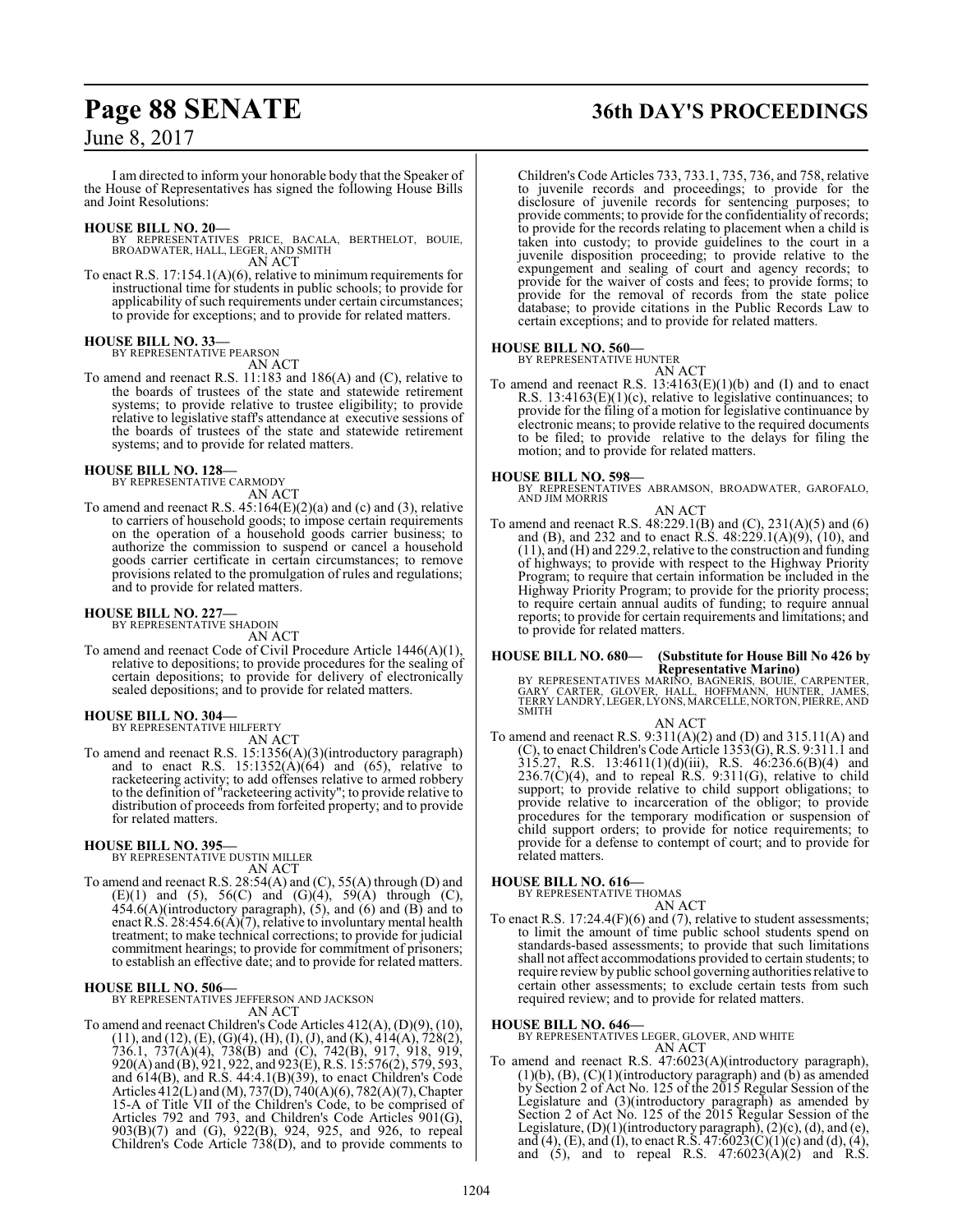## **36th DAY'S PROCEEDINGS Page 89 SENATE**

47:6023(C)(1)(introductory paragraph) and (3)(introductory paragraph) both as amended by Section 5 of Act No. 125 of the 2015 Regular Session of the Legislature, relative to tax credits; to provide with respect to the sound recording investor tax credit; to provide for an additional tax credit; to provide for the amount of the fee associated with certain reports; to provide for definitions; to provide for administration of the tax credit; to provide with respect to certain tax certification letters; to provide for certain requirements and limitations; to provide with respect to review of the tax credit program; to authorize the promulgation of rules and regulations; to provide for the termination of the tax credit program; and to provide for related matters.

#### **HOUSE BILL NO. 354—**

BY REPRESENTATIVE THIBAUT A JOINT RESOLUTION

Proposing to amend Article VII, Section 27(B) of the Constitution of Louisiana, relative to the Transportation Trust Fund; to establish the Construction Subfund; to provide for the use of the monies deposited into the fund; to provide for the sources and uses of monies in the subfund; to provide for effectiveness; to provide for submission of the proposed amendment to the electors; and to provide for related matters.

### **HOUSE BILL NO. 211—**

BY REPRESENTATIVE FOIL

AN ACT To amend and reenact R.S. 12:1-401(C)(introductory paragraph) and (1) and  $(F)$ , 1-403 $(B)(2)$ , 204 $(B)$ (introductory paragraph) and  $(1)$ , 236(C)(1)(a), 308(A)(1), 1306(A)(3)(introductory paragraph) and (a) and (F),  $1308(A)(2)(b)$ ,  $1350(A)(1)(c)$  and  $(B)(\bar{2})$  and R.S. 51:215(A)(1), to enact R.S. 12:1308.3(C)(8)(c), and to repeal R.S. 12:315 and 1356, relative to regulations by the secretary of state with respect to filings of business entities; to provide relative to corporations, partnerships, and certain limited liability companies; to provide relative to agents for service of process; to repeal certain penalties applicable to foreign limited liability companies; to provide technical changes; and to provide for related matters.

## **HOUSE BILL NO. 341—** BY REPRESENTATIVE DUSTIN MILLER

AN ACT To amend and reenact R.S. 17:1607, the heading of Title 28 of the Louisiana Revised Statutes of 1950, the heading of Chapter 1 of Title 28 of the Louisiana Revised Statutes of 1950, R.S. 28:1, 2(1), (7), (9), (10), (14), (17), (20), (21), (26), (29), and (32)(a) and (b), 3, the heading of Part I-A of Chapter 1 of Title 28 of the Louisiana Revised Statutes of 1950, R.S. 28:11, 12, 13(introductory paragraph), (1), and (3) through (5), 14, 15(A)(introductory paragraph), (3), (9), and (B), the heading of Part II of Chapter 1 of Title 28 of the Louisiana Revised Statutes of 1950, R.S. 28:21(A) and (B), 21.1, 22(B)(introductory paragraph) and (C)(1), 22.5, 22.7(A), 22.9, 23, 25, 25.1(A),  $\overline{C}$ ( $\overline{1}$ )( $\overline{a}$ )(introductory paragraph) and (v), (b), (c), (2)( $\overline{a}$ )(iv), and (D), 25.2, the heading of Part III of Chapter 1 of Title 28 of the Louisiana Revised Statutes of 1950, R.S. 28:50(1), (3), (4), and (6),  $51(C)$ ,  $51.1(A)(1)$ ,  $52(A)$  through  $(C)$ ,  $(G)(2)(a)$ , and  $(H)(2)$ , 52.2, 52.3, 52.4(A) through (C), 53(A), (B)(1) and (2)(b) and  $(d)$ (introductory paragraph),  $(G)(2)$  and  $(6)$ ,  $(J)$ ,  $(K)(1)$ , and  $(L)(1)$  and  $(3)$ , 53.2(A)(introductory paragraph) and  $(1)$ ,  $(B)$ ,  $(C)(3)$ , and  $(F)$ , 54(A) and  $(D)(1)$ (introductory paragraph) and (a) and (3),  $55(B)$ ,  $(E)(1)$  and (3) through (5),  $(F)$ ,  $(\bar{G})$ ,  $(I)$ , and (J), 56(A)(1)(a) and (2)(b), (B), (C), and (G), 59(A), (C), and  $(D)$ , 62, 64(F), 67(1) and (3), 69(A)(1), 70(A), (B)(introductory paragraph) and (1), and  $(E)(2)(f)$ , 71 $(B)$ ,  $(C)$ ,  $(E)$ , and  $(F)$ , 72(A), 73, 91 through 93, 94(A), 96(A) through (C) and (E) through (H), 96.1(A), (B), and (D) through (F), 97 through 100, 101 through 145,  $146(A)$ , 147, the heading of Part VI of Chapter 1 of Title 28 of the Louisiana Revised Statutes of 1950, R.S.  $28:171(C)(4)(a)$  and  $(D)(5)$ , 171.1(introductory paragraph) and (5) through (8), 172 through 181, 183, 184, 185(A), 200 through  $202$ ,  $215.2(1)$ (introductory paragraph) and  $(2)$ ,  $215.3(A)$  and (B), 215.4(A), the heading of Part X of Chapter 1 of Title 28 of

# June 8, 2017

the Louisiana Revised Statutes of 1950, R.S. 28:221(1) through  $(6)$ ,  $(8)$ ,  $(9)$ , and  $(11)$  through  $(13)$ , 222 through 225, 227 $(\overline{A})$ , (C), and (E),  $228$ ,  $229(A)$  and (C),  $230(A)$ (introductory paragraph) and  $(2)(a)$  and  $(d)(i)$ ,  $(B)$ , and  $(C)$ , 232, 233 $(2)$ , 234(introductory paragraph) and (2), the heading of Chapter 5 of Title 28 of the Louisiana Revised Statutes of 1950, R.S. 28:475, 476, 477(1) and (3)(a)(introductory paragraph) and (b), 478(A), the heading of Chapter 11 of Title 28 of the Louisiana Revised Statutes of 1950, R.S. 28:771, 772(A)(1) and (2)(c) and (B), the heading of Chapter 15 of Title 28 of the Louisiana Revised Statutes of 1950, R.S. 28:841(A), 911(1), 913(A)(2) and (3), 915(A)(3), and 931(B)(2), R.S. 36:258(C) and  $259(C)(10)$  and (16), R.S.  $40:1237.1(A)(9)(a)(ii)(introductory)$ paragraph) and 2142(A), Code of Criminal Procedure Articles  $648(A)(1)$  and  $(B)(1)$ , 657, 657.1(A)(4), and 657.2(A), and Children's Code Article 1404(9), to enact R.S. 28:2(33) through (39), and to repeal R.S. 28:2(11), 22.4, 22.10, 52.1, 95, 100.1, 182, Chapter 6 of Title 28 of the Louisiana Revised Statutes of 1950, comprised of R.S. 28:501 through 506, and Chapter 7 of Title 28 of the Louisiana Revised Statutes of 1950, comprised of R.S. 28:561, relative to mental health and behavioral health laws; to revise terminology and definitions of terms relating to mental health and behavioral health; to provide relative to healthcare services for persons with mental illness and substance-related and addictive disorders; to provide for care and treatment of persons with behavioral health needs; to provide relative to facilities where such care is delivered; to provide for the administration of state psychiatric hospitals; to make technical changes and corrections in laws pertaining to mental health and behavioral health; and to provide for related matters.

#### **HOUSE BILL NO. 423—**

BY REPRESENTATIVE LEOPOLD

- AN ACT
- To amend and reenact R.S.  $30:2074(B)(9)(a)$ , (b), and (c) and to repeal R.S. 30:2074(B)(9)(d) and (e), relative to water quality; to provide for the powers and duties of the secretary of the Department of Environmental Quality; to provide for the establishment and administration of a water quality trading program; to provide for certain criteria for credits; to provide for limitations on use of credits; to provide for records; to provide for a pilot program; to provide for legislative oversight; and to provide for related matters.

#### **HOUSE BILL NO. 490—**

BY REPRESENTATIVES LEGER, BAGNERIS, AND HOFFMANN AND SENATORS BARROW, COLOMB, MILLS, AND THOMPSON AN ACT

To enact R.S. 49:219.5, relative to the Drug Policy Board's Advisory Council on Heroin and Opioid Prevention and Education; to establish the Advisory Council on Heroin and Opioid Prevention and Education within the Drug Policy Board; to provide for the membership, powers, and duties of the council; to require an Interagency Heroin and Opioid Coordination Plan; to provide for the content of the plan; to require staffing support for the council; to provide for meetings and official actions of the council; and to provide for related matters.

#### **HOUSE BILL NO. 483—**

BY REPRESENTATIVES JACKSON, BAGNERIS, BILLIOT, BOUIE,<br>TERRY BROWN, COX, GISCLAIR, JIMMY HARRIS, HUNTER,<br>JEFFERSON, JENKINS, JOHNSON, JORDAN, LEBAS, LYONS,<br>MARCELLE,NORTON,PIERRE,POPE,RICHARD,SMITH,ANDSTAGNI<br>AND SENATORSPEA AN ACT

To amend and reenact R.S. 40:1105.10(B) and to enact R.S. 40:5.12, 1105.8.1, and 1105.8.2, relative to maintenance and reporting of data on cancer by the Louisiana Tumor Registry of the Louisiana State University System; to provide authorizations and restrictions concerning reporting of data by the registry; to provide relative to requests for registry data by the office of public health of the Louisiana Department of Health; to provide for cooperation between the registry and the office of public health in certain functions; to provide for state cancer investigation and intervention functions; to establish procedures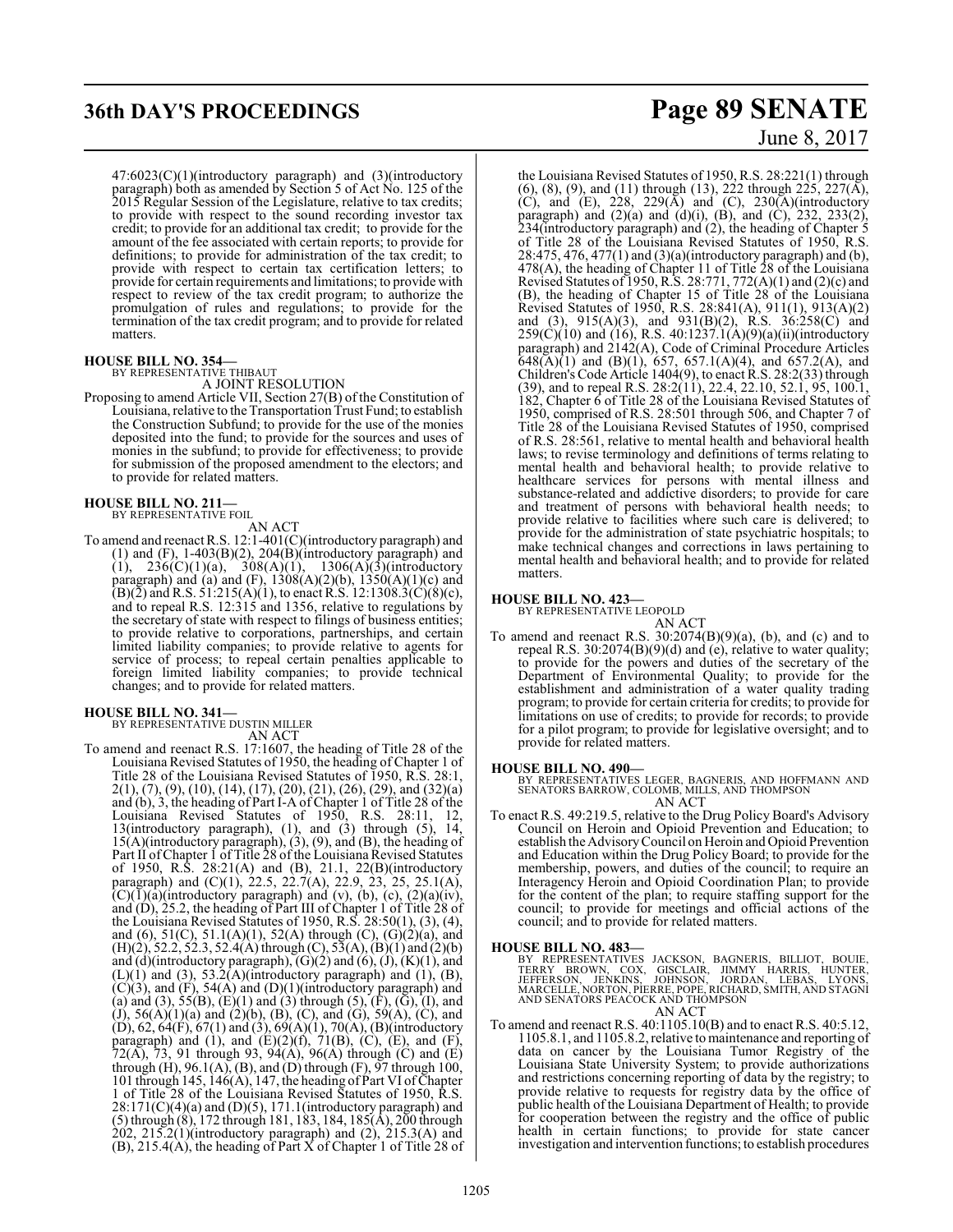for processing of data requests submitted to the registry; to provide for duties of the research committee of the registry; to provide for annual reports of cancer data to designated parties; to provide for electronic notifications and reports concerning cancer data; and to provide for related matters.

and asked that the President of the Senate affix his signature to the same.

> Respectfully submitted, ALFRED W. SPEER Clerk of the House of Representatives

The House Bills and Joint Resolutions contained herein were signed by the President of the Senate.

### **Message from the House**

#### **SIGNED HOUSE CONCURRENT RESOLUTIONS**

#### June 8, 2017

To the Honorable President and Members of the Senate:

I am directed to inform your honorable body that the Speaker of the House of Representatives has signed the following House Concurrent Resolutions:

#### **HOUSE CONCURRENT RESOLUTION NO. 116—** BY REPRESENTATIVE NORTON

A CONCURRENT RESOLUTION

To urge and request the Louisiana Department of Health to study and determine the desirability and feasibility of implementing the health home option in the medical assistance program, known commonly as Medicaid.

#### **HOUSE CONCURRENT RESOLUTION NO. 119—** BY REPRESENTATIVE MAGEE

A CONCURRENT RESOLUTION

To urge and request the Louisiana Department of Health to engage a select group of stakeholders in the field of dental care concerning the prospective establishment of an independent claims review process for dental services provided through the Medicaid managed care program, and to make recommendations relative to that process to the legislative committees on health and welfare.

## **HOUSE CONCURRENT RESOLUTION NO. 120—** BY REPRESENTATIVE STEFANSKI AND SENATOR MORRISH

A CONCURRENT RESOLUTION

To commend Michael Goss of Crowley, the 2017 Kiwanis Regional Spelling Bee grand champion and National Spelling Bee competitor.

# **HOUSE CONCURRENT RESOLUTION NO. 121—** BY REPRESENTATIVES IVEY AND GAROFALO A CONCURRENT RESOLUTION

To urge and request the division of administration, office of technology services, to study the current status of mission critical information technology systems in the agencies of the executive branch of state government to determine the risks posed and the costs of continued operation of outdated or ineffective information technology and to report to its findings and recommendations to the legislature by February 1, 2018.

and asked that the President of the Senate affix his signature to the same.

> Respectfully submitted, ALFRED W. SPEER Clerk of the House of Representatives

The House Concurrent Resolutions contained herein were signed by the President of the Senate.

## **Page 90 SENATE 36th DAY'S PROCEEDINGS**

#### **Message from the House**

#### **SIGNED HOUSE BILLS AND JOINT RESOLUTIONS**

June 9, 2017

To the Honorable President and Members of the Senate:

I am directed to inform your honorable body that the Speaker of the House of Representatives has signed the following House Bills and Joint Resolutions:

### **HOUSE BILL NO. 26—** BY REPRESENTATIVE BARRAS

AN ACT

To authorize and provide for the transfer of certain state property; to authorize the transfer of certain state property in Iberia Parish; to provide for the property description; to provide for reservation of mineral rights; to provide terms and conditions; to provide an effective date; and to provide for related matters.

#### **HOUSE BILL NO. 162—**

BY REPRESENTATIVE SHADOIN AN ACT

To amend and reenact R.S. 14:133.6(A) and (C) and to enact R.S. 14:133.6(B)(3) and (4), relative to the crime of filing a false lien; to amend the crime of filing a false lien against a law enforcement officer or court officer to apply to state officers and state employees; to provide for definitions; to provide for criminal penalties; and to provide for related matters.

#### **HOUSE BILL NO. 293—**

BY REPRESENTATIVE AMEDEE AN ACT

To amend and reenact R.S. 42:1441(A) and to enact R.S. 42:1441(D), relative to the limitation of liability of the state; to provide relative to liability for damage caused by district attorneys; to provide for indemnification; to provide relative to the attorney general; to provide for payment of a judgment; and to provide for related matters.

#### **HOUSE BILL NO. 324—**

BY REPRESENTATIVE PIERRE

AN ACT To amend and reenact R.S. 32:171(Section heading), (A)(1), (2), (3), and (4), (C), (D), (E), (F)(3), and (H) and  $172(D)$ , relative to railroad crossings; to provide for on-track equipment; to provide for the designation of on-track equipment as a railway vehicle drivers must approach cautiously; to provide for the responsibility of railroad companies; and to provide for related matters.

#### **HOUSE BILL NO. 473—**

BY REPRESENTATIVES GAINES, BAGNERIS, GARY CARTER, JIMMY HARRIS, JACKSON, AND JAMES

- AN ACT
- To amend and reenact R.S.  $40:2405(H)(2)(a)$ ,  $(I)(2)$ , and  $(J)$  and to enact R.S. 40:2405(H)(2)(c), relative to peace officers; to provide relative to peace officer certification; to provide for annual training requirements for peace officers to maintain P.O.S.T. certification; to provide relative to impediments to P.O.S.T. certification; to provide for revocation of P.O.S.T. certification; to provide for grounds for revocation; to provide for revocation hearings; and to provide for related matters.

#### **HOUSE BILL NO. 64—**

BY REPRESENTATIVE HENRY AN ACT

To provide for the establishment and reestablishment of agency ancillary funds, to be specifically known as internal service funds, auxiliary accounts, or enterprise funds for certain state institutions, officials, and agencies; to provide for appropriation of funds; and to regulate the administration of said funds.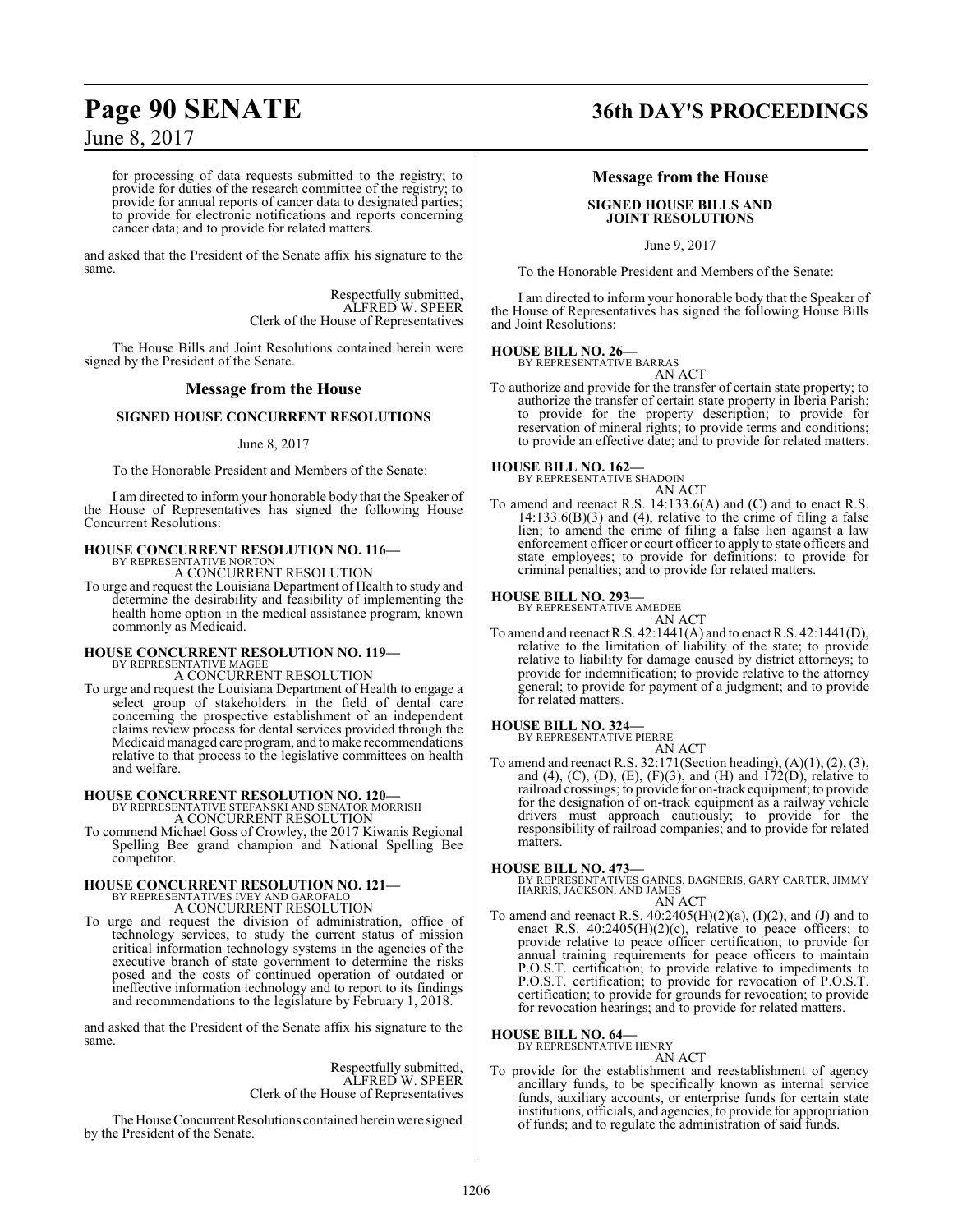## **36th DAY'S PROCEEDINGS Page 91 SENATE**

# June 8, 2017

**HOUSE BILL NO. 83—**

BY REPRESENTATIVE MARINO AN ACT

To amend and reenact Code of Criminal Procedure Articles 551(B), 553(A) and (C), 831, 832, 833(A) and (C), and 900(A)(introductory paragraph), (B), and (C) and to enact Code of Criminal Procedure Articles 556(E), 556.1(F), and 562, relative to presence of the defendant; to provide relative to an incarcerated defendant's appearance at arraignment, the entry of his plea, and probation violation hearing; to authorize the incarcerated defendant to appear by way of simultaneous audiovisual transmission; to provide the procedure and requirements for using simultaneous audio-visual transmission; to provide relative to a defendant's waiver of certain rights; to provide relative to the use of electronic signatures; and to provide for related matters.

- HOUSE BILL NO. 187—<br>
BY REPRESENTATIVES CROMER, ABRAHAM, ABRAMSON, AMEDEE, BACALA, BAGLEY, BERTHELOT, BOUIE, CHAD BROWN, TERRY<br>
BROWN, CARMODY, GARY CARTER, STEVE CARTER, CONNICK,<br>
COUSSAN, COX, CREWS, DAVIS, DAVISIER, DWI
	- AN ACT
- To amend and reenact R.S. 47:6030(B)(1)(b)(introductory paragraph) and (d) and  $(B)(2)(a)(i)$  and to enact R.S.  $47:6030(B)(1)(c)(v)$ , relative to tax credits; to provide with respect to the solar energy systems tax credit; to provide for payment and claiming of the credit on purchased systems; to authorize the payment of interest for certain tax credit claims; to provide for the termination of the tax credit for certain systems; to provide for effectiveness; and to provide for related matters.

#### **HOUSE BILL NO. 210—**

BY REPRESENTATIVE COUSSAN AN ACT

To amend and reenact R.S. 37:761.1(A), (D), (F), and (H) and to enact R.S. 37:761.1(L), relative to retired volunteer dentists; to authorize the licensure ofretired dentists who provide voluntary dental services; to provide for a limitation of liability for retired volunteer dentists and an exception to the limitation of liability; to repeal minimumwork requirements; to provide for a return to active licensure status; and to provide for related matters.

### **HOUSE BILL NO. 231—** BY REPRESENTATIVE THIBAUT

AN ACT

To amend and reenact R.S. 42:1123(22), relative to an exception from ethics laws for transactions involving certain municipalities; to allow an immediate family member and related legal entities to enter into certain transactions with the municipality subject to certain conditions; and to provide for related matters.

#### **HOUSE BILL NO. 244—** BY REPRESENTATIVE HILFERTY

AN ACT

To enact Code of Evidence Article 902(11), relative to the admissibility of business records in criminal cases; to provide relative to the self-authentication of business records; and to provide for related matters.

#### **HOUSE BILL NO. 327—**

BY REPRESENTATIVES SCHEXNAYDER, BACALA, AND BERTHELOT AN ACT

To enact R.S. 13:996.69, relative to a courthouse building fund in Ascension Parish; to provide relative to the Twenty-Third Judicial District Court and the Parish Court for the Parish of Ascension; to establish an Ascension Parish Courthouse Building Fund; to provide for additional charges for initial filing and pleadings filed in civil matters; to provide for dedication, purpose, and disbursement of such funds; to provide for a

reduction of charges in certain cases; to authorize cooperative endeavor agreements; to provide for a contingent effective date; and to provide for related matters.

### **HOUSE BILL NO. 398—**

BY REPRESENTATIVE GAROFALO

AN ACT To amend and reenact R.S. 39:51(B), (C), and (D), relative to the General Appropriation Bill and other appropriation bills; to require the budget and authorized positions of the existing operating budget be placed adjacent to appropriations and authorized positions for the ensuing fiscal years; and to provide

### for related matters. **HOUSE BILL NO. 402—**

BY REPRESENTATIVE HAVARD

- AN ACT
- To amend and reenact R.S. 40:2166.7.1 and to enact R.S. 40:2006(A)(2)(r), (B)(2)(i), and (E)(2)(t), 2154(A)(19), and Part V of Chapter 11 of Title 40 of the Louisiana Revised Statutes of 1950, to be comprised of R.S. 40:2162.1 through 2162.8, relative to healthcare facilities licensed and regulated by the Louisiana Department of Health; to define and provide for licensure and regulation of community-based care facilities; to authorize the Louisiana Department of Health to perform licensing and regulatory functions with respect to such facilities; to provide for community-based care facility license applications, issuance, renewal, and fees; to authorize licensure of community-based care facilities which propose to operate in state-owned residential buildings; to provide relative to the moratorium on licensure of level 4 adult residential care providers; to provide for effectiveness; and to provide for related matters.

#### **HOUSE BILL NO. 425—**

BY REPRESENTATIVE MAGEE

$$
AN A
$$

To amend and reenact R.S. 47:6006.1(A), (D)(2), (F), and (G), relative to tax credits; to provide with respect to the tax credit for ad valorem taxes paid with respect to vessels in Outer Continental Shelf Lands Waters; to provide for eligibility for claiming the credit; to authorize the recapture of tax credits under certain circumstances; to provide for effectiveness; and to provide for related matters.

 $\mathbb C\mathrm{T}$ 

#### **HOUSE BILL NO. 439—**

BY REPRESENTATIVES ZERINGUE AND MAGEE AN ACT

To amend and reenact Code of Civil Procedure Articles 253.3(A)(4), 284, 532(heading), 925(A)(3), 928(A), 1002, 1701 through 1704, 1843, 1913(B) and (C), 2002(A)(2), 3861, 3864, 3901, 3902, 3955(B), 4904, 4921, 4921.1(C), and 5095, R.S. 13:3205, and R.S. 23:1316 and 1316.1(A) and to enact Code of Civil Procedure Articles 74.3.1 and 253(E), relative to civil procedure; to provide for the clarification of terminology; to provide with respect to lis pendens and motions to stay in pending suits; to provide for the timing of the filing of an answer or other pleading; to provide for the submission of a certified copy of a protective order or injunction in support of a preliminary default; to provide for the applicability of mandamus and quo warranto proceedings to limited liability companies; to provide for certain judicial authorization concerning persons seeking to marry; to provide for the acceptance of documents signed by electronic signature; to provide for the redesignation of Code of Civil Procedure Article 1067; to provide for an effective date; and to provide for related matters.

### **HOUSE BILL NO. 466—**

BY REPRESENTATIVE CHANEY

$$
AN ACT
$$

To amend and reenact R.S. 3:2364 and 2366(A), (B), (C), (D)(introductory paragraph), and (E)(introductory paragraph) and  $(1)$ , and R.S.  $47:120.71$  (section heading) and  $(A)$ , to enact R.S. 36:629(C)(9), and to repeal R.S. 3:2365 and R.S. 36:4(W), relative to the Louisiana Animal Control Advisory Task Force;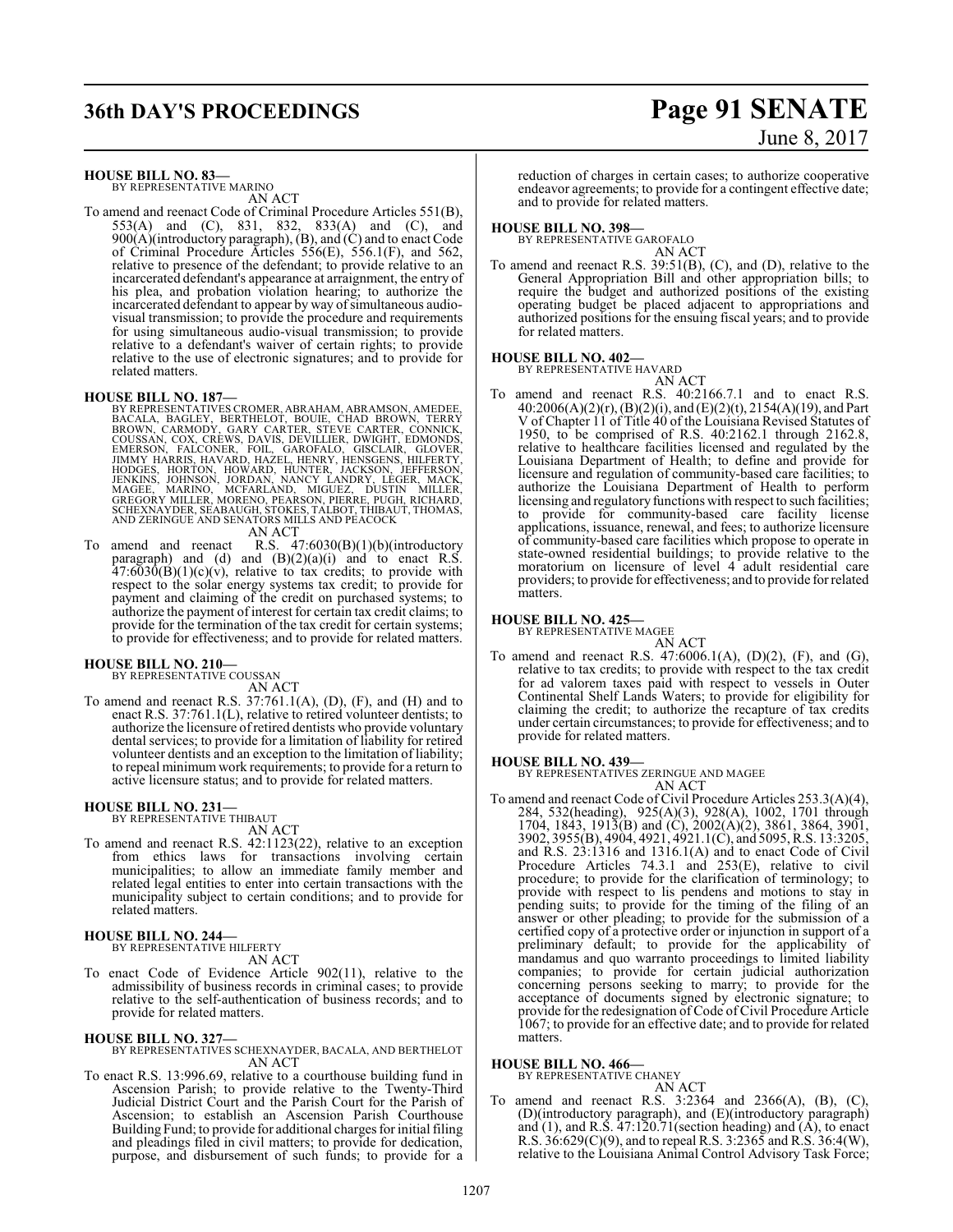to provide for the creation of the Louisiana Animal Control Advisory Task Force; to provide for task force membership and terms of office; to provide for the powers and duties of the state veterinarian in relation to the task force; to abolish the Louisiana Animal Welfare Commission and the Louisiana Pet Registry; to provide for the Louisiana Animal Shelter Registry; to direct donations from the Louisiana Animal Welfare Commission income tax checkoff to the Louisiana Pet Overpopulation AdvisoryCouncil; to provide relative to reporting requirements; and to provide for related matters.

#### **HOUSE BILL NO. 557—**

BY REPRESENTATIVES SEABAUGH AND EDMONDS AN ACT

To amend and reenact R.S. 15:587.1(D)(2), R.S. 17:15(A)(1)(b), 407.42 and 407.71, and Section 3 of Act No. 646 of the 2016 Regular Session of the Legislature and to repeal R.S. 17:407.41 and Section 2 of Act No. 646 of the 2016 Regular Session of the Legislature, relative to the Department of Education; to authorize the department to request criminal history information on certain personnel of school boards, nonpublic schools, early learning centers, registered family child care providers, registered in-home child care providers; to provide requirements relative to processing fees; to authorize the department to charge a fee; to provide relative to fingerprinting; to provide relative to effectiveness; to provide relative to implementation; and to provide for related matters.

### **HOUSE BILL NO. 629—**

BY REPRESENTATIVES ANDERS AND BROADWATER AND SENATORS FANNIN, THOMPSON, AND WALSWORTH AN ACT

amend and reenact R.S.  $47:301(10)(x)(i)$  and R.S. 47:302(AA)(introductory paragraph) and to enact R.S.  $47:302(AA)(29)$ ,  $305.25(A)(6)$ ,  $305.64(A)(2)(b)(iv)$ , and  $321.1(F)(67)$ , relative to state sales and use tax exemptions; to provide for certain exemptions to the state sales and use tax; to provide for the definition of farm equipment to include polyroll tubing; to provide with respect to the exclusion for residential fuel or gas; to provide with respect to the exemption for purchases and leases by qualifying radiation therapy treatment centers; to provide for effectiveness; and to provide for related matters.

### **HOUSE BILL NO. 689— (Substitute for House Bill No. 535 by**

**Representative Marcelle)**

BY REPRESENTATIVE MARCELLE AN ACT

To amend and reenact R.S. 38:3097.8 and to enact R.S. 38:3097.3(G) and 3097.9, relative to water resource management; to provide for the duties and powers of the commissioner of conservation; to provide for reporting and parliamentary requirements for certain water conservation districts; and to provide for related matters.

and asked that the President of the Senate affix his signature to the same.

> Respectfully submitted, ALFRED W. SPEER Clerk of the House of Representatives

The House Bills and Joint Resolutions contained herein were signed by the President of the Senate.

#### **Message to the Secretary of State**

### **SIGNED SENATE JOINT RESOLUTION**

#### June 9, 2017

To the Honorable Secretary of State:

## **Page 92 SENATE 36th DAY'S PROCEEDINGS**

The President of the Senate and the Speaker of the House of Representatives have signed the following Senate Bills:

#### **SENATE BILL NO. 140—**

BY SENATORS WALSWORTH AND THOMPSON A JOINT RESOLUTION

Proposing to enact Article VII, Section 21(N) of the Constitution of Louisiana, relative to ad valorem tax exemptions; to provide for the exemption of certain property under construction; and to specify an election for submission of the proposition to electors and provide a ballot proposition.

> Respectfully submitted, GLENN A. KOEPP Secretary of the Senate

#### **Message to the Governor**

### **SIGNED SENATE BILLS**

June 9, 2017

To the Honorable Governor of the State of Louisiana:

The President of the Senate and the Speaker of the House of Representatives have signed the following Senate Bill:

#### **SENATE BILL NO. 148—** BY SENATOR CHABERT

AN ACT

To enact Chapter 48 of Title 34 of the Louisiana Revised Statutes of 1950, to be comprised of R.S. 34:3471 through 3483, relative to waterways; to provide for a priority program for the deepening and dredging of waterways; to establish the Dredging and Deepening Fund; to provide for certain terms, definitions, language, conditions, procedures, and requirements; and to provide for related matters.

and they are hereby presented for executive approval.

Respectfully submitted, GLENN A. KOEPP Secretary of the Senate

#### **Message to the Secretary of State**

### **SIGNED SENATE CONCURRENT RESOLUTIONS**

June 9, 2017

To the Honorable Secretary of State:

The President of the Senate and the Speaker of the House of Representatives have signed the following Senate Concurrent Resolutions:

#### **SENATE CONCURRENT RESOLUTION NO. 123—**

BY SENATORS PEACOCK, ALARIO, ALLAIN, APPEL, BARROW,<br>BISHOP, BOUDREAUX, CARTER, CHABERT, CLAITOR, COLOMB,<br>CORTEZ, DONAHUE, ERDEY, FANNIN, GATTI, HEWITT, JOHNS,<br>LAFLEUR, LAMBERT, LONG, LUNEAU, MARTINY, MILKOVICH,<br>MILLS, MIZE A CONCURRENT RESOLUTION

To commemorate the lifetime achievements of publisher and entrepreneur, Robert G. "Bob" Claitor Sr.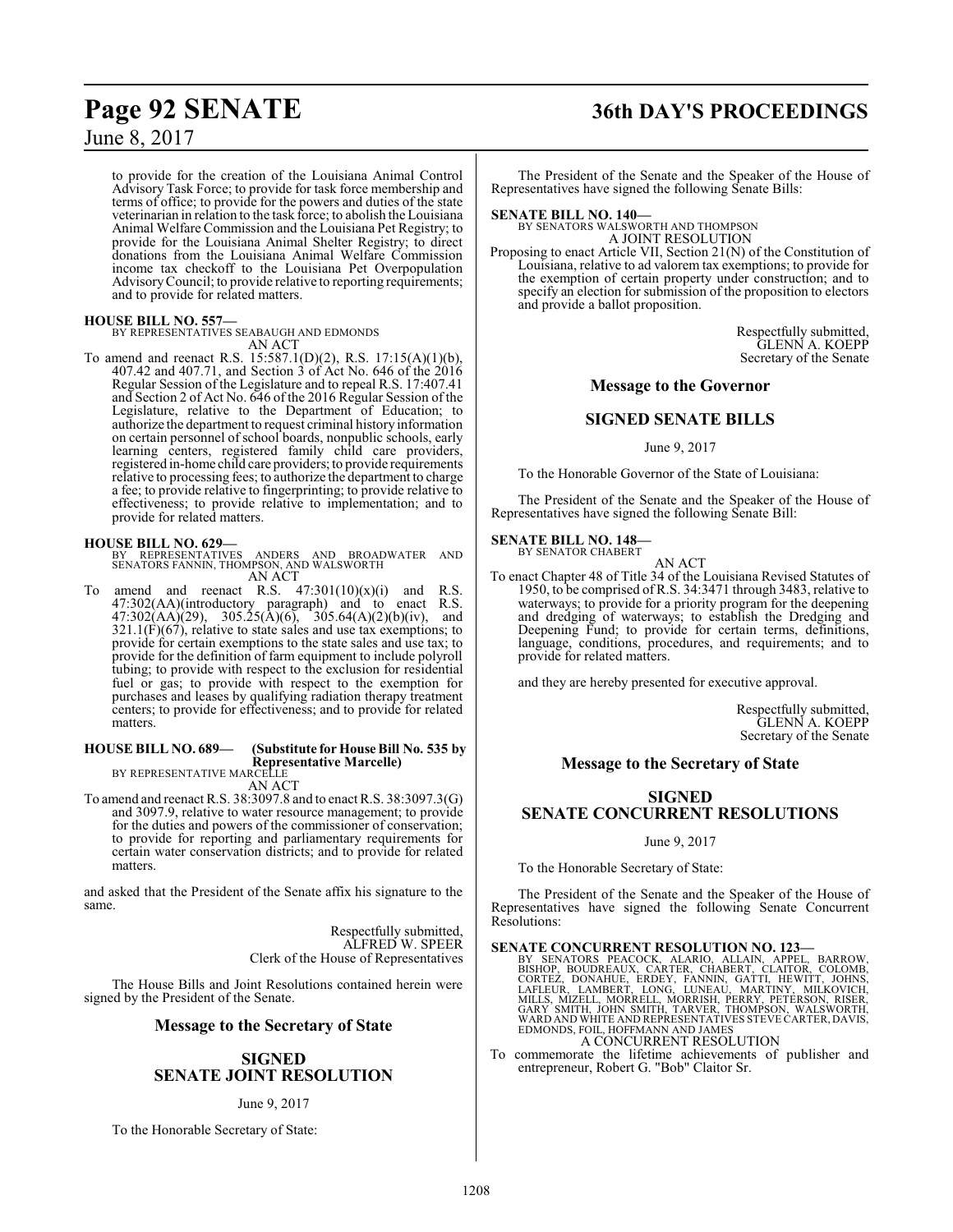## **36th DAY'S PROCEEDINGS Page 93 SENATE**

### June 8, 2017

#### **SENATE CONCURRENT RESOLUTION NO. 124—**

BY SENATOR PEACOCK AND REPRESENTATIVES CARMODY, CREWS<br>AND HORTON

#### A CONCURRENT RESOLUTION

To express the sincere condolences of the Legislature of Louisiana upon the passing of Coach John Thompson, renowned football coach, teacher, and mentor and to celebrate his sports legacy that has spanned the greater portion of five decades.

**SENATE CONCURRENT RESOLUTION NO. 60**<br>BY SENATORS PERRY, ALARIO, ALLAIN, APPEL, BARROW, BISHOP, BOUDREAUX, CARTER, CHABERT, CLAITOR, COLOMB, CORTEZ,<br>DONAHUE, ERDEY, FANNIN, GATTI, HEWITT, JOHNS, LAFLEUR,<br>LAMBERT, LONG, LUN

To authorize that the grounds surrounding the Old Arsenal Museum on the capitol grounds be designated as "The Louisiana Veterans Memorial Park".

#### **SENATE CONCURRENT RESOLUTION NO. 117—**

BY SENATOR WALSWORTH A CONCURRENT RESOLUTION

To create and provide for the Louisiana Historical Archives Task Force to study the conditions, issues, needs, and problems relative to the preservation of the state's historical archives and records and to recommend any action or legislation that the task force deems necessary or appropriate.

#### **SENATE CONCURRENT RESOLUTION NO. 120—** BY SENATOR BARROW

A CONCURRENT RESOLUTION

To declare October 1, 2017, as "World Peace Day" in the state of Louisiana.

**SENATE CONCURRENT RESOLUTION NO. 121—**<br>BY SENATORS GATTI, PEACOCK AND WALSWORTH AND<br>REPRESENTATIVES GLOVER, JENKINS, JIM MORRIS, NORTON AND SEABAUGH

A CONCURRENT RESOLUTION To commend Rayne Dakota "Dak" Prescott on being named Rookie of the Year by the Associated Press and Pepsi.

SENATE CONCURRENT RESOLUTION NO. 102—<br>BY SENATORS WARD, ALARIO, APPEL, BARROW, BOUDREAUX,<br>CARTER, CLAITOR, COLOMB, CORTEZ, DONAHUE, GATTI, HEWITT,<br>JOHNS, LONG, LUNEAU, MARTINY, MILLS, MIZELL, MORRELL,<br>PEACOCK, PERRY, PETER A CONCURRENT RESOLUTION

To affirm the need for civility in political discourse and debate as a fundamental requirement for effective representative democracy and governing.

#### **SENATE CONCURRENT RESOLUTION NO. 110—** BY SENATOR MORRISH A CONCURRENT RESOLUTION

To create a task force to study the Taylor Opportunity Program for Students (TOPS), including a review of the program's purpose and history, the role of the program in relation to tuition and fees, and other institutional, state, and federal financial assistance programs, and ways to ensure the program's longterm viability.

### **SENATE CONCURRENT RESOLUTION NO. 122—** BY SENATOR ALARIO AND REPRESENTATIVE BILLIOT A CONCURRENT RESOLUTION

To commend and express appreciation to Michael David Edmonson for thirty-six years of dedicated and distinguished law enforcement service, including nine years as Superintendent of the Louisiana State Police.

## **SENATE CONCURRENT RESOLUTION NO. 48—**

BY SENATOR MILKOVICH A CONCURRENT RESOLUTION

To urge and request the division of administration to request state agencies to publish certain information regarding the lease of nonpublic buildings.

**SENATE CONCURRENT RESOLUTION NO. 116—**<br>BY SENATORS MORRISH AND PERRY AND REPRESENTATIVES<br>DEVILLIER, HENSGENS, MIGUEZ AND STEFANSKI A CONCURRENT RESOLUTION

To urge and request the Judicial Council of the Supreme Court of Louisiana to study the feasibility of dividing the Fifteenth Judicial District into three separate judicial districts, one district to be comprised of Acadia Parish, one district to be comprised of Vermilion Parish, and one district to be comprised of Lafayette Parish.

### **SENATE CONCURRENT RESOLUTION NO. 38—** BY SENATOR MORRELL AND REPRESENTATIVE MORENO A CONCURRENT RESOLUTION

To create the Task Force on Secure Care Standards and Auditing to develop standards and procedures for the operation and auditing of secure care facilities in Louisiana.

**SENATE CONCURRENT RESOLUTION NO. 83**—<br>
BY SENATORS WHITE, ALLAIN, APPEL, CHABERT, CORTEZ,<br>
DONAHUE, ERDEY, FANNIN, HEWITT, LAMBERT, MIZELL, PERRY,<br>
TARVER, THOMPSON AND WALSWORTH A CONCURRENT RESOLUTION

To urge and request that the federal funds received by Louisiana through the Community Development Block Grant–Disaster Recovery Program relative to damages caused by the flooding in the state during 2016 be subject to the same legislative oversight as the oversight required for the allocation and expenditure of federal funds received by Louisiana through the Community Development Block Grant–Disaster Recovery Program relative to damages caused by hurricanes Katrina and Rita.

> Respectfully submitted, GLENN A. KOEPP Secretary of the Senate

#### **Privileged Report of the Committee on Senate and Governmental Affairs**

### **ENROLLMENTS**

Senator Peterson, Chairman on behalf of the Committee on Senate and Governmental Affairs, submitted the following report:

#### June 9, 2017

To the President and Members of the Senate:

I am directed by your Committee on Senate and Governmental Affairs to submit the following report:

The following Senate Bills have been properly enrolled:

#### **SENATE BILL NO. 16—** BY SENATOR CLAITOR

AN ACT

To amend and reenact R.S.  $15:574.4(D)(1)(a)$  and  $(2)$  and (E)(1)(introductory paragraph) and (a) and Code of Criminal Procedure Article 878.1 and to enact R.S. 15:574.4(F) and (G), relative to juvenile parole eligibility; to provide relative to parole eligibility for juveniles who commit certain homicide offenses; to provide relative to the judicial determination of parole eligibility; to provide relative to parole eligibility for juveniles sentenced to life imprisonment for non-homicide offenses; to provide for conditions; and to provide for related matters.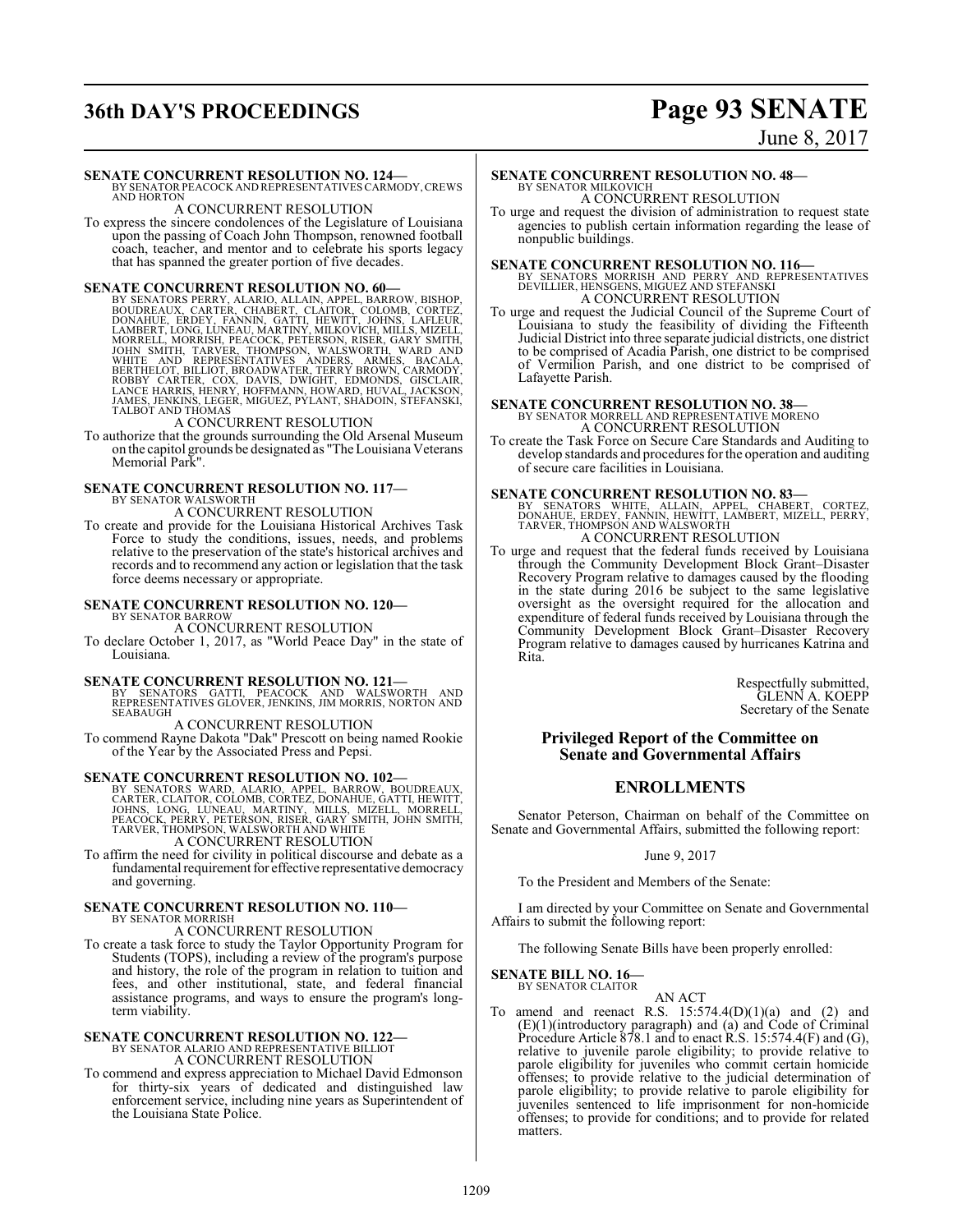## **Page 94 SENATE 36th DAY'S PROCEEDINGS**

June 8, 2017

SENATE BILL NO. 60—<br>BY SENATORS WALSWORTH, ALARIO, APPEL, BARROW, BISHOP, BOUDREAUX, CARTER, CORTEZ, DONAHUE, ERDEY, FANNIN,<br>HEWITT, JOHNS, LAFLEUR, LAMBERT, LONG, LUNEAU, MARTINY, SMITH, JOHNS, LAELUR, PEACOCK, PERRY, PET

AN ACT<br>
AN ACT<br>
To amend and reenact Section 1 of Act No. 23 of the 2010 Regular<br>
Session of the Legislature, relative to state highways; to change<br>
the designation of a portion of Interstate 20 in Ouachita Parish<br>
to the

## **SENATE BILL NO. 79—**<br>BY SENATORS LUNEAU AND BARROW

AN ACT<br>
To amend and reenact R.S. 47:27.759(A), 297(B) and (G)(2),<br>
297.6(A)(1)(a), 6005(C)(1), 6013(A), 6020(D)(2)(a),<br>
6034(C)(1)(a)(iii)(bb)(introductory paragraph), and (d)(ii), and<br>
6037(B)(2)(b)(i) and (ii) and (c) credits; to restore the corporate income tax credit for state<br>insurance premium tax paid; to reduce the amounts of certain<br>credits; to provide for an annual credit cap for the musical and<br>theatrical production income tax c continued effectiveness of certain previous reductions; and to provide for related matters.

### **SENATE BILL NO. 86-**<br>BY SENATOR PERRY

AN ACT

To amend and reenact R.S. 16:2(B) and R.S. 42:261(F), relative to legal representation of parishes; to authorize certain parishes to employ their own attorneys; and to provide for related matters.

### **SENATE BILL NO. 172-**<br>BY SENATOR MORRELL

AN ACT<br>
To amend and reenact R.S. 47:227 as amended by Section 2 of Act<br>
No. 125, of the 2015 Regular Session of the Legislature, R.S.<br>
47:297.2, 6019(A)(1)(a), and 6035(D) and to enact R.S.<br>
25:1226.4(D), R.S. 47:34(F), to tax credits; to provide for the sunset of certain tax credits; to provide for an effective date; and to provide for related matters.

**SENATE BILL NO. 207—**<br>BY SENATOR ALLAIN AND REPRESENTATIVE BISHOP<br>To amend and reenact R.S. 56:10(B)(1)(g) and to enact R.S.  $56:10(B)(16)$ , relative to saltwater fishing licenses; to direct dedicated monies of the Saltwater Fish Research and Conservation Fund to the administration of only certain programs; to limit the use of monies in the fund; matters.

### **SENATE BILL NO. 249-**<br>BY SENATOR CHABERT

AN ACT

To enact R.S. 49:214.5.4(E)(5), relative to theCoastal Protection and Restoration Fund; to provide for the disbursement of monies in the fund for hurricane protection purposes; to provide for effectiveness; and to provide for related matters.

> Respectfully submitted, KAREN CARTER PETERSON Chairman

The foregoing Senate Bills were signed by the President of the Senate.

#### **Privileged Report of the Committee on Senate and Governmental Affairs**

#### **ENROLLMENTS**

Senator Peterson, Chairman on behalf of the Committee on Senate and Governmental Affairs, submitted the following report:

June 9, 2017

To the President and Members of the Senate:

I am directed by your Committee on Senate and Governmental Affairs to submit the following report:

The following Senate Concurrent Resolution has been properly enrolled:

**SENATE CONCURRENT RESOLUTION NO. 31—**<br>BY SENATOR WHITE AND REPRESENTATIVES ANDERS, BAGNERIS,<br>BISHOP, BOUIE, CARPENTER, COX, GISCLAIR, GUINN, HUNTER,<br>IVEY, JACKSON, JOHNSON, JORDAN, LYONS, MARCELLE, NORTON,<br>REYNOLDS, SMITH A CONCURRENT RESOLUTION

To continue and provide for the Louisiana Law Enforcement Body Camera Implementation Task Force to study and make recommendations regarding the requirements for implementation and development of best procedures for the use of body cameras and policies for access to and use of body<br>camera recordings by law enforcement agencies in this state,<br>and to provide for a written report of its recommendations and<br>findings not later than sixty days prio Session of the Louisiana Legislature.

> Respectfully submitted, KAREN CARTER PETERSON Chairman

The foregoing Senate Concurrent Resolution was signed by the President of the Senate.

#### **Privileged Report of the Committee on Senate and Governmental Affairs**

#### **ENROLLMENTS**

Senator Peterson, Chairman on behalf of the Committee on Senate and Governmental Affairs, submitted the following report:

June 9, 2017

To the President and Members of the Senate:

I am directed by your Committee on Senate and Governmental Affairs to submit the following report:

The following Senate Resolutions have been properly enrolled:

### **SENATE RESOLUTION NO. 199-**<br>BY SENATOR LONG

A RESOLUTION

To commend the Kisatchie-Delta Regional Planning and Development District on the celebration of its fiftieth anniversary.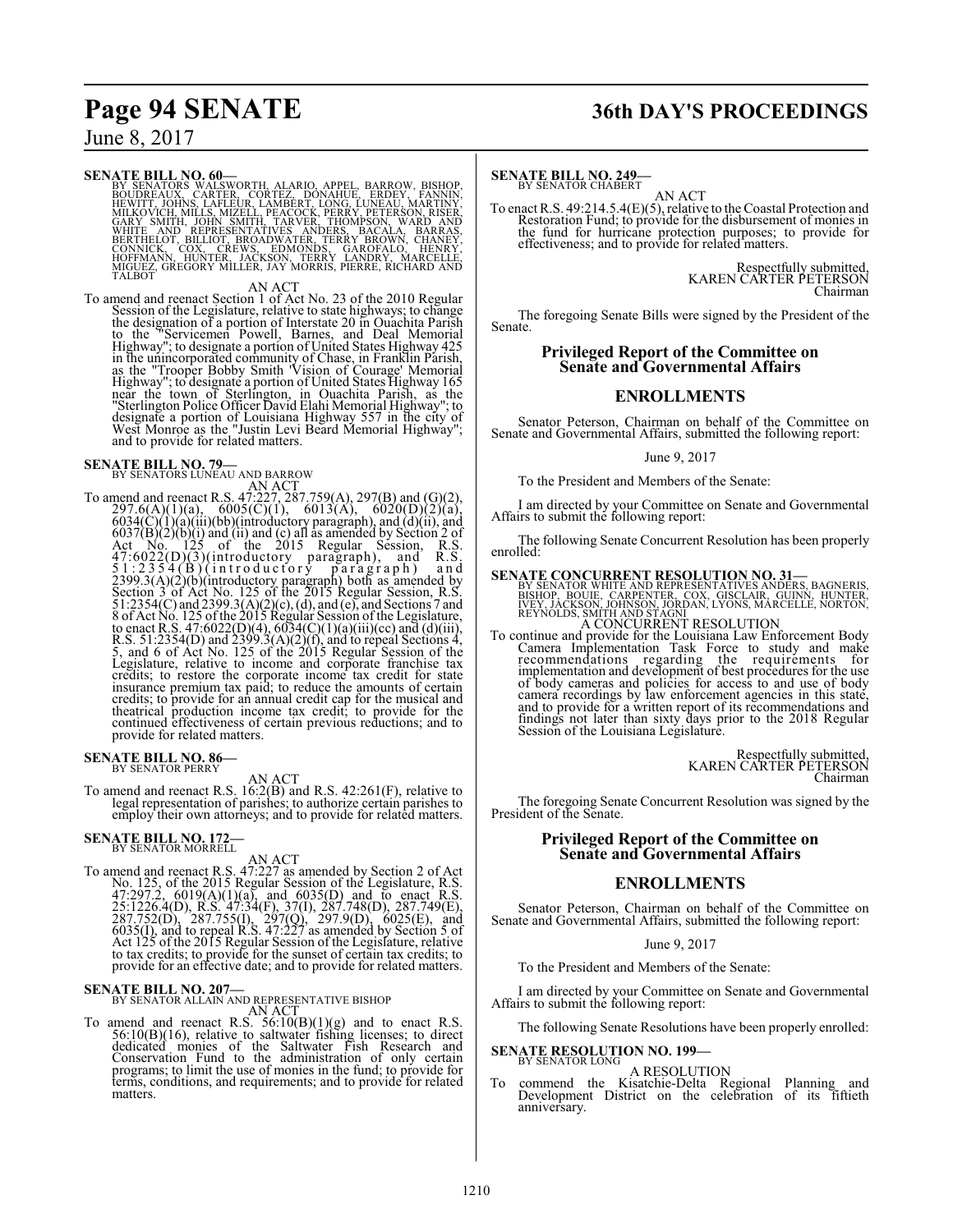## **36th DAY'S PROCEEDINGS Page 95 SENATE**

# June 8, 2017

## **SENATE RESOLUTION NO. 200–**<br>BY SENATOR PEACOCK

A RESOLUTION

To express the sincere condolences of the Senate of the Legislature of Louisiana upon the passing of Coach John Thompson, renowned football coach, teacher, and mentor and to celebrate his sports legacy that has spanned the greater portion of five decades.

#### **SENATE RESOLUTION NO. 185—**

BY SENATORS GATTI AND PEACOCK A RESOLUTION

To commend and congratulate David Thrash on being named Bossier Parish 2017-2018 High School Principal of the Year.

#### **SENATE RESOLUTION NO. 186—**

BY SENATORS GATTI AND PEACOCK A RESOLUTION

To commend and congratulate Suzette Hadden on being named Bossier Parish 2017-2018 Elementary Principal of the Year.

#### **SENATE RESOLUTION NO. 187—**

BY SENATORS CLAITOR AND WHITE A RESOLUTION

To commend the Episcopal High School Knights boys and girls track teams on winning the 2017 Louisiana High School Athletic Association Class 2A state outdoor championship titles.

#### **SENATE RESOLUTION NO. 188—**

BY SENATOR BARROW

A RESOLUTION

To urge and request the Louisiana Department of Health to study and determine the desirability and feasibility of implementing the health home option in the medical assistance program, known commonly as Medicaid.

#### **SENATE RESOLUTION NO. 191—**

BY SENATOR GATTI

A RESOLUTION To commend the town of Haughton, Louisiana, and the Haughton schools on the tremendous growth in the area and in the area's

### **SENATE RESOLUTION NO. 193—**

BY SENATOR GATTI

schools.

#### A RESOLUTION

To commend Rosemary Grimm on being named Bossier Parish 2017-2018 Elementary School Teacher of the Year and a semifinalist in the statewide competition to name the 2018 Teacher of the Year for Louisiana.

#### **SENATE RESOLUTION NO. 196—**

BY SENATOR MILKOVICH

A RESOLUTION

To commend Reverend Fred Luter Jr. on his service to the members ofthe Franklin Avenue Baptist Church and to Southern Baptists across the nation.

#### **SENATE RESOLUTION NO. 197—** BY SENATOR MARTINY

A RESOLUTION

To urge and request the Louisiana State University Health Sciences Centers at New Orleans and Shreveport, the Pennington Biomedical ResearchCenter, and theLouisiana State University and Southern University Agricultural Centers to pursue opportunities for basic research, applied research, and clinical trials to evaluate the safety and clinical efficacy of marijuana for therapeutic use.

#### **SENATE RESOLUTION NO. 198—**

BY SENATOR ERDEY

minimize delay to the motoring public.

A RESOLUTION To urge and request all law enforcement agencies throughout Louisiana to educate and train their officers regarding their authority to remove vehicles and cargo from the roadway or shoulder during peak traffic hours and to prioritize opening all

SENATE RESOLUTION NO. 192—<br>BY SENATORS BOUDREAUX, ALARIO, ALLAIN, APPEL, BARROW, BISHOP, CARTER, CHABERT, CLAITOR, COLOMB, CORTEZ,<br>DONAHUE, ERDEY, FANNIN, GATTI, HEWITT, JOHNS, LAFLEUR,<br>LAMBERT, LONG, LUNEAU, MARTINY, MILK SMITH, JOHN SMITH, TARVER, THOMPSON, WALSWORTH, WARD AND WHITE

roadway lanes to traffic to relieve traffic congestion and

#### A RESOLUTION

To express support for legislation to name the I-49 Exit 11 at Louisiana Highway 93 near Sunset and Grand Coteau the "Armand J. Brinkhaus Interchange".

#### **SENATE RESOLUTION NO. 136—**

BY SENATOR MILKOVICH A RESOLUTION

To memorialize the Congress of the United States to review federal laws, rules, regulations, and procedures to ensure that veterans and their family members have convenient access to military service and medical records.

#### **SENATE RESOLUTION NO. 182—**

BY SENATORS ERDEY, LAMBERT AND WHITE

A RESOLUTION

To commend and congratulate the Lady Rockets softball team of Holden High School upon winning the 2017 Class B state championship.

#### **SENATE RESOLUTION NO. 183—**

BY SENATOR ALARIO

- A RESOLUTION
- To commend Robert "Andre" Ardeneaux of the St. Tammany Parish Sheriff's Office on being the recipient of the 2017 Deputy of the Year Award presented by the Louisiana Sheriffs' Association.

#### **SENATE RESOLUTION NO. 184—**

BY SENATOR ALARIO A RESOLUTION

To commend Deputy Bradford Allen Garafola Sr. of the East Baton Rouge Parish Sheriff's Office on being the recipient of the 2017 Deputy Valor Award presented by the Louisiana Sheriffs' Association posthumously.

#### **SENATE RESOLUTION NO. 157—**

BY SENATOR MORRELL

A RESOLUTION

To urge and request the secretary of the Department of Revenue to reevaluate the taxation of certain BP settlements issued to oystermen and shrimpers, to request that the secretary temporarily suspend collection efforts with regard to tax assessed on the BP payments to oystermen and shrimpers, and to request that the secretary assist recipients of taxable BP settlement payments with abatements of penalties and interest and with installment agreements and offers in compromise.

#### **SENATE RESOLUTION NO. 194—**

BY SENATOR GATTI A RESOLUTION

To commend Rachel Valentine on being named Bossier Parish 2017- 2018 Middle School Teacher of the Year.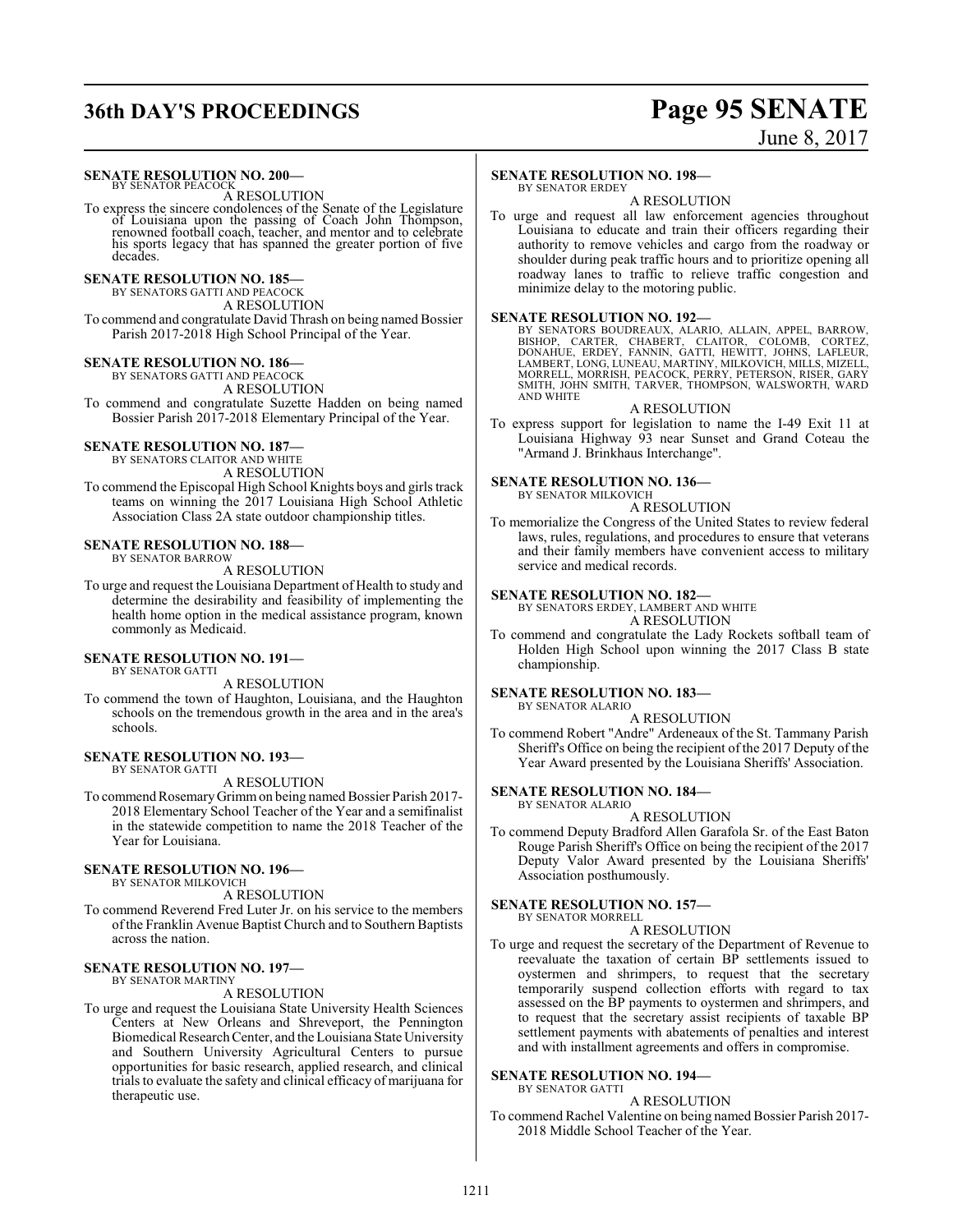## **Page 96 SENATE 36th DAY'S PROCEEDINGS**

June 8, 2017

#### **SENATE RESOLUTION NO. 195—**

BY SENATOR MORRISH A RESOLUTION

To urge and request the Louisiana School Boards Association, the Louisiana Association of School Superintendents, and the Louisiana Association of School Business Officials to jointly survey local school boards to determine the additional costs associated with audit requirements recently established for local school boards by the Louisiana Legislative Auditor.

## **SENATE RESOLUTION NO. 201—** BY SENATOR MIZELL

A RESOLUTION

To commend the Scoliosis Research Society, recognize the unwavering commitment to excellence in service, and designate June 2017 as National Scoliosis Awareness Month at the state capitol.

#### **SENATE RESOLUTION NO. 202—** BY SENATOR MORRISH

A RESOLUTION

To commend Michael Goss on being the 2017 Kiwanis Regional Spelling Bee champion and on competing in the Ninetieth Scripps National Spelling Bee.

#### **SENATE RESOLUTION NO. 203—** BY SENATOR WARD

#### A RESOLUTION

To commend the state of Israel, commemorate the fiftieth anniversary of the reunification of the city of Jerusalem, and designate June 7, 2017, as "Jerusalem Day" at the Senate.

#### **SENATE RESOLUTION NO. 204—** BY SENATOR GATTI

A RESOLUTION

To commend Dr. Kyle Machen on being named the 2017-2018 Bossier Parish Middle School Principal of the Year.

#### **SENATE RESOLUTION NO. 205—**

BY SENATOR GATTI

A RESOLUTION To commend Nichole Nuccio on being named the 2017-2018 Bossier Parish High School Teacher of the Year.

#### **SENATE RESOLUTION NO. 206—** BY SENATOR GATTI

A RESOLUTION

To commend Haynesville Junior/Senior High School on its achievements during the 2016-2017 school year.

#### **SENATE RESOLUTION NO. 207—** BY SENATOR MORRISH

A RESOLUTION

To commend Hallie Boudreaux on being named Walnut Hill Elementary/Middle School's Elementary Rookie Teacher of the Year.

## **SENATE RESOLUTION NO. 208—** BY SENATORS APPEL AND WALSWORTH

A RESOLUTION

To commend Stephanie Desselle on her retirement from the Council for A Better Louisiana.

### **SENATE RESOLUTION NO. 209—**

BY SENATOR MORRELL A RESOLUTION

To urge and request the State Board of Elementary and Secondary Education to adopt emergency rules to revise qualifications for the School Readiness Tax Credits for eligible child care staff to capture a portion of the proceeds resulting from the repeal of the Education Tax Credit.

#### **SENATE RESOLUTION NO. 210—**

BY SENATOR MILKOVICH A RESOLUTION

To commend Danny Wuerffel, 1996 Heisman Trophy winner at the University of Florida and holder of seventeen National Collegiate Athletic Association and University of Florida football records, on his immeasurable service in supporting community leaders and revitalizing impoverished neighborhoods through spiritual and community development through his service, particularly with Desire Street Ministries.

#### **SENATE RESOLUTION NO. 211—**

BY SENATOR ALARIO A RESOLUTION

To commend and congratulate Dr. Gordon H. "Nick" Mueller upon his retirement as the president and chief executive officer of The National World War II Museum for his dedicated service and many highlysignificant contributions to the academic world and the study of history.

#### **SENATE RESOLUTION NO. 215—**

BY SENATOR BOUDREAUX A RESOLUTION

To commend Father Robert Seay, OFM, pastor of St. Paul the Apostle/Our Lady of Good Hope Catholic Church in Lafayette, Louisiana, for his pastorship and express appreciation to the Franciscan Friars for their administration of the Church parish.

#### **SENATE RESOLUTION NO. 216—** BY SENATOR MIZELL

A RESOLUTION

To urge and request the Department of Children and Family Services to remove the name of an individual from the state central registry for abuse and neglect, if a risk evaluation panel has issued a written finding that the individual poses no risk to children.

**SENATE RESOLUTION NO. 217—** BY SENATOR MILKOVICH

### A RESOLUTION

To commend Jackie and Bruce Blaney on their work as advocates for seniors and those with disabilities, with a focus on in-home supports for these Louisiana citizens.

> Respectfully submitted, KAREN CARTER PETERSON Chairman

The foregoing Senate Resolutions were signed by the President of the Senate.

### **Privileged Report of the Committee on Senate and Governmental Affairs**

### **ENROLLMENTS**

Senator Peterson, Chairman on behalf of the Committee on Senate and Governmental Affairs, submitted the following report:

June 12, 2017

To the President and Members of the Senate:

I am directed by your Committee on Senate and Governmental Affairs to submit the following report:

The following Senate Resolutions have been properly enrolled:

### **SENATE RESOLUTION NO. 212—**

BY SENATOR BARROW A RESOLUTION To designate June 11 through 17, 2017, as Flag Week in Louisiana.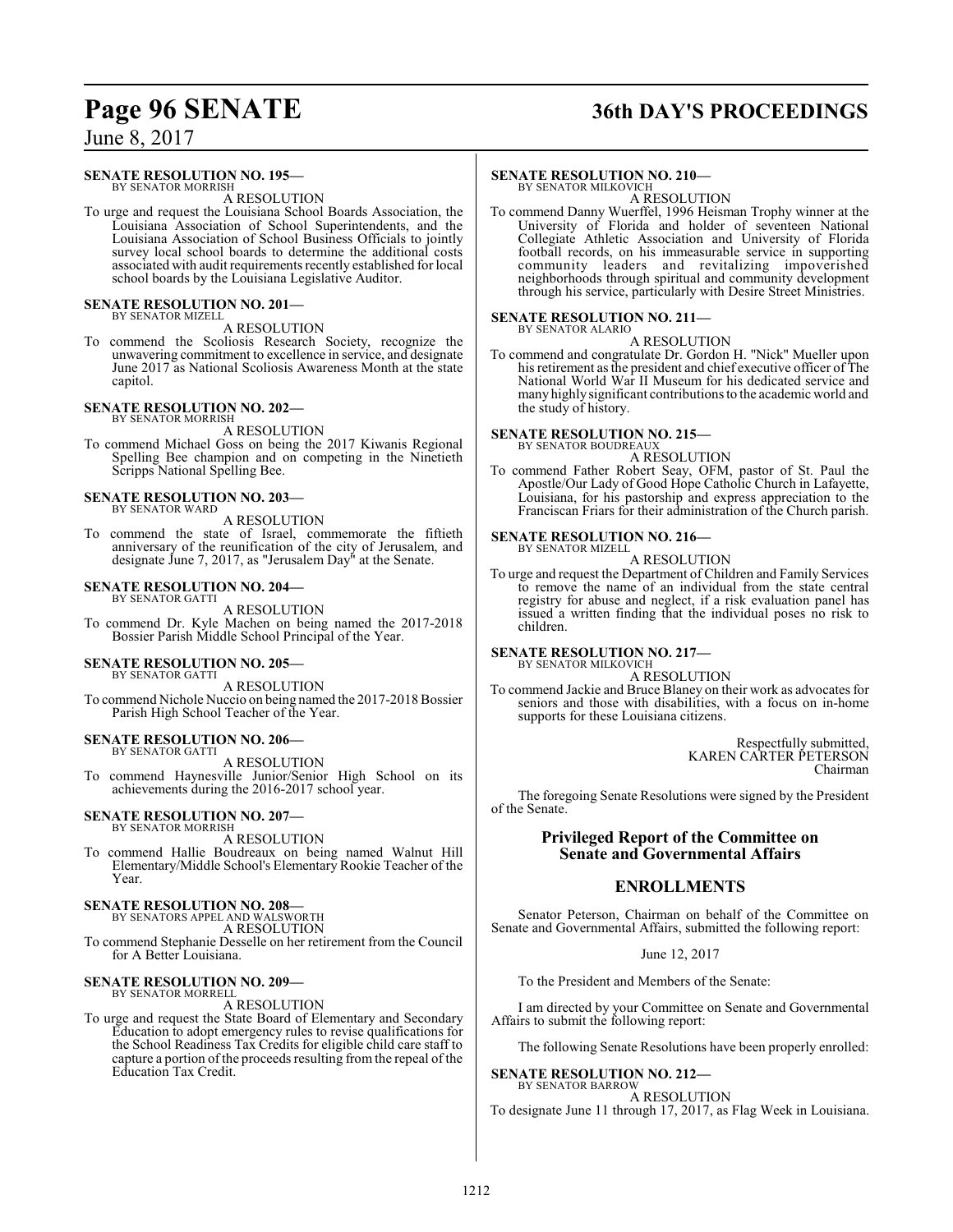## **36th DAY'S PROCEEDINGS Page 97 SENATE**

#### **SENATE RESOLUTION NO. 213—**

BY SENATOR JOHNS A RESOLUTION To express the sincere condolences of the Senate of the Legislature

of Louisiana upon the death of Ethel Mae LeBleu Precht.

### **SENATE RESOLUTION NO. 214—** BY SENATOR WALSWORTH

A RESOLUTION To commend Hunter Williams on being named the 2017 American Athletic Conference Co-Player of the Year.

#### **SENATE RESOLUTION NO. 218—** BY SENATOR ERDEY

A RESOLUTION

To commend Joshua Ballard upon earning the rank of Eagle Scout.

#### **SENATE RESOLUTION NO. 219—** BY SENATOR HEWITT

A RESOLUTION

To create and provide for the Lower Pearl River Basin task force to study the conditions, needs, issues, and funding relative to the flood protection and preservation of the Lower Pearl River Basin and to recommend any action or legislation that the commission deems necessary or appropriate.

#### **SENATE RESOLUTION NO. 220—** BY SENATOR CHABERT

A RESOLUTION

To urge and request the Coastal Protection and Restoration Authority and the office of multimodal commerce to study shipping lanes in need of dredging and whether dredging spoil could be of beneficial use for integrated coastal protection, and make recommendations to the legislature.

#### **SENATE RESOLUTION NO. 221—**

BY SENATORS ALARIO, ALLAIN, APPEL, BARROW, BISHOP,<br>BOUDREAUX, CARTER, CHABERT, CLAITOR, COLOMB, CORTEZ,<br>DONAHUE, ERDEY, FANNIN, GATTI, HEWITT, JOHNS, LAFLEUR,<br>LAMBERT,LONG,LUNEAU,MARTINY,MILKOVICH,MILLS,MIZELL,<br>MORRELL,MOR

#### A RESOLUTION

To commend Kathryn Camille Denson, administrative secretary to Senate President John A. Alario Jr., for her distinguished career and exemplary public service to the state of Louisiana and to congratulate her upon the occasion of her retirement from the Louisiana State Senate.

#### **SENATE RESOLUTION NO. 222—**

BY SENATORS BARROW, ALARIO, ALLAIN, APPEL, BISHOP,<br>BOUDREAUX, CARTER, CHABERT, CLAITOR, COLOMB, CORTEZ,<br>DONAHUE, ERDEY, FANNIN, GATTI, HEWITT, JOHNS, LAFLEUR,<br>LAMBERT, LONG, LUNEAU, MARTINY, MILKOVICH, MILLS, MIZELL,<br>MORRE SMITH, JOHN SMITH, TARVER, THOMPSON, WALSWORTH, WARD AND WHITE

#### A RESOLUTION

To posthumously commemorate and honor the lives of Officer Matthew Gerald and Corporal Montrell Jackson of the Baton Rouge Police Department by the Senate of the Legislature of Louisiana, to commend these two individuals whose lives were well-spent in service to their community, state, and country, and to acknowledge their ultimate sacrifice on July 17, 2016.

#### **SENATE RESOLUTION NO. 223—**

BY SENATORS MORRELL, MIZELL AND PETERSON A RESOLUTION

To establish a special committee to conduct a cooperative study on the preservation of historical markers to determine the feasability of proposing legislation.

> Respectfully submitted, KAREN CARTER PETERSON Chairman

The foregoing Senate Resolutions were signed by the President of the Senate.

June 8, 2017

#### **Message to the Governor**

### **SIGNED SENATE BILLS**

June 12, 2017

To the Honorable Governor of the State of Louisiana:

The President of the Senate and the Speaker of the House of Representatives have signed the following Senate Bills:

#### **SENATE BILL NO. 16—** BY SENATOR CLAITOR

AN ACT

To amend and reenact R.S.  $15:574.4(D)(1)(a)$  and  $(2)$  and (E)(1)(introductory paragraph) and (a) and Code of Criminal Procedure Article 878.1 and to enact R.S. 15:574.4(F) and (G), relative to juvenile parole eligibility; to provide relative to parole eligibility for juveniles who commit certain homicide offenses; to provide relative to the judicial determination of parole eligibility; to provide relative to parole eligibility for juveniles sentenced to life imprisonment for non-homicide offenses; to provide for conditions; and to provide for related matters.

#### **SENATE BILL NO. 60—**

BY SENATORS WALSWORTH, ALARIO, APPEL, BARROW, BISHOP, BOUDREAUX, CARTER, CORTEZ, DONAHUE, ERDEY, FANNIN,<br>HEWITT, JOHNS, LAFER, CORTEZ, DONAHUE, ERDEY, FANNIN,<br>MILKOVICH, MILLS, MIZELL, PEACOCK, PERRY, PETERSON, RISER,<br>GARY MIGUEZ, GREGORY MILLER, JAY MORRIS, PIERRE, RICHARD AND TALBOT

AN ACT

To amend and reenact Section 1 of Act No. 23 of the 2010 Regular Session of the Legislature, relative to state highways; to change the designation of a portion of Interstate 20 in Ouachita Parish to the "Servicemen Powell, Barnes, and Deal Memorial Highway"; to designate a portion of United States Highway 425 in the unincorporated community of Chase, in Franklin Parish, as the "Trooper Bobby Smith 'Vision of Courage' Memorial Highway"; to designate a portion of United States Highway 165 near the town of Sterlington, in Ouachita Parish, as the "Sterlington Police Officer David Elahi Memorial Highway"; to designate a portion of Louisiana Highway 557 in the city of West Monroe as the "Justin Levi Beard Memorial Highway"; and to provide for related matters.

#### **SENATE BILL NO. 79—**

BY SENATORS LUNEAU AND BARROW AN ACT

To amend and reenact R.S. 47:227, 287.759(A), 297(B) and (G)(2), 297.6(A)(1)(a), 6005(C)(1), 6013(A), 6020(D)(2)(a),  $6034(\dot{C})(1)(a)(iii)(bb)(introductory paragraph), and (d)(ii), and$  $6037(B)(2)(b)(i)$  and (ii) and (c) all as amended by Section 2 of Act No. 125 of the 2015 Regular Session, R.S. 47:6022(D)(3)(introductory paragraph), and R.S. 51:2354(B)(introductory paragraph) and 2399.3(A)(2)(b)(introductory paragraph) both as amended by Section 3 of Act No. 125 of the 2015 Regular Session, R.S. 51:2354(C) and 2399.3(A)(2)(c), (d), and (e), and Sections 7 and 8 of Act No. 125 of the 2015 Regular Session of the Legislature, to enact R.S. 47:6022(D)(4),  $6034(C)(1)(a)(iii)(cc)$  and (d)(iii), R.S. 51:2354(D) and  $\text{2399.3(A)(2)(f)}$ , and to repeal Sections 4, 5, and 6 of Act No. 125 of the 2015 Regular Session of the Legislature, relative to income and corporate franchise tax credits; to restore the corporate income tax credit for state insurance premium tax paid; to reduce the amounts of certain credits; to provide for an annual credit cap for the musical and theatrical production income tax credit; to provide for the continued effectiveness of certain previous reductions; and to provide for related matters.